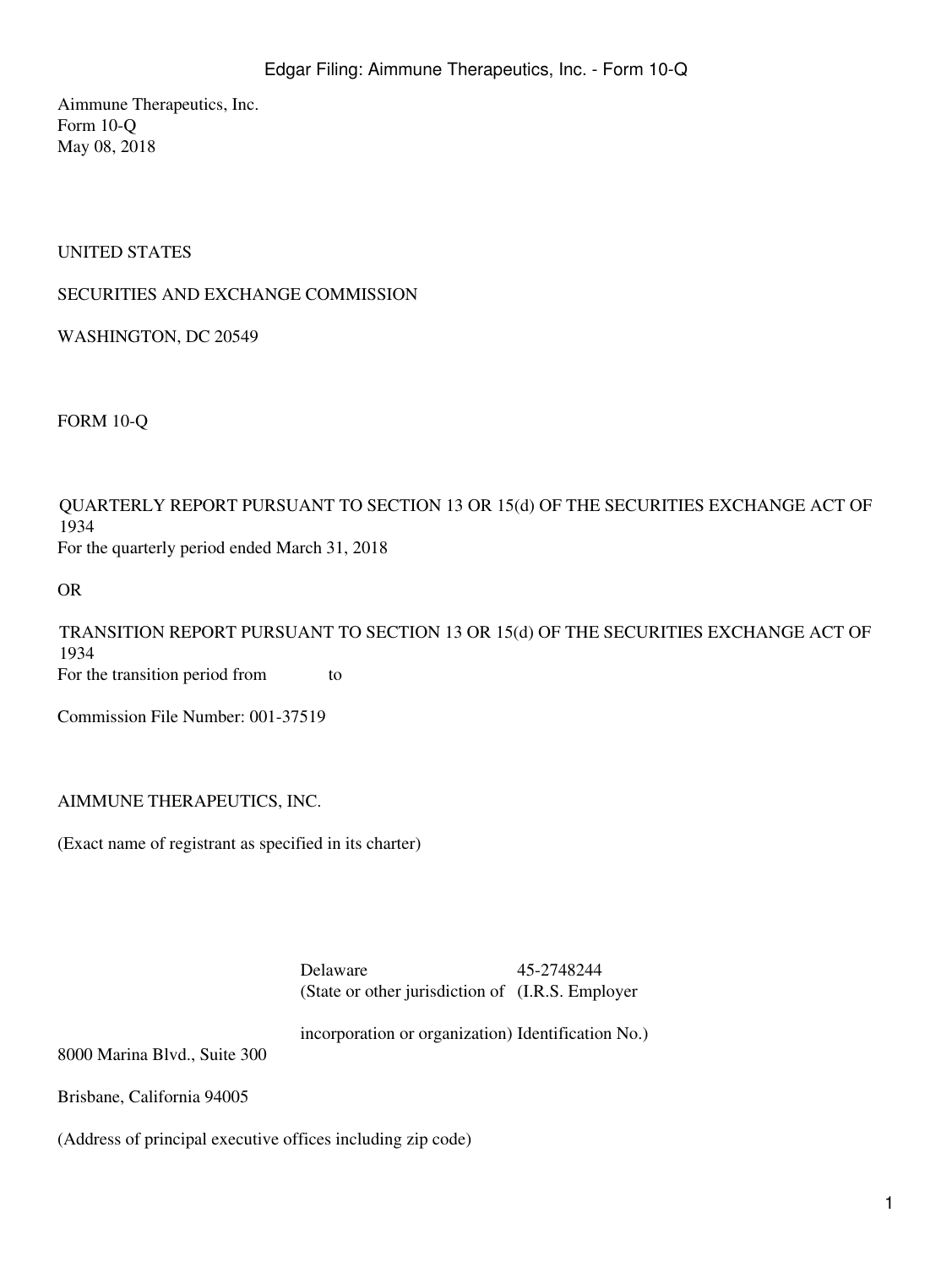Registrant's telephone number, including area code: (650) 614-5220

Indicate by check mark whether the registrant (1) has filed all reports required to be filed by Section 13 or 15(d) of the Securities Exchange Act of 1934 during the preceding 12 months (or for such shorter period that the registrant was required to file such reports), and (2) has been subject to such filing requirements for the past 90 days. Yes  $\overline{N}$ 

Indicate by check mark whether the registrant has submitted electronically and posted on its corporate Web site, if any, every Interactive Data File required to be submitted and posted pursuant to Rule 405 of Regulation S-T (§ 232.405 of this chapter) during the preceding 12 months (or for such shorter period that the registrant was required to submit and post such files). Yes No

Indicate by check mark whether the registrant is a large accelerated filer, an accelerated filer, a non-accelerated filer, a smaller reporting company, or an emerging growth company. See the definitions of "large accelerated filer," "accelerated filer," "smaller reporting company," and "emerging growth company" in Rule 12b-2 of the Exchange Act.

Large accelerated filer and the accelerated filer and the Accelerated filer and Accelerated filer Non-accelerated filer (do not check if a smaller reporting company)Smaller reporting company Emerging growth company

If an emerging growth company, indicate by check mark if the registrant has elected not to use the extended transition period for complying with any new or revised financial accounting standards provided pursuant to Section 13(a) of the Exchange Act.

Indicate by check mark whether the registrant is a shell company (as defined in Rule 12b-2 of the Exchange Act). Yes No

As of April 30, 2018, the registrant had 58,095,408 shares of common stock, \$0.0001 par value per share, outstanding.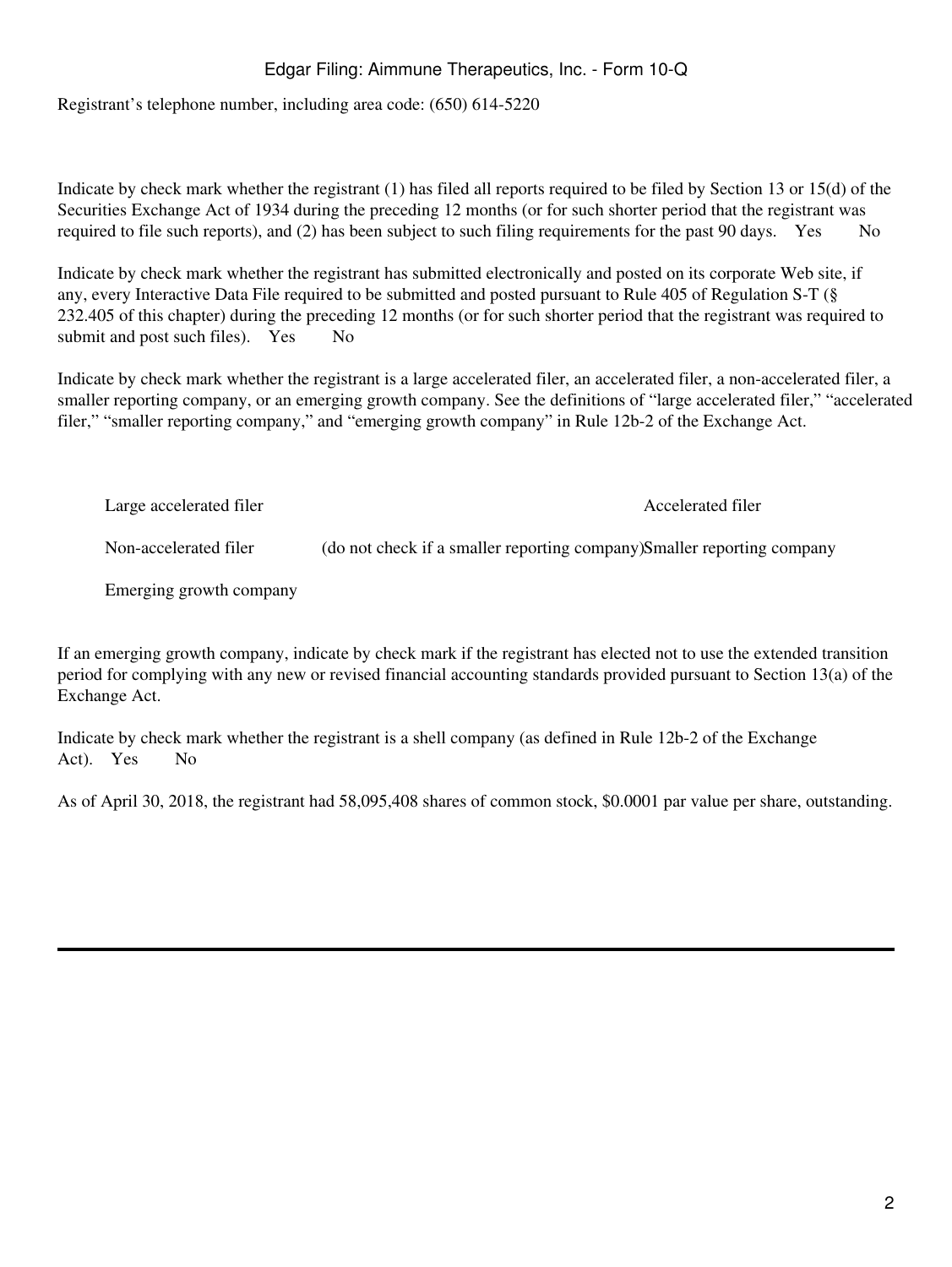TABLE OF CONTENTS

|                   | PART I. – FINANCIAL INFORMATION                                                                      | 3  |
|-------------------|------------------------------------------------------------------------------------------------------|----|
| Item 1.           | <b>Condensed Consolidated Financial Statements (Unaudited)</b>                                       | 3  |
|                   | Condensed Consolidated Balance Sheets as of March 31, 2018 and December 31, 2017                     | 3  |
|                   | <u>Condensed Consolidated Statements of Comprehensive Loss for the Quarters Ended March 31, 2018</u> |    |
|                   | and 2017                                                                                             | 4  |
|                   | Condensed Consolidated Statements of Cash Flows for the Quarters Ended March 31, 2018 and 2017       | 5  |
|                   | <b>Notes to Condensed Consolidated Financial Statements</b>                                          | 6  |
| Item 2.           | <u>Management's Discussion and Analysis of Financial Condition and Results of Operations</u>         | 14 |
| Item 3.           | <b>Quantitative and Qualitative Disclosures About Market Risk</b>                                    | 21 |
| Item 4.           | <b>Controls and Procedures</b>                                                                       | 21 |
|                   |                                                                                                      |    |
|                   | PART II. - OTHER INFORMATION                                                                         | 22 |
| Item 1.           | <b>Legal Proceedings</b>                                                                             | 22 |
|                   | Item 1A. Risk Factors                                                                                | 22 |
| Item 2.           | Unregistered Sales of Equity Securities and Use of Proceeds                                          | 58 |
| Item 3.           | <b>Defaults Upon Senior Securities</b>                                                               | 58 |
| Item 4.           | <b>Mine Safety Disclosures</b>                                                                       | 58 |
| Item 5.           | <b>Other Information</b>                                                                             | 58 |
| Item 6.           | <b>Exhibits</b>                                                                                      | 58 |
| <b>SIGNATURES</b> |                                                                                                      | 60 |

Page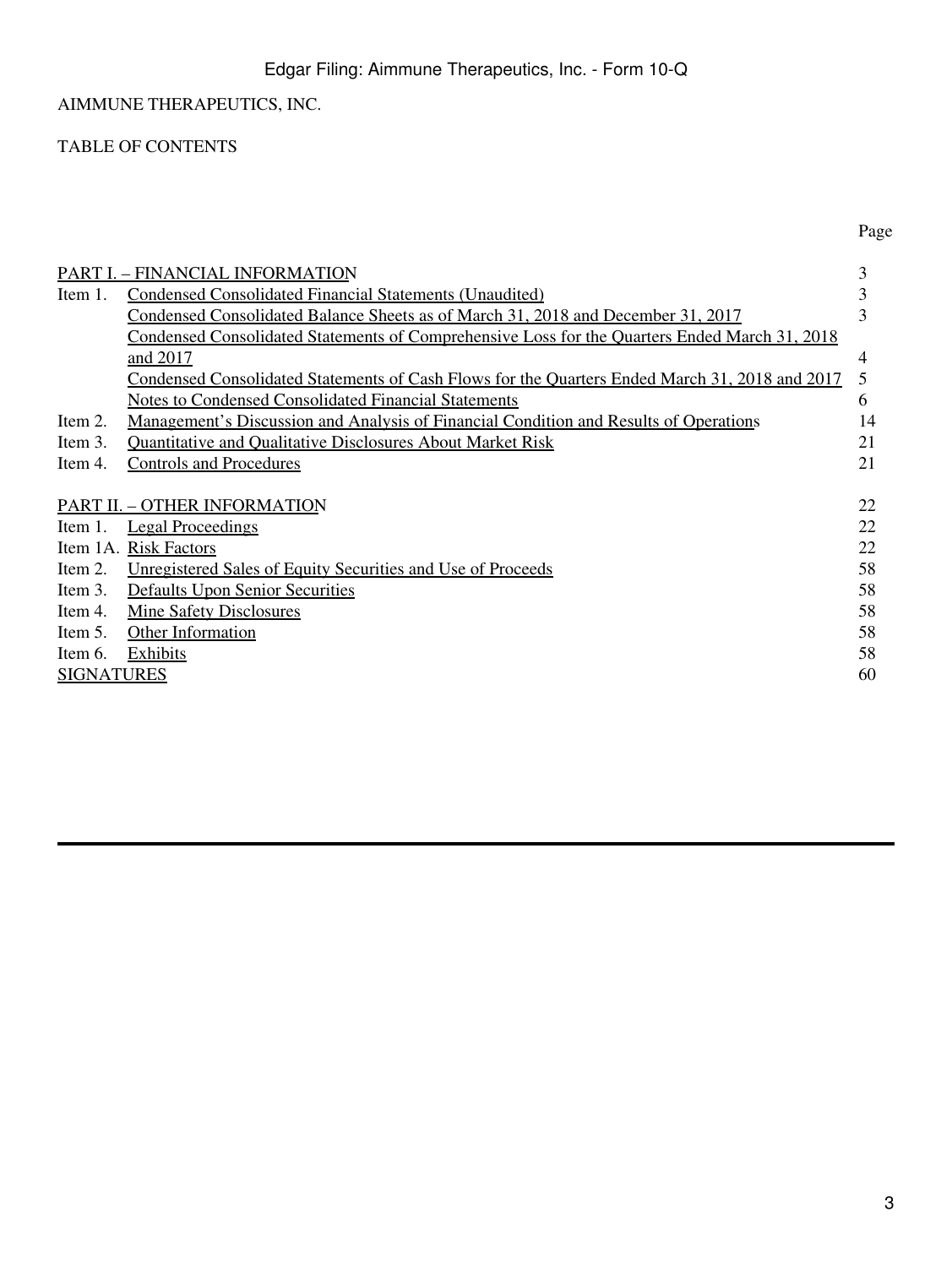## <span id="page-3-0"></span>PART I. – FINANCIAL INFORMATION

<span id="page-3-1"></span>Item 1. Financial Statements

## AIMMUNE THERAPEUTICS, INC.

### <span id="page-3-2"></span>CONDENSED CONSOLIDATED BALANCE SHEETS

## (In thousands, except per share amounts)

|                                                                            | March 31,<br>2018<br>(unaudited) | December<br>31.<br>2017  |
|----------------------------------------------------------------------------|----------------------------------|--------------------------|
| Assets                                                                     |                                  |                          |
| Current assets:                                                            |                                  |                          |
| Cash and cash equivalents                                                  | \$209,324                        | \$73,487                 |
| Short-term investments                                                     | 112,560                          | 108,943                  |
| Prepaid expenses and other current assets                                  | 8,413                            | 6,681                    |
| Total current assets                                                       | 330,297                          | 189,111                  |
| Long-term investments                                                      | 9,863                            | $\overline{\phantom{a}}$ |
| Property and equipment, net                                                | 21,021                           | 17,205                   |
| Prepaid expenses and other assets                                          | 664                              | 618                      |
| <b>Total assets</b>                                                        | \$361,845                        | \$206,934                |
| Liabilities and Stockholders' Equity                                       |                                  |                          |
| <b>Current liabilities:</b>                                                |                                  |                          |
| Accounts payable                                                           | \$6,252                          | \$5,095                  |
| <b>Accrued liabilities</b>                                                 | 24,127                           | 21,478                   |
| Other current liabilities                                                  | 33                               | 26                       |
| Total current liabilities                                                  | 30,412                           | 26,599                   |
| Other liabilities                                                          | 2,341                            | 2,530                    |
| <b>Total liabilities</b>                                                   | 32,753                           | 29,129                   |
| Commitments and contingencies (Note 5)                                     |                                  |                          |
| Stockholders' equity:                                                      |                                  |                          |
| Common stock, par value \$0.0001 per share-290,000 shares authorized as of |                                  |                          |
| March 31, 2018, and December 31, 2017; 58,024 and 51,091 shares issued and |                                  |                          |
| outstanding as of March 31, 2018, and December 31, 2017, respectively      |                                  |                          |
| (including 12 and 47 shares subject to repurchase, legally issued and      |                                  |                          |
| outstanding as of March 31, 2018, and December 31, 2017, respectively)     | 6                                | 5                        |
| Additional paid-in capital                                                 | 644,193                          | 443,390                  |
| Accumulated other comprehensive loss                                       | (125)<br>$\Box$                  | (108)<br>$\rightarrow$   |
| Accumulated deficit                                                        | (314,982)                        | (265, 482)               |
| Total stockholders' equity                                                 | 329,092                          | 177,805                  |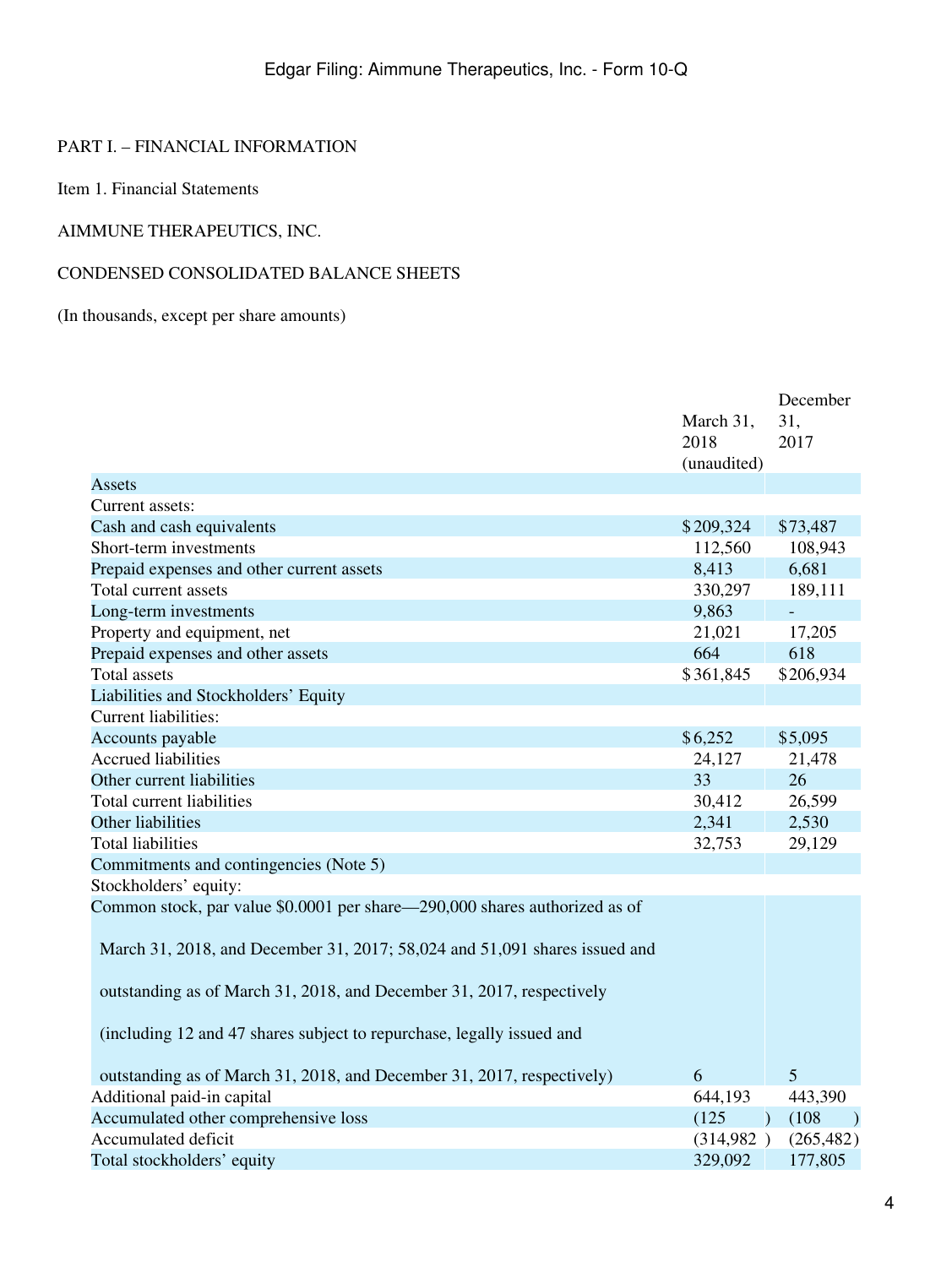Total liabilities and stockholders' equity \$361,845 \$206,934

The accompanying notes are an integral part of these unaudited condensed consolidated financial statements.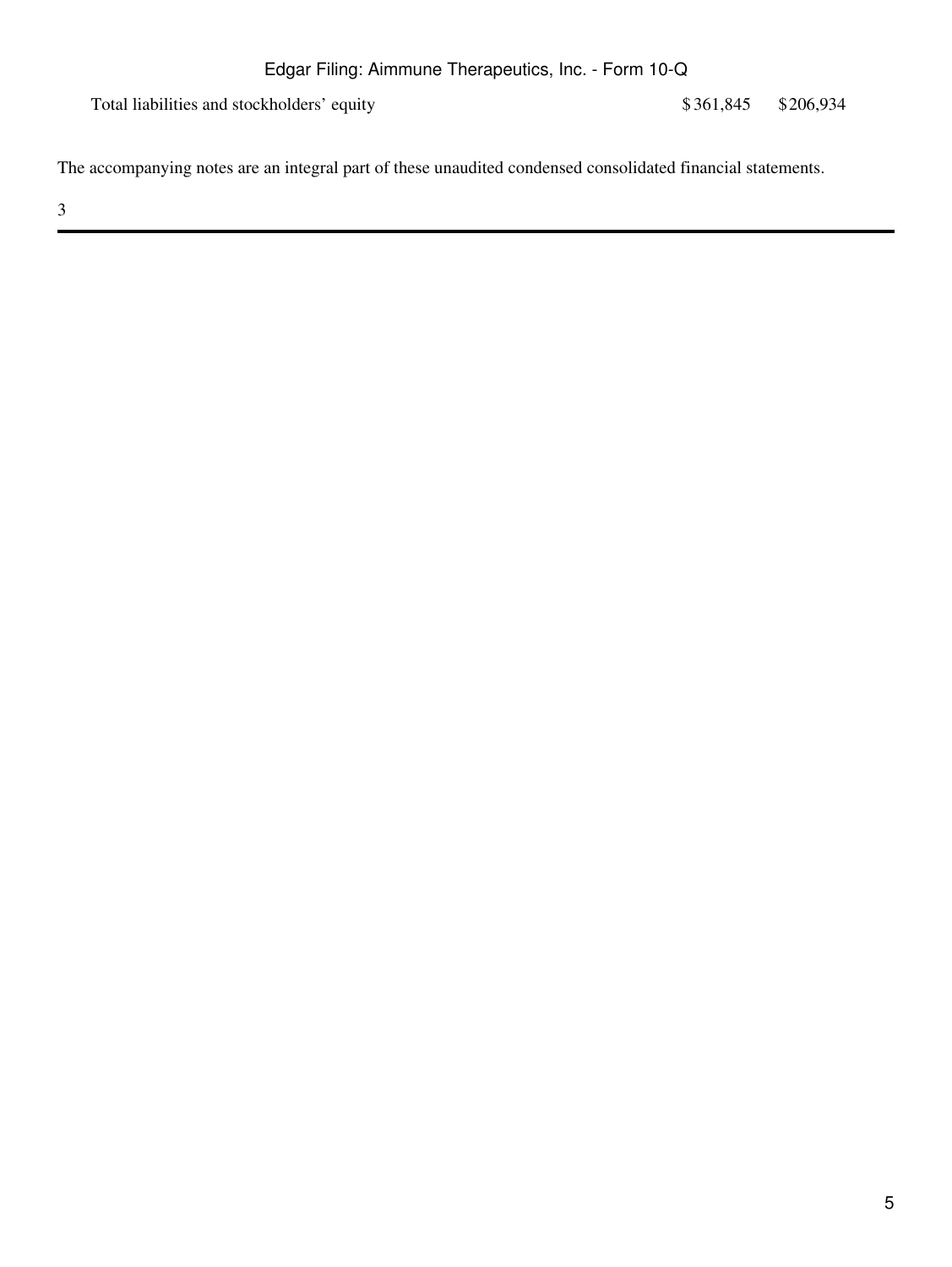# <span id="page-5-0"></span>CONDENSED CONSOLIDATED STATEMENTS OF COMPREHENSIVE LOSS

## (In thousands, except per share amounts)

## (Unaudited)

|                                                               | Quarter Ended<br>March 31, |                         |
|---------------------------------------------------------------|----------------------------|-------------------------|
|                                                               | 2018                       | 2017                    |
| Operating expenses                                            |                            |                         |
| Research and development                                      | \$33,446                   | \$17,417                |
| General and administrative                                    | 16,673 8,924               |                         |
| Total operating expenses                                      | 50,119 26,341              |                         |
| Loss from operations                                          |                            | $(50,119)$ $(26,341)$   |
| Interest income, net                                          | 636                        | 471                     |
| Loss before provision for income taxes                        |                            | $(49, 483)$ $(25, 870)$ |
| Provision for income taxes                                    | 17                         |                         |
| Net loss                                                      |                            | \$(49,500) \$(25,870)   |
| Other comprehensive loss, net of tax:                         |                            |                         |
| Unrealized losses on investments                              | (17)                       | (95)                    |
| Comprehensive loss                                            |                            | \$(49,517) \$(25,965)   |
|                                                               |                            |                         |
| Net loss per common share, basic and diluted                  | $$^{(0.92)}$               | $\big)$ \$(0.52)        |
| Weighted average shares used in computing net loss per common |                            |                         |
| share, basic and diluted                                      | 53,578                     | 50,069                  |

The accompanying notes are an integral part of these unaudited condensed consolidated financial statements.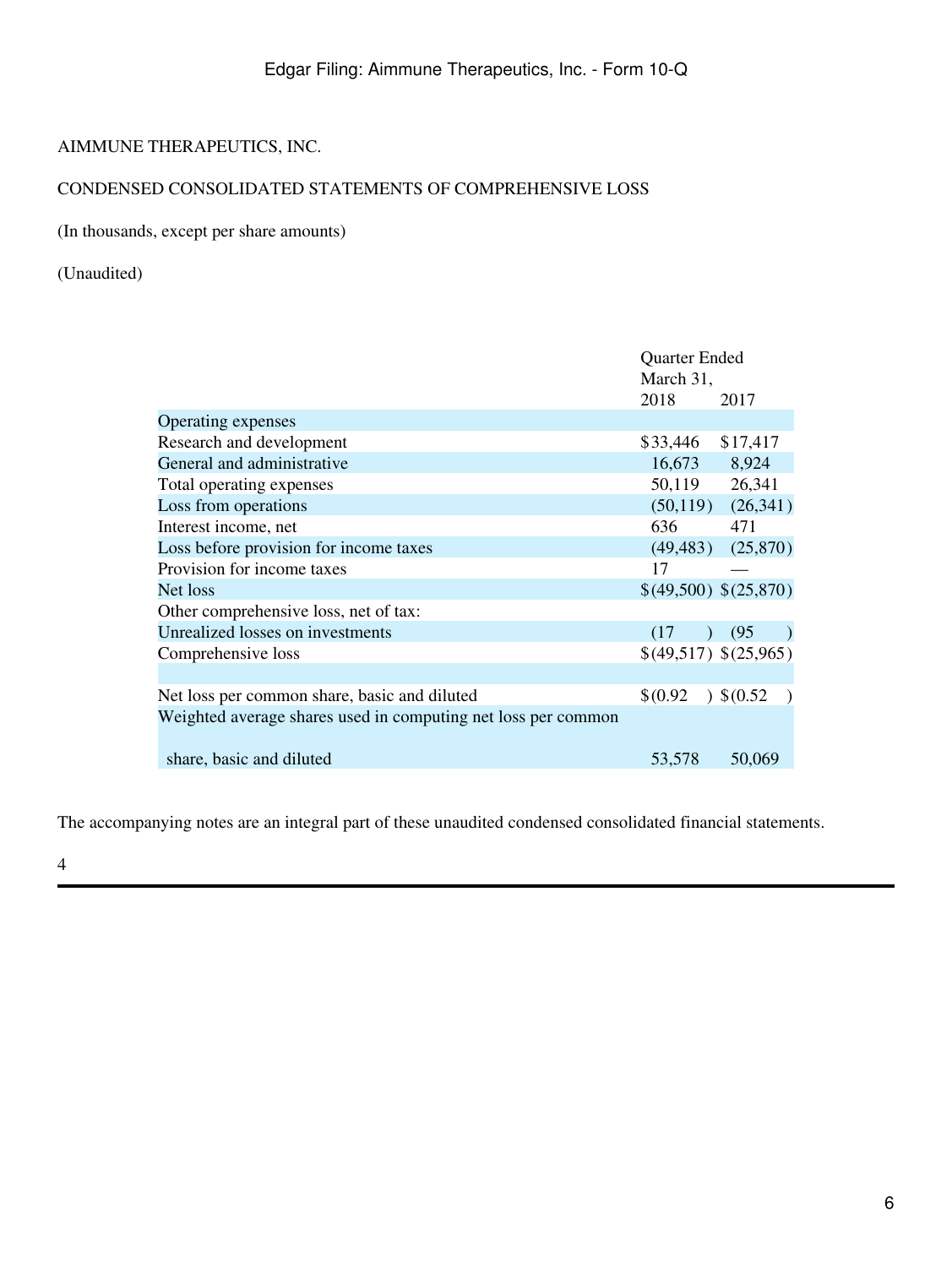# <span id="page-6-0"></span>CONDENSED CONSOLIDATED STATEMENTS OF CASH FLOWS

(In thousands)

(Unaudited)

|                                                                                       | Quarter Ended<br>March 31, |                       |
|---------------------------------------------------------------------------------------|----------------------------|-----------------------|
|                                                                                       | 2018                       | 2017                  |
| Cash flows from operating activities:                                                 |                            |                       |
| Net loss                                                                              |                            | \$(49,500) \$(25,870) |
| Adjustments to reconcile net loss to net cash used in operating activities            |                            |                       |
| Depreciation expense                                                                  | 356                        | 144                   |
| Stock-based compensation expense                                                      | 7,607                      | 3,593                 |
| Amortization of premium on investment securities                                      | (25)<br>$\lambda$          | 240                   |
| Changes in operating assets and liabilities:                                          |                            |                       |
| Prepaid expenses and other assets                                                     | (36)<br>$\lambda$          | 35                    |
| Accounts payable                                                                      | (431)<br>$\lambda$         | 249                   |
| <b>Accrued liabilities</b>                                                            | 2,448                      | (1,481)               |
| Other liabilities                                                                     | (183)                      | (14)                  |
| Net cash used in operating activities                                                 | (39,764)                   | (23, 104)             |
| Cash flows from investing activities:                                                 |                            |                       |
| Purchase of property and equipment                                                    | (2,383)                    | (900)                 |
| Purchase of investments                                                               | (64,274)                   | (55, 419)             |
| Maturities of investments                                                             | 50,802                     | 33,009                |
| Net cash used in investing activities                                                 | (15,855)                   | (23,310)              |
| Cash flows from financing activities:                                                 |                            |                       |
| Proceeds from underwritten public offering, net of offering costs                     | 189,463                    |                       |
| Net cash proceeds from exercise of stock options, including early exercise            | 1,993                      | 1,118                 |
| Net cash provided by financing activities                                             | 191,456                    | 1,118                 |
| Net increase (decrease) in cash and cash equivalents                                  | 135,837                    | (45,296)              |
| Cash and cash equivalents at the beginning of the period                              | 73,487                     | 124,010               |
| Cash and cash equivalents at the end of the period                                    | \$209,324                  | \$78,714              |
|                                                                                       |                            |                       |
| Supplemental disclosure of non-cash investing and financing activities:               |                            |                       |
| Property and equipment purchases included in accounts payable and accrued liabilities | \$1,788                    | $\frac{1}{2}$         |
| Receivable for underwritten public offering                                           | \$990                      | $\frac{1}{2}$         |
| Receivable for stock option exercises                                                 | \$752                      | $\frac{1}{2}$         |

The accompanying notes are an integral part of these unaudited condensed consolidated financial statements.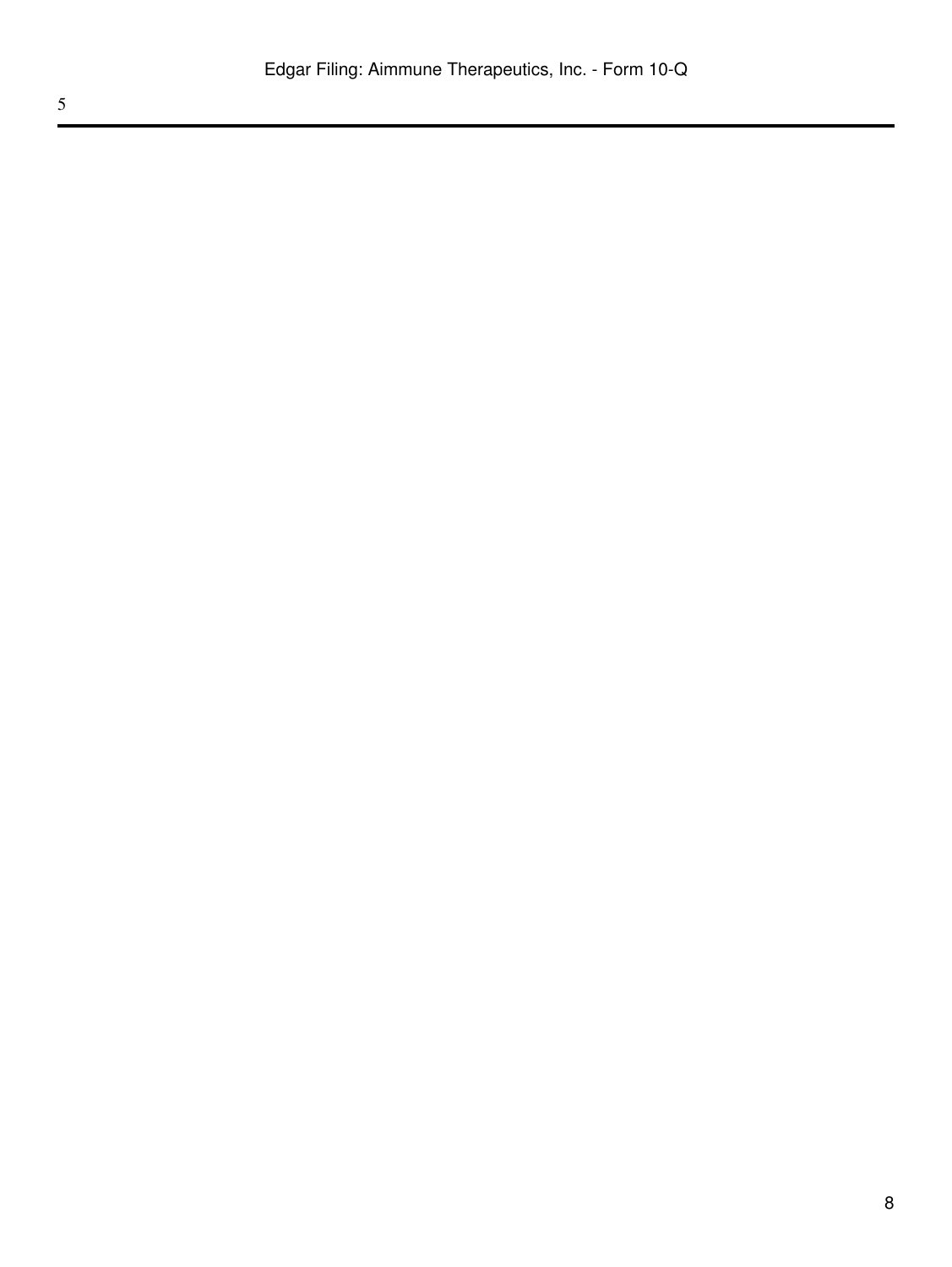## <span id="page-8-0"></span>NOTES TO UNAUDITED INTERIM CONDENSED CONSOLIDATED FINANCIAL STATEMENTS

March 31, 2018

(Unaudited)

## 1. Formation and Business of the Company

Aimmune Therapeutics, Inc., or the Company, is a clinical-stage biopharmaceutical company advancing a new therapeutic approach, including the development of proprietary product candidates, for the treatment of peanut and other food allergies. Our therapeutic approach, which we refer to as Characterized Oral Desensitization Immunotherapy, or CODITTM, is a therapeutic approach designed to desensitize patients to food allergens using rigorously characterized biologic products, defined treatment protocols and tailored support services. We are headquartered in Brisbane, California, and were incorporated in the state of Delaware on June 24, 2011.

Since inception, we have incurred net losses and negative cash flows from operations. During the quarter ended March 31, 2018, we incurred a net loss of \$49.5 million and used \$39.8 million of cash in operations. As of March 31, 2018, we had an accumulated deficit of \$315.0 million, and we do not expect to experience positive cash flows in the near future. As of March 31, 2018, we had cash, cash equivalents and investments of \$331.7 million. We believe that our existing capital resources will be sufficient to fund our planned operations for at least the next 12 months and through expected regulatory submission of a Biologics License Application, or BLA, for AR101, our lead CODITTM product candidate. We have financed our operations to date primarily through private placements of our equity securities, our initial public offering, or IPO, of common stock in August 2015 and an underwritten public offering of common stock in February and March 2018. Our ability to continue to meet our obligations and to achieve our business objectives is dependent upon a number of factors, which include raising additional capital, the successful and timely completion of our clinical trials, our ability to control expenses, obtaining U.S. Food and Drug Administration, or FDA, and European Medicines Agency, or EMA, approval, and generating sufficient revenue in the United States and Europe. Failure to obtain FDA and EMA approval, commercialize our lead product candidate, manage discretionary expenditures, or raise additional financing, as required, may adversely impact our ability to achieve our intended business objectives.

### 2. Summary of Significant Accounting Policies

## Basis of Preparation

The accompanying condensed consolidated financial statements have been prepared in accordance with Generally Accepted Accounting Principles, or GAAP, in the United States and applicable rules and regulations of the Securities and Exchange Commission, or SEC, regarding interim financial reporting. As permitted under those rules, certain footnotes or other financial information that are normally required by U.S. GAAP have been condensed or omitted, and accordingly the balance sheet as of December 31, 2017, has been derived from audited consolidated financial statements at that date but does not include all of the information required by U.S. GAAP for complete financial statements. These condensed consolidated financial statements have been prepared on the same basis as our annual financial statements and, in the opinion of management, reflect all adjustments (consisting only of normal recurring adjustments) that are necessary for a fair presentation of our financial information. The results of operations for the quarter ended March 31, 2018, are not necessarily indicative of the results to be expected for the year ending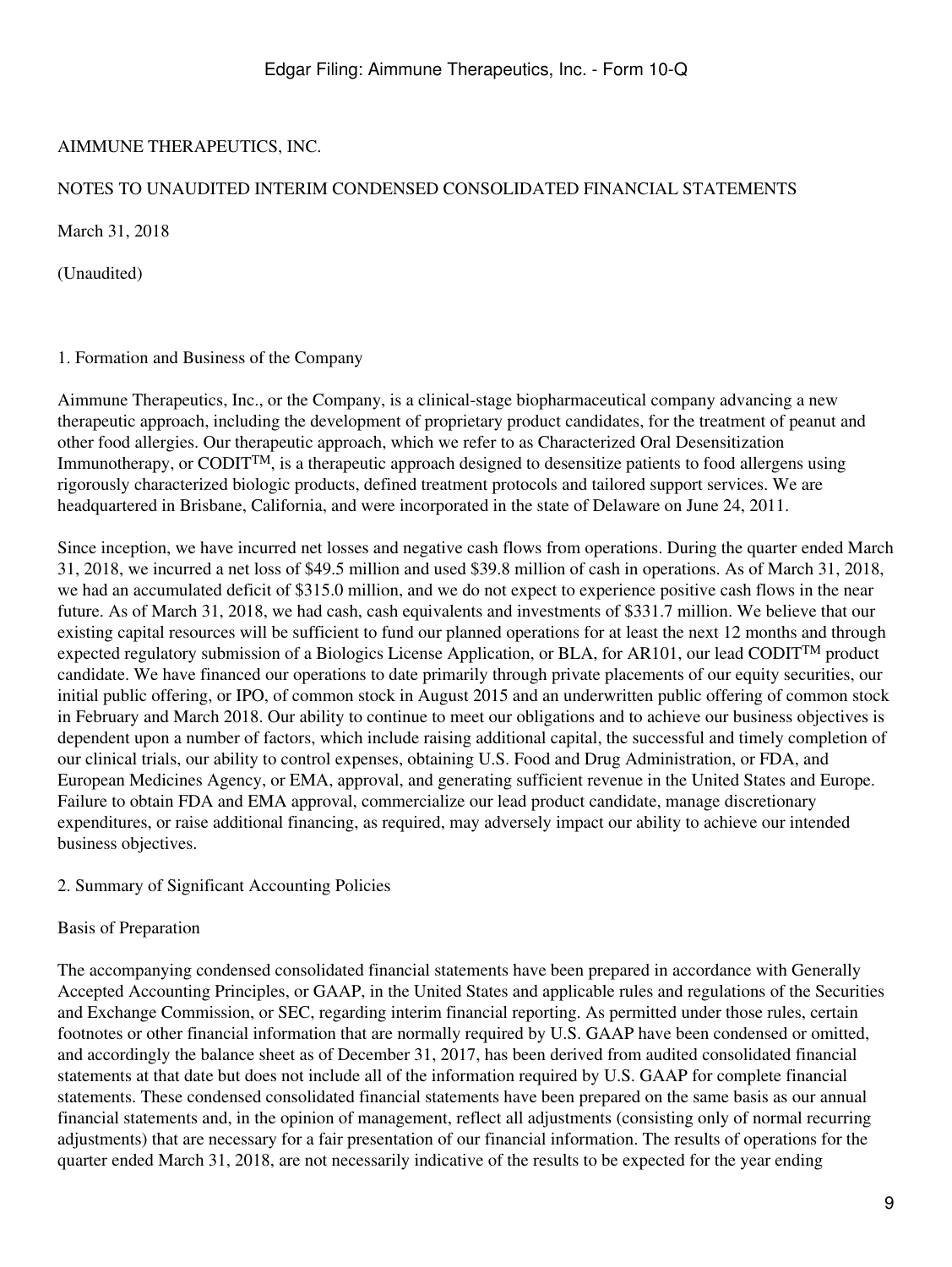December 31, 2018, or for any other interim period or for any other future year. We operate in one reportable segment.

The accompanying condensed consolidated financial statements and related financial information should be read in conjunction with the audited consolidated financial statements and the related notes thereto for the year ended December 31, 2017, included in our Annual Report on Form 10-K filed with the SEC.

## Basis of Consolidation

The accompanying condensed consolidated financial statements include the accounts of our wholly-owned subsidiaries. All significant intercompany transactions have been eliminated.

### Use of Estimates

The preparation of the accompanying condensed consolidated financial statements in accordance with U.S. GAAP requires us to make estimates and assumptions that affect the reported amounts of assets and liabilities, the disclosure of contingent assets and liabilities at the date of the condensed consolidated financial statements, and the reported amounts of costs and expenses during the reporting period. We base our estimates and assumptions on historical experience when available and on various factors that we believe to be reasonable under the circumstances. We evaluate our estimates and assumptions on an ongoing basis. Our actual results could differ from these estimates under different assumptions or conditions.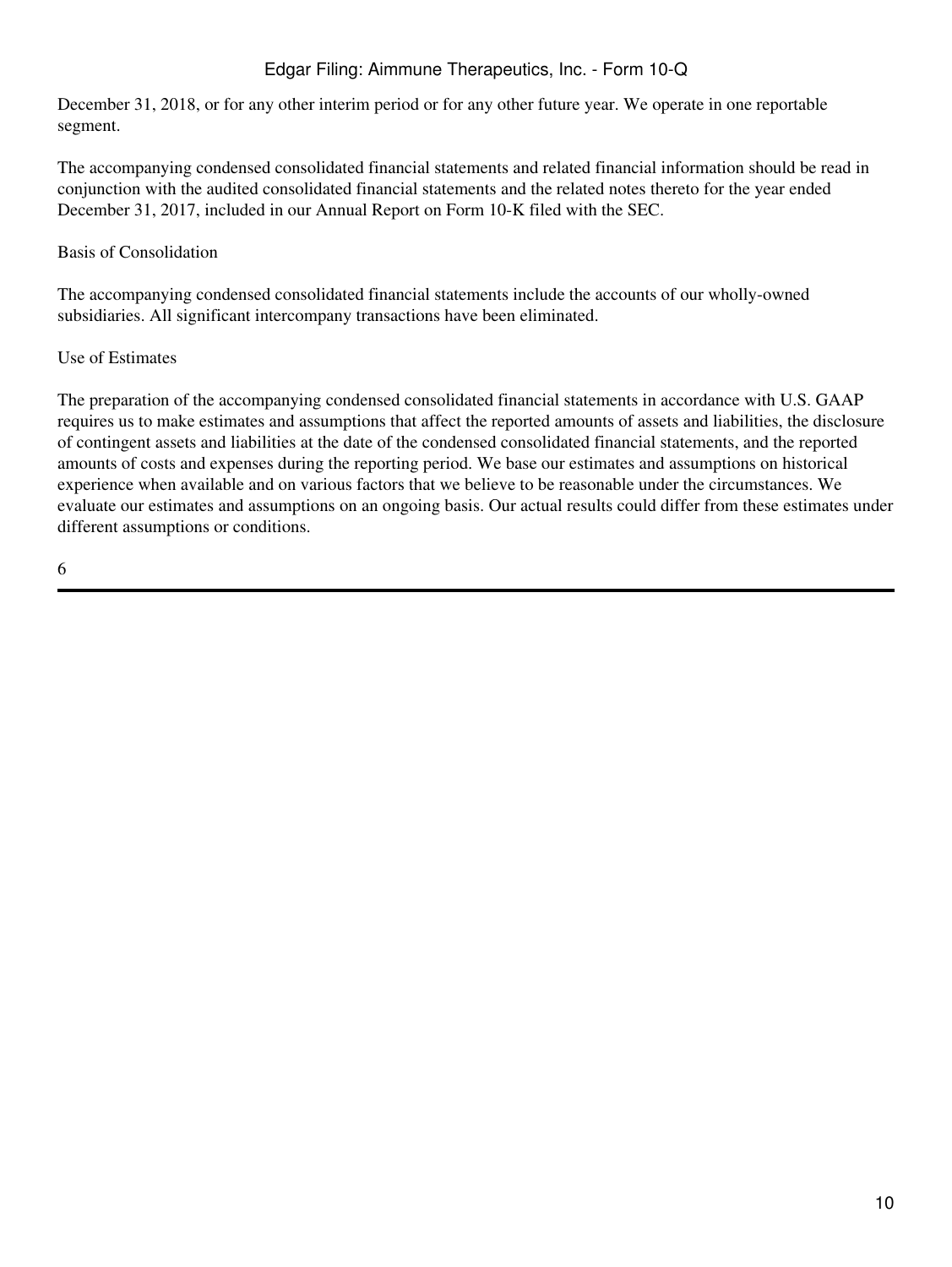## Significant Accounting Policies

There have been no significant changes to the accounting policies during the quarter ended March 31, 2018, as compared to the significant accounting policies described in Note 2 of the "Notes to Consolidated Financial Statements" in our audited consolidated financial statements included in our Annual Report on Form 10-K for the year ended December 31, 2017.

#### Recently Adopted Accounting Pronouncements

In May 2017, the Financial Accounting Standards Board, or FASB, issued Accounting Standards Update, or ASU, 2017-09, Compensation - Stock Compensation (Topic 718): Scope of Modification Accounting, which provides guidance about which changes to the terms or conditions of a share-based payment award require an entity to apply modification accounting in Topic 718. The guidance establishes that an entity should account for the effects of a modification to the terms or conditions of a share-based payment award, unless all three of the following conditions are met: (a) the fair value of the modified award is the same as the fair value of the original award immediately before the modification, (b) the vesting conditions of the modified award are the same as the vesting conditions of the original award immediately before the modification, and (c) the classification of the modified award as an equity instrument or a liability instrument is the same as the classifications of the original award immediately before the original award was modified. We adopted ASU 2017-09 in the first quarter of 2018. There was no material impact to our condensed consolidated financial statements as a result of adopting this standard.

In November 2016, the FASB issued ASU 2016-18, Statement of Cash Flows – Restricted Cash (Topic 230), which establishes that the statement of cash flows will show the changes in cash, cash equivalents and amounts generally described as restricted cash. As a result, entities will no longer have to determine how to classify transfers to and from restricted cash within the statement of cash flows. An entity will be required to reconcile the total cash, cash equivalents and amounts generally described as restricted cash on the statement of cash flows to the amounts in the balance sheet, and disclose the nature of any restrictions on its cash, cash equivalents or amounts generally described as restricted cash. We adopted ASU 2016-18 in the first quarter of 2018. There was no material impact to our condensed consolidated financial statements as a result of adopting this standard.

In October 2016, the FASB, issued ASU, 2016-16, Income Taxes (Topic 740): Intra-Entity Transfers Other Than Inventory, which requires companies to recognize the income tax consequences of an intra-entity transfer of an asset other than inventory. We adopted ASU 2016-16 in the first quarter of 2018. There was no material impact to our condensed consolidated financial statements as a result of adopting this standard.

In August 2016, the FASB issued ASU 2016-15, Statement of Cash Flows (Topic 230): Classification of Certain Cash Receipts and Cash Payments, which will make eight targeted changes to how cash receipts and cash payments are presented and classified in the statement of cash flows. We adopted ASU 2016-15 in the first quarter of 2018. There was no material impact to our condensed consolidated financial statements as a result of adopting this standard.

Recently Issued Accounting Pronouncements Not Yet Adopted

In March 2017, the FASB issued ASU 2017-08, "Receivables - Nonrefundable Fees and Other Costs (Subtopic 310-20): Premium Amortization on Purchased Callable Debt Securities". ASU 2017-08 amends the amortization period for certain purchased callable debt securities held at a premium by shortening the amortization period for the premium to the earliest call date. ASU 2017-08 will be effective for fiscal years beginning after December 15, 2018, with early adoption permitted. We are currently evaluating the impact that the adoption of ASU 2017-08 will have on our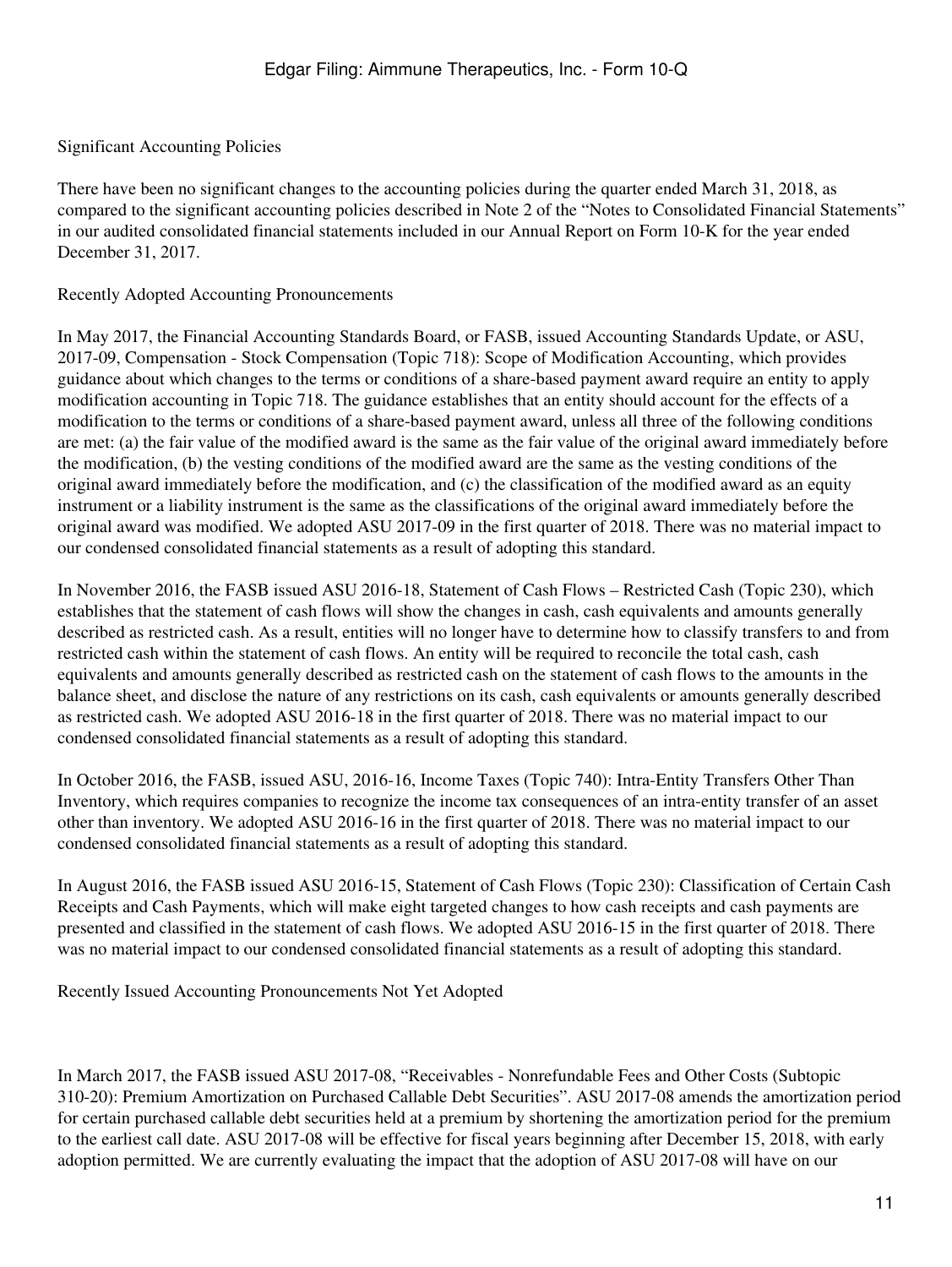consolidated financial statements and related disclosures.

In June 2016, the FASB issued ASU 2016-13, Financial Instruments — Credit Losses (Topic 326): Measurement of Credit Losses on Financial Instruments, which requires measurement and recognition of expected credit losses for financial assets held. ASU 2016-13 modifies the other-than-temporary impairment model for available-for-sale debt securities and requires an estimate of expected credit losses when the fair value is below the amortized cost of the asset. ASU 2016-13 is effective for fiscal years beginning after December 15, 2019 and interim periods within those fiscal years. Early adoption is permitted. We are currently evaluating the impact that the adoption of ASU 2016-13 will have on our consolidated financial statements and related disclosures.

In February 2016, the FASB, issued ASU, No. 2016-02, Leases (Topic 842), which requires lessees to apply a dual approach, classifying leases as either finance or operating leases based on the principle of whether or not the lease is effectively a financed purchase by the lessee. This classification will determine whether lease expense is recognized based on an effective interest method or on a straight-line basis over the term of the lease. A lessee is also required to record a right-of-use asset and a lease liability for all leases with a term of greater than 12 months regardless of their classification. Leases with a term of 12 months or less will be accounted for similar to existing guidance for operating leases. The standard is effective for interim and annual periods beginning after December 15, 2018, with early adoption permitted. We are currently in the process of evaluating the impact the adoption of this new

7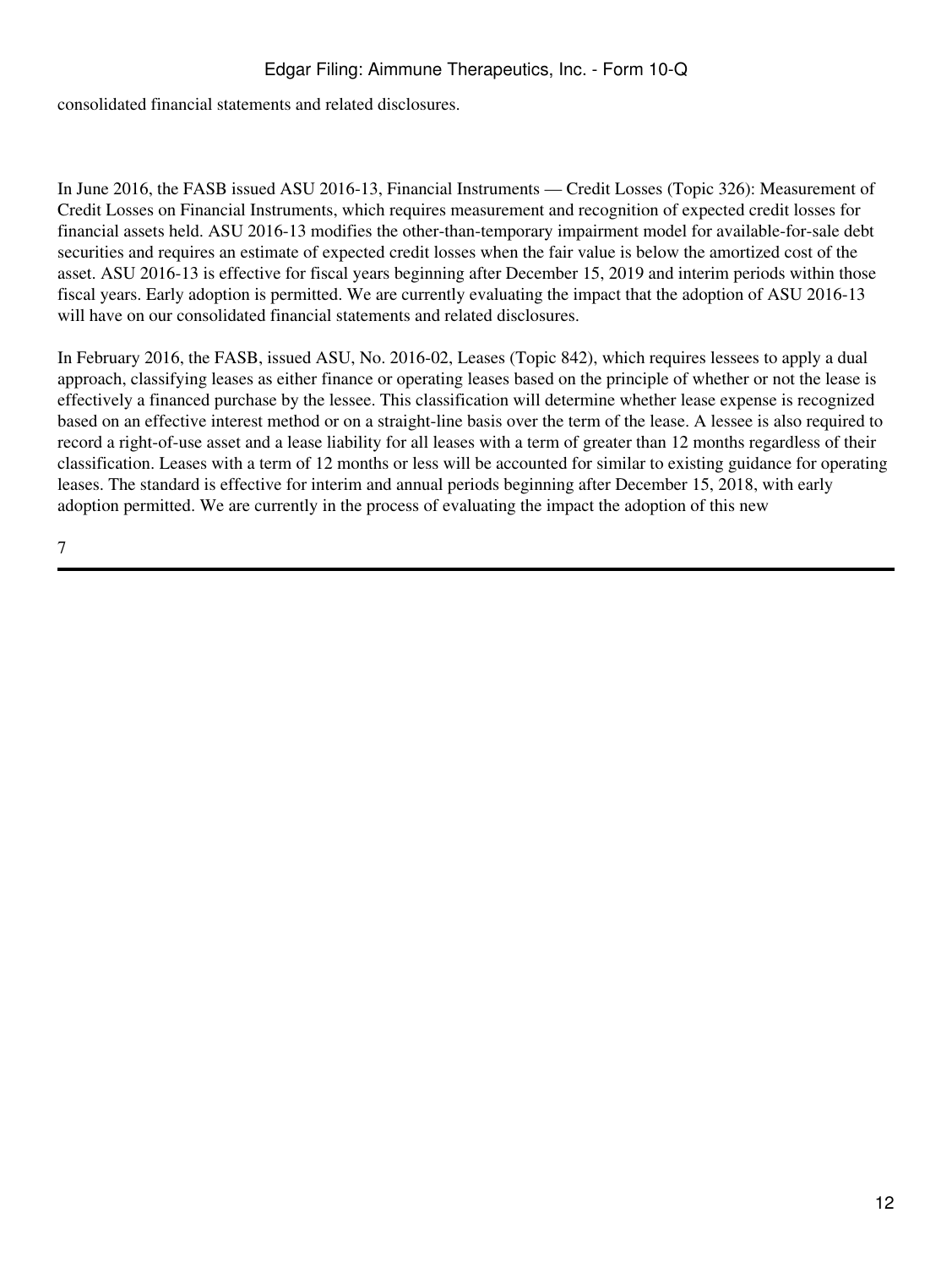standard will have on our consolidated financial statements and related disclosures; however, since we are lessee to certain leases for property whose terms exceed twelve months, we expect to report assets and liabilities related to these leases on our consolidated financial statements that have not been previously reported, once we adopt ASU 2016-02.

### 3. Available-for-Sale Securities and Fair Value Measurements

We define fair value as the exchange price that would be received for an asset or paid to transfer a liability (an exit price) in the principal or most advantageous market for the asset or liability in an orderly transaction between market participants on the measurement date.

Our valuation techniques are based on observable and unobservable inputs. Observable inputs reflect readily obtainable data from independent sources, while unobservable inputs reflect our market assumptions. We classify these inputs into the following hierarchy:

•Level 1—Inputs are unadjusted, quoted prices in active markets for identical assets or liabilities at the measurement date;

•Level 2—Inputs are observable, unadjusted quoted prices in active markets for similar assets or liabilities, unadjusted quoted prices for identical or similar assets or liabilities in markets that are not active, or other inputs that are observable or can be corroborated by observable market data for substantially the full term of the related assets or liabilities; and

•Level 3—Unobservable inputs that are significant to the measurement of the fair value of the assets or liabilities that are supported by little or no market data.

The following tables set forth our financial instruments that were measured at fair value on a recurring basis by level within the fair value hierarchy (in thousands):

| March 31, 2018 |  |  |
|----------------|--|--|
|----------------|--|--|

|                                 |           |           | Level                    |                              |
|---------------------------------|-----------|-----------|--------------------------|------------------------------|
|                                 | Level 1   | Level 2   | 3                        | Total                        |
| Cash and cash equivalents:      |           |           |                          |                              |
| Cash and money market funds     | \$137,998 | $s-$      |                          | $$ - $137,998$               |
| Agency securities               |           | 13,592    | بك                       | 13,592                       |
| Commercial paper                |           | 57,734    | $\overline{\phantom{0}}$ | 57,734                       |
| Total cash and cash equivalents | \$137,998 | \$71,326  |                          | $\frac{\$}{\$}$ - \\$209,324 |
| Investments:                    |           |           |                          |                              |
| Agency securities               |           | \$7,278   | $\sqrt[3]{ }$            | \$7,278                      |
| Corporate securities            |           | 36,609    | $\overline{\phantom{m}}$ | 36,609                       |
| Commercial paper                |           | 19,386    | $\overline{\phantom{m}}$ | 19,386                       |
| U.S. government securities      |           | 59,150    | $\overline{\phantom{m}}$ | 59,150                       |
| Total investments               |           | \$122,423 | \$                       | \$122,423                    |

December 31, 2017

Level 1 Level 2 Level 3 Total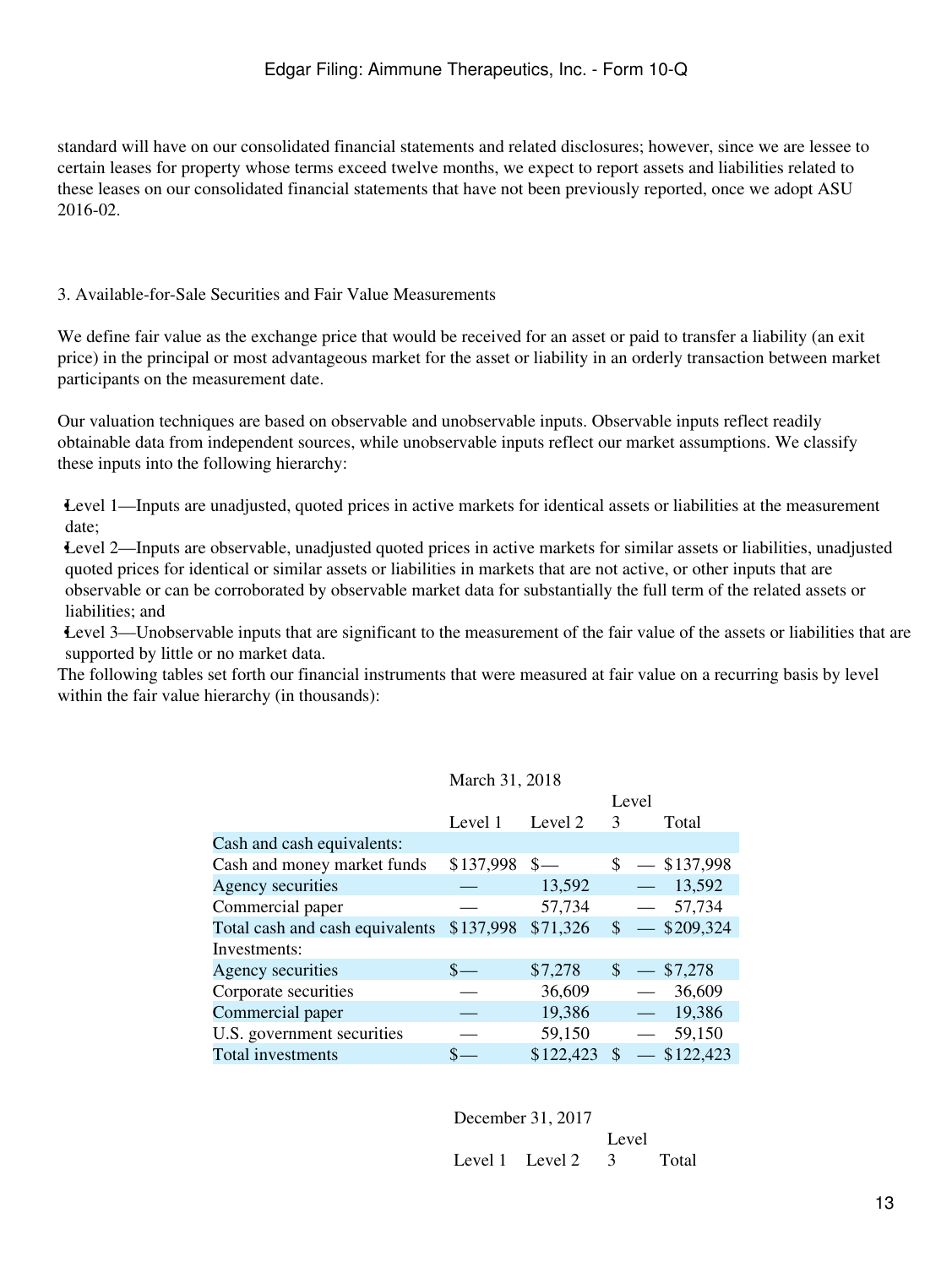| Cash and cash equivalents: |           |                           |                                    |  |  |  |  |
|----------------------------|-----------|---------------------------|------------------------------------|--|--|--|--|
|                            |           |                           | $\$\sim$39,072$                    |  |  |  |  |
|                            | 999       |                           | 999                                |  |  |  |  |
|                            | 33,416    |                           | 33,416<br>$\overline{\phantom{0}}$ |  |  |  |  |
|                            | \$34,415  |                           | $$ - $73,487$                      |  |  |  |  |
|                            |           |                           |                                    |  |  |  |  |
|                            | 12,718    |                           | 12,718<br>$\overline{\phantom{0}}$ |  |  |  |  |
|                            | 28,345    |                           | 28,345                             |  |  |  |  |
|                            | 21,432    |                           | 21,432                             |  |  |  |  |
|                            | 46,448    |                           | 46,448<br>$\overline{\phantom{0}}$ |  |  |  |  |
|                            | \$108,943 | \$.                       | \$108,943                          |  |  |  |  |
|                            |           | $$39,072$ \$-<br>\$39,072 |                                    |  |  |  |  |

Our valuation techniques used to measure the fair value of money market funds were derived from quoted prices in active markets for identical assets. The valuation techniques used to measure the fair value of investments, all of which have counterparties with high credit ratings, were valued based on quoted market prices or model-driven valuations using significant inputs derived from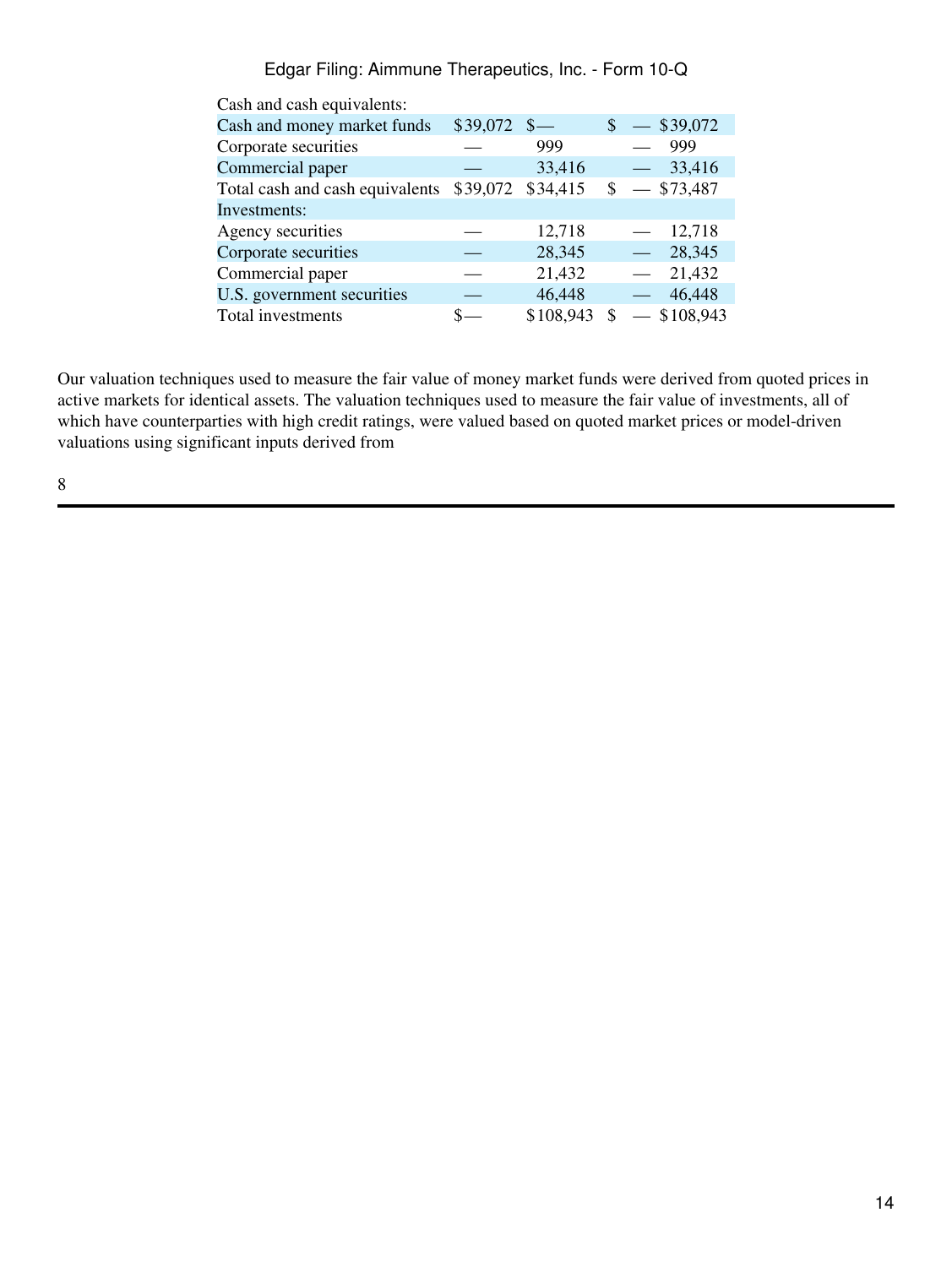or corroborated by observable market data. Investments are carried at fair value. During the quarters ended March 31, 2018 and 2017, there were no transfers between Level 1 and Level 2 of the fair value hierarchy.

Available-for-sale investments are carried at fair value and are included in the tables above. The aggregate market value, cost basis, and gross unrealized gains and losses of available-for-sale investments by security type, classified in cash equivalents and investments, as of March 31, 2018 and December 31, 2017, are as follows (in thousands):

| March 31, 2018                                    |                    |            |                          |           |  |
|---------------------------------------------------|--------------------|------------|--------------------------|-----------|--|
|                                                   |                    | Total      |                          |           |  |
|                                                   | Amortized<br>Gross |            |                          |           |  |
|                                                   |                    | Unrealized |                          | Fair      |  |
|                                                   | Cost               | Gains      | <b>Unrealized Losses</b> | Value     |  |
| Agency securities                                 | \$20,881           | \$         | $\mathcal{S}$<br>(11)    | \$20,870  |  |
| Corporate securities                              | 36,666             |            | (58)                     | 36,609    |  |
| Commercial paper                                  | 77,120             |            |                          | 77,120    |  |
| U.S. government securities                        | 59,208             |            | (58                      | 59,150    |  |
| Total available-for-sale investments \$193,875 \$ |                    |            | (127)<br>S               | \$193,749 |  |

|                                      | December 31, 2017 |    |       |                       |   |            |
|--------------------------------------|-------------------|----|-------|-----------------------|---|------------|
|                                      |                   |    | Gross | Gross                 |   |            |
|                                      | Amortized         |    |       |                       |   | Total      |
|                                      |                   |    |       | unrealized unrealized |   |            |
|                                      | Cost              |    | gains | losses                |   | fair value |
| Agency securities                    | \$12,729          | \$ |       | \$(11)                | 1 | \$12,718   |
| Corporate securities                 | 29,369            |    |       | (26)                  |   | 29,344     |
| Commercial paper                     | 54,848            |    |       |                       |   | 54,848     |
| U.S. government securities           | 46,520            |    |       | (72)                  |   | 46,448     |
| Total available-for-sale investments | $$143,466$ \\$    |    |       | (109<br>S.            |   | \$143,358  |

At March 31, 2018, all of the available-for-sale securities have contractual maturities within fourteen months. We periodically review our available-for-sale investments for other-than-temporary impairment loss. We consider factors such as the duration, severity and the reason for the decline in value, the potential recovery period and our intent to sell. For debt securities, we also consider whether (i) it is more likely than not that we will be required to sell the debt securities before recovery of their amortized cost basis, and (ii) the amortized cost basis cannot be recovered as a result of credit losses. During the quarters ended March 31, 2018 and 2017, we did not recognize any other-than-temporary impairment losses. All marketable securities with unrealized losses have been in a loss position for less than twelve months.

### 4. Balance Sheet Components

### Property and Equipment, Net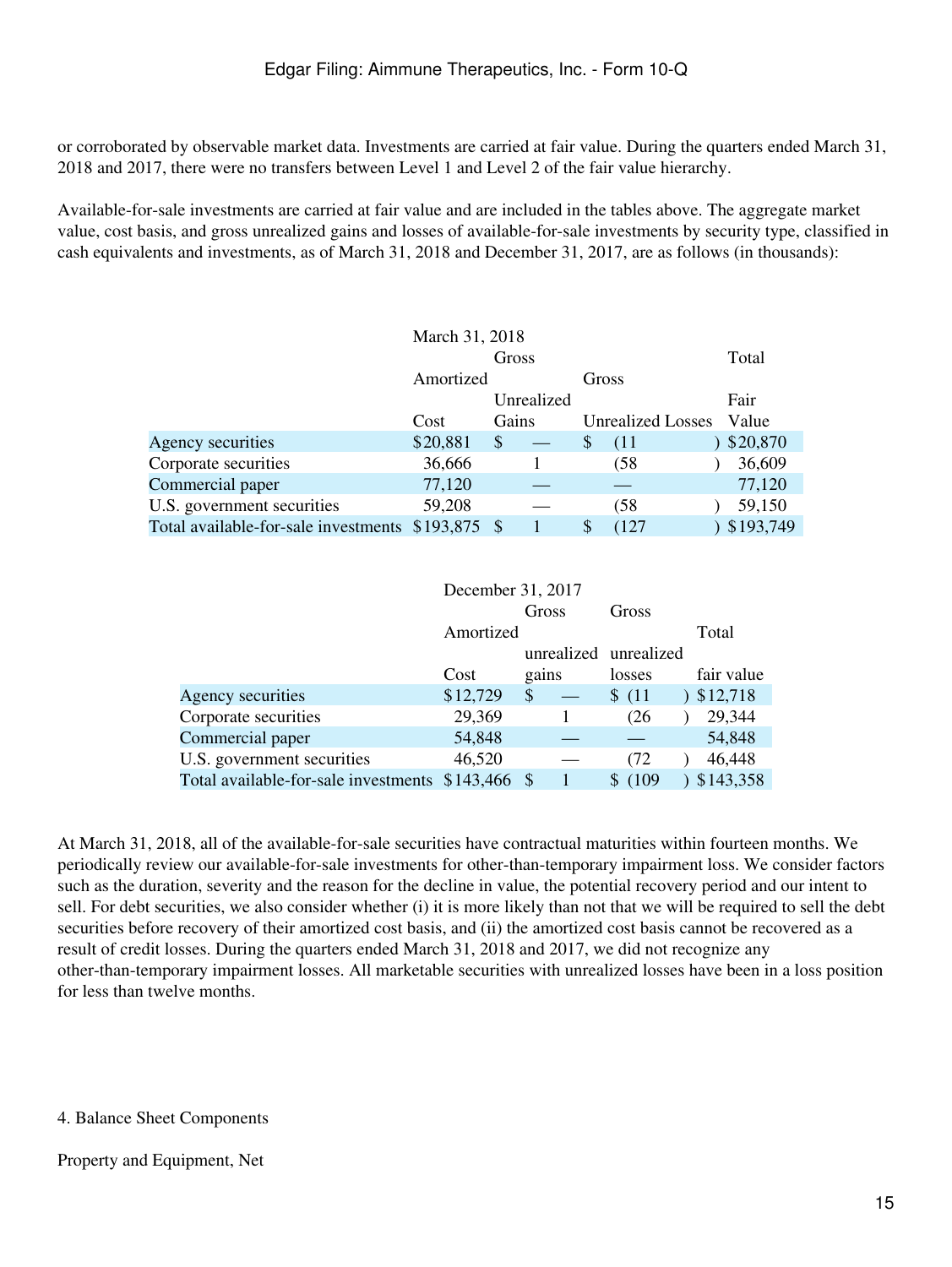Property and equipment, net consists of the following (in thousands):

|                                | March<br>31,<br>2018 | December<br>31, 2017 |  |
|--------------------------------|----------------------|----------------------|--|
| Furniture and equipment        | \$1,960              | \$1,655              |  |
| Computer equipment             | 1,624                | 1,410                |  |
| Manufacturing equipment        | 830                  | 830                  |  |
| Leased equipment               | 100                  | 100                  |  |
| Leasehold improvements         | 2,685                | 2,685                |  |
| <b>Buildings</b>               | 688                  | 688                  |  |
| Construction in progress       | 15,143               | 11,490               |  |
| Property and equipment, gross  | 23,030               | 18,858               |  |
| Less: accumulated depreciation | (2,009)              | (1,653)              |  |
| Property and equipment, net    | \$21,021             | \$17,205             |  |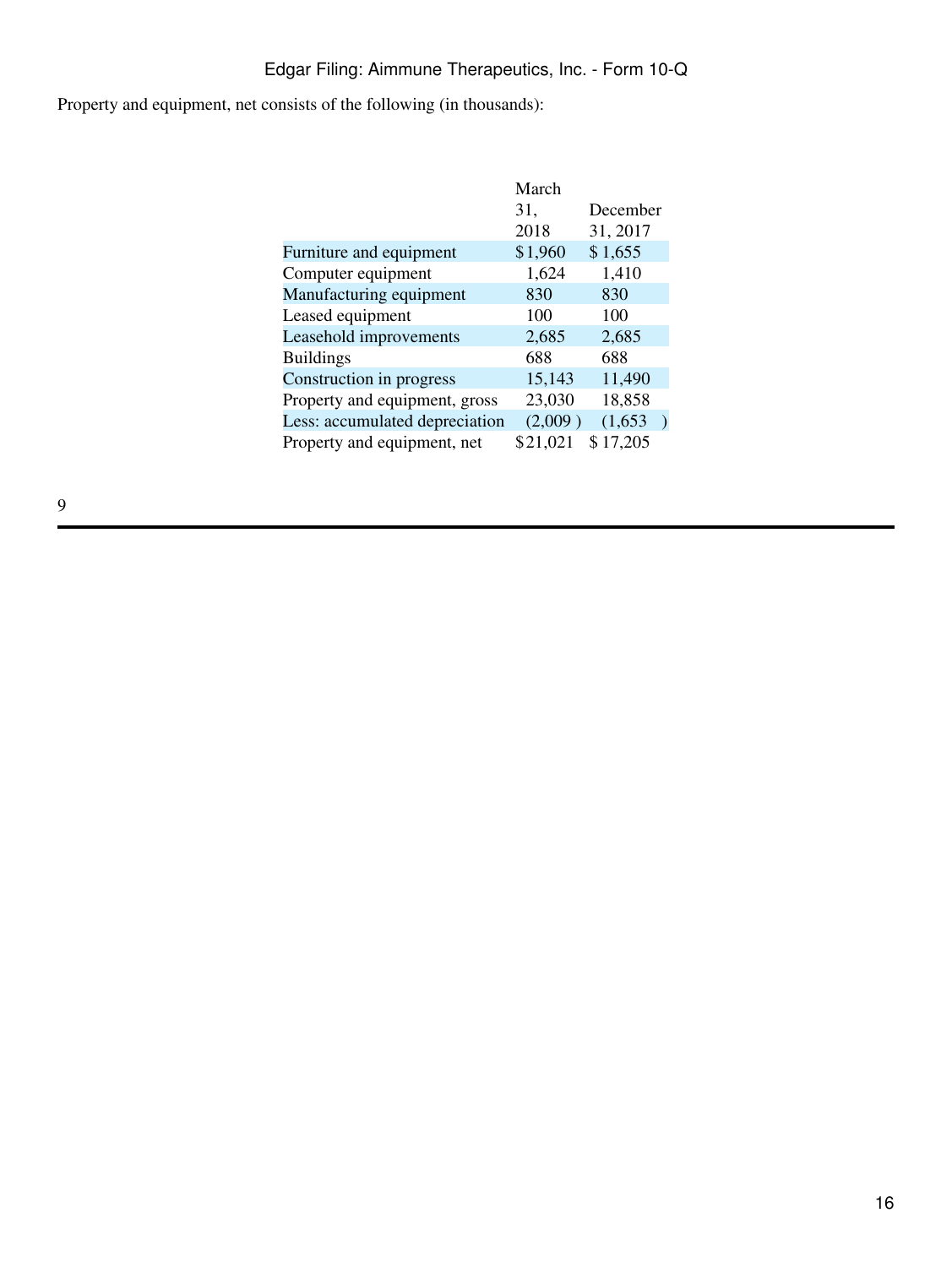## Accrued Liabilities

Accrued liabilities consisted of the following (in thousands):

|                             | March    |          |
|-----------------------------|----------|----------|
|                             | 31,      | December |
|                             | 2018     | 31, 2017 |
| Compensation and benefits   | \$3,938  | \$6,205  |
| Research and development    | 16,108   | 12,716   |
| Professional and consulting | 3,816    | 2,370    |
| Other                       | 265      | 187      |
| Total accrued liabilities   | \$24,127 | \$21,478 |
|                             |          |          |

#### 5. Commitments and Contingencies

#### Purchase Commitments

We purchase food-grade peanut flour from Golden Peanut Company, or GPC, pursuant to a long-term exclusive commercial supply agreement, which was expanded and extended in January 2018. GPC is precluded from selling several peanut flour products to any third party worldwide for use in oral immunotherapy (OIT) for the treatment or cure of peanut allergy, provided that we are in compliance with our exclusive purchase obligation and meet specified annual purchase commitments. The restated agreement remains in effect until ten years after the first delivery to us of peanut flour for commercial use and includes an option for us to extend the term for an additional five years.

In connection with the expansion and extension of the agreement, we issued Archer Daniels Midland Company 300,000 shares of restricted common stock, vesting in four tranches over a 3.5 year period. Expense related to these shares will be measured as each tranche vests and recognized over the vesting period. At issuance, these shares had a fair value of \$11.7 million, which will be remeasured as each tranche vests and recognized as general and administrative expense over the vesting period. Subject to certain exceptions, in the event that the price per share of our common stock were to fall below a specified level, the restated agreement provides that GPC would only be prohibited from selling one peanut flour product to any third party in the United States, Mexico, Canada, the European Union or Japan for use in OIT for the treatment or cure of peanut allergy.

Pursuant with the restated agreement, our purchase obligation commences with the first delivery of peanut flour for commercial use, which we currently anticipate will not occur prior to 2019. Assuming that our first delivery for commercial use occurs in 2019, which is not assured, the aggregate purchase commitment under this agreement would be \$8.3 million over a term of ten years.

#### Indemnifications

We indemnify each of our officers and directors for certain events or occurrences, subject to certain limits, while the officer or director is or was serving at the Company's request in such capacity, as permitted under Delaware law and in accordance with its certificate of incorporation and bylaws. The term of the indemnification period lasts as long as an officer or a director may be subject to any proceeding arising out of acts or omissions of such officer or director in such capacity. The maximum amount of potential future indemnification is unlimited; however, we currently hold director and officer liability insurance. This insurance allows the transfer of risk associated with our exposure and may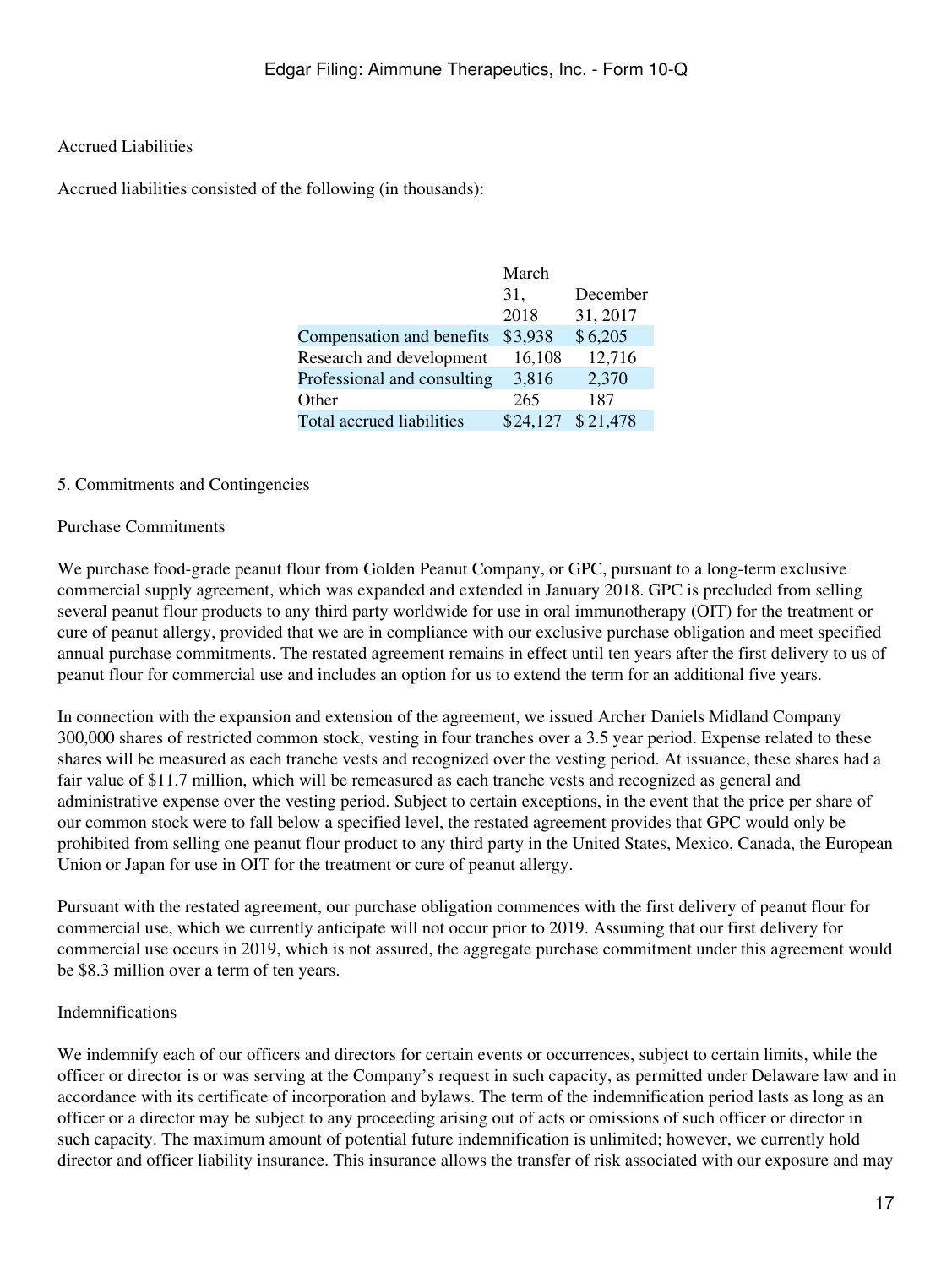enable us to recover a portion of any future amounts paid. We believe that the fair value of these indemnification obligations is minimal. Accordingly, we have not recognized any liabilities relating to these obligations for any period.

Legal

We are currently not a party to any material legal proceedings. During the normal course of business, we may be a party to legal claims that may not be covered by insurance. We do not believe that any such claims would have a material impact on our consolidated financial statements.

### 6. Stock-Based Compensation

Equity Incentive Plan

In January 2013, we adopted our Stock Plan (the "2013 Plan") and in July 2015, we adopted a new Stock Plan (the "2015 Plan"). Upon consummation of our IPO, the 2013 Plan was terminated and no further shares are reserved for issuance under the 2013 Plan. As of March 31, 2018, there were 5.1 million shares reserved for future issuance under our 2015 Plan. As of March 31, 2018, there were 7.3 million shares subject to outstanding options under our 2013 Plan and 2015 Plan.

10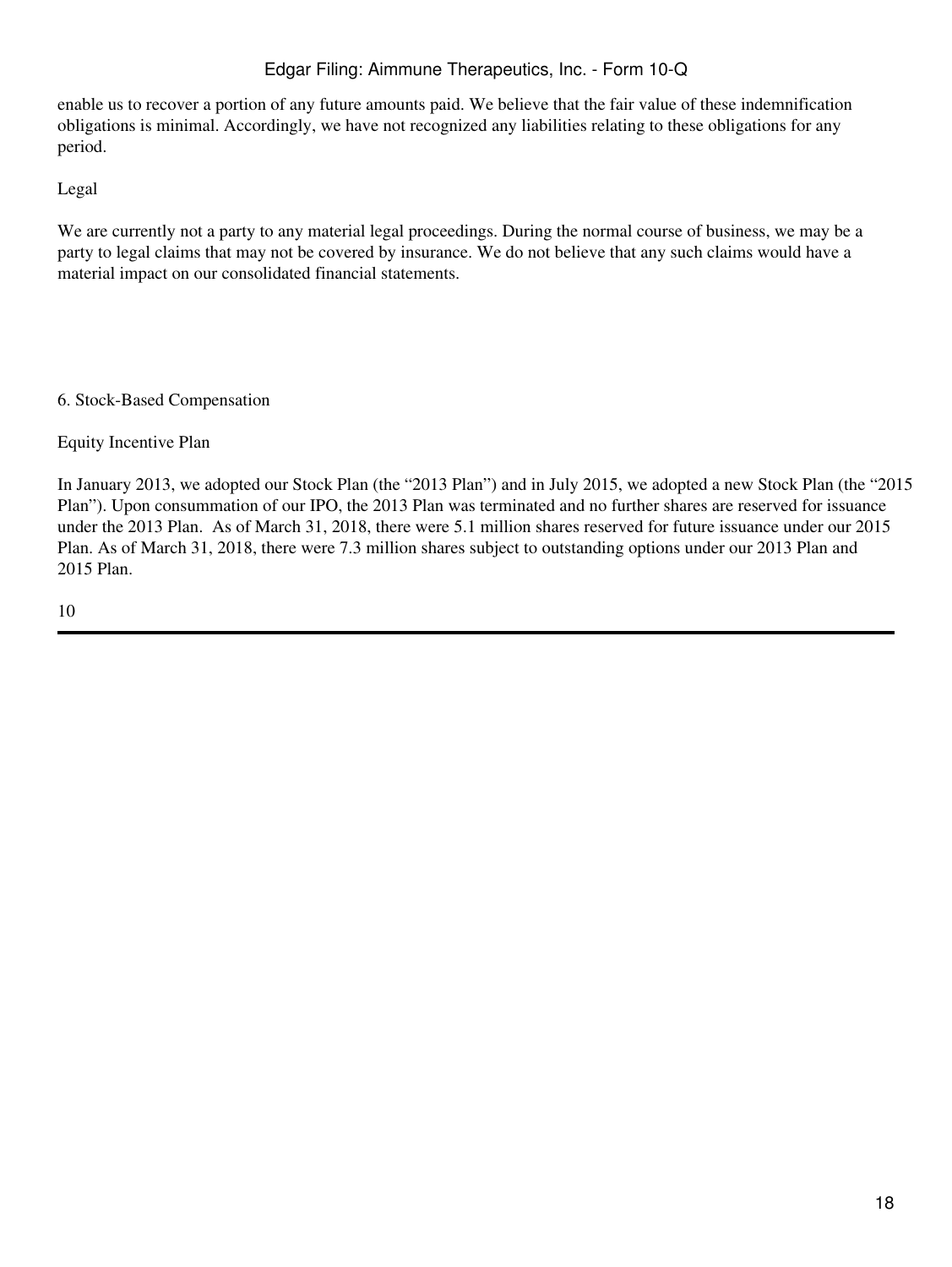Prior to its termination, the 2013 Plan allowed employees to exercise stock options in exchange for cash before the requisite service was provided (e.g., before the award is vested under its original terms); however, such arrangements permit us to subsequently repurchase such shares at the exercise price if the vesting conditions are not satisfied. Such an exercise is not substantive for accounting purposes. Therefore, the payment received by us for the exercise price is recognized as an early exercise liability on the consolidated balance sheets and will be transferred to common stock and additional paid-in capital as such shares vest. As of March 31, 2018 and December 31, 2017, 11,743 and 46,973 unvested shares, respectively, were legally issued and outstanding. In connection with these unvested shares, we have recorded an early exercise liability as of March 31, 2018, of \$1,700, which is included in other current liabilities in the condensed consolidated balance sheet. These shares are excluded from basic and diluted net loss per share until our repurchase right lapses and the shares are no longer subject to the repurchase feature.

Option activity under the 2015 Plan and 2013 Plan is set forth below:

|                                           | <b>Options Outstanding</b> |           |                      |            |
|-------------------------------------------|----------------------------|-----------|----------------------|------------|
|                                           |                            |           | Weighted             | Aggregate  |
|                                           | Number of                  |           |                      |            |
|                                           |                            | Weighted- | Average              | Intrinsic  |
|                                           | Options                    |           |                      |            |
|                                           |                            | Average   | Remaining            | Value      |
|                                           | and                        |           |                      |            |
|                                           | Unvested                   | Exercise  | Contractual Life (in |            |
|                                           |                            |           |                      |            |
|                                           | <b>Shares</b>              | Price     | (in years)           | thousands) |
| Balance, December 31, 2017                | 6,629,111                  | \$14.15   | 8.2                  | \$156,900  |
| Options granted                           | 1,146,400                  | \$34.19   |                      |            |
| Options exercised and shares vested       | $(343,699)$ \$7.98         |           |                      |            |
| Options cancelled                         | $(158,955)$ \$ 18.48       |           |                      |            |
| Balance, March 31, 2018                   | 7,272,857                  | \$17.52   | 8.3                  | \$104,155  |
| Options vested and expected to vest as of |                            |           |                      |            |
|                                           |                            |           |                      |            |
| March 31, 2018                            | 6,968,524                  | \$17.22   | 8.3                  | \$101,810  |
| Options exercisable as of March 31, 2018  | 3,181,168                  | \$9.67    | 8.3                  | \$70,501   |

The aggregate intrinsic values of options outstanding, exercisable, and vested and expected to vest were calculated as the difference between the exercise price of the options and the market price for shares of our common stock as of March 31, 2018. The 2013 Plan provided for early exercise, therefore, all our outstanding stock options issued under that plan are exercisable.

As of March 31, 2018 and 2017, there was \$58.7 million and \$43.7 million, respectively, of unrecognized stock-based compensation expense related to stock options, which is expected to be recognized over the weighted-average remaining vesting period of 2.6 years and 2.9 years, respectively.

Restricted stock unit, or RSU, activity under the 2015 Plan is set forth below: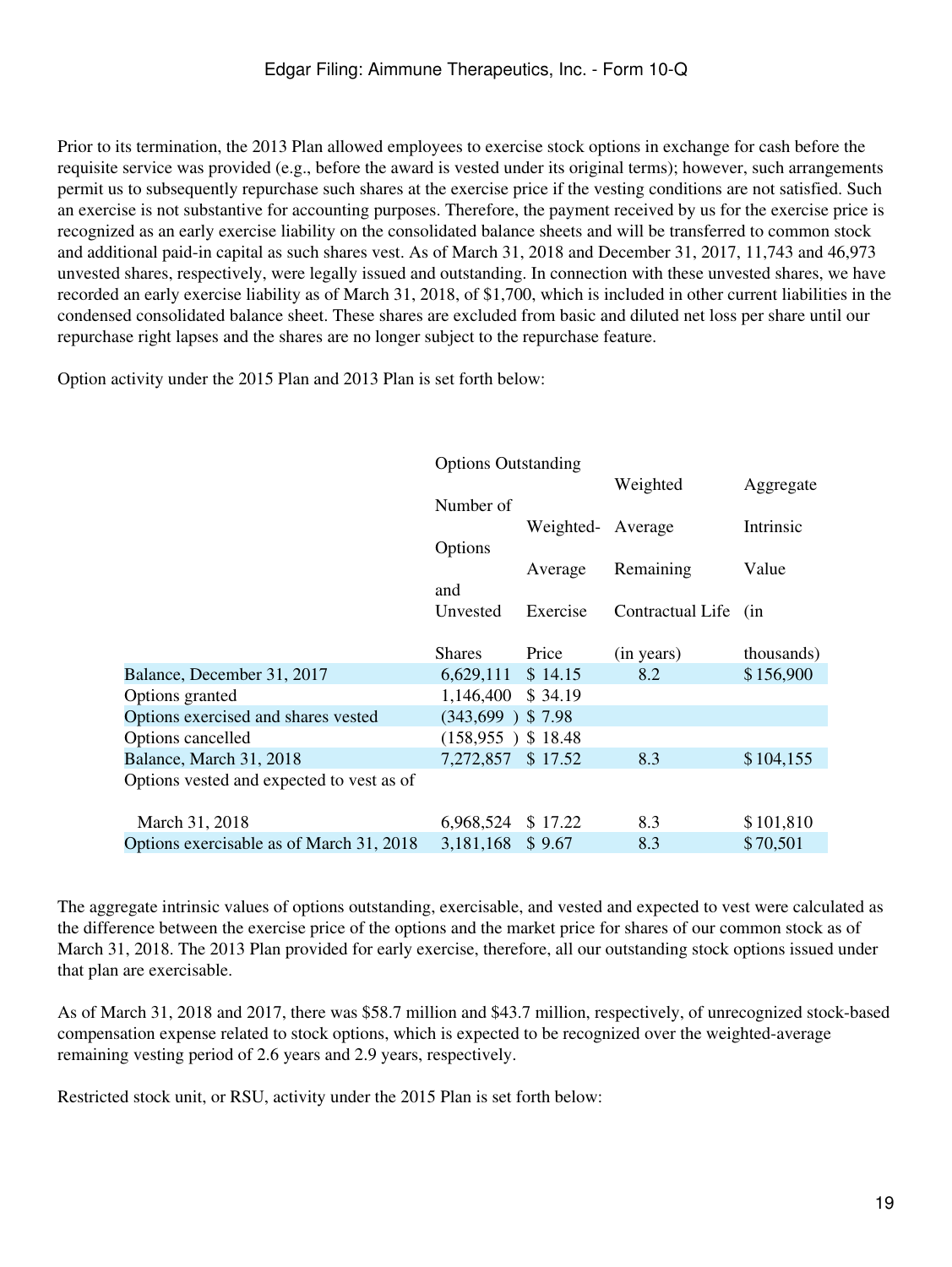#### Weighted

#### Average Grant

Date Fair

|                                     | <b>Shares</b> | Value |
|-------------------------------------|---------------|-------|
| Unvested Balance, December 31, 2017 | 16,638<br>\$. | 35.41 |
| Awarded                             | 264,462       | 34.13 |
| Released                            |               |       |
| Forfeited                           | (2,163)       | 34.07 |
| Unvested Balance, March 31, 2018    | 278,937       | 34.45 |

RSUs are measured based on the fair market value of the underlying stock on the date of grant and recognized as expense on a straight-line basis over the employee's requisite service period (generally the vesting period). As of March 31, 2018, and 2017, there was \$9.4 million and zero, respectively, of unrecognized stock-based compensation expense related to RSUs, which is expected to be recognized over the weighted-average remaining vesting period of 3.9 years.

In connection with the expansion and extension of our long-term exclusive commercial supply agreement with GPC, we issued 300,000 shares of restricted common stock in January 2018 (see Note 5). The restricted common stock vests in four tranches over a 3.5 year period, and is measured based on the fair market value of the underlying stock as the shares vest. As of March 31, 2018, all shares were restricted and total estimated unrecognized expense related to these restricted shares was \$8.5 million based upon the fair market value of our common stock, which is expected to be recognized over the 3.5 year vesting period as general and administrative expense. Stock-based compensation expense recognized during the quarter ended March 31, 2018 related to these shares was \$1.1 million.

# 11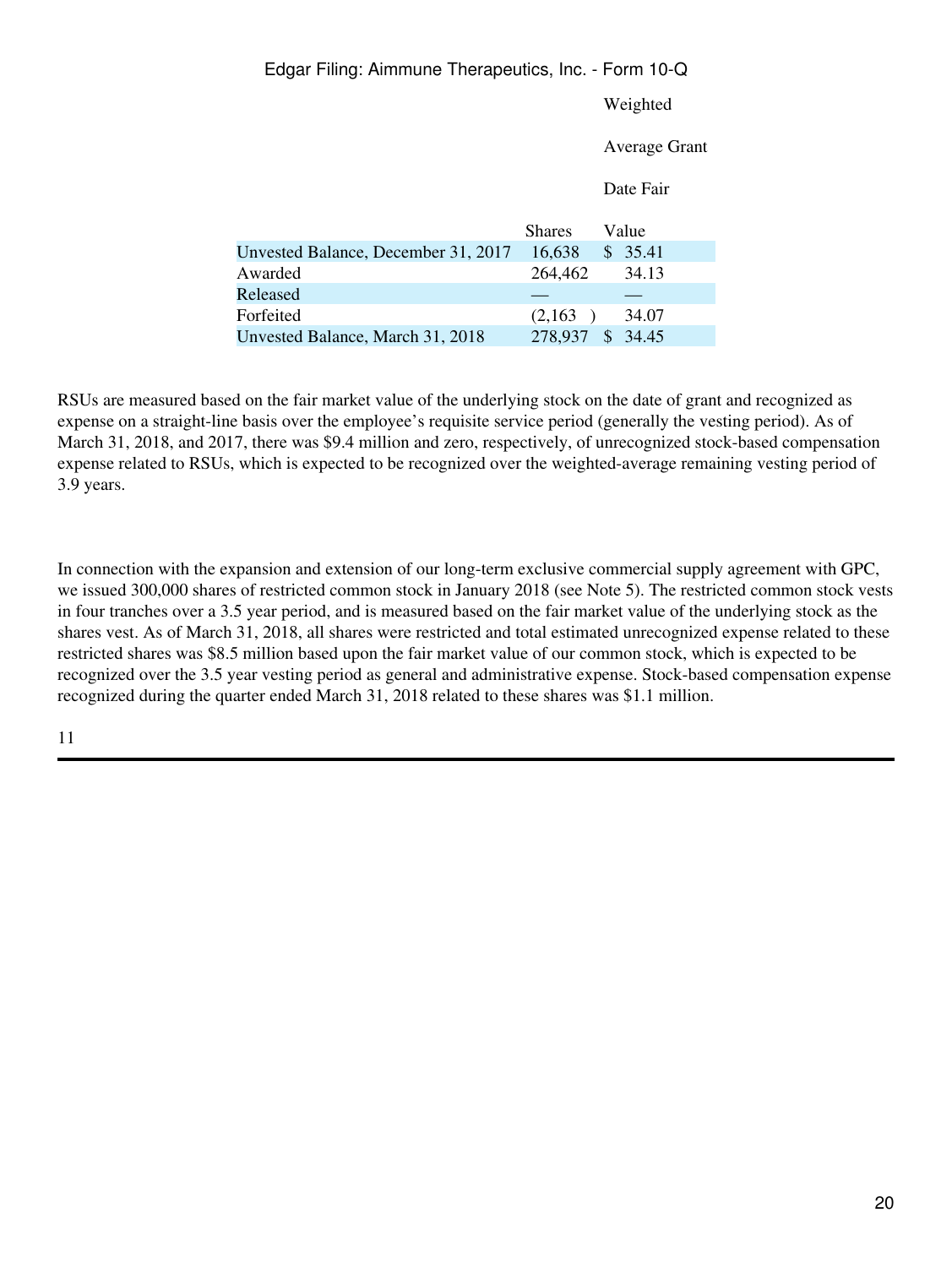## Valuation Assumptions

The weighted-average assumptions used to estimate the fair value of stock options using the Black-Scholes option valuation model and the resulting weighted average fair value of stock options granted were as follows:

|                                               | Quarter Ended |  |               |      |
|-----------------------------------------------|---------------|--|---------------|------|
|                                               | March 31,     |  |               |      |
|                                               | 2018          |  | 2017          |      |
| Expected term (in years)                      | 6.0           |  | 6.1           |      |
| Expected volatility                           |               |  | 68.5 % 73.5 % |      |
| Risk free interest rate                       | 2.3           |  | $\%$ 2.1      | $\%$ |
| Dividend yield                                |               |  | $\%$ —        | $\%$ |
| Weighted average estimated fair value \$21.43 |               |  | \$12.82       |      |

#### Stock-Based Compensation Expense

Stock-based compensation expense, net of estimated forfeitures, reflected in the condensed consolidated statements of comprehensive loss is as follows (in thousands):

|                                                        | Quarter Ended |             |  |
|--------------------------------------------------------|---------------|-------------|--|
|                                                        | March 31,     |             |  |
|                                                        | 2018 2017     |             |  |
| Research and development                               | \$2,047 \$986 |             |  |
| General and administrative                             |               | 5.560 2.607 |  |
| Total stock-based compensation expense \$7,607 \$3,593 |               |             |  |

During the quarter ended March 31, 2018, we recorded approximately \$1.2 million of stock-based compensation expense related to the acceleration of certain former executives' stock options.

### 7. Net Loss per Share

Basic net loss per share is calculated based on the weighted-average number of common shares outstanding during the periods presented. For periods in which we have generated a net loss, basic and diluted net loss per share are the same due to the requirement to exclude potentially dilutive securities, consisting of common shares underlying outstanding stock options and restricted stock units, which would have an anti-dilutive effect on net loss per share.

The following common stock equivalents were excluded from the computation of diluted net loss per share for the periods presented because their inclusion would have been antidilutive: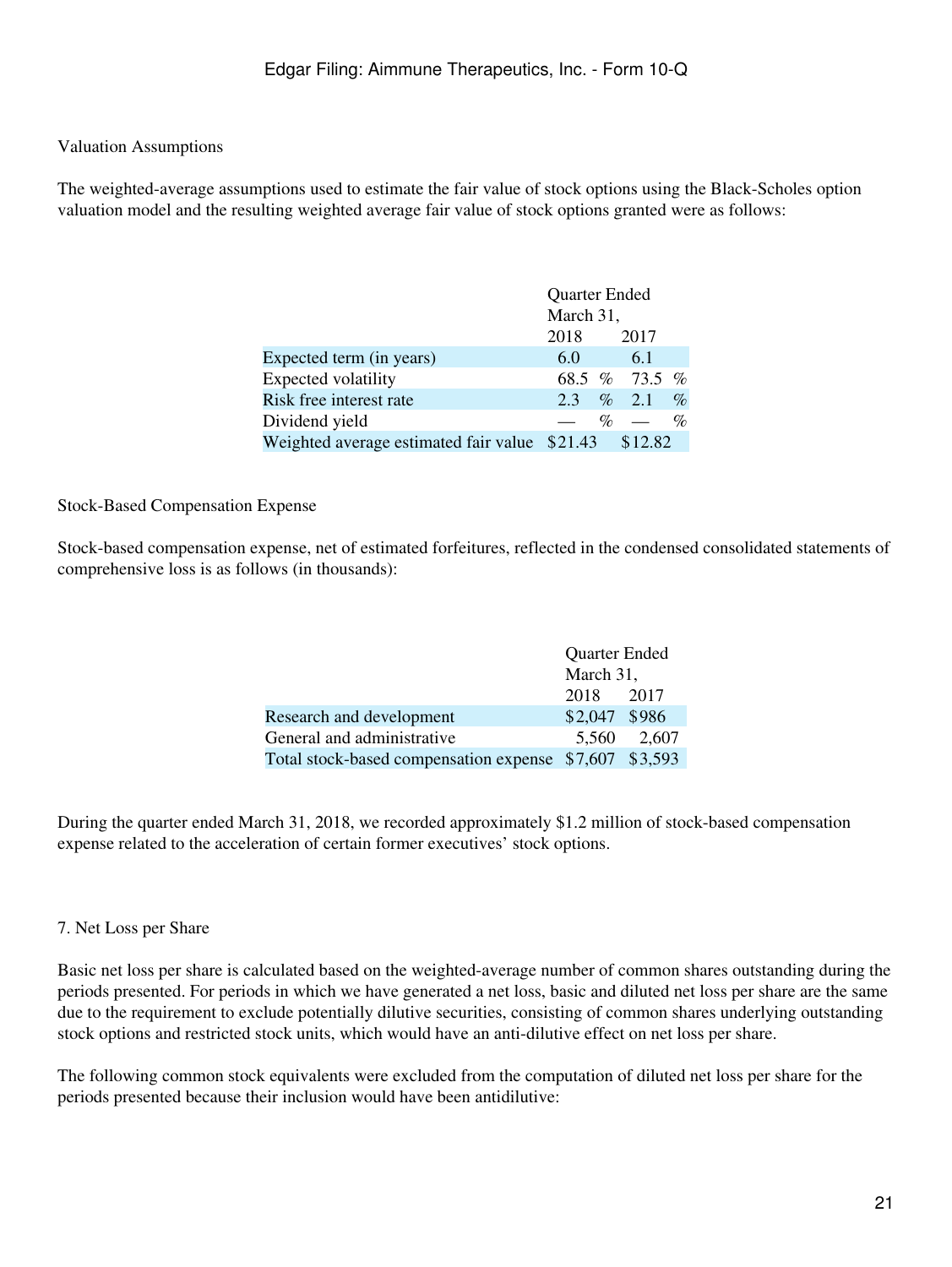|                        | <b>Quarter Ended March</b> |           |  |  |
|------------------------|----------------------------|-----------|--|--|
|                        | 31.                        |           |  |  |
|                        | 2018                       | 2017      |  |  |
| Stock options          | 7,272,857                  | 6,855,711 |  |  |
| Restricted stock units | 278.937                    | 12,000    |  |  |

8. Related Party Transaction

In June 2017, Mark McDade, a member of our Board of Directors, joined the Board of Directors of MyHealthTeams, a private company that creates social networks for people living with chronic conditions by partnering with pharmaceutical and healthcare companies. We entered into an agreement with MyHealthTeams in 2015 under which they provide services to us. During the quarters ended March 31, 2018 and 2017, there were no payments to MyHealthTeams pursuant to such agreement. At March 31, 2018 and December 31, 2017, there were no accrued liabilities due under the MyHealthTeams agreement.

In February and March 2018, we issued and sold an aggregate of 6,325,000 shares of our common stock in an underwritten public offering at a price to the public of \$32.00 per share for total net proceeds of \$190.5 million.

The following aggregate number of shares of common stock were sold to our owners of more than 5% of our common stock, directors, or executive officers during the underwritten public offering: 12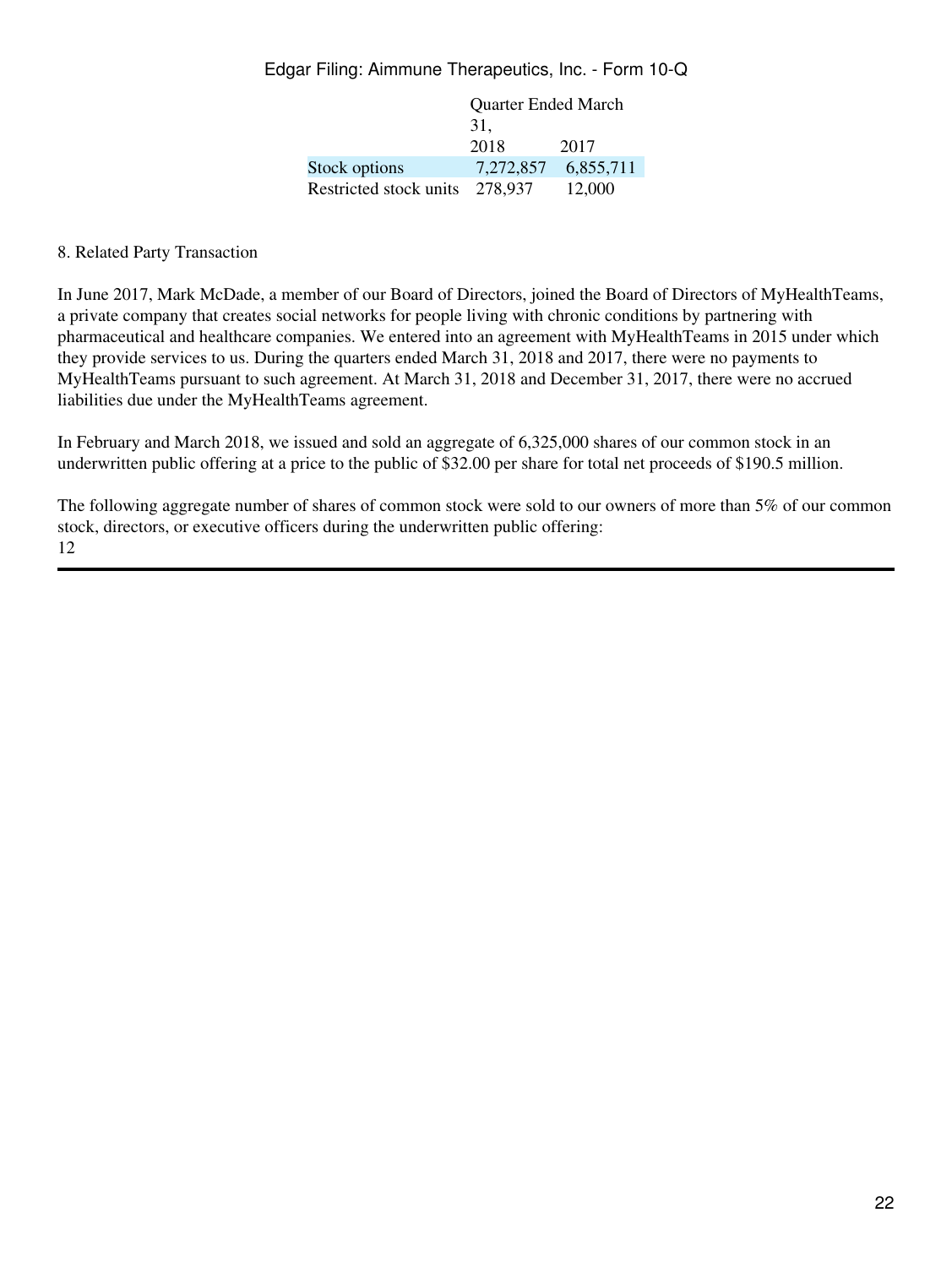| 30,000,000 |
|------------|
|            |
|            |
|            |
|            |
|            |
|            |
|            |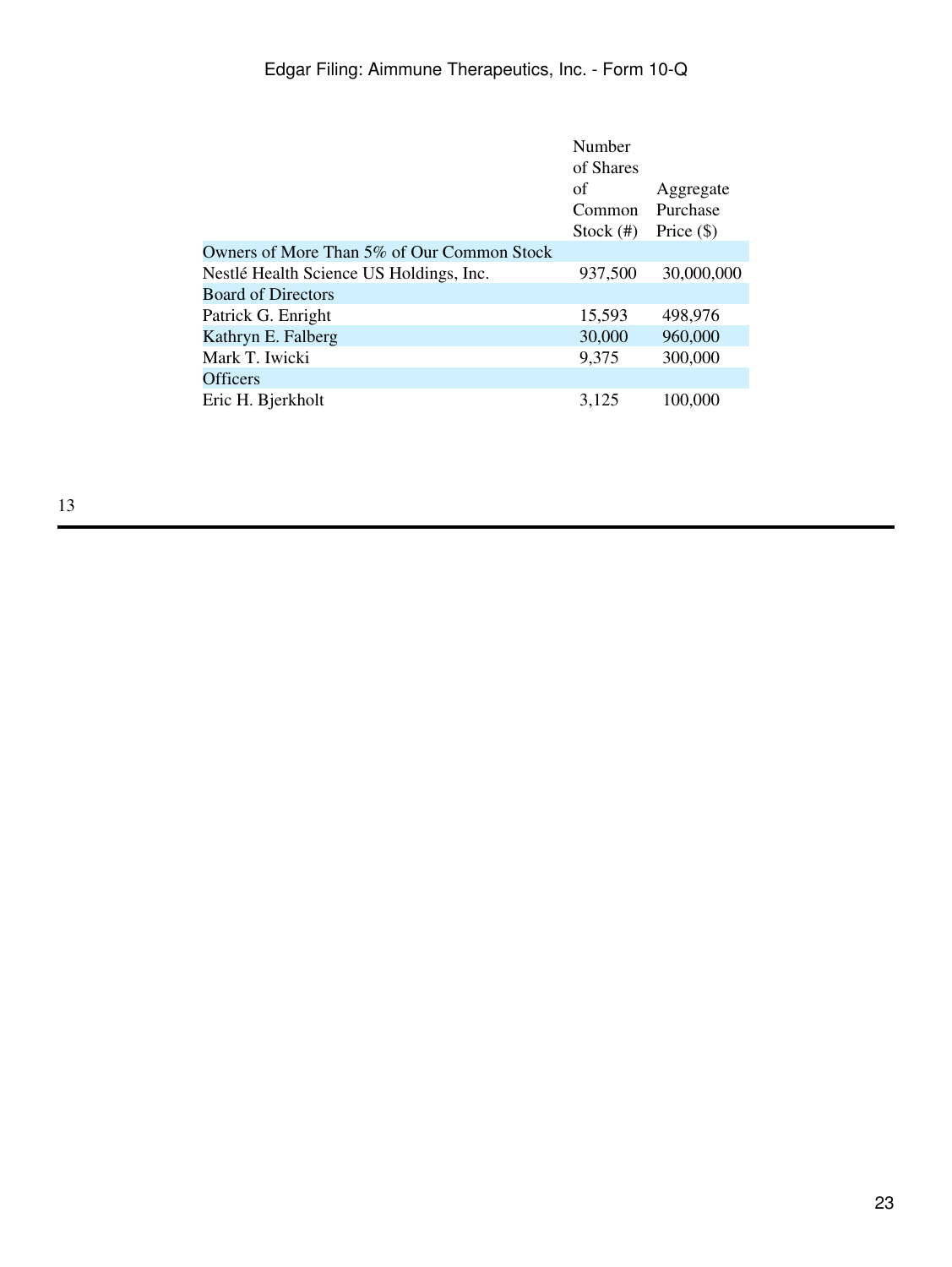<span id="page-23-0"></span>Item 2. Management's Discussion and Analysis of Financial Condition and Results of Operations.

You should read the following discussion and analysis of our financial condition and results of operations in conjunction with our unaudited condensed consolidated financial statements and related notes included in Part 1, Item 1 of this Quarterly Report on Form 10-Q and with our audited financial statements and related notes thereto for the year ended December 31, 2017, included in our Annual Report on Form 10-K for the year ended December 31, 2017, filed with the Securities and Exchange Commission on February 20, 2018. This discussion and other parts of this report contain forward-looking statements that involve risks and uncertainties, such as statements of our plans, objectives, expectations and intentions. Our actual results could differ materially from those discussed in these forward-looking statements. Factors that could cause or contribute to such differences include, but are not limited to, those discussed in the section of this report titled "Risk Factors." Except as may be required by law, we assume no obligation to update these forward-looking statements or the reasons that results could differ from these forward-looking statements.

#### **Overview**

We are a clinical-stage biopharmaceutical company advancing a new therapeutic approach, including the development of proprietary product candidates, for the treatment of peanut and other food allergies. It is estimated that over 30 million people in the United States and Europe have a food allergy, with peanut allergy being the most prevalent and most commonly associated with severe outcomes and life-threatening events. There are currently no approved medical therapies to cure food allergies or prevent their symptoms. Patients with food allergies are typically counseled to practice strict dietary avoidance. When accidental exposure to food allergens invokes a serious allergic reaction, rescue therapies, such as antihistamines or injectable epinephrine, are the only recourse available. Our therapeutic approach, which we refer to as Characterized Oral Desensitization ImmunoTherapy, or CODITTM, is designed to desensitize patients to food allergens and thereby reduce the risk of having an allergic reaction upon accidental exposure, or reduce symptom severity should an allergic reaction occur. CODIT is intended to reduce meaningfully the burden and anxiety experienced by food-allergic patients and their families.

Our lead CODIT product candidate, AR101, is an investigational biologic for the treatment of patients with peanut allergy, which affects approximately three million patients in the United States and three million patients in Europe. AR101 has received Fast Track and Breakthrough Therapy Designations for the treatment of patients 4-17 years from the United States Food and Drug Administration, or FDA. Our initial target patient population is children and adolescents in the 4-17 age group, which we estimate will reach approximately 1.6 million patients in the United States alone during 2018.

In late 2015, we initiated a Phase 3 efficacy trial of AR101 in the United States, Canada and Europe, which we refer to as the PALISADE (Peanut Allergy Oral Immunotherapy Study of AR101 for Desensitization in Children and Adults) trial. We completed global enrollment of 554 patients between the ages of 4 and 49 in November 2016 and completed the final study for the PALISADE trial in December 2017. Patient demographics were generally balanced among patients ages 4-17 enrolled in the AR101 treatment arm as compared to those from the same age group enrolled in the placebo treatment arm.

After approximately one year of treatment, patients completed an exit double-blind, placebo-controlled food challenge (DBPCFC). Efficacy results for Intent-to-Treat, or ITT, group are summarized in the chart below.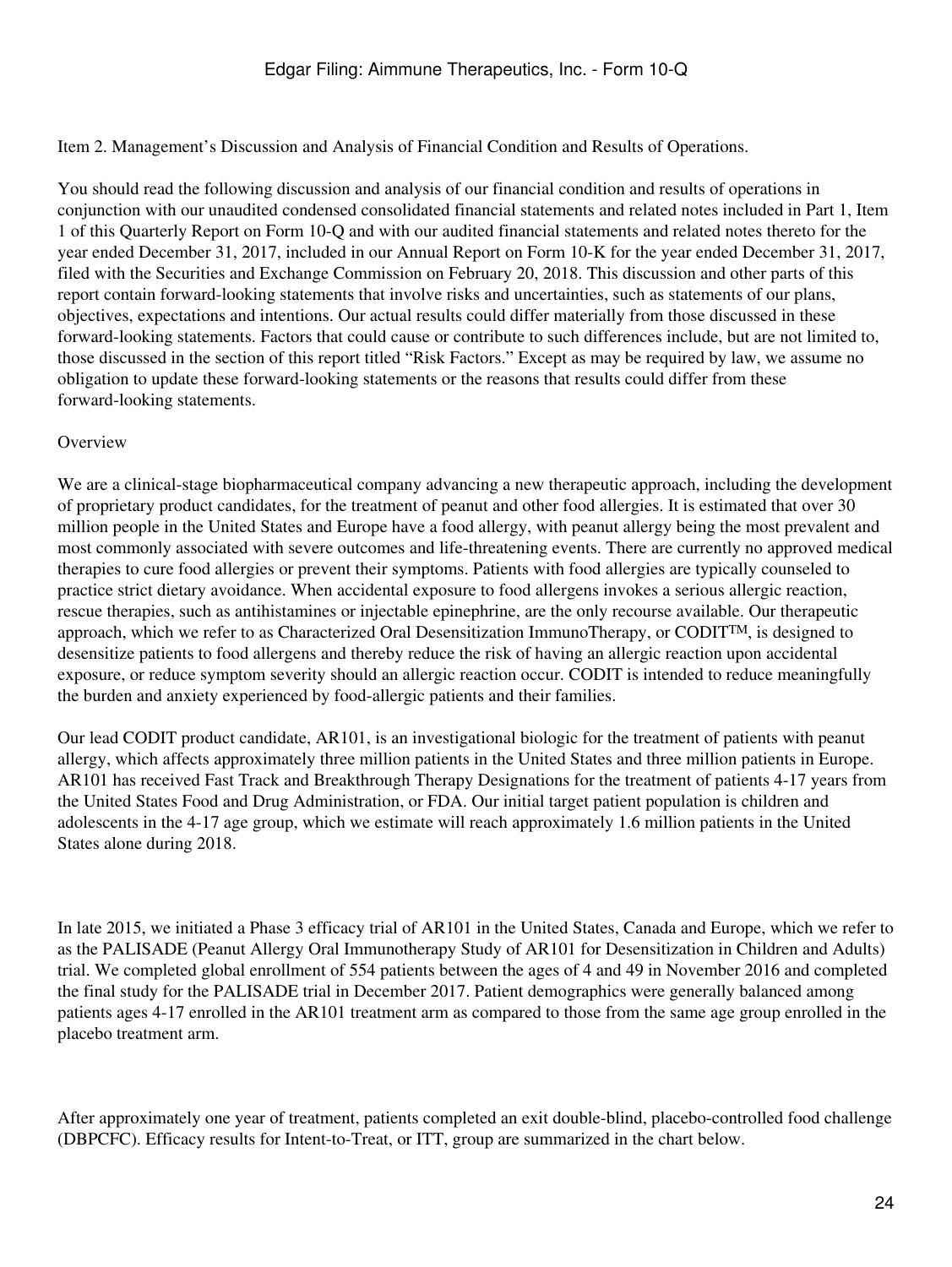A total of 496 patients ages 4–17, from both arms (372 AR101 and 124 placebo), were evaluable for safety. There were no deaths or suspected, unexpected serious adverse reactions. In both arms, the incidence of serious adverse events (SAEs) was low. An

14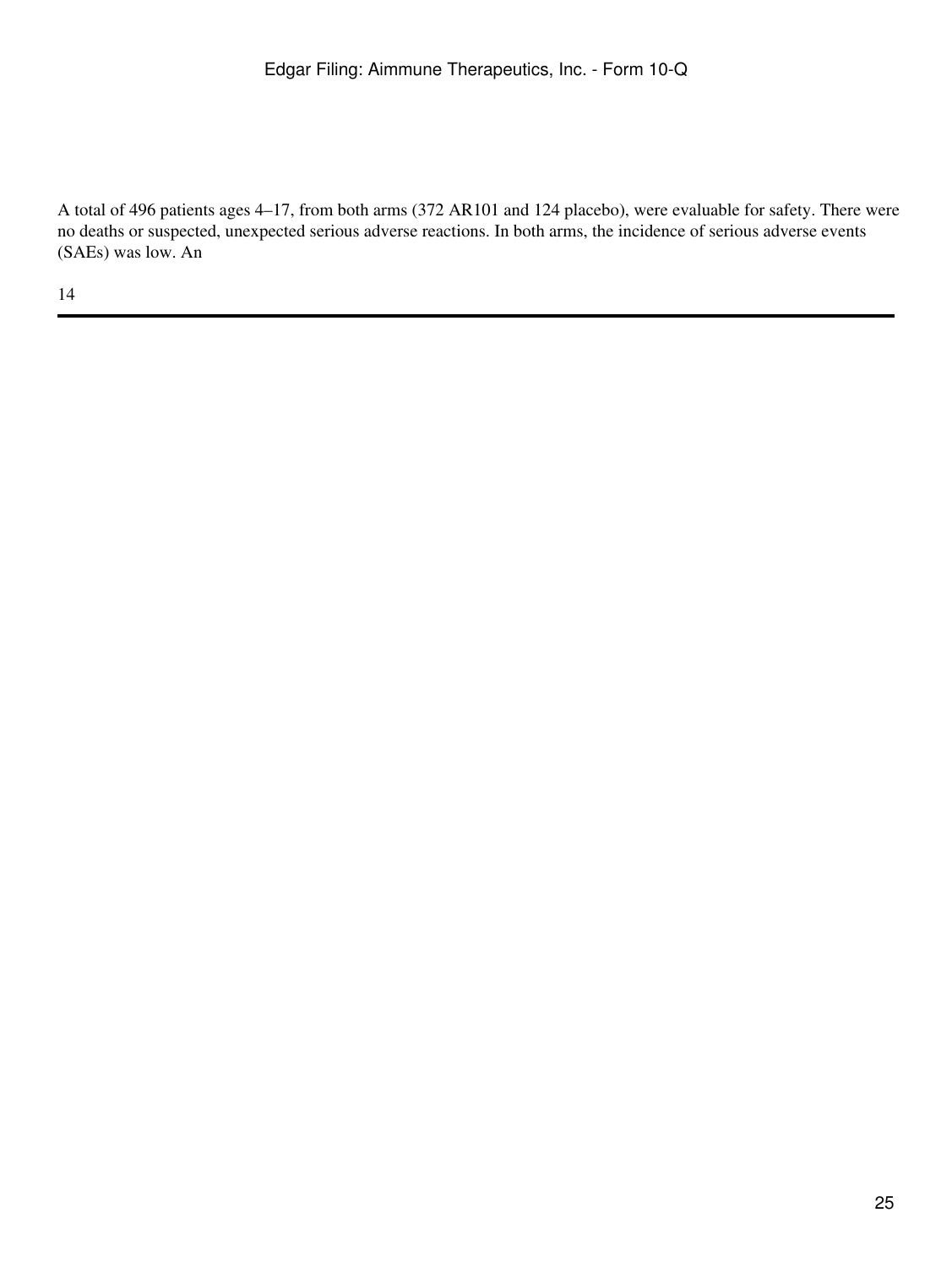SAE is an adverse event that results in significant medical consequences, such as hospitalization, disability or death, and must be reported to the FDA. A total of nine patients ages 4-17 experienced SAEs, none of which were considered life-threatening: eight of these patients were in the AR101 arm (2.4%) and one was in the placebo arm (0.8%). Four of the eight SAEs in the AR101 arm were deemed related to treatment and one of these was severe. Of patients ages 4-17, 12.4% of patients from the AR101 treatment arm and 2.4% of patients from the placebo-treatment arm discontinued due to investigator-reported adverse events.

In December 2017, we completed enrollment of 388 eligible patients who had completed PALISADE into a related open-label roll-over trial, which we refer to as the ARC004 trial. In January 2018, we completed enrollment of 506 patients in our real-world experience safety trial of AR101 in the United States and Canada in patients ages 4-17, which we refer to as the RAMSES (Real-World AR101 Market-Supporting Experience Study in Peanut Allergic Children Ages 4-17 Years) trial. In addition, in February 2018, we completed enrollment of 175 patients in our European Phase 3 efficacy trial designed with a higher efficacy bar of tolerating 1,000 mg of peanut protein in an exit food-challenge without anything more than mild, transient symptoms, which we refer to as the ARTEMIS (AR101 Trial in Europe Measuring Oral Immunotherapy Success) trial. We expect data from the ARC004 and RAMSES trials in the second half of 2018 and from the ARTEMIS trial in the first quarter of 2019.

We expect to submit a Biologics License Application, or BLA, in the United States in late 2018 and a Marketing Authorization Application, or MAA, with the European Medicines Agency, or EMA, in the first half of 2019. If we complete clinical testing and receive approval of a BLA for AR101 in-line with our current expected timing, we would expect to be able to commence commercial sales of AR101 around the end of 2019.

We maintain worldwide commercial rights to all of our product candidates, including AR101 and, if approved, currently intend to commercialize in the United States and Europe by developing a specialty sales force targeting a subset of approximately 5,000 practicing allergists in the United States and allergy-focused clinicians in major European markets.

Since commencing our operations in 2011, substantially all of our efforts have been focused on research, development and the advancement of our lead CODIT product candidate, AR101. We have not generated any revenue from product sales and, as a result, we have incurred significant losses. We incurred a net loss of \$49.5 million for the quarter ended March 31, 2018 and used \$39.8 million of cash in operations for the quarter ended March 31, 2018. As of March 31, 2018, our accumulated deficit was \$315.0 million. We expect to continue to incur losses for the foreseeable future, and we anticipate these losses will increase as we continue our development of, seek regulatory approval for, and begin to commercialize AR101, and as we develop other product candidates.

We do not expect to generate revenue from product sales unless and until we successfully complete development of, obtain regulatory approval for, and begin to commercialize one or more of our product candidates, which we expect will take at least until the end of 2019 and is subject to significant uncertainty. Accordingly, we anticipate that we will need to raise additional capital to fund our future operations. Until such time that we can generate substantial revenue from product sales, if ever, we expect to finance our operating activities through a combination of equity offerings and debt financings and we may seek to raise additional capital through strategic collaborations. However, we may be unable to raise additional funds or enter into such arrangements when needed on favorable terms, or at all, which would have a negative impact on our financial condition and could force us to delay, limit, reduce or terminate our development programs or commercialization efforts or grant to others rights to develop or market product candidates that we would otherwise prefer to develop and market ourselves. Failure to receive additional funding could cause us to cease operations, in part or in full. Furthermore, even if we believe we have sufficient funds for our current or future operating plans, we may seek additional capital due to favorable market conditions or strategic considerations.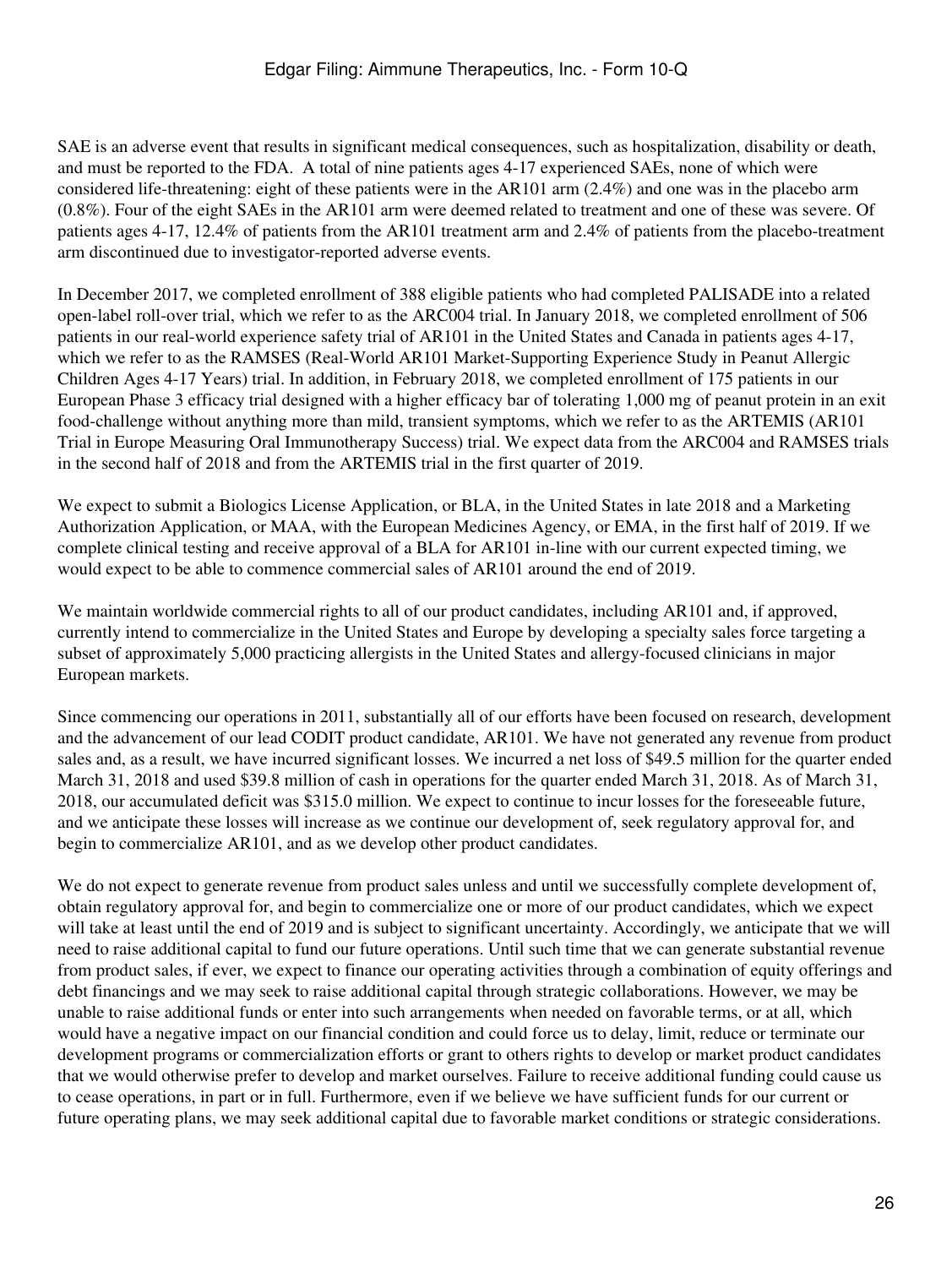We currently utilize contract manufacturers for all of our manufacturing activities. In June 2015, we entered into a lease for a manufacturing facility in Clearwater, Florida. In June 2017, we completed construction of the manufacturing facility within the leased building, which we intend to handle full-scale cGMP (current Good Manufacturing Practices) commercial production of AR101, if approved, and supply future clinical trials of AR101. We anticipate that this manufacturing facility will be operational in 2018. We plan to continue to rely on the contract manufacturer that is located at the same site to manage the operations of this new manufacturing facility. Additionally, we currently utilize specialized clinical vendors, clinical trial sites, consultants, and clinical research organizations, or CROs, to ensure the proper and timely conduct of our clinical trials, and we do not yet have a sales organization. We expect to significantly increase our investment in our manufacturing process and commercial organization as we prepare for the filing of a BLA with the FDA and a MAA with the EMA and prepare for a possible commercial launch of AR101.

## Critical Accounting Policies and Significant Judgments and Estimates

Our management's discussion and analysis of our financial condition and results of operations is based on our condensed consolidated financial statements, which have been prepared in accordance with generally accepted accounting principles, or GAAP, in the United States. The preparation of these condensed consolidated financial statements requires us to make estimates and assumptions that affect the reported amounts of assets and liabilities and the disclosure of contingent assets and liabilities at the date of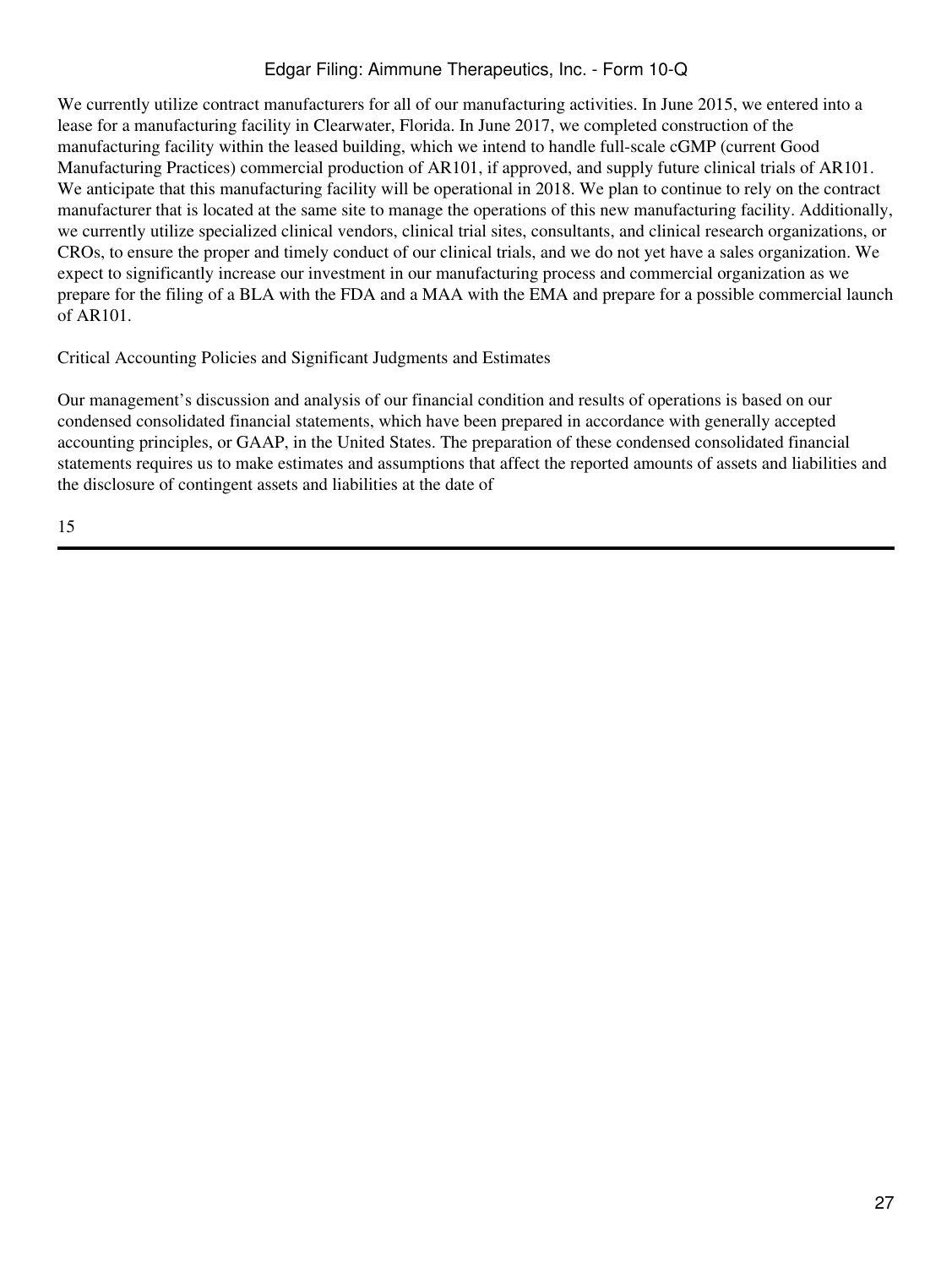the consolidated financial statements, as well as the reported revenue generated and expenses incurred during the reporting periods. Our estimates are based on our historical experience and on various other factors that we believe are reasonable under the circumstances, the results of which form the basis for making judgments about the carrying value of assets and liabilities that are not readily apparent from other sources. Actual results may differ from these estimates under different assumptions or conditions.

There have been no new policies or significant changes to our critical accounting policies as disclosed in the critical accounting policies described in our Annual Report on Form 10-K for the year ended December 31, 2017.

### Recent Accounting Pronouncements

See Note 2, Summary of Significant Accounting Policies of the Notes to Condensed Consolidated Financial Statements included in Item 1 of this Quarterly Report on Form 10-Q for additional information.

Components of Results of Operations

#### Research and Development Expenses

The largest component of our total operating expenses has historically been our investment in research and development activities. Research and development expenses consist primarily of external clinical-related expenses, employee-related costs, stock-based compensation expense, and facilities and other costs, which include the following:

• External clinical-related expenses include costs incurred to conduct research, such as the discovery and development of our product candidates; costs related to the production of clinical supplies, including fees paid to contract manufacturers; fees paid to consultants and vendors, including clinical research organizations in conjunction with implementing and monitoring our clinical trials and acquiring and evaluating clinical trial data, including all related fees, such as for investigator grants, patient screening fees, laboratory work and statistical compilation and analysis; costs for scientific conferences and meetings; and costs related to compliance with drug development regulatory requirements.

•Employee-related costs include salaries, bonuses, severance and benefits for personnel in our research and development functions.

•Stock-based compensation expense is expense associated with our equity plans for awards to personnel in our research and development functions.

•Facilities and other costs include facilities-related rent, depreciation and other allocable expenses, which include general and administrative support functions and general supplies for our research and development activities. We recognize all research and development expenses as they are incurred. Clinical trial, contract manufacturing and other development costs incurred by third parties are expensed as the contracted work is performed.

General and Administrative Expenses

General and administrative expenses include employee-related costs, stock-based compensation expense, external professional services expenses, and facilities and other costs. Employee-related costs include salaries, bonuses, severance and benefits for personnel in our general and administrative functions. Stock-based compensation expense is expense associated with our equity plans for awards to personnel in our general and administrative functions. External professional services expenses consist of legal, accounting, and audit services and other consulting fees. Facilities and other costs consist of allocable expenses, including facilities-related rent and depreciation, from our facilities and information technology departments, which are allocated between research and development and general and administrative functions based on headcount.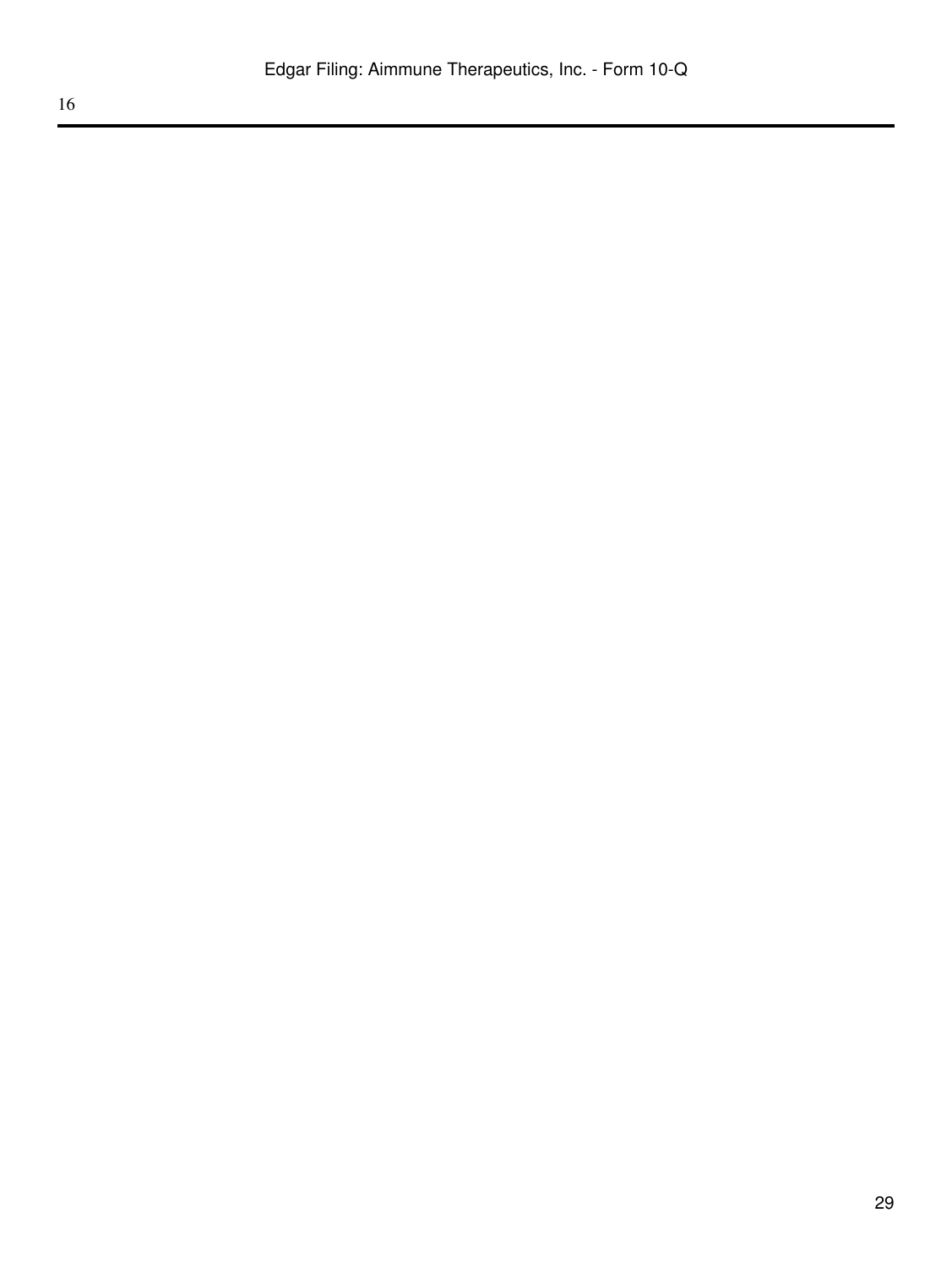### Results of Operations

Comparison of the Quarters Ended March 31, 2018 and 2017

|                                        | Quarter Ended<br>March 31, |                                  |          |          |      |
|----------------------------------------|----------------------------|----------------------------------|----------|----------|------|
|                                        |                            |                                  | \$       | $\%$     |      |
|                                        | 2018                       | 2017                             | Change   | Change   |      |
|                                        | (In thousands)             |                                  |          |          |      |
| Operating expenses:                    |                            |                                  |          |          |      |
| Research and development               | \$33,446                   | \$17,417                         | \$16,029 | 92       | $\%$ |
| General and administrative             | 16,673                     | 8,924                            | 7,749    | 87       | $\%$ |
| Total operating expenses               | 50,119                     | 26,341                           | 23,778   | 90       | $\%$ |
| Loss from operations                   | (50, 119)                  | (26,341)                         | (23,778) | 90       | $\%$ |
| Interest income, net                   | 636                        | 471                              | 165      | 35       | $\%$ |
| Loss before provision for income taxes | (49, 483)                  | (25,870)                         | (23,613) | 91       | $\%$ |
| Provision for income taxes             | 17                         |                                  | 17       | $\Omega$ | $\%$ |
| Net loss                               |                            | \$(49,500) \$(25,870) \$(23,630) |          | 91       | $\%$ |
|                                        |                            |                                  |          |          |      |

#### Research and Development Expenses

The following table summarizes our research and development expenses incurred during the quarters ended March 31, 2018 and 2017:

|                                         | Quarter Ended  |          |          |        |      |
|-----------------------------------------|----------------|----------|----------|--------|------|
|                                         | March 31,      |          |          |        |      |
|                                         |                |          | \$       | $\%$   |      |
|                                         | 2018           | 2017     | Change   | Change |      |
|                                         | (In thousands) |          |          |        |      |
| External clinical-related expenses      | \$22,613       | \$12,741 | \$9,872  | 77     | $\%$ |
| Employee-related costs                  | 6,677          | 2,860    | 3,817    | 133    | %    |
| Stock-based compensation expense        | 2,047          | 986      | 1,061    | 108    | $\%$ |
| Facilities and other costs              | 2,109          | 830      | 1,279    | 154    | $\%$ |
| Total research and development expenses | \$33,446       | \$17,417 | \$16,029 | 92     | $\%$ |

Research and development expenses increased by \$16.0 million for the quarter ended March 31, 2018, compared to the quarter ended March 31, 2017, primarily due to increased external clinical-related expenses, employee-related costs, stock-based compensation expense, and facilities and other costs. External clinical-related costs increased primarily due to the progression of the AR101 program, which include the RAMSES, ARC008, ARTEMIS and ARC011 clinical trials that commenced in 2017, and higher contract manufacturing costs to support clinical development. Employee-related costs and stock-based compensation expense increased primarily due to increased headcount to support continued development of AR101. Facilities and other costs increased primarily due to the allocation of higher facilities and information technology costs, which are allocable from general and administrative to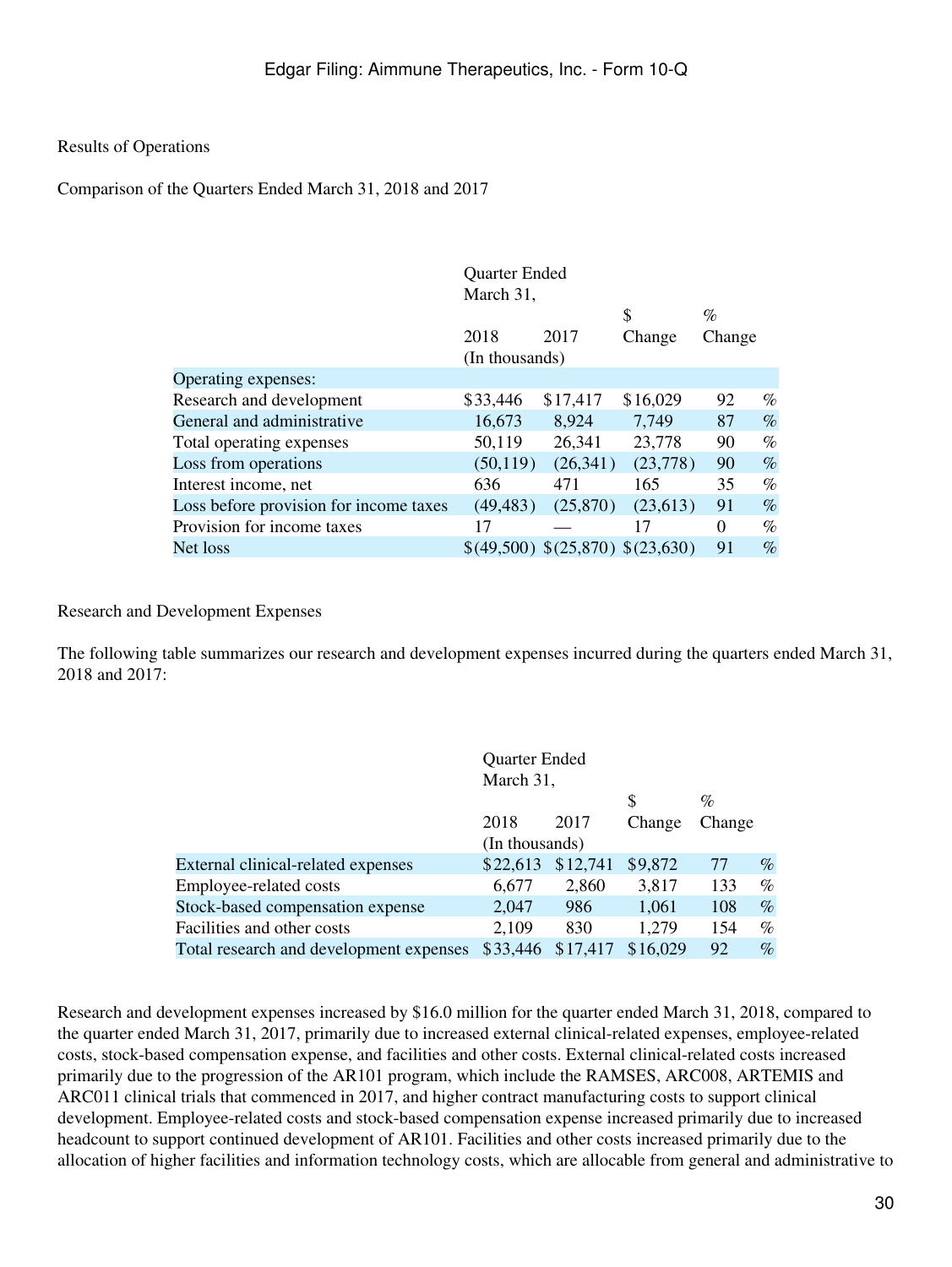research and development expenses based on headcount.

We expect research and development expenses to continue to increase as our clinical trials related to the AR101 development program progress, including the initiation of additional AR101 studies, and as we develop additional CODIT product candidates, including for the treatment of egg allergy and walnut allergy.

#### General and Administrative Expenses

The following table summarizes our general and administrative expenses incurred during the quarters ended March 31, 2018 and 2017:

|                                           | Quarter Ended  |         |         |        |       |
|-------------------------------------------|----------------|---------|---------|--------|-------|
|                                           | March 31,      |         |         |        |       |
|                                           |                |         | \$      | $\%$   |       |
|                                           | 2018           | 2017    | Change  | Change |       |
|                                           | (In thousands) |         |         |        |       |
| Employee-related costs                    | \$4,550        | \$3,086 | \$1,464 | 47     | $\%$  |
| Stock-based compensation expense          | 5,560          | 2,607   | 2,953   | 113    | $\%$  |
| External professional services            | 6,319          | 2,741   | 3,578   | 131    | $\%$  |
| Facilities and other costs                | 244            | 490     | (246    | (50)   | $)\%$ |
| Total general and administrative expenses | \$16,673       | \$8,924 | \$7,749 | 87     | $\%$  |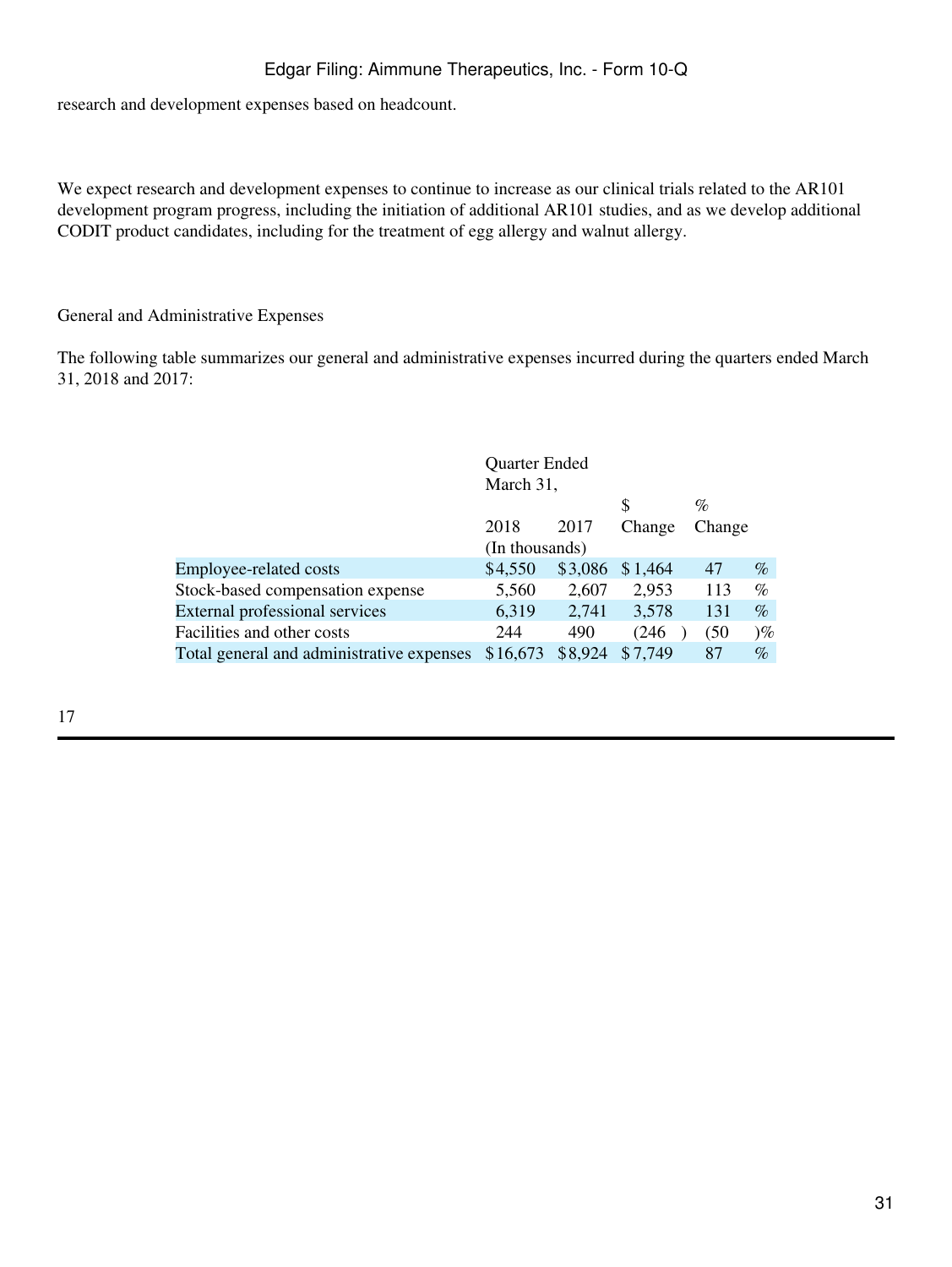General and administrative expenses increased by \$7.7 million for the quarter ended March 31, 2018, compared to the quarter ended March 31, 2017, primarily due to increased external professional services costs, stock-based compensation expense and employee-related costs. External professional services increased primarily due to consulting services for commercial planning and support for AR101. Stock-based compensation expense increased primarily due to the January 2018 issuance of restricted common stock in connection with the expansion and extension of our long-term commercial supply agreement with Golden Peanut Company, or GPC, and modification of certain executives' stock options resulting from their planned separation. Employee-related costs increased primarily due to increased headcount for additional administrative support as we continue to build infrastructure to support our clinical trials and potential commercialization of AR101 and severance costs related to the planned separation of certain executives.

We expect our general and administrative expenses to continue to increase as we continue to build our infrastructure, including the hiring of additional personnel, incur expenses related to commercial planning for AR101 and recognize expenses in connection with the vesting of the restricted common stock issued to GPC.

## Interest Income, net

Interest income, net, increased by \$0.2 million for the quarter ended March 31, 2018, compared to the quarter ended March 31, 2017, primarily due to higher average cash, cash equivalents, and investment balances, as well as higher average return on our investments during the period.

## Liquidity and Capital Resources

As of March 31, 2018, we had cash, cash equivalents and investments of \$331.7 million. We believe that our existing capital resources will be sufficient to fund our planned operations for at least the next 12 months and through expected regulatory submission of a Biologics License Application, or BLA, and a Marketing Authorization, or MAA, for AR101, our lead CODIT™ product candidate.

In February and March 2018, we issued and sold 6,325,000 shares of our common stock, par value \$0.0001 per share, during our public offering for total proceeds of \$190.5 million, net of offering costs.

In November 2016, we and Nestle Health Science entered into the Purchase Agreement, pursuant to which we issued and sold 7,552,084 shares of our common stock, par value \$0.0001 per share, to Nestle Health Science for an aggregate cash purchase price of \$145.0 million.

In August 2015, we completed our IPO and issued 11,499,999 shares of our common stock, par value \$0.0001 per share, including the exercise in full of the underwriter's option to purchase additional shares, at an initial offering price to the public of \$16.00 per share. We received net proceeds from the IPO of \$168.1 million, after deducting underwriting discounts and commissions of \$12.9 million and offering costs of \$3.0 million. Prior to our IPO, our operations were financed primarily by net proceeds from the sale and issuance of convertible preferred stock.

We do not expect to generate revenue from product sales unless and until we successfully complete development of, obtain regulatory approval for, and begin to commercialize one or more of our product candidates, which is subject to significant uncertainty. If we complete clinical testing and receive approval of a BLA for AR101 in-line with our current expected timing, we would expect to be able to commence commercial sales of AR101 around the end of 2019. Accordingly, we anticipate that we will need to raise additional capital to fund our future operations. Until such time that we can generate substantial revenue from product sales, if ever, we expect to finance our operating activities through a combination of equity offerings and debt financings and we may seek to raise additional capital through strategic collaborations. However, we may be unable to raise additional funds or enter into such arrangements when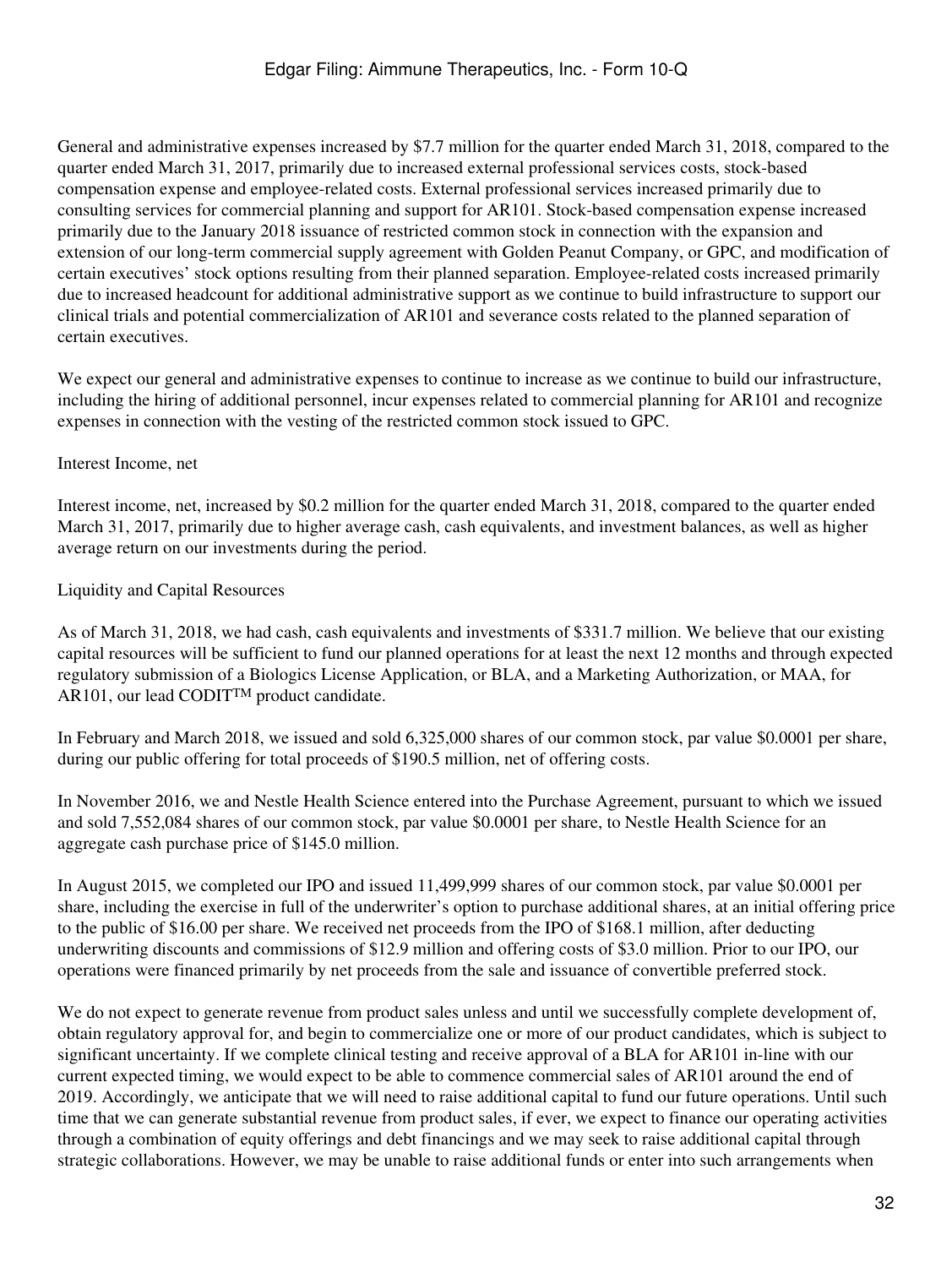needed on favorable terms, or at all, which would have a negative impact on our financial condition and could force us to delay, limit, reduce or terminate our development programs or commercialization efforts or grant to others rights to develop or market product candidates that we would otherwise prefer to develop and market ourselves. Failure to receive additional funding could cause us to cease operations, in part or in full. Furthermore, even if we believe we have sufficient funds for our current or future operating plans, we may seek additional capital due to favorable market conditions or strategic considerations.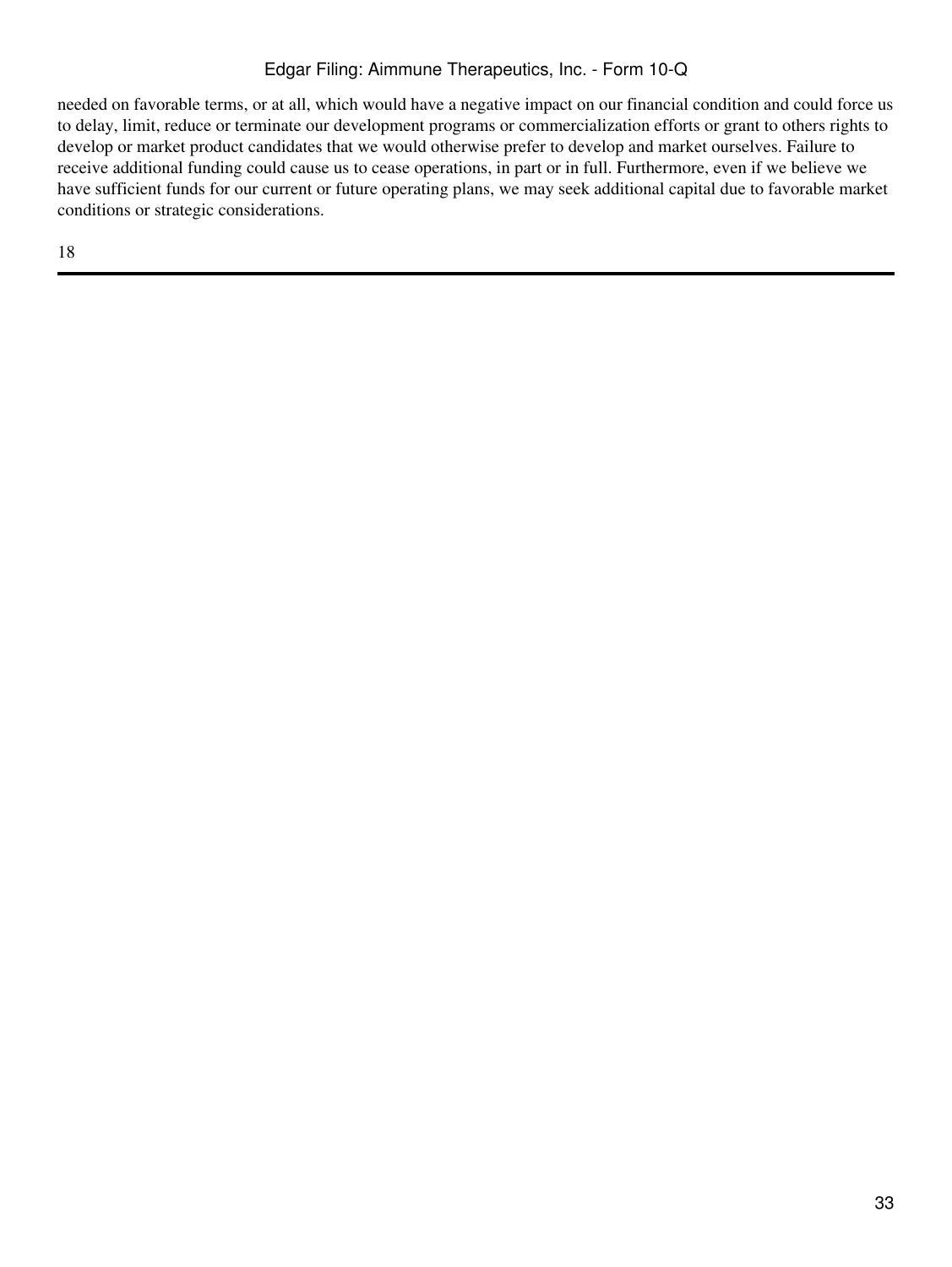Our future funding requirements will depend on many factors, including the following:

•the number, size and type of additional clinical trials or studies that we choose to initiate or the FDA or a foreign regulatory authority requires us to complete for AR101 prior to or following submission of our BLA or other marketing approval applications, as well as the cost and time of such trials and studies;

• the time and cost necessary to complete our roll-over study related to our recently completed PALISADE trial (ARC004), our RAMSES and ARTEMIS trials, as well as the time and costs associated with the other planned development activities for AR101, including the initiation and operation of ARC005 and ARC008;

•the time and cost necessary to supply clinical trial materials for our clinical trials and develop a commercial-scale manufacturing process for AR101;

•our ability to obtain regulatory approval for and subsequently commercialize AR101 or any other product candidates we develop;

•sales and marketing costs associated with AR101, if approved, including the cost and timing of developing our sales and marketing capabilities;

the amount of sales and other revenue from AR101, if approved;

•our ability to achieve sufficient market acceptance, coverage and reimbursement from third-party payors and adequate market share for our product candidates;

•the time and cost associated with designing and implementing quality systems for our product candidates in the United States and Europe;

•the time and cost associated with clinical trials and pre-clinical development of other product candidates; •the cash requirements of any future acquisitions or discovery of product candidates;

•the time and cost necessary to respond to technological and market developments;

•our ability to attract, hire and retain qualified personnel; and

•our ability to obtain and maintain intellectual property protection for AR101 or any additional product candidate and the associated costs of such activities, including for filing, prosecuting, defending and enforcing any patents for AR101 or any additional product candidate

Additional funds may not be available when we need them, on terms that are acceptable to us, or at all. If adequate funds are not available to us on a timely basis, we may be required to delay, limit, reduce or terminate:

•clinical trials or other development activities for AR101 or any future product candidate;

•our research and development activities; or

•our establishment of sales and marketing capabilities or other activities that may be necessary to commercialize AR101 or any future product candidate.

Cash Flows

|                                         | Quarter Ended<br>March 31,<br>2018 | \$ Change                         |         |
|-----------------------------------------|------------------------------------|-----------------------------------|---------|
|                                         | (In thousands)                     | 2017                              |         |
| Net cash provided by (used in):         |                                    |                                   |         |
| Operating activities                    |                                    | \$(39,764) \$(23,104) \$(16,660)  |         |
| Investing activities                    | (15,855)                           | (23,310)                          | 7,455   |
| Financing activities                    | 191,456                            | 1,118                             | 190,338 |
| Net change in cash and cash equivalents |                                    | $$135,837$ $$(45,296)$ $$181,133$ |         |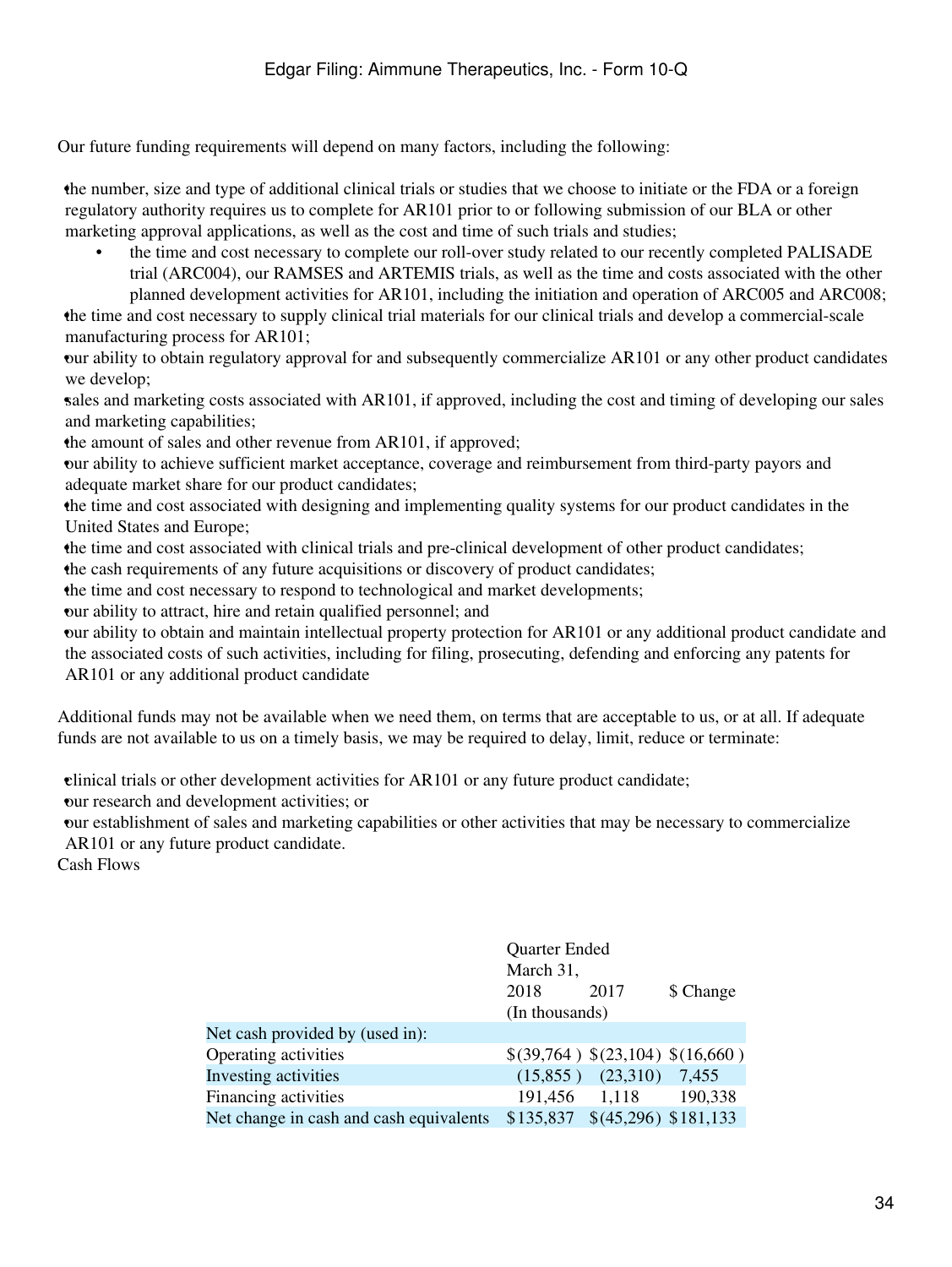Net Cash Used In Operating Activities

Net cash used in operating activities was \$39.8 million for the quarter ended March 31, 2018, an increase of \$16.7 million from \$23.1 million for the quarter ended March 31, 2017. This increase was primarily due to higher net loss from operations resulting from increased research and development and general and administrative expenses.

Net Cash Used In Investing Activities

Net cash used in investing activities was \$15.9 million for the quarter ended March 31, 2018, a decrease of \$7.4 million from \$23.3 million for the quarter ended March 31, 2017. The decrease was primarily due to maturities of investments, partially offset by the purchases of investments and property and equipment.

19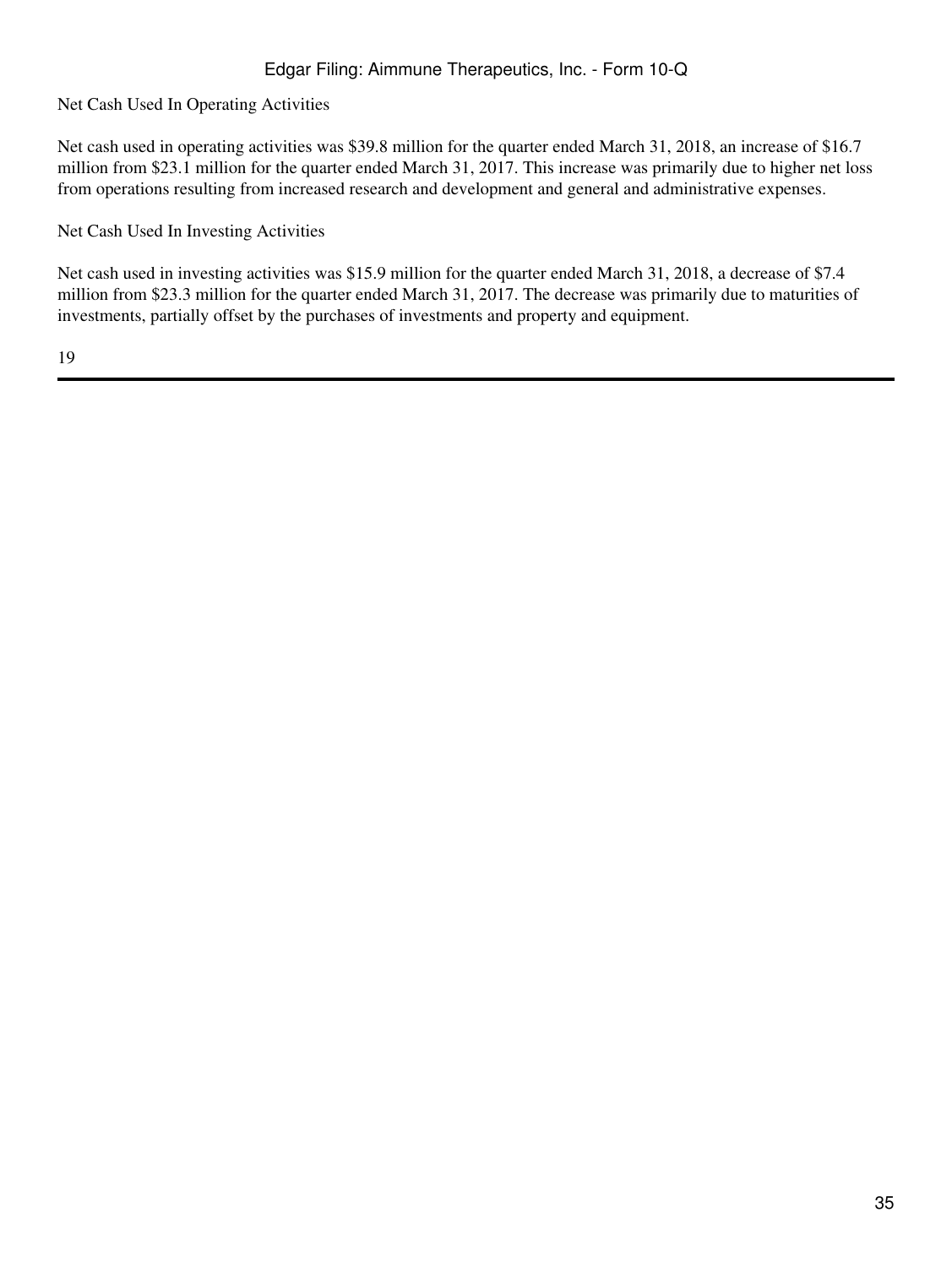Net Cash Provided By Financing Activities

Net cash provided by financing activities was \$191.5 million for the quarter ended March 31, 2018, an increase of \$190.4 million from \$1.1 million for the quarter ended March 31, 2017. The increase was due to 6,325,000 shares issued and sold during our public offering in February 2018 and an increase in the number of stock options exercised by employees.

As of March 31, 2018, we had cash, cash equivalents and investments of \$331.7 million.

Contractual Obligations and Other Commitments

There have been no material changes in our contractual obligations and commitments from those disclosed in our Annual Report on Form 10-K for the year ended December 31, 2017.

Off-Balance Sheet Arrangements

We have not entered into any off-balance sheet arrangements and do not have variable interests in variable interest entities.

Segment Information

We have one primary business activity and operate as one reportable segment.

20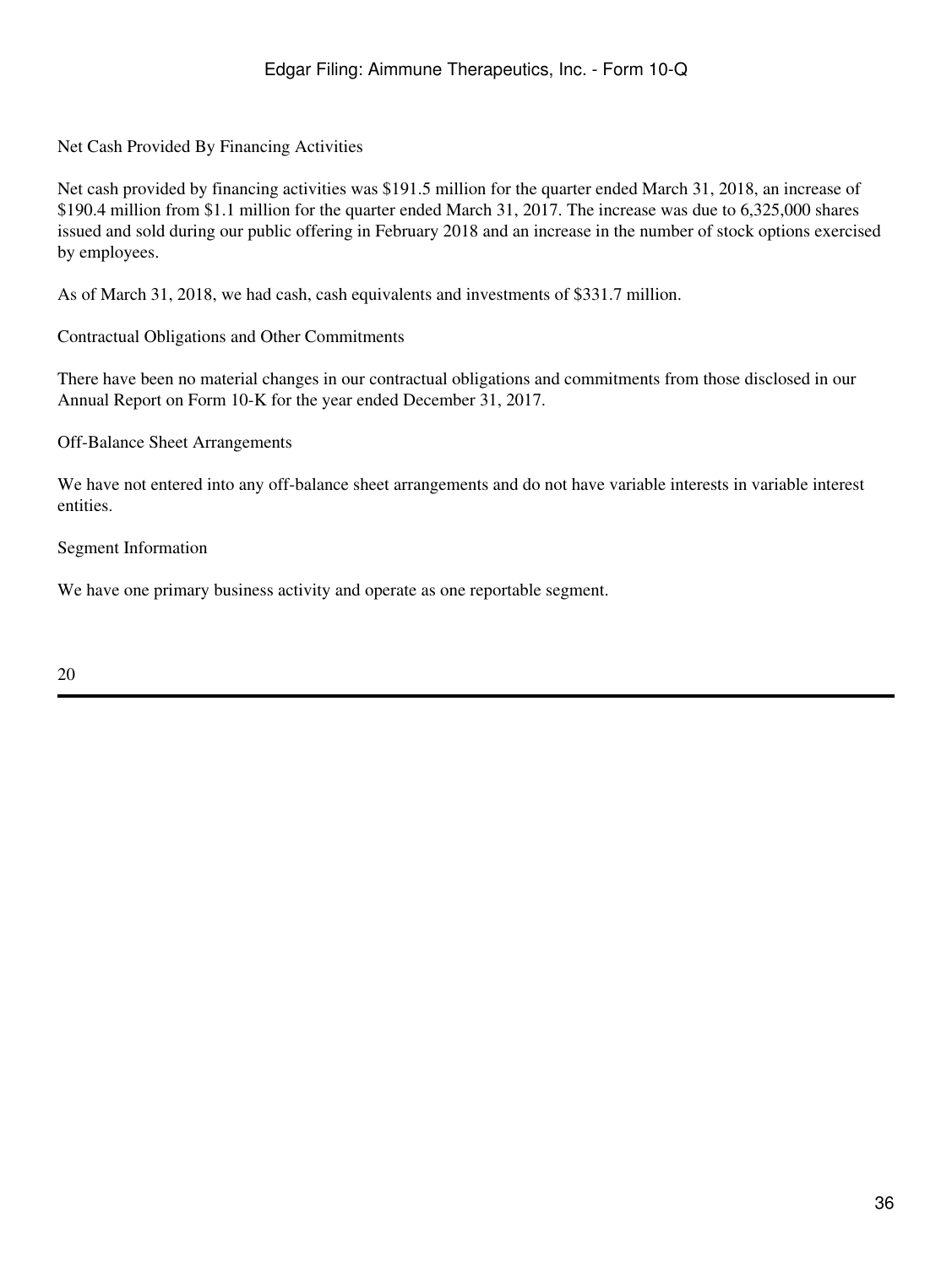Item 3. Quantitative and Qualitative Disclosures about Market Risk

Our market risks have not changed materially from those disclosed in Item 7A of our Annual Report on Form 10-K for the year ended December 31, 2017.

Item 4. Controls and Procedures

Evaluation of disclosure controls and procedures.

As required by Rule 13a-15(b) under the Securities Exchange Act of 1934, as amended (the "Exchange Act"), our management, under the supervision and with the participation of our Chief Executive Officer and Chief Financial Officer, has evaluated the effectiveness of the design and operation of our disclosure controls and procedures (as defined in Rules 13a-15(e) and 15d-15(e) under the Exchange Act) as of March 31, 2018. Based on the evaluation of our disclosure controls and procedures, our Chief Executive Officer and Chief Financial Officer have concluded that, as of March 31, 2018, our disclosure controls and procedures were effective at the reasonable assurance level.

Changes in internal control over financial reporting.

There were no changes in our internal control over financial reporting identified in connection with the evaluation required by Rule 13a-15(d) and 15d-15(d) of the Exchange Act that occurred during the quarter ended March 31, 2018, that have materially affected, or are reasonably likely to materially affect, our internal control over financial reporting.

Inherent Limitations on Effectiveness of Controls

Internal control over financial reporting may not prevent or detect all errors and all fraud. A control system, no matter how well conceived and operated, can provide only reasonable, not absolute, assurance that the objectives of the control system are met. Also, projections of any evaluation of effectiveness of internal control to future periods are subject to the risk that controls may become inadequate because of changes in conditions, or that the degree of compliance with the policies or procedures may deteriorate. Accordingly, our disclosure controls and procedures are designed to provide reasonable, not absolute, assurance that the objectives of our disclosure control system are met.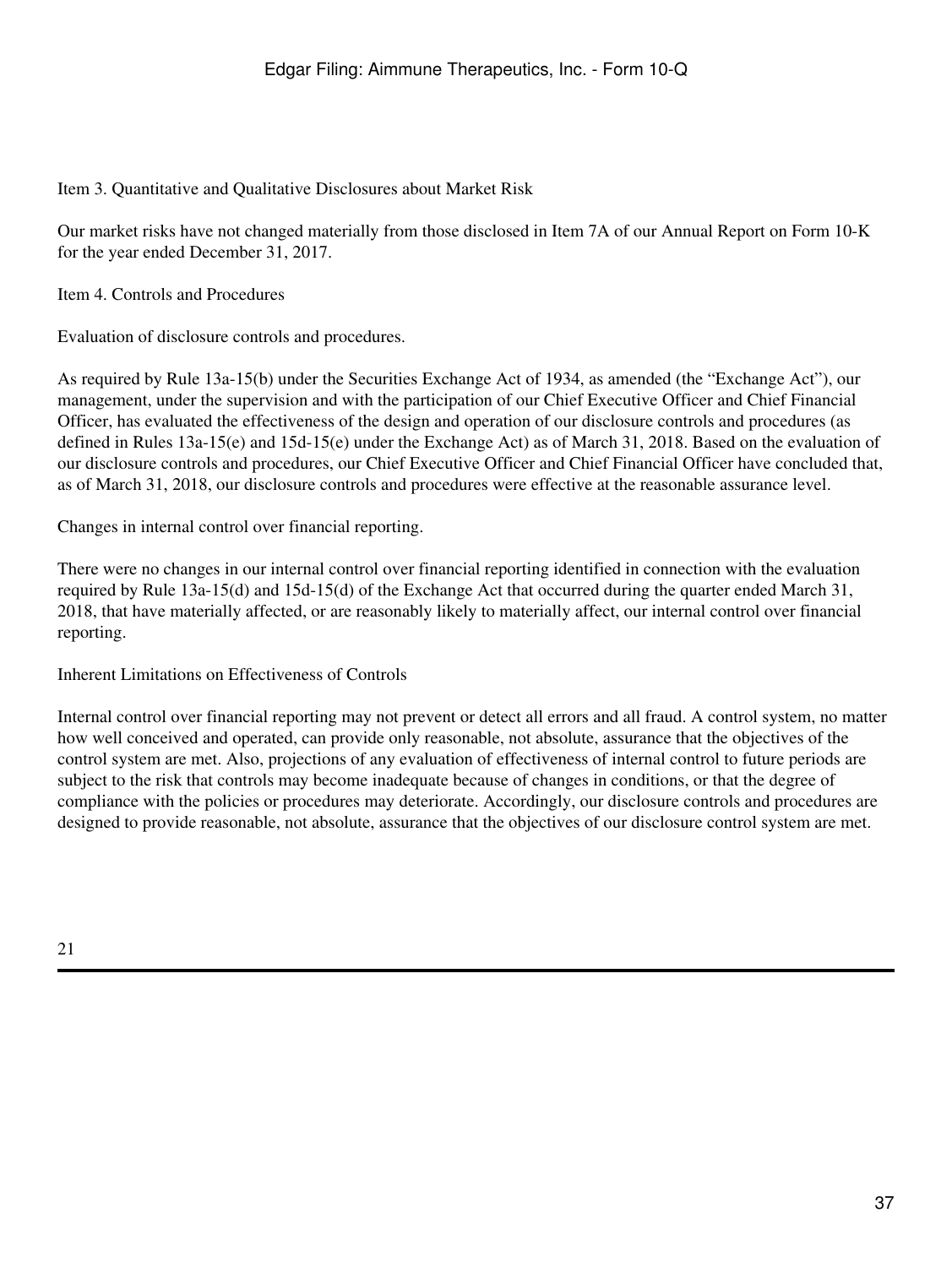#### PART II. OTHER INFORMATION

Item 1. Legal Proceedings.

We are not currently a party to any material litigation or other material legal proceedings.

Item 1A. Risk Factors.

Our business involves significant risks, some of which are described below. You should carefully consider these risks, as well as the other information in this Quarterly Report on Form 10-Q, including our unaudited condensed consolidated financial statements and the related notes and "Management's Discussion and Analysis of Financial Condition and Results of Operations." The occurrence of any of the events or developments described below could have a material adverse effect on our business, results of operations, financial condition, prospects and stock price. Additional risks and uncertainties not presently known to us or that we currently deem immaterial may also impair our business operations.

Risks Related to Our Limited Operating History, Financial Condition and Capital Requirements

We have a limited operating history, have incurred significant losses since our inception and anticipate that we will continue to incur losses for the foreseeable future. We have only one product candidate in clinical trials and no product sales, which, together with our limited operating history, make it difficult to assess our future viability.

We are a clinical-stage biopharmaceutical company with a limited operating history. Biopharmaceutical product development is a highly speculative undertaking and involves a substantial degree of risk. To date, we have focused primarily on developing our Characterized Oral Desensitization Immunotherapy, or CODITTM, therapeutic approach and our lead product candidate, AR101, which is currently our only product in clinical development, and researching additional product candidates. We are not profitable and have incurred losses each year since our inception in June 2011. We have only a limited operating history upon which you can evaluate our business and prospects. In addition, we have limited experience and have not yet demonstrated an ability to successfully overcome many of the risks and uncertainties frequently encountered by companies in new and rapidly evolving fields, particularly in the pharmaceutical industry. We have not generated any revenue from product sales and, as a result, we have incurred significant losses. We incurred a net loss of \$131.3 million, \$80.8 million, and \$35.8 million for the years ended December 31, 2017, 2016 and 2015, respectively. At March 31, 2018, our accumulated deficit was \$315.0 million. We expect to continue to incur losses for the foreseeable future, and we anticipate these losses will increase as we continue our development of, seek regulatory approval for and begin to commercialize AR101, and as we develop other product candidates. Even if AR101 is approved and we achieve profitability in the future, we may not be able to sustain profitability in subsequent periods. Our prior losses, combined with expected future losses, have had and will continue to have an adverse effect on our stockholders' equity and working capital.

We will require substantial additional financing to achieve our goals, and a failure to obtain this necessary capital when needed on acceptable terms, or at all, could force us to delay, limit, reduce or terminate our product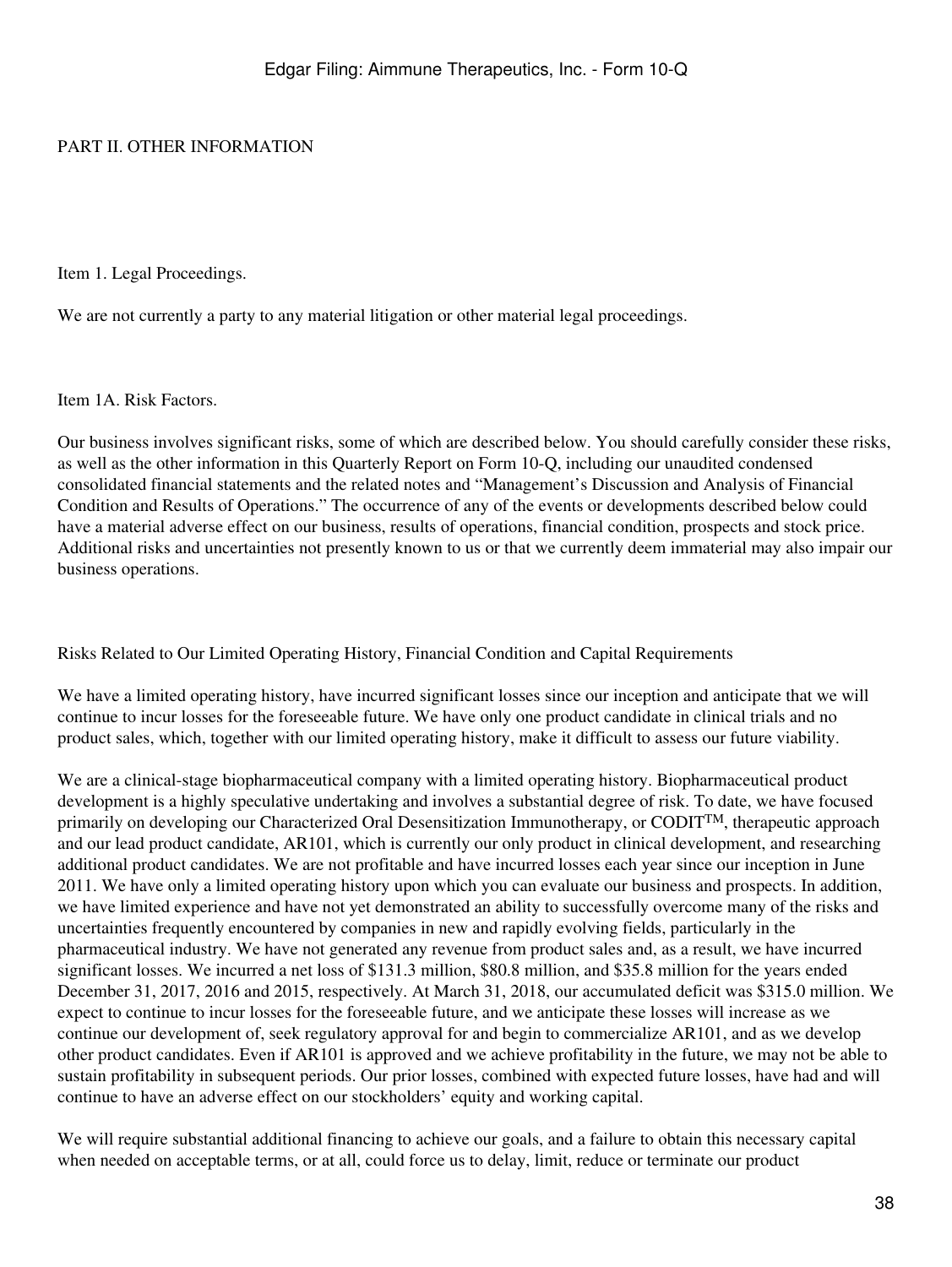development, other operations or commercialization efforts.

Since commencing our operations in 2011, substantially all of our efforts have been focused on research, development and the advancement of our CODIT therapeutic approach and AR101. As of March 31, 2018, we had capital resources consisting of cash, cash equivalents and investments of \$331.7 million. We believe that we will continue to expend substantial resources for the foreseeable future as we continue clinical development, seek regulatory approval for and prepare for the commercialization of AR101, and as we develop other product candidates.

These expenditures will include costs associated with conducting clinical trials, pursuing research and development activities and conducting non-clinical studies, obtaining regulatory approvals, manufacturing and supply, sales and marketing and general operations. In addition, other unanticipated costs may arise. Because the outcome of any clinical trial and/or regulatory approval process is highly uncertain, we may not be able to accurately estimate the actual amounts necessary to successfully complete the development, regulatory approval process and commercialization of AR101 or any other product candidates.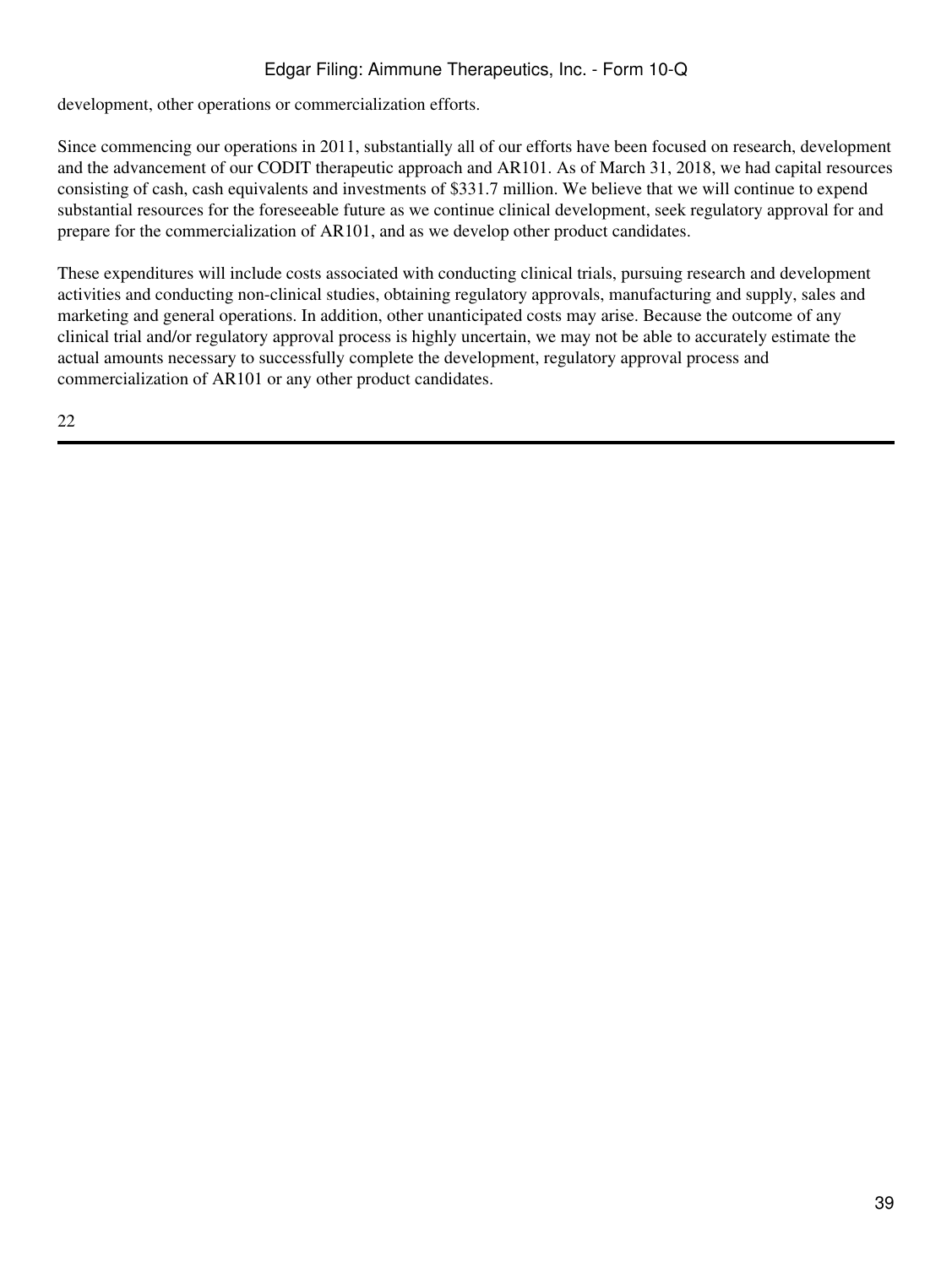We believe that our existing capital resources will be sufficient to fund our planned operations for at least the next 12 months and through expected regulatory submission of a Biologics License Application, or BLA, and a Marketing Authorization Application, or MAA, for AR101, our lead CODIT<sup>TM</sup> product candidate. However, our operating plan may change as a result of many factors, including factors currently unknown to us, and we may need to seek additional funds sooner than planned, through public or private equity, debt financings or other sources, such as strategic collaborations. Such financing may result in dilution to stockholders, imposition of debt covenants and repayment obligations or other restrictions that may affect our business. If we raise additional capital through strategic collaboration agreements, we may have to relinquish valuable rights to our product candidates including possible future revenue streams. In addition, any fundraising efforts may divert our management from their day-to-day activities, which may adversely affect our ability to develop and commercialize our product candidates.

Furthermore, even if we believe we have sufficient funds for our current or future operating plans, we may seek additional capital due to favorable market conditions or strategic considerations.

Our future funding requirements will depend on many factors, including, but not limited to:

•the number, size and type of additional clinical trials or studies that we choose to initiate or the FDA or a foreign regulatory authority requires us to complete for AR101 prior to or following submission of our BLA or other marketing approval applications, as well as the cost and time of such trials and studies;

•the time and cost necessary to complete our roll-over study related to our recently completed PALISADE trial (ARC004), our RAMSES and ARTEMIS trials, our roll-over study related to RAMSES and ARTEMIS (ARC008), as well as the time and costs associated with the other planned development activities for AR101, including the initiation and operation of ARC005 and ARC008;

•the time and cost necessary to supply clinical trial materials for our clinical trials and develop a commercial-scale manufacturing process and establish commercial-scale manufacturing capacity for AR101;

•our ability to obtain regulatory approval for and subsequently commercialize AR101 or any other product candidates we develop;

•sales and marketing costs associated with AR101, if approved, including the cost and timing of developing our sales and marketing capabilities;

the amount of sales and other revenue from AR101, if approved;

•our ability to achieve sufficient market acceptance, coverage and reimbursement from third-party payors and adequate market share for our product candidates;

•the time and cost associated with designing and implementing quality systems for our product candidates in the United States and Europe;

•the time and cost associated with clinical trials and pre-clinical development of other product candidates; •the cash requirements of any future acquisitions or discovery of product candidates;

•the time and cost necessary to respond to technological and market developments;

•our ability to attract, hire and retain qualified personnel; and

•our ability to obtain and maintain intellectual property protection for AR101 or any additional product candidate and the associated costs of such activities, including for filing, prosecuting, defending and enforcing any patents for AR101 or any additional product candidate.

Additional funds may not be available when we need them, on terms that are acceptable to us, or at all.

If adequate funds are not available to us on a timely basis, we may be required to delay, limit, reduce or terminate:

•clinical trials or other development activities for AR101 or any additional product candidate;

•our research and development activities; or

•our establishment of sales and marketing capabilities or other activities that may be necessary to commercialize AR101 or any additional product candidate.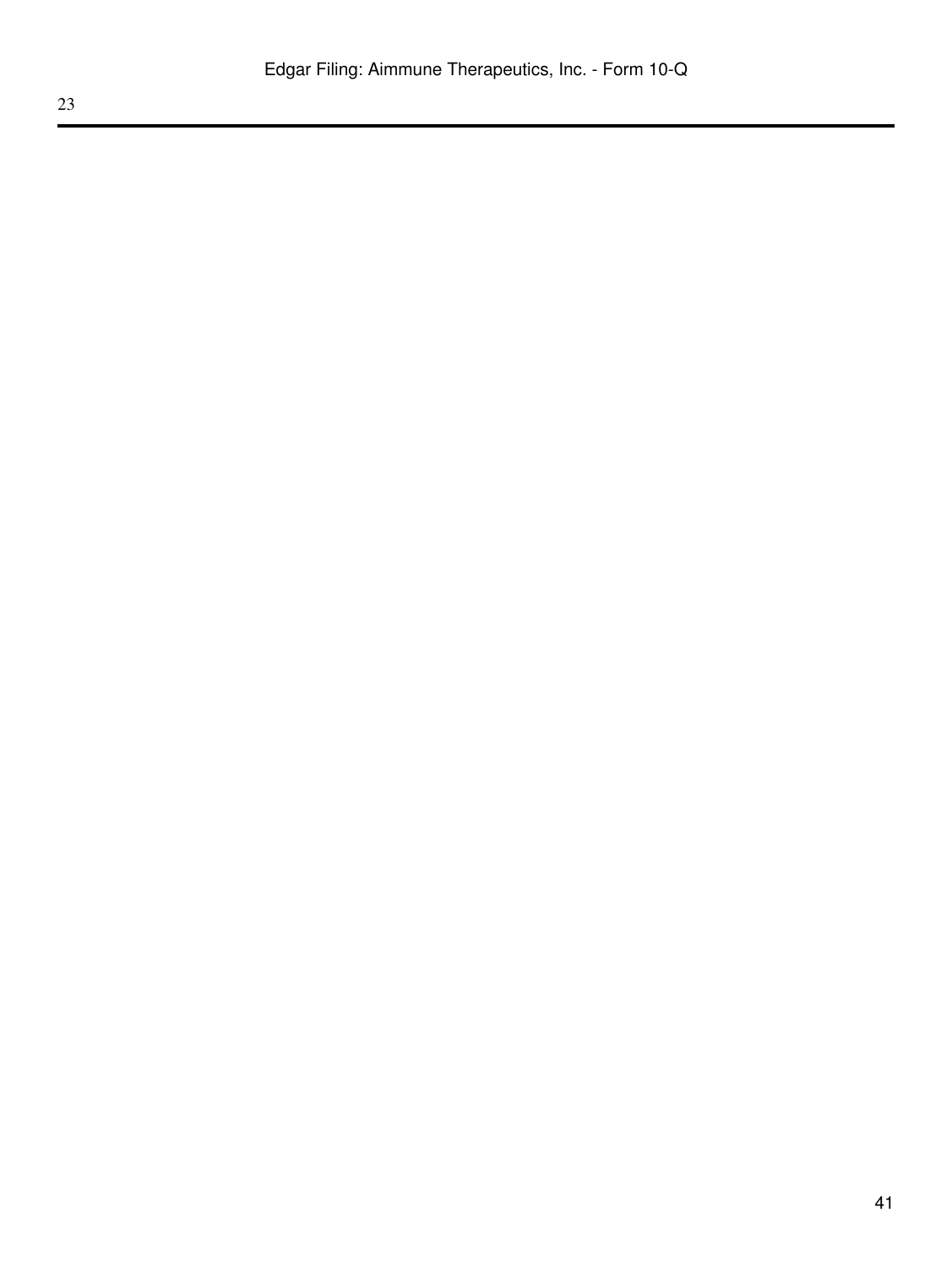Our operating results may fluctuate significantly, which makes our future operating results difficult to predict and could cause our operating results to fall below expectations or our guidance.

Our quarterly and annual operating results may fluctuate significantly, which makes it difficult for us to predict our future operating results. These fluctuations may occur due to a variety of factors, many of which are outside of our control and may be difficult to predict, including:

•the timing and cost of, and level of investment in, research, development and commercialization activities relating to our product candidates, which may change from time to time;

•coverage and reimbursement policies with respect to our product candidates, if approved, and potential future drugs that compete with our product candidates;

•the timing and cost of our clinical trials, including the ability to initiate sites, enroll patients in a timely manner and submit or obtain approval of regulatory filings;

•the cost of manufacturing our product candidates and establishing commercial manufacturing capacity for AR101, which may vary depending on the quantity of production and the terms of our agreements with manufacturers; •expenditures that we may incur to acquire, develop or commercialize additional product candidates and technologies; •the level of demand for our products, if approved, which may vary significantly;

•future accounting pronouncements or changes in our accounting policies; and

•the timing and success or failure of clinical trials for our product candidates or competing product candidates, or any other change in the competitive landscape of our industry, including consolidation among our competitors or partners.

The cumulative effects of these factors could result in large fluctuations and unpredictability in our quarterly and annual operating results. As a result, comparing our operating results on a period-to-period basis may not be meaningful. Investors should not rely on our past results as an indication of our future performance.

This variability and unpredictability could also result in our failing to meet the expectations of industry or financial analysts or investors for any period. If our revenue or operating results fall below the expectations of analysts or investors or below any forecasts we may provide to the market, or if the forecasts we provide to the market are below the expectations of analysts or investors, the price of our common stock could decline substantially. Such a stock price decline could occur even when we have met any previously publicly stated revenue and/or earnings guidance we may provide.

#### Risks Related to Our Business

We are substantially dependent on the success of AR101 which will require additional clinical testing before we can seek regulatory approval and potentially commence commercial sales, and which may not be successful in clinical trials, receive regulatory approval or be successfully commercialized, even if approved.

We currently have no products approved for sale. To date, we have invested substantially all of our efforts and financial resources in the research and development of our CODIT therapeutic approach and AR101, which is currently our only product candidate in clinical development. We are not permitted to market or promote any of our product candidates before we receive regulatory approval from the FDA or comparable foreign regulatory authorities, and we may never receive such regulatory approval. Before seeking marketing approval from the FDA, or comparable foreign regulatory authorities, for the sale of AR101, we must complete our ongoing clinical trials to demonstrate the safety and efficacy of the product in humans. We cannot be certain that AR101 will successfully demonstrate such properties in our ongoing and future clinical trials and, even if it is successful, we may not receive regulatory approval for AR101, or we may receive approval in a limited patient population, or we may experience delays in receiving such regulatory approval. If we do not receive regulatory approval for AR101, we may not be able to continue our operations.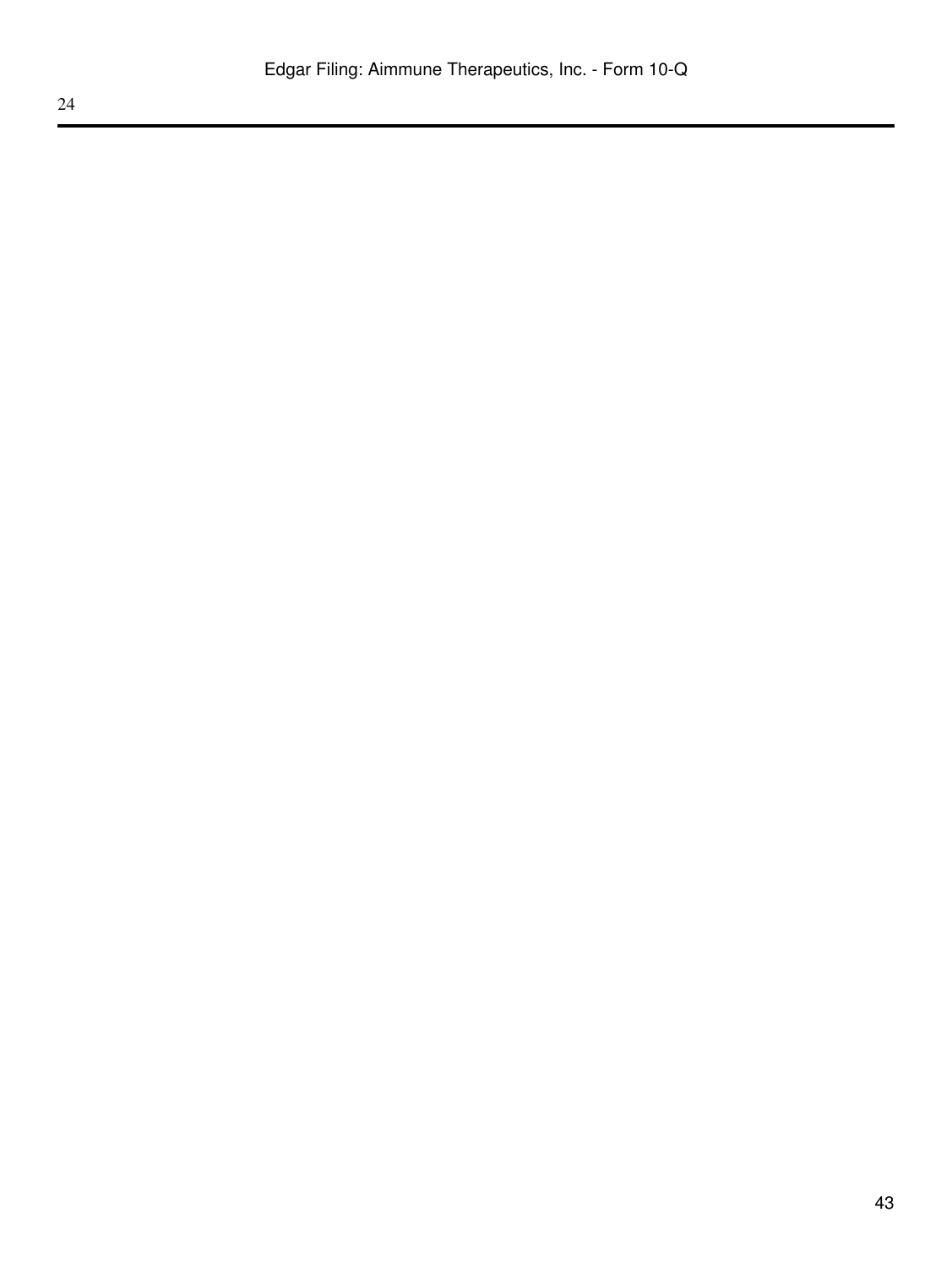As a result, our prospects, including our ability to finance our operations and generate revenue, will depend largely on the successful development, regulatory approval and commercialization of AR101. If we complete clinical testing and receive approval of a BLA for AR101 in-line with our current expected timing, we would expect to be able to commence commercial sales of AR101 around the end of 2019. The clinical and commercial success of AR101 will depend on a number of factors, many of which are out of our control, including the following:

•the results from our ongoing and planned clinical trials, including ARC004, RAMSES and ARTEMIS, as well as ARC008;

•the frequency and severity of adverse effects experienced by patients treated with AR101, including in any clinical trials we may pursue with collaborators such as our Phase 2 trial sponsored by Regeneron evaluating AR101 treatment with adjunctive dupilumab;

•the availability, perceived advantages, relative cost, relative safety and relative efficacy of alternative and competing treatments;

•the ability of our third-party manufacturers to manufacture supplies of AR101, including their ability to provide adequate and timely supplies of our clinical trial materials and to develop, validate and maintain a commercial-scale manufacturing process that is compliant with current good manufacturing practices, or cGMP;

• our ability to maintain our exclusive supply relationship with the Golden Peanut Company, or GPC;

•our ability to demonstrate AR101's safety and efficacy to the satisfaction of the FDA and foreign regulatory authorities;

whether we are required by the FDA or other foreign regulatory authorities, or choose, to conduct additional clinical trials prior to the approval to market AR101, as well as the cost and time of such trials;

•whether the FDA or other foreign regulatory authorities may disagree with the number, design, size, conduct or implementation of our clinical trials;

•our ability to raise additional capital to fund our development, manufacturing and commercialization activities for AR101;

•the receipt of necessary marketing approvals from the FDA and foreign regulatory authorities;

•the extent and nature of any Risk Evaluation and Mitigation Strategy, or REMS, or foreign equivalent, that may be required in connection with regulatory approval or following regulatory approval;

whether the FDA may restrict the use of our products to a narrow population;

•our ability to successfully commercialize AR101, if approved for marketing and sale by the FDA or foreign regulatory authorities, whether alone or in collaboration with others;

•our success in educating physicians and patients about the benefits, administration and use of AR101;

neceptance of AR101 as safe and effective by patients and the medical community;

•the continued prevalence of peanut allergy;

•achieving and maintaining compliance with all regulatory requirements applicable to AR101;

•the effectiveness of our own or any future collaborators' marketing, pricing, coverage and reimbursement, sales and distribution strategies and operations;

•our ability to obtain issued patents that cover AR101 and to enforce such patents and other intellectual property rights to AR101;

•our ability to avoid third-party intellectual property claims; and

•a continued acceptable safety profile of AR101 following approval.

In addition, even though AR101 was granted Breakthrough Therapy designation by the FDA for oral immunotherapy of peanut allergic children and adolescents (ages 4 through 17), we may not experience a faster development, review or approval process compared to conventional FDA procedures. Generally, a product may be designated as a Breakthrough Therapy if it is intended, either alone or in combination with one or more other products, to treat a serious or life-threatening disease or condition and preliminary clinical evidence indicates that the product may demonstrate substantial improvement over existing therapies on one or more clinically significant endpoints, such as substantial treatment effects observed early in clinical development. Breakthrough Therapy status allows us to hold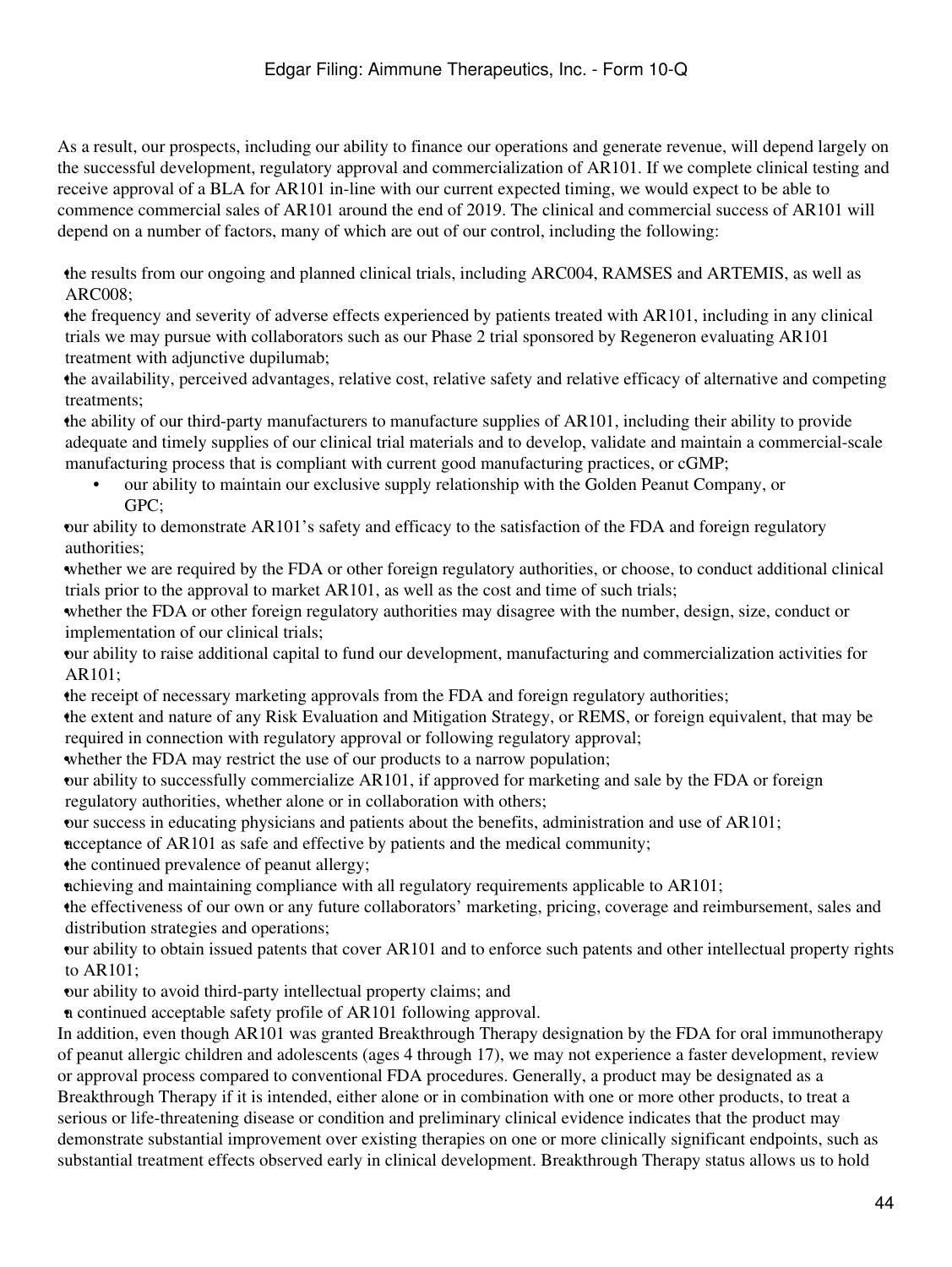additional meetings with the FDA during the development process and to receive advice from the FDA regarding development and approval for AR101.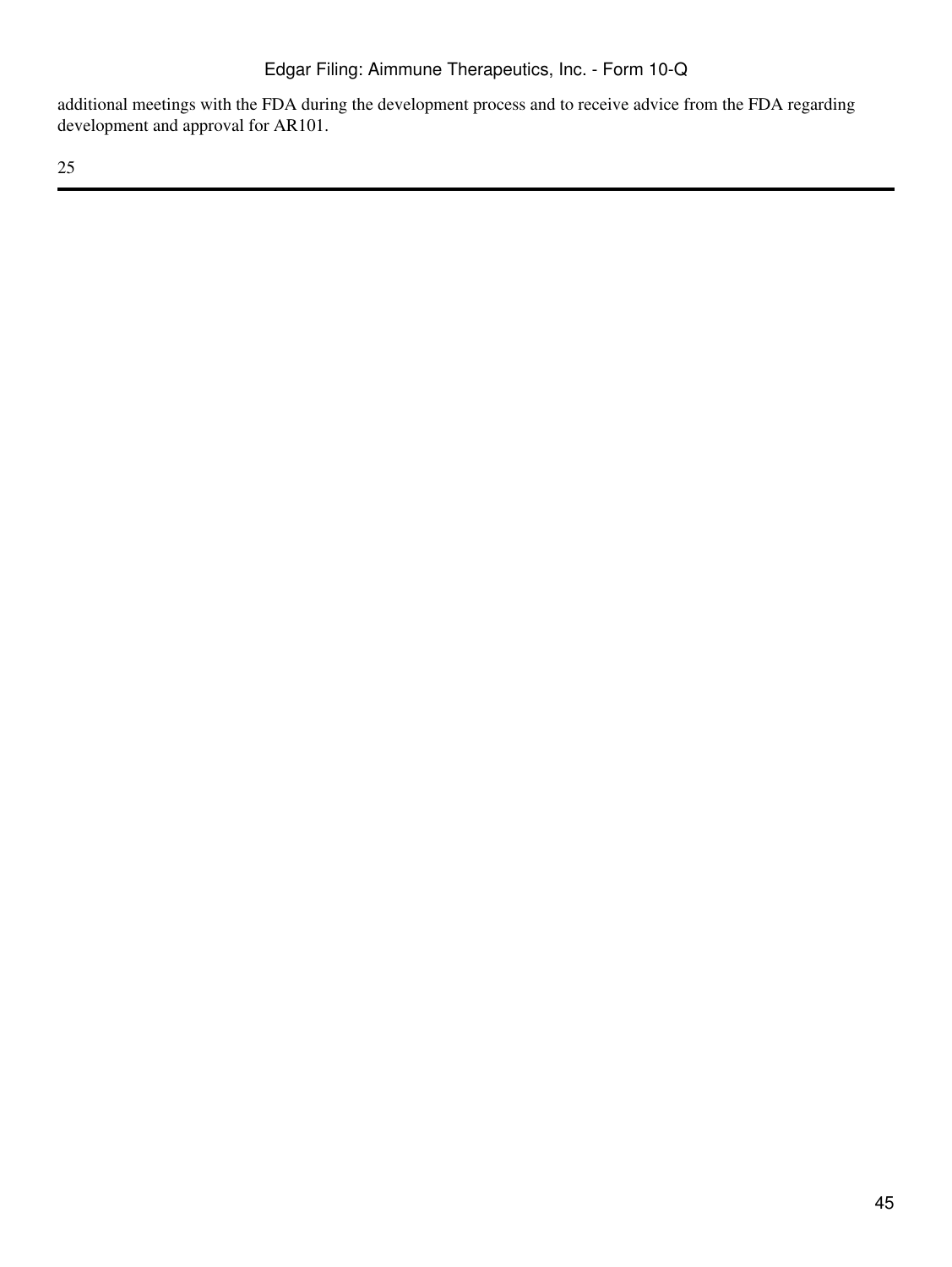The FDA and foreign regulatory authorities have substantial discretion in the approval process and we may be required to expend additional time and resources to obtain an approval, if any, and any approval we may seek may be delayed or prevented or limited to a narrower patient population than we originally target. Despite the time and expense exerted, failure can occur at any stage, and, even if we are able to obtain approval for AR101, such approval may be limited to a certain patient subgroup. Accordingly, we cannot assure our stockholders that we will ever be able to generate revenue through the sale of AR101 or become profitable as a result of such sales. If we are not able to successfully demonstrate the safety and efficacy of AR101 in humans in our clinical trials, obtain regulatory approval for AR101 for the indications we seek and successfully commercialize AR101, or if we are significantly delayed in doing so, our business will be materially harmed.

Clinical drug development involves a lengthy and expensive process with an uncertain outcome, and we may encounter substantial delays in our clinical trials. Furthermore, results of earlier studies may not be predictive of future studies' results.

Clinical testing is expensive and can take many years to complete, and its outcome is inherently uncertain. Failure can occur at any time during the clinical trial process. The results of early clinical trials of our product candidates may not be predictive of the results of later-stage clinical trials and of similar academic research studies. For example, in PALISADE we observed that approximately twelve months of AR101 treatment significantly raised the amount of peanut protein tolerated in patients ages 4-17 compared to placebo. The observed differences in response rate between AR101 and placebo groups on the Intent-to-Treat, or ITT, analysis of patients ages 4-17 were 68.5% for the 300-mg endpoint (95% confidence interval of 58.6-78.5%) and 63.2% for the 600-mg endpoint (95% confidence interval of 53.0-73.3%) and 47.9% for the 1,000-mg endpoint (95% confidence interval of 38.0-57.7%). The lower bound of the 95% confidence interval on the PALISADE Intent-to-Treat (ITT) analysis greatly exceeded the pre-specified minimally clinically meaningful difference of 15%. Consistent with the known mechanism of OIT, allergic hypersensitivity reactions were common; however, few patients experienced systemic allergic hypersensitivity reactions, including anaphylaxis, that led to study discontinuation (2.0% of the AR101-treated patients ages 4-17, compared to 0% for placebo-treated patients in the same age group). On the AR101 treatment arm, 14.5% of patients ages 4-17 experienced systemic hypersensitivity reactions, 98.2% of which were mild or moderate, and there was one case of severe anaphylaxis. On the placebo treatment arm, 3.2% of patients ages 4-17 experienced systemic hypersensitivity events, all of which were mild or moderate.

In addition, of patients ages 4-17, 12.4% of patients from the AR101 treatment arm and 2.4% of patients from the placebo treatment arm in the same age group discontinued due to investigator-reported adverse events.

The positive top-line results generated in PALISADE, as well as our prior clinical trials, do not ensure that our RAMSES or ARTEMIS trials will demonstrate similar results. Product candidates in later stages of clinical trials may fail to show the desired safety and efficacy despite having progressed through initial clinical trials. A number of companies in the pharmaceutical industry have suffered significant setbacks in advanced clinical trials due to lack of efficacy or adverse safety profiles, notwithstanding promising results in earlier studies, and we cannot be certain that we will not face similar setbacks. Even if our clinical trials are completed, the results may not be sufficient to obtain regulatory approval or commercial acceptance for our product candidates in the indications that we are seeking or at all. For example, while the majority of adults who completed the PALISADE study in the AR101 arm successfully tolerated the 600 mg dosage (85%), the percentage of dropouts in the 18-49 age range was substantially higher than in our 4-17 year old study population thereby reducing the number of our ITT population in the 18-49 year old age range who successfully completed the DBPCFC. As a result, in the exploratory subpopulation ages 18-49, the ITT analysis did not show statistical significance at the 600 mg dose level.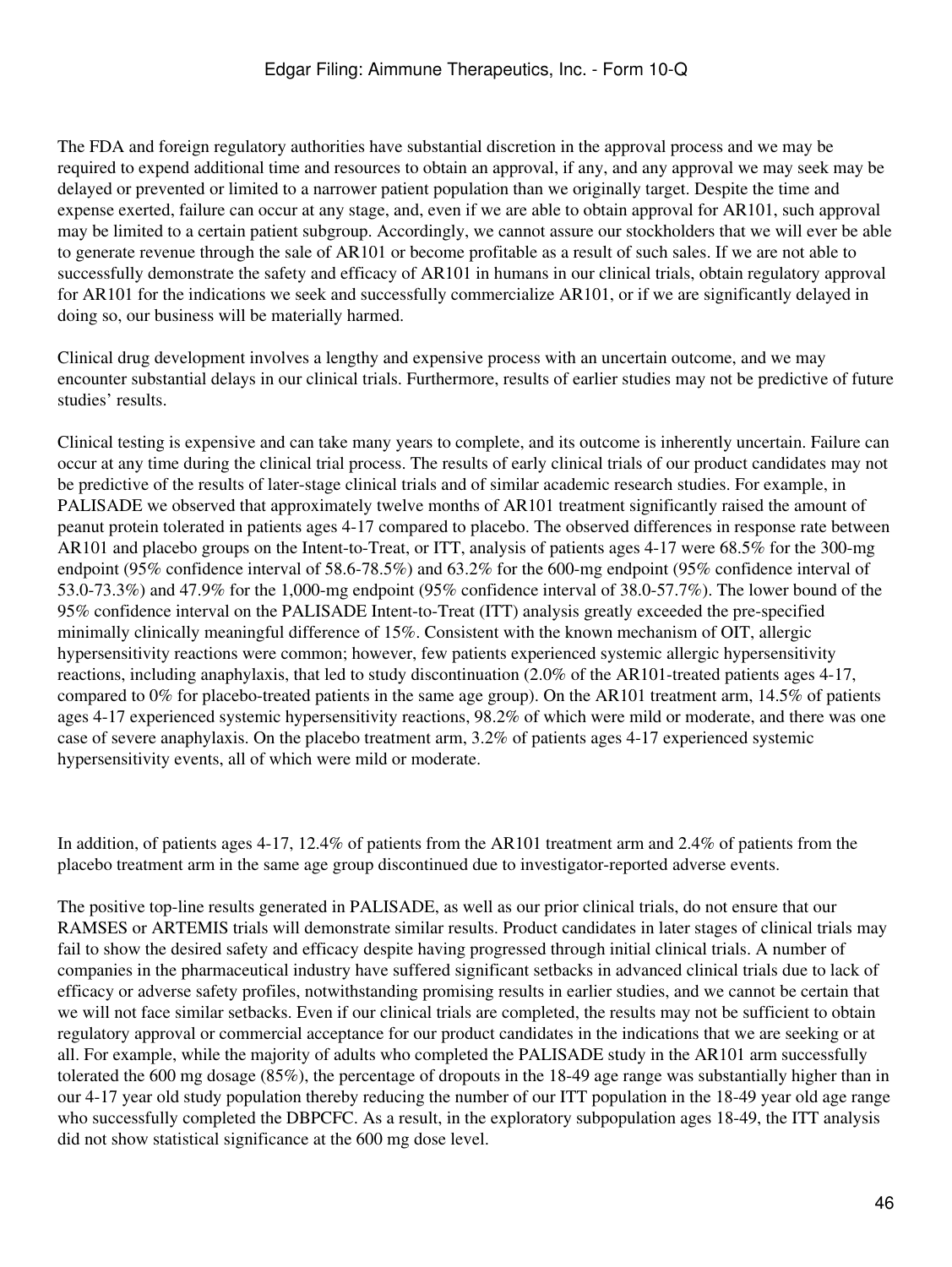In addition, we do not know whether our planned or future clinical trials will need to be redesigned, enroll an adequate number of patients on time or be conducted on schedule, if at all. Clinical trials can be delayed or terminated for a variety of reasons, including delay or failure to:

•obtain regulatory approval to commence a clinical trial;

•reach agreement on acceptable terms with prospective contract research organizations, or CROs, clinical trial sites, and specialized clinical vendors, the terms of which can be subject to extensive negotiation and may vary significantly among CROs, clinical trial sites and vendors;

•obtain institutional review board, or IRB, or foreign equivalent approval at each site;

•recruit suitable patients to participate in a clinical trial, including, in particular, a sufficient number of adult patients to support approval in that patient population;

have patients complete a clinical trial or return for post-treatment follow-up;

•ensure that clinical sites observe clinical trial protocols, operate in accordance with good clinical practice standards, or continue to participate in a clinical trial;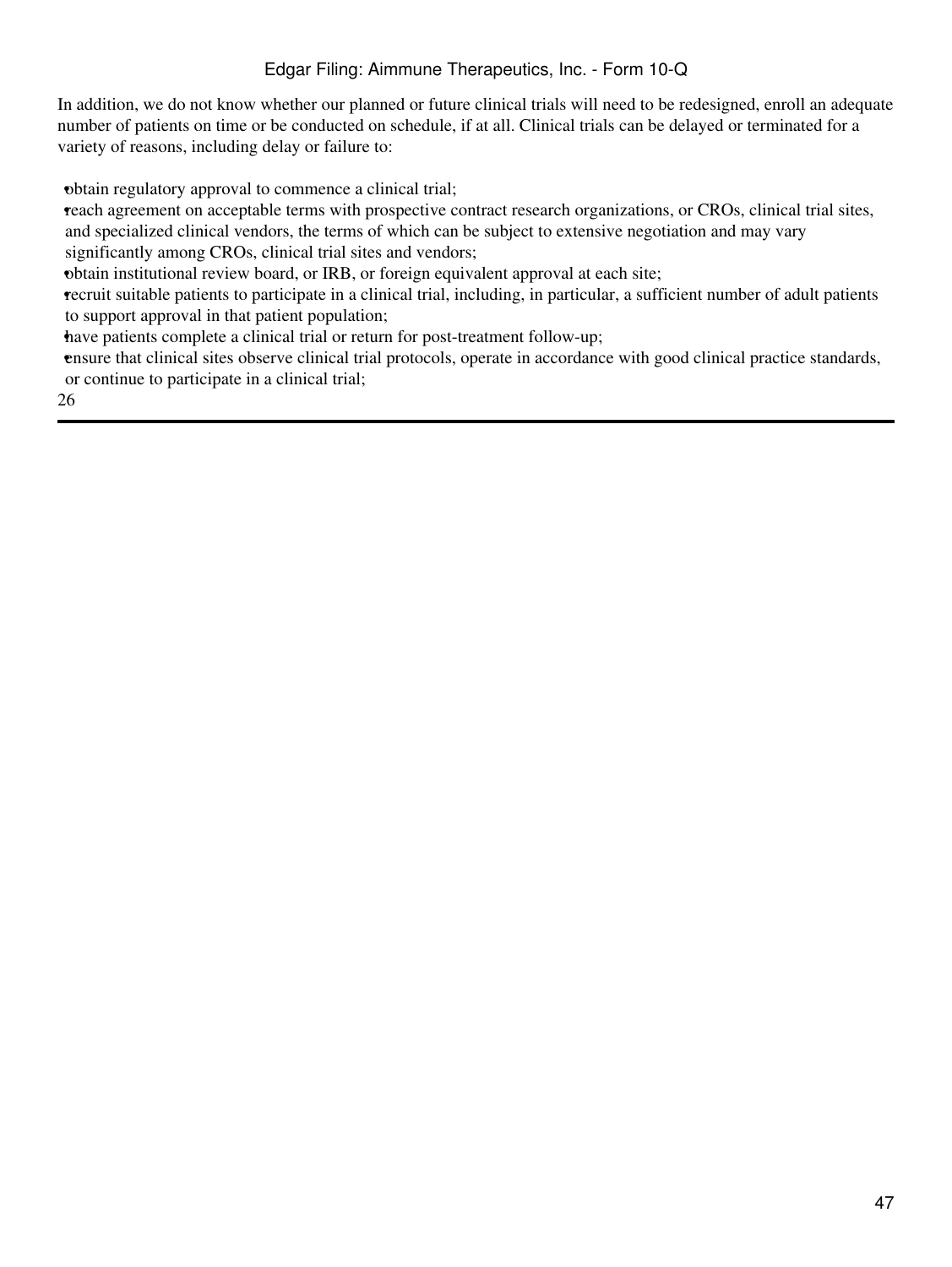•address any patient safety concerns that arise during the course of a clinical trial, particularly with respect to the DBPCFCs;

•address any conflicts with new or existing laws or regulations;

initiate or add a sufficient number of clinical trial sites;

•demonstrate that the manufacturing process for AR101 is adequately controlled to ensure that all product produced meets required quality and regulatory standards;

•manufacture sufficient quantities of product candidate for use in clinical trials; or

•provide clinical trial materials to our clinical sites on a timely basis.

We rely on CROs, specialized clinical vendors, clinical trial sites and consultants to ensure the proper and timely conduct of our clinical trials and, while we have agreements governing their committed activities, we have limited influence over their actual performance and, as a result, may be subject to unanticipated delays. We are conducting our clinical trials at leading academic allergy research centers in the United States and Europe, as well as at community allergy practices. The number and capacity of such sites is limited and our ability to access the sites may be affected by the number and size of other trials occurring at the same time, including trials sponsored by our competitors. If adequate capacity at these sites is not available, the initiation and pace of our clinical trials may be adversely affected.

Conducting clinical trials in foreign countries, as we are doing for our ARC004, ARTEMIS and ARC008 trials, presents additional risks that may delay completion of our clinical trials. These risks include a foreign regulatory authority imposing additional requirements prior to the commencement of clinical trials in a foreign country, the failure of physicians or enrolled patients in foreign countries to adhere to clinical protocol as a result of differences in healthcare services or cultural customs, complying with data privacy regulations in the European Union and Canada, managing additional administrative burdens associated with foreign regulatory schemes, and political and economic risks relevant to such foreign countries. For example, clinical trial materials in the European Union must be certified and released by a designated qualified person, which can delay the release of clinical trial materials to clinical sites in the European Union. In addition, the FDA may determine that our clinical trial results obtained in foreign subjects are not representative of the U.S. patient population and are thus not supportive of a BLA approval in the United States.

Patient enrollment is a significant factor in the timing of clinical trials and is affected by many factors, including the size and nature of the patient population, the proximity of patients to clinical sites, the eligibility criteria for the clinical trial, the design of the clinical trial, safety, competing clinical trials, and clinicians' and patients' perceptions as to the potential advantages of the drug being studied in relation to other available therapies, including any new drugs or treatments that may be approved for the indications we are investigating.

In addition, certain sub-groups of patients may be more difficult to recruit than others. For example, to date, we have enrolled 57 patients above the age of 17, and we believe the adult patient population is more difficult to recruit than younger patients. If the FDA concludes that additional safety and efficacy data is required for the adult patient subgroup or any other age-based subgroup, any approval that we may obtain will not include an indication for patients of such subgroup. If we are not able to recruit patients to participate in our clinical trials in a timely manner, our business and results of operations could be adversely affected.

We could also encounter delays if a clinical trial is suspended or terminated by us, by the IRBs or foreign equivalents of the institutions in which such studies are being conducted, by an independent Safety Review Board for such clinical trial, or by the FDA or other regulatory authorities. Such authorities may suspend or terminate a clinical trial due to a number of factors, including failure to conduct the clinical trial in accordance with regulatory requirements or our clinical protocols, failure to pass inspections of the clinical trial operations or trial site by the FDA or other regulatory authorities, unforeseen safety issues or adverse side effects, failure to demonstrate a benefit from using the product,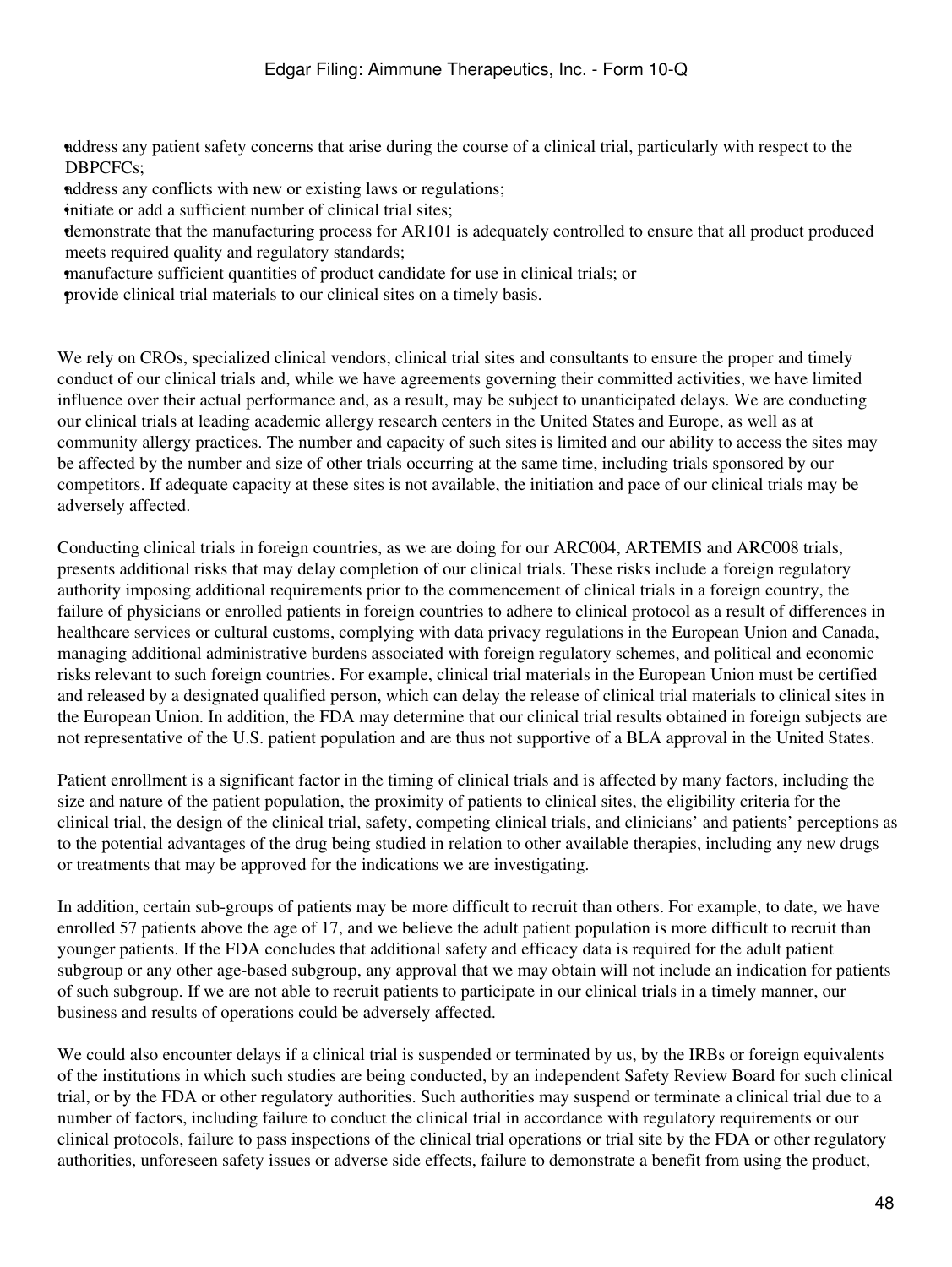changes in governmental regulations or administrative actions, issues with the quality of or the manufacturing process used to produce our clinical trial materials or lack of adequate funding to continue the clinical trial. For example, the protocols for certain of our clinical trials require that patients participate in food challenges where they receive increasing amounts of the food to which they are allergic. In our clinical trials, participation in these food challenges has resulted in allergic reactions severe enough to require treatment with epinephrine. It is possible that patients could have allergic reactions severe enough to require hospitalization or even cause death. In such an event, we could be required to suspend or terminate our clinical trials.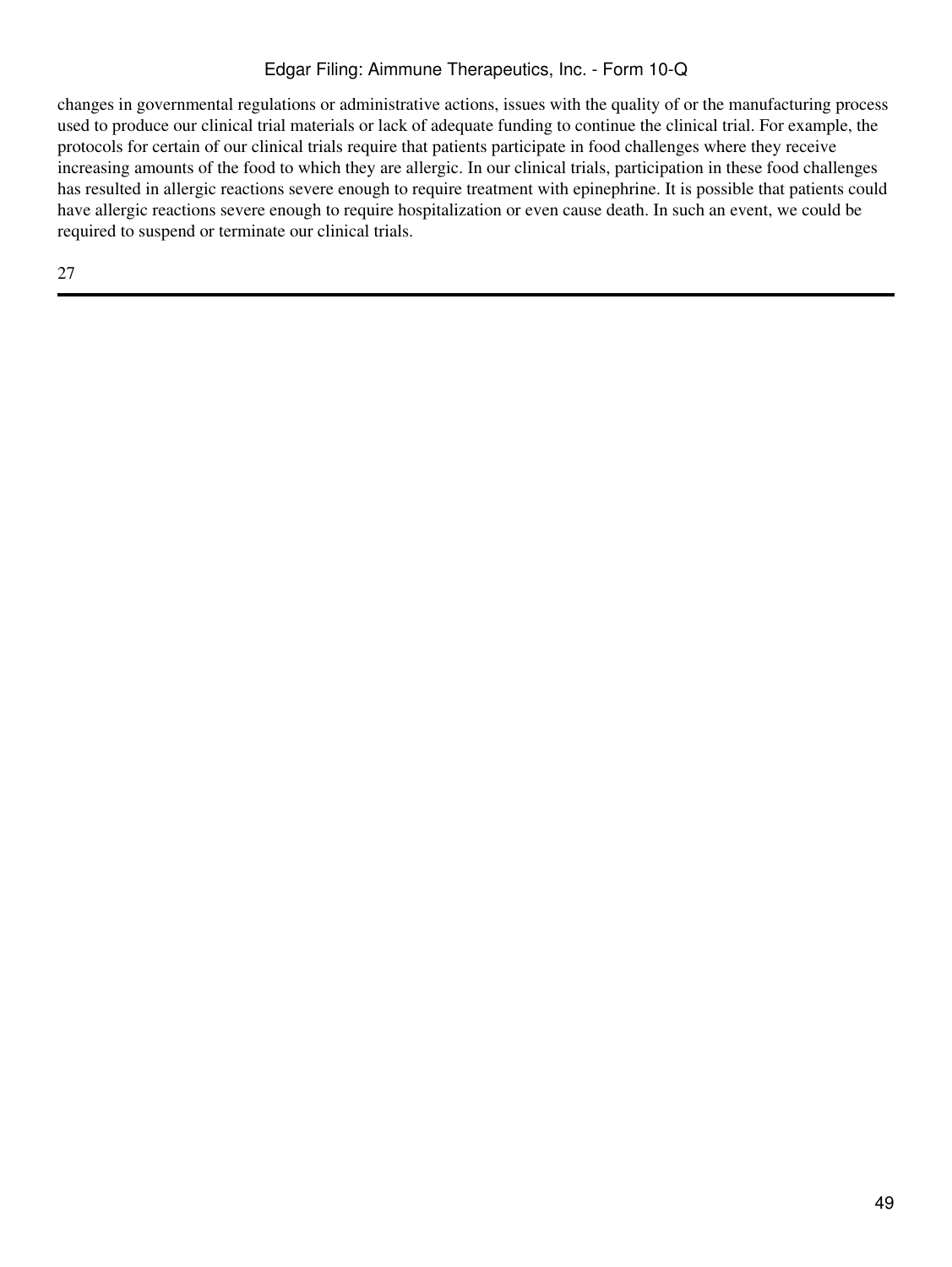If we experience delays in the completion of, or termination of, any clinical trial of our product candidates, the commercial prospects of our product candidates may be harmed, and our ability to generate product revenues from any of these product candidates will be delayed. In addition, any delays in completing our clinical trials will increase our costs, slow down our product candidate development and approval process, and jeopardize our ability to commence product sales and generate revenues. Any of these occurrences could have a material adverse effect on our business, results of operations, financial condition, prospects, and stock price. In addition, many of the factors that cause or lead to a delay in the commencement or completion of clinical trials may also ultimately lead to the denial of regulatory approval of our product candidates.

In certain of our clinical trials, we utilize an oral food challenge procedure designed to trigger an allergic reaction, which could be severe or life threatening.

In accordance with our food allergy clinical trial protocols, in certain clinical trials we utilize a DBPCFC procedure. This consists of giving the offending food protein to patients in order to assess the sensitivity of their food allergy, and thus to assess the safety and efficacy of our product candidates versus placebo. The food challenge protocol is meant to induce objective symptoms of an allergic reaction. These oral food challenge procedures can potentially trigger anaphylaxis, a potentially life-threatening systemic allergic reaction. Even though these procedures are well-controlled, standardized, and performed in highly specialized centers with or near intensive care units, there are inherent risks in conducting a clinical trial of this nature. Such risks may dissuade patients or parents of patients from electing to participate in our clinical trials. In addition, an uncontrolled allergic reaction could potentially lead to a serious or even fatal reaction and any such serious clinical event could potentially adversely affect our clinical development timelines, including a complete clinical hold on our food allergy clinical trials. For instance, we are aware of one clinical trial for a peanut allergy treatment that was terminated by its safety monitoring committee because of severe adverse events arising from the administration of food challenges. We may also become liable to subjects who participate in our clinical trials and experience any such serious or fatal reactions. Any of the foregoing could have a material adverse effect on our business, results of operations, financial condition, prospects, and stock price.

Interim, "top-line" and preliminary data from our clinical trials that we announce or publish from time to time may change as more patient data become available and are subject to audit and verification procedures that could result in material changes in the final data.

From time to time, we may publish interim, "top-line" or preliminary data from our clinical studies. For example, in February 2018 we announced top-line data from the PALISADE Phase 3 trial of AR101. Interim data from clinical trials that we may complete are subject to the risk that one or more of the clinical outcomes may materially change as patient enrollment continues and more patient data become available. Preliminary or "top-line" data also remain subject to audit and verification procedures that may result in the final data being materially different from the preliminary data we previously published. As a result, interim and preliminary data should be viewed with caution until the final data are available. Adverse changes between preliminary or interim data and final data could significantly harm our business prospects.

The regulatory approval process is lengthy, time-consuming and inherently unpredictable, and we may experience significant delays in obtaining regulatory approval of AR101, if at all, which would delay the commercialization of AR101, adversely impact our ability to generate revenue, and harm our business and our results of operations.

To gain approval to market a biologic product candidate, such as AR101, we must provide the FDA and foreign regulatory authorities with clinical, non-clinical and manufacturing data that adequately demonstrates to the satisfaction of such regulatory authority the safety, purity, potency and effectiveness of the product for the intended indication applied for in the BLA or other relevant regulatory filing. We have not previously submitted a BLA to the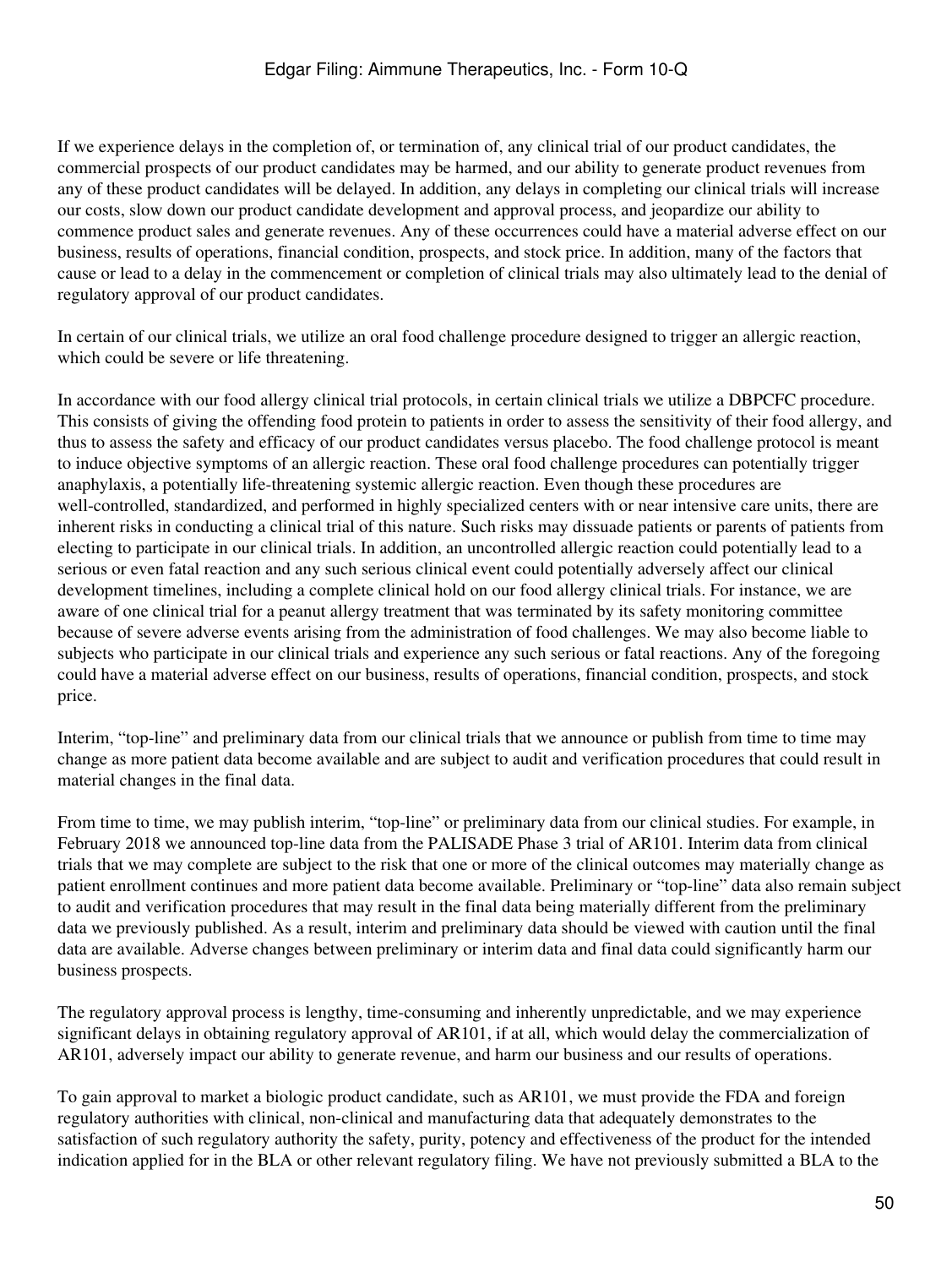FDA, or similar approval filings to comparable foreign regulatory authorities. A BLA or other relevant regulatory filing must include extensive nonclinical and clinical data and supporting information to establish that the product candidate is safe, pure, potent and effective for each desired indication. The BLA or other relevant regulatory filing must also include significant information regarding the chemistry, manufacturing and controls for the product.

The FDA or any foreign regulatory bodies can delay, limit or deny approval to market AR101 for many reasons, including:

•our inability to demonstrate to the satisfaction of the FDA that AR101 is safe, pure, potent and effective for the proposed indication or meets similar standards set by foreign authorities;

•the FDA or the applicable foreign regulatory authority may disagree with the interpretation of data from clinical trials;

•our inability to demonstrate that the clinical and other benefits of AR101 outweigh any safety or other perceived risks;

•the FDA or the applicable foreign regulatory authority may require additional nonclinical studies or clinical trials, including trials with additional patients in one or more subgroups or populations who have been administered AR101;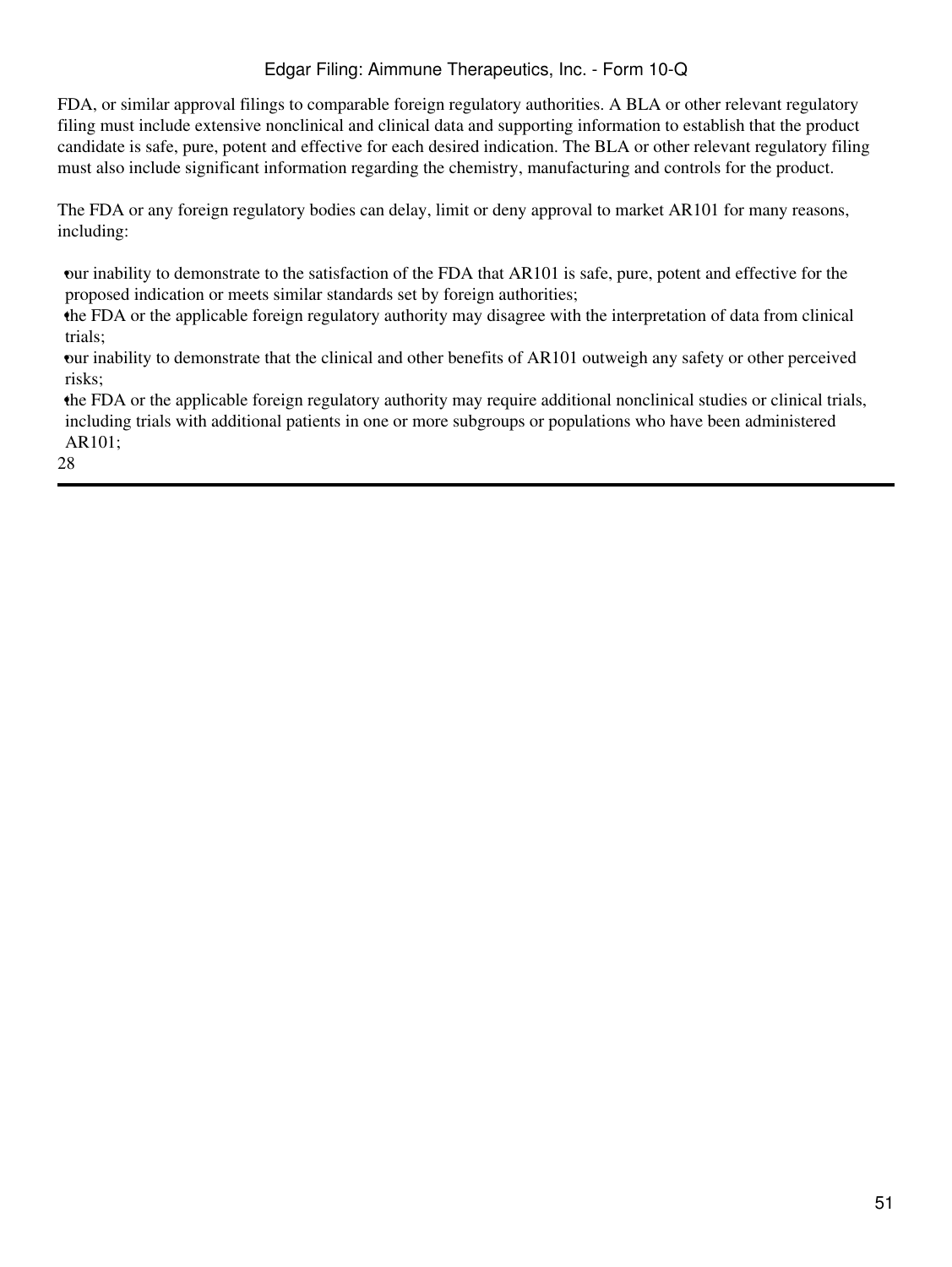•the CROs that we retain to conduct our clinical trials may take actions outside of our control that materially adversely impact our clinical trials;

•the FDA or the applicable foreign regulatory authority may not approve or may disagree with the formulation, packaging, labeling and/or the specifications of AR101;

•if our BLA, if and when submitted, is reviewed by an advisory committee, the FDA may have difficulties scheduling an advisory committee meeting in a timely manner or the advisory committee may recommend against approval of our application or may recommend that the FDA require, as a condition of approval, additional nonclinical studies or clinical trials, limitations on approved labeling or distribution and use restrictions;

•the FDA or the applicable foreign regulatory authority may require development of a REMS as a condition of approval or post-approval that is more extensive than proposed by us;

•our inability to demonstrate that the manufacturing process for AR101 is adequately controlled to ensure that all product produced meets required quality standards;

•the FDA or the applicable foreign regulatory authority may fail to approve the manufacturing facilities or testing laboratories that we use; or

•the potential for approval policies or regulations of the FDA or the applicable foreign regulatory authorities to significantly change in a manner rendering our clinical data insufficient for approval.

Of the large number of drugs and biologics in development, only a small percentage successfully complete the FDA or other regulatory approval processes and are commercialized. In addition, the FDA has never approved a drug for treating food allergy through desensitization and, in particular, has never approved a drug based on efficacy as measured by a DBPCFC, which is the testing mechanism for determining the desensitization efficacy of AR101.

Even if we eventually complete clinical testing and receive approval of a BLA or foreign marketing authorization for AR101, the FDA or the applicable foreign regulatory authority may grant approval contingent on the performance of costly additional clinical trials. The FDA or the applicable foreign regulatory authority may also approve AR101 for a more limited indication and/or a narrower patient population than we originally request, and the FDA or applicable foreign regulatory authority may not approve the labeling that we believe is necessary or desirable for the successful commercialization of AR101. Any delay in obtaining, or inability to obtain, applicable regulatory approval or a regulatory approval for a more limited indication and/or narrower patient population would delay, prevent, or limit commercialization of AR101 and would materially adversely impact our business and prospects.

If we complete clinical testing and receive approval of a BLA for AR101 in-line with our current expected timing, we would expect to be able to commence commercial sales of AR101 around the end of 2019. If we do not receive marketing approval for AR101 or are otherwise not successful in commercializing AR101, or are significantly delayed in doing so, our business will be materially harmed and we may need to curtail or cease operations. We currently have no products approved for sale, and we may never obtain regulatory approval to commercialize AR101.

If we do not achieve our projected development and commercialization goals in the timeframes we announce and expect, the commercialization of AR101 or any additional product candidates may be delayed, and our business will be harmed.

For planning purposes, we sometimes estimate the timing of the accomplishment of various scientific, clinical, regulatory and other product development objectives. These milestones may include our expectations regarding the commencement or completion of scientific studies and clinical trials, the submission of regulatory filings, or commercialization objectives. From time to time, we may publicly announce the expected timing of some of these milestones, such as the completion of an ongoing clinical trial, the initiation of other clinical programs, receipt of marketing approval, or a commercial launch of a product. The achievement of many of these milestones may be outside of our control. All of these milestones are based on a variety of assumptions which may cause the timing of achievement of the milestones to vary considerably from our estimates, including: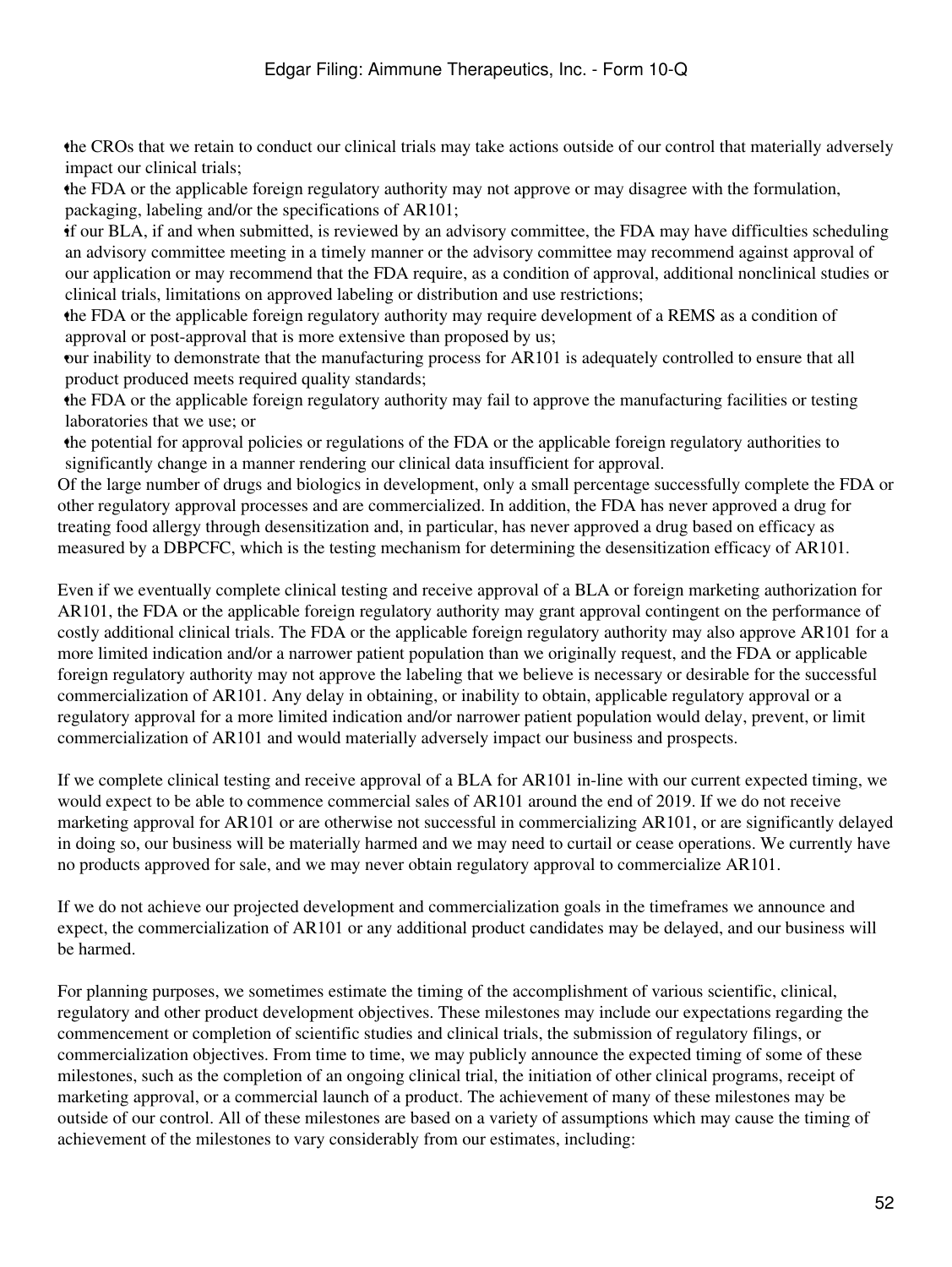•our available capital resources or capital constraints we experience;

•the rate of progress, costs and results of our clinical trials and research and development activities, including the extent of scheduling conflicts with participating clinicians and collaborators;

•our ability to identify and enroll patients who meet clinical trial eligibility criteria;

• our receipt of approvals by the FDA and other regulatory authorities and the timing thereof;

other actions, decisions or rules issued by regulators;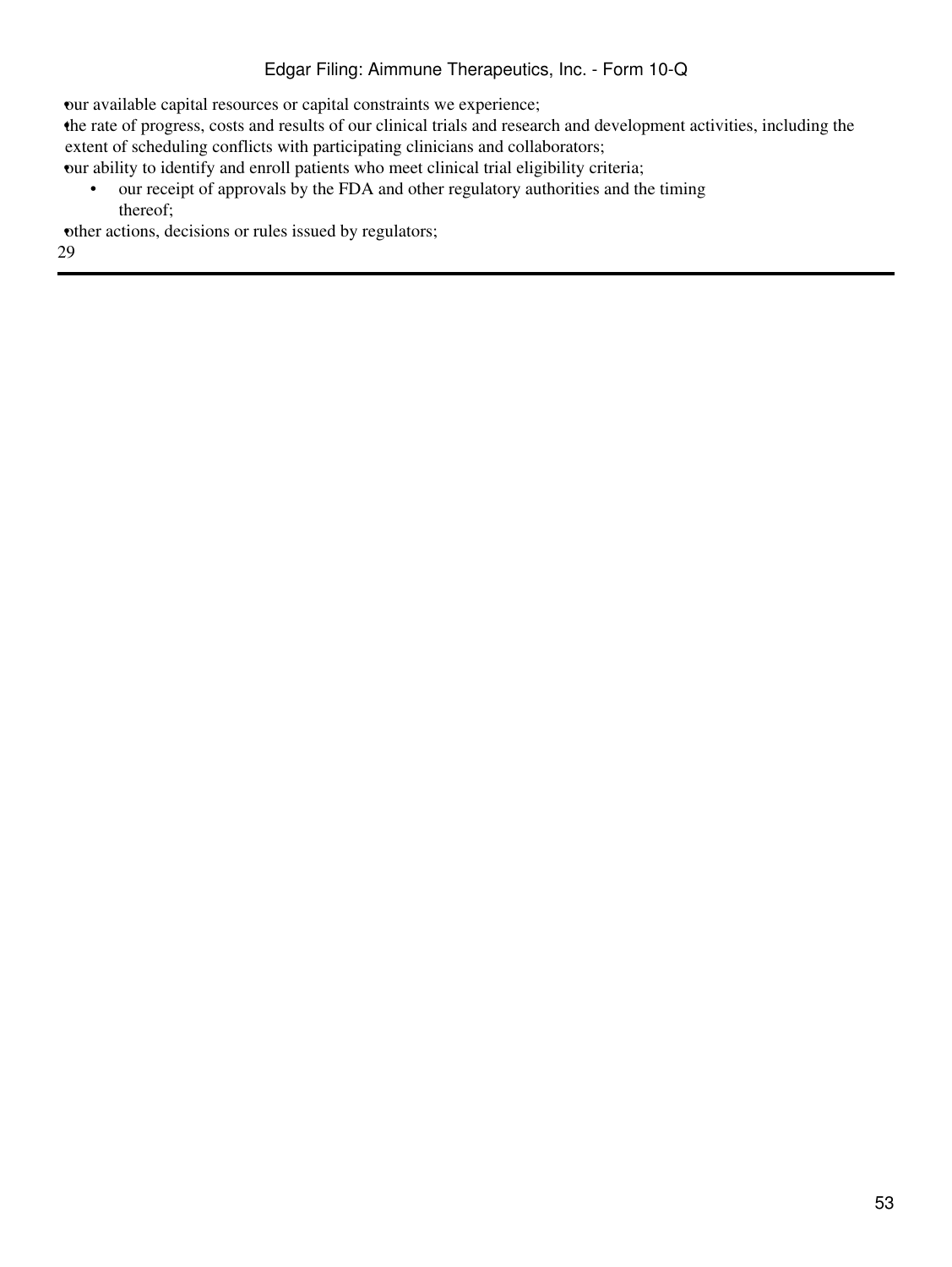•our ability to access sufficient, reliable and affordable supplies of materials used in the manufacture of our product candidates;

•our ability to manufacture and supply clinical trial materials to our clinical sites on a timely basis;

•the efforts of our collaborators with respect to the commercialization of our products; and

•the securing of, costs related to, and timing issues associated with, product manufacturing as well as sales and marketing activities.

If we fail to achieve announced milestones in the timeframes we expect, the commercialization of AR101 and any additional product candidates may be delayed, and our business and results of operations may be harmed.

We rely exclusively on the Golden Peanut Company to provide the source material for AR101 and are exposed to a number of sole supplier risks.

The source material for AR101 is a specific type of peanut flour, which we purchase from GPC pursuant to a long-term exclusive commercial supply agreement, which was expanded and extended in January 2018. In order to develop AR101 as an FDA-approvable biological product we were required to characterize the protein signature of the flour. We believe the flour produced by GPC has a distinct protein signature that is significantly different from the protein signatures of other commercially available peanut flours and, as a result, it is unlikely that we could use any other peanut flours as the source material for AR101. If GPC became unwilling or unable to supply us with peanut flour, our business and operating results would be materially adversely affected.

In addition, our restated agreement with GPC does not require GPC to provide us with peanut flour that has a specific protein signature or that meets other potentially relevant pharmaceutical standards. We have tested multiple lots of GPC peanut flour produced in several different years and generally have not identified significant variations in the protein signature between lots. We can provide no assurance that natural variations in the peanuts sourced by GPC, changes in the agricultural practices used to produce the peanuts sourced by GPC, or variations in GPC's manufacturing process will not result in alterations in the protein signature or other characteristics of GPC's peanut flour that would make it unsuitable for use in AR101. If such alterations occurred, we would not be able to manufacture AR101 and our business and operating results would be materially adversely affected. In addition, as our purchases of peanut flour from GPC represent an insignificant portion of GPC's total peanut flour sales, we have only a limited ability to influence GPC's decisions regarding its sourcing of peanuts or methods of producing peanut flour.

Our restated agreement with GPC restricts it from selling peanut flour products to any third party worldwide for use in oral immunotherapy, or OIT, for peanut allergy. The restated agreement remains in effect until ten years after the first delivery to us of peanut flour for commercial use and includes an option for us to extend the term for an additional five years. GPC may terminate the restated agreement if we fail to cure a material breach within 30 days of receiving notice of such breach from GPC or if we fail to perform our obligations under the agreement for a continuous period of 120 days due to a force majeure event or an insolvency or bankruptcy-related events. If GPC were to make sales despite the restrictions set forth in the agreement, or terminate the agreement as a result of any of the foregoing or if we were to otherwise lose exclusivity, we could face additional competition from pharmaceutical and biotechnology companies, with considerably more resources and experience than we have, that are researching and selling products designed to treat food allergies or allergies in general.

AR101 may cause undesirable side effects or have other properties that could delay or prevent its regulatory approval, limit the commercial profile of an approved label, or result in significant negative consequences following its marketing approval, if that occurs.

Undesirable side effects caused by our product candidates could cause us or regulatory authorities to interrupt, delay or halt clinical trials and could result in a more restrictive label or the delay or denial of regulatory approval by the FDA or other comparable foreign regulatory authorities. To date, patients treated with AR101 have experienced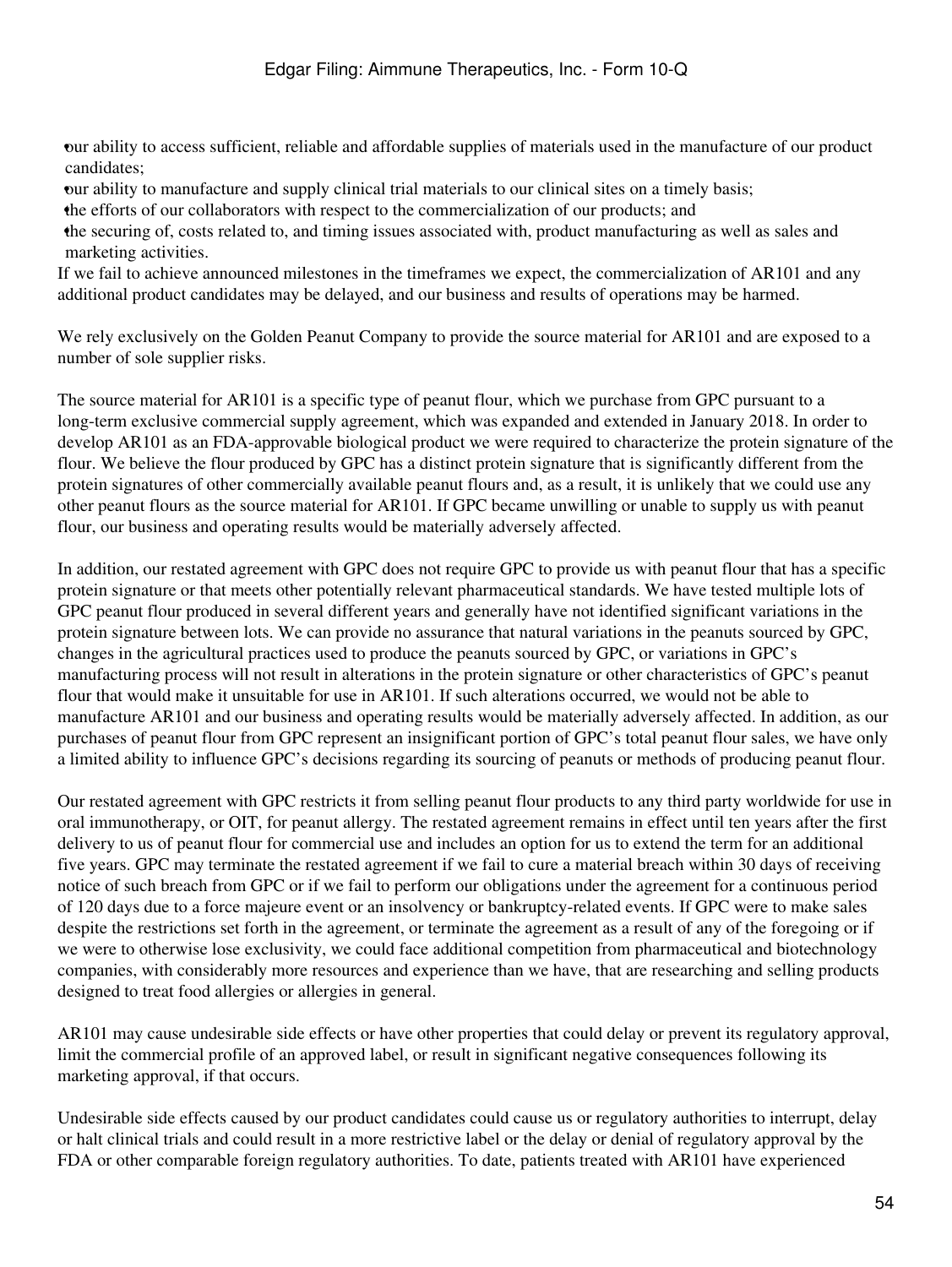drug-related side effects, which mainly include gastrointestinal issues ranging from itching of the lips to vomiting. Results of our trials could reveal a high and unacceptable severity and prevalence of these or other side effects. In such an event, our clinical trials could be suspended or terminated and the FDA or comparable foreign regulatory authorities could order us to cease further development of or deny approval of our product candidates for any or all targeted indications. The drug-related side effects could affect patient recruitment or the ability of enrolled patients to complete the clinical trial or result in potential product liability claims.

In addition, clinical trials by their nature utilize a sample of the potential patient population. With a limited number of subjects and limited duration of exposure in our clinical trials, we cannot be assured that rare and severe adverse effects of AR101 will not be uncovered when a significantly larger number of patients are exposed to the drug. Further, we have not designed our clinical trials to determine the effect and safety consequences of taking AR101 over a multi-year period.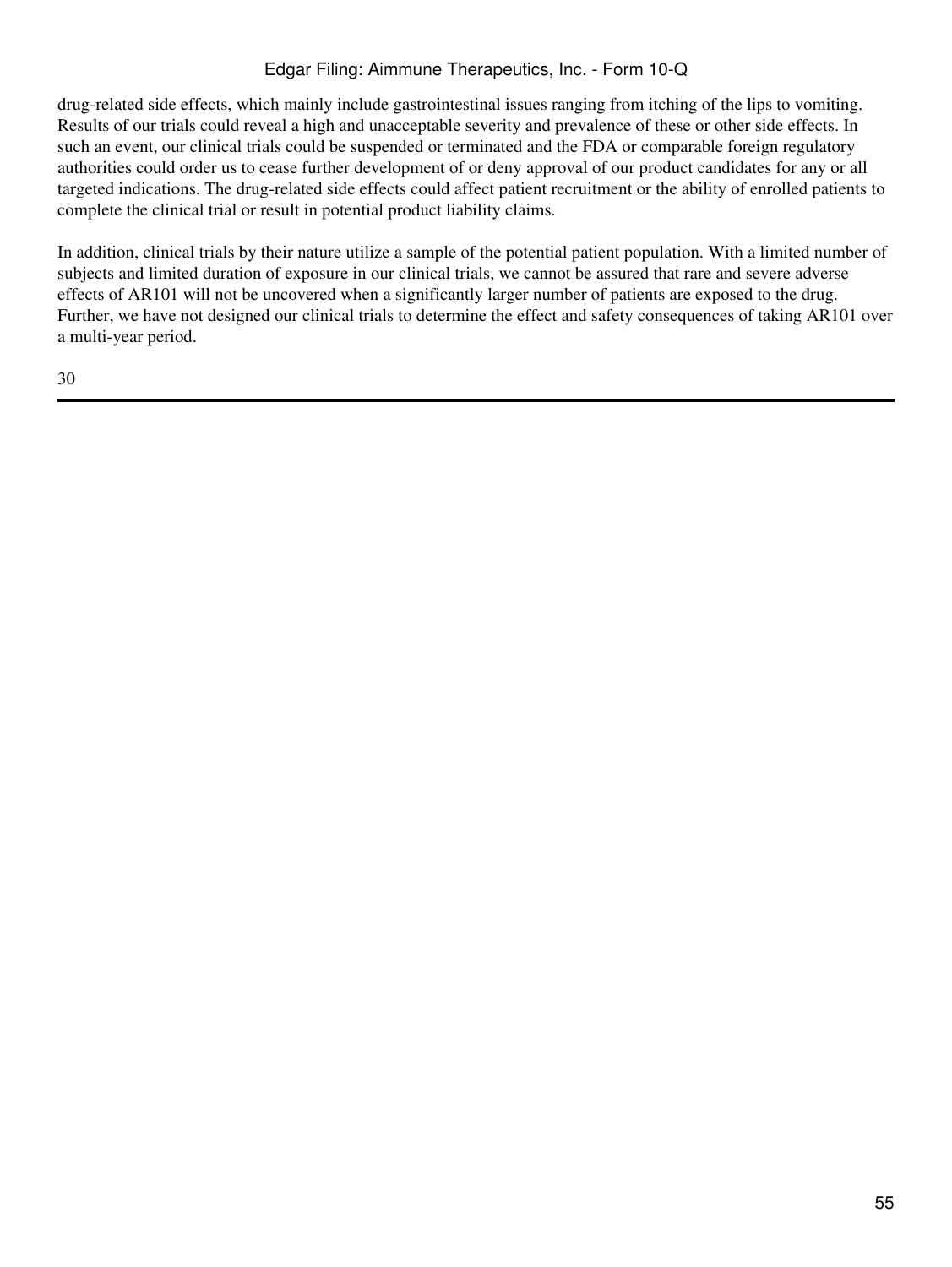Although we have monitored the subjects in our studies for certain safety concerns and we have not seen evidence of significant safety concerns in our clinical trials, patients treated with AR101 have and may in the future experience adverse reactions. For instance, in independent research studies, patients receiving OIT for peanut allergy have suffered severe anaphylactic reactions. While we have developed AR101 and its associated treatment regimen in a manner which we believe reduces the risk of adverse reactions, we can provide no assurance that patients administered AR101 will not also suffer severe anaphylactic reactions, including reactions leading to death. For example, in our PALISADE clinical trial, one patient had a severe allergic hypersensitivity reaction that was attributed to AR101 compared to none of the placebo-treated patients and 12.4% of patients ages 4-17 who received AR101 dropped out of the clinical trial due to gastrointestinal side effects, compared to 2.4% of placebo-treated patients. It is possible that the FDA may ask for additional data regarding such matters.

If safety problems relating to AR101 are identified in our clinical trials or in any clinical trials conducted by collaborators prior to approval of AR101, the FDA or other regulatory agencies may not approve AR101, may limit the population it is used in or may require warnings on the label. If AR101 is ultimately approved and we or others later identify undesirable side effects caused by AR101, the FDA or other regulatory agencies may require that we amend the labeling of AR101, require additional warnings, create a medication guide outlining the risks of such side effects for distribution to patients, order us to recall AR101 or even withdraw marketing approval for AR101. In addition, we could be sued and held liable for harm caused to patients and our reputation may suffer. Each of these events could prevent us from achieving or maintaining market acceptance of AR101, if approved, and could have a material adverse effect on our business, results of operations, financial condition, prospects and stock price.

The potential efficacy of AR101, if approved, is dependent upon patient compliance with the prescribed dosing regimen, and failure to adhere to the dosing regimen could increase the potential of a patient experiencing an adverse allergic reaction.

The AR101 treatment regimen, if approved, would require that patients start with a very low dose of AR101 and gradually increase their dose over time. Based on our existing clinical data, we anticipate it will take patients approximately six months to reach a daily dose level of 300 mg of peanut protein. Patients would then continue on a daily 300 mg maintenance dose.

In order to maintain desensitization, patients would need to continue to take a daily 300 mg maintenance dose. The potential efficacy of AR101, if approved, is dependent upon patients complying with the prescribed dosing regimen, including the continued maintenance dosing. Based on our studies and independent studies, we do not believe that the occasional failure to take a dose will affect desensitization. However, in the event a patient fails to follow the prescribed dosing regimen, halts or skips treatment and then restarts the dosing regimen, the likelihood of an adverse allergic reaction to the allergen is greatly increased, as any level of desensitization previously achieved may have dissipated. Further, patients will be required to continue to practice avoidance to peanut exposure and if patients begin to achieve desensitization, it is possible that they may become less vigilant in practicing avoidance and further increase their risk of an accidental exposure. As a result, a lack of patient compliance and the resulting increased likelihood for adverse safety events could have a material adverse effect on our ability to obtain and maintain, if approved, the regulatory approval necessary to commercialize AR101.

Failure to do so would significantly harm our business, results of operations, financial condition, prospects and stock price. In addition, if patients drop out of our clinical trial due to the strict dosing regimen, the likelihood that we will be able to demonstrate clinically meaningful desensitization will be decreased.

We rely on third parties to manufacture our clinical trial materials and intend to rely on third parties to manufacture our commercial drug supply of AR101 and to manufacture nonclinical, clinical and commercial supplies of any additional product candidate.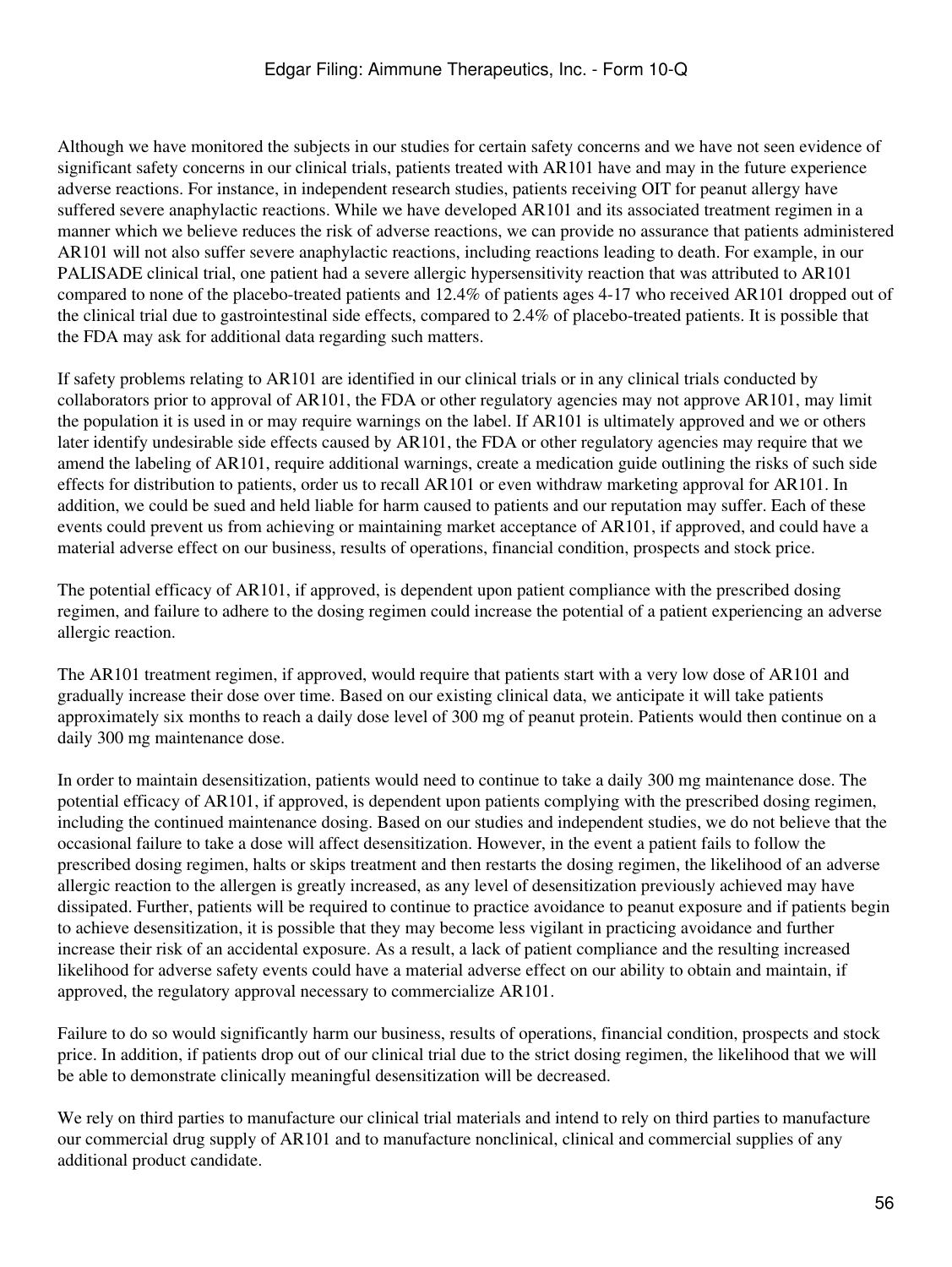We do not currently have the internal capability to produce our clinical or commercial supply of AR101, and we lack the internal resources and the capability to manufacture any product candidates on a nonclinical, clinical or commercial scale. The FDA and other comparable foreign regulatory authorities must, pursuant to inspections that will be conducted before and after we submit our BLA or relevant foreign regulatory submission, approve our contract manufacturers to manufacture AR101 or any additional product candidates.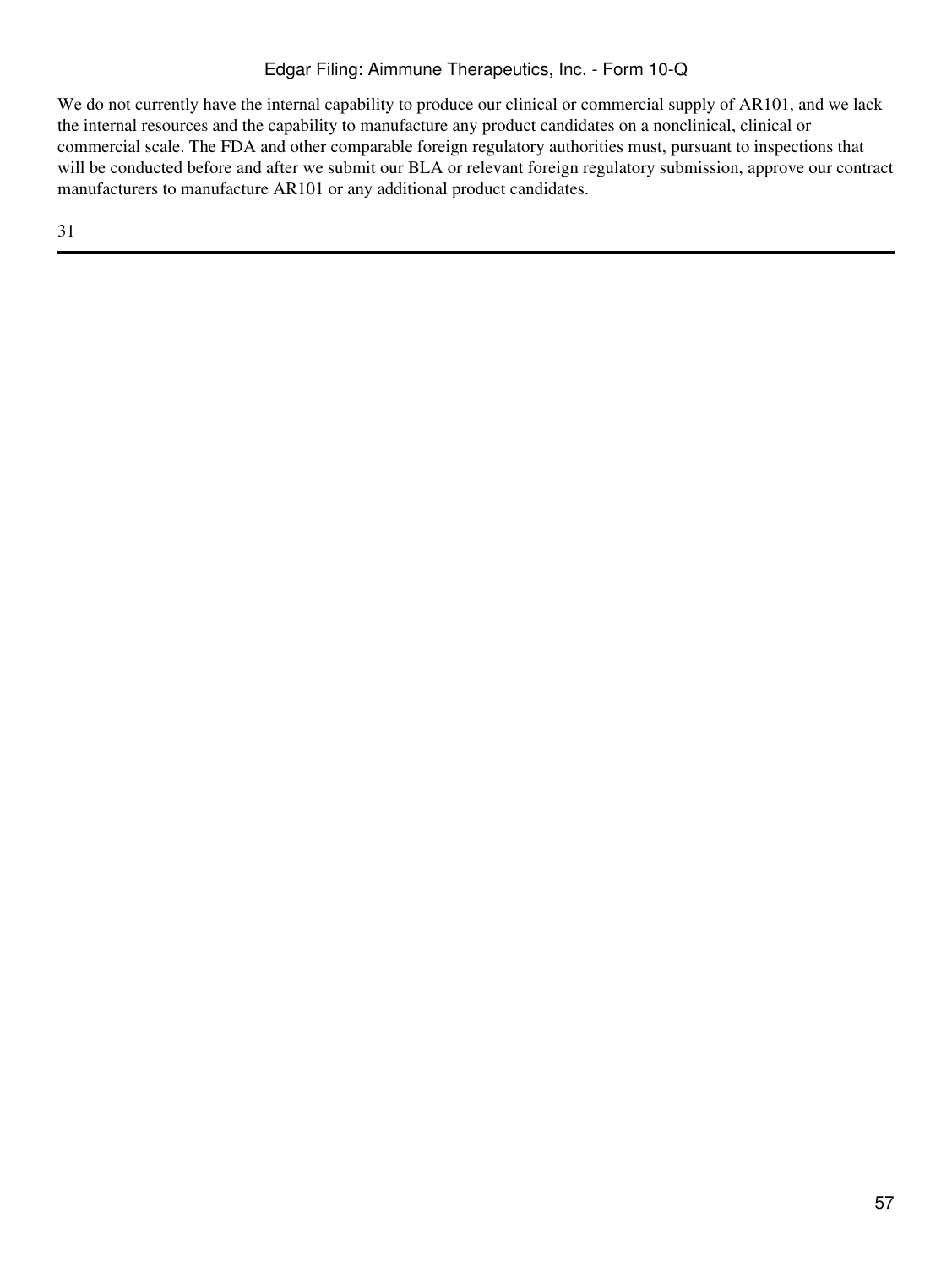We have completed construction of a manufacturing facility in a leased building in Clearwater, Florida, at the site of our primary contract manufacturer; however, we do not directly control the manufacturing operations of our contract manufacturers, and we are completely dependent on them for operating that facility and for compliance with cGMP for the manufacture of AR101. If the contract manufacturer operating that facility or our other contract manufacturers cannot successfully manufacture material that conforms to our specifications and the strict regulatory requirements of the FDA or foreign regulatory authorities, they will not be able to secure and/or maintain regulatory approval for our or their manufacturing facilities. In addition, we have no direct control over the ability of our contract manufacturers to maintain adequate quality control, quality assurance and qualified personnel. Furthermore, all of our contract manufacturers are engaged with other companies to supply and/or manufacture materials or products for such companies, which exposes our manufacturers to regulatory risks for the production of such materials and products. As a result, failure to meet the regulatory requirements for the production of those materials and products may generally affect the regulatory clearance of our contract manufacturers' facilities. If the FDA or a comparable foreign regulatory authority does not approve these facilities for the manufacture of our product candidates or if it withdraws its approval in the future, we may need to find alternative manufacturing facilities, which would negatively impact our ability to develop, obtain regulatory approval for or market our product candidates, if approved.

Further, we rely on separate contract manufacturers to provide packaging services for AR101. We plan on using blister packs as the final packaging configuration for our potential commercial launch of AR101. Stability testing of AR101 in the blister pack configuration is ongoing. Any complications with the stability testing in the blister pack configuration could extend the timelines for our planned clinical trials, which would delay the timing of our regulatory filings for AR101. In addition, regulatory authorities may not find our proposed packing configuration acceptable, which would also delay the timing of our regulatory filings or potential approval of AR101.

We intend to rely on a single manufacturer for the production of the drug product used in AR101 and a single contract manufacturer for the commercial packaging of AR101. As a result, we are exposed to risks applicable to our contract manufacturers' business, including their financial, leadership and operational risks. If one of these manufacturers encountered financial difficulties and was unable to continue operating or was acquired by a third party and changed strategic direction, our ability to obtain supplies of AR101 or additional product candidates could be materially adversely affected.

We have not yet entered into an agreement with any third-party manufacturers to produce commercial quantities of drug product used in AR101 or the packaging of AR101, and any failure to reach such an agreement and commence the development process for AR101 in a timely manner would delay commercialization of AR101.

We intend to rely on third-party manufacturers to develop a commercial-scale manufacturing process for AR101. Aspects of our manufacturing process for AR101 are complex and our existing manufacturing process will need to be scaled up to meet our anticipated commercial requirements. If we and our third-party manufacturers are not able to develop successfully a commercial manufacturing process or do so in a timely manner, we will not be able to initiate commercialization of AR101 within our estimated timeline, if at all. We anticipate that we will initially be dependent on a single contract manufacturer for the production of the drug product used in AR101 and a single contract manufacturer for the packaging of AR101 and that during such time, our commercialization efforts will be substantially dependent on such contract manufacturers' ability to scale up the manufacturing process for AR101. We have agreements in place with both contract manufacturers. We expect to enter into a commercial supply agreement with our drug product manufacturer in 2018.

Supplying our ongoing clinical trials and planned clinical trials is a complex operation.

Supplying appropriate clinical trial materials for our ongoing and planned clinical trials on a timely basis is a complex operation. There are multiple doses in the up-dosing phase of our AR101 clinical trials. In addition, each subject can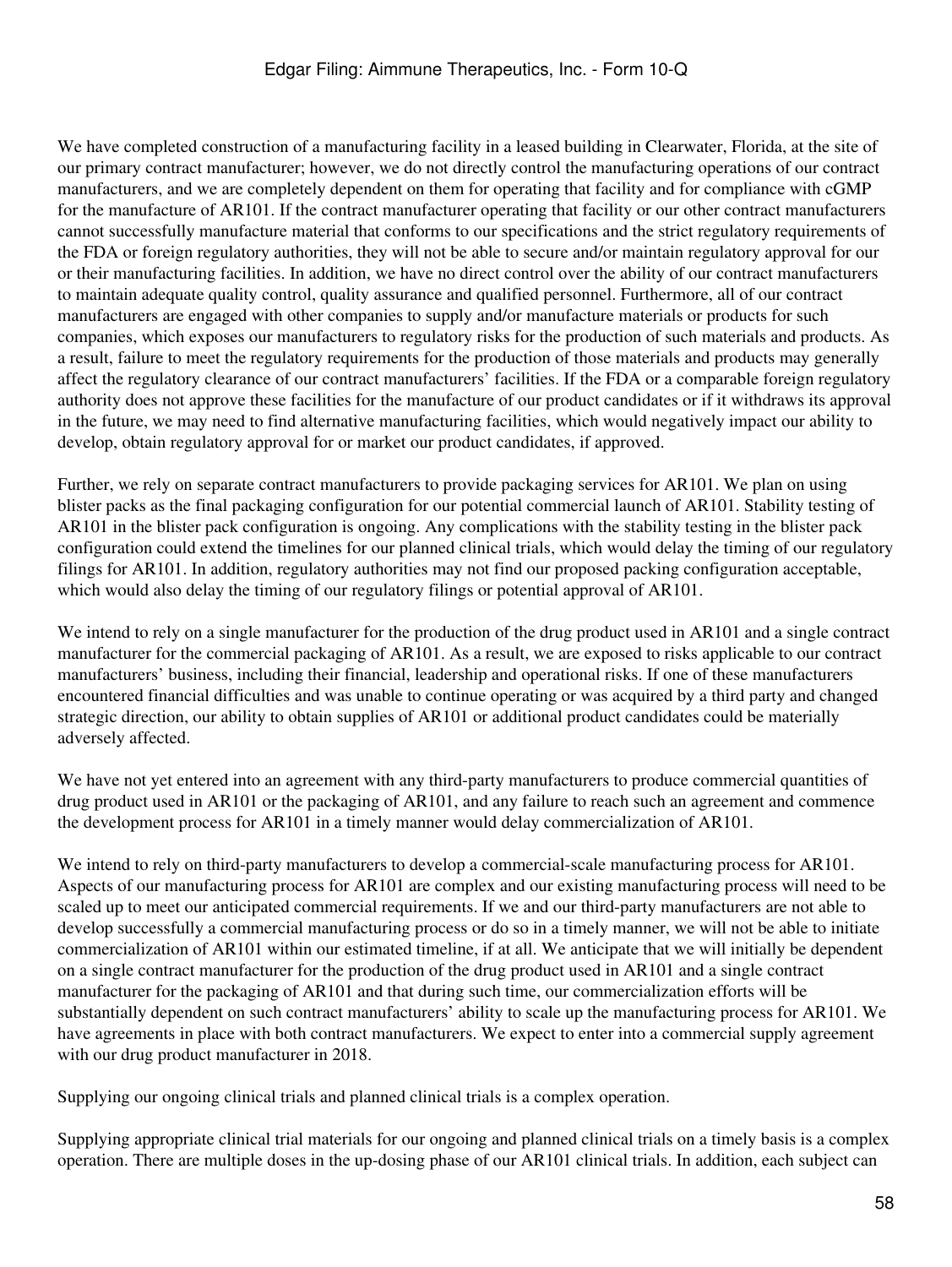proceed through the up-dosing phase at a different rate depending on how the subject responds to each new dose. For example, a subject can move up to the next dose, remain on the current dose or move down to the prior lower dose during the up-dosing phase of our trials. We believe that this dosing flexibility improves outcomes for clinical trial subjects. But this dosing flexibility also increases the complexity of supplying the appropriate doses to each clinical site on a timely basis. The complexity of our logistics operations for our clinical trial materials increased significantly in 2017 and the first quarter of 2018 as we initiated several new clinical trials of AR101. We believe this complexity will continue as we continue to operate multiple large trials concurrently, including trials in Europe. EU regulations require that each lot of clinical trial material be certified and released by a designated qualified person. This certification and release process in the EU can cause delays in supplying clinical trial materials to clinical sites. Any delays or errors in our AR101 supply chain logistics could delay or adversely affect our clinical trials.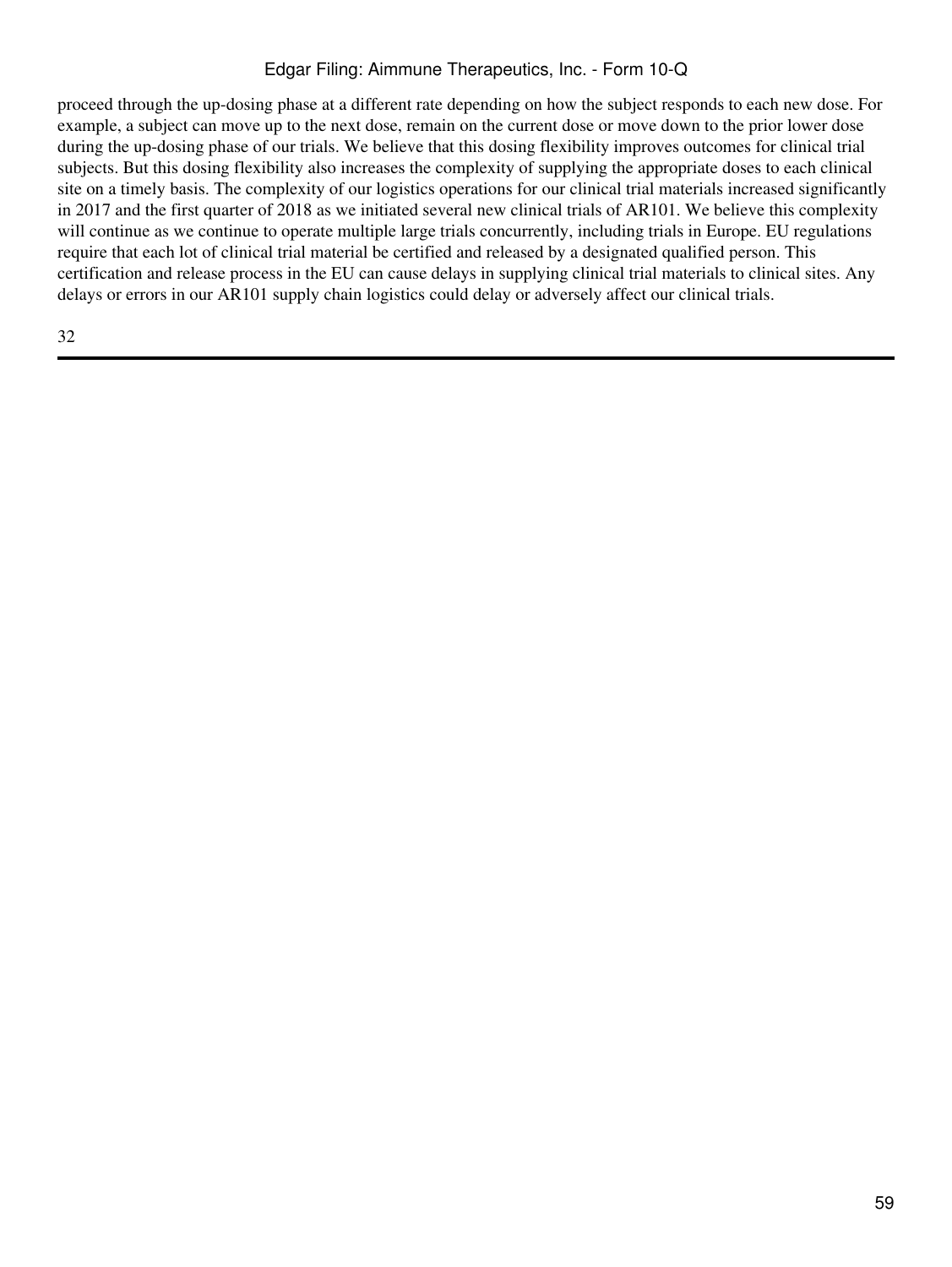We rely on third parties to conduct our clinical trials. If these third parties do not successfully carry out their contractual duties or meet expected deadlines, we may be unable to obtain regulatory approval for or commercialize AR101 or any additional product candidates.

We do not have the ability to conduct clinical trials independently. We rely and plan to continue to rely on medical institutions, clinical investigators, contract laboratories, collaborative partners and other third parties, such as CROs, specialized clinical vendors and consultants to conduct clinical trials on our product candidates. The third parties with whom we contract for execution of our clinical trials play a significant role in the conduct of these studies and the subsequent collection and analysis of data. However, these third parties are not our employees, and except for contractual duties and obligations, we have limited ability to control the amount or timing of resources that they devote to our programs. Although we rely on these third parties to conduct our clinical trials, we remain responsible for ensuring that each of our clinical trials is conducted in accordance with the applicable protocol, legal, regulatory and scientific standards, and our reliance on these third parties does not relieve us of our regulatory responsibilities.

The FDA and foreign regulatory authorities require us and our third-party contractors to comply with regulations and standards, including regulations commonly referred to as good clinical practices, or GCPs, which are regulations and guidelines enforced by the FDA and foreign regulatory authorities for conducting, monitoring, recording and reporting the results of clinical trials to ensure that the data and results are scientifically credible and accurate, and that the clinical trial subjects are adequately informed of the potential risks of participating in clinical trials. Regulatory authorities enforce these GCPs through periodic inspections of clinical trial sponsors, principal investigators and clinical trial sites. If we or any of our third-party contractors fail to comply with applicable GCPs or data privacy requirements, the clinical data generated in our clinical trials may be deemed unreliable and the FDA or comparable foreign regulatory authorities may require us to perform additional clinical trials before approving our marketing applications. We cannot assure our stockholders that upon inspection by a given regulatory authority, such regulatory authority will determine that any of our clinical trials complies with GCP regulations.

In addition, principal investigators for our clinical trials may serve as scientific advisors or consultants to us from time to time and may receive compensation in connection with such services. If these relationships and any related compensation result in perceived or actual conflicts of interest, or regulatory authorities conclude that the financial relationship may have affected the interpretation of the trial, the integrity of the data generated at the applicable clinical trial site may be questioned and the utility of the clinical trial itself may be jeopardized, which could result in the delay or rejection by the regulatory authority of any marketing application we submit. Any such delay or rejection could prevent us from commercializing AR101 or our other future product candidates.

Furthermore, certain of our clinical trials must be conducted with product produced under current good manufacturing practice, or cGMP, regulations. Our failure to comply with these regulations may require us to repeat clinical trials, which would delay the regulatory approval process. In addition, the execution of clinical trials, and the subsequent compilation and analysis of the data produced, requires coordination among various parties. In order for these functions to be carried out effectively and efficiently, it is imperative that these parties communicate and coordinate with one another. Moreover, these third parties may also have relationships with other commercial entities, some of which may compete with us. In addition, our agreements with third parties may typically be terminated by such third parties upon as little as 30 days' prior written notice or, in certain cases, under certain other circumstances, including our insolvency. If the third parties conducting our clinical trials do not perform their contractual duties or obligations, experience work stoppages, do not meet expected deadlines, terminate their agreements with us or need to be replaced, or if the quality or accuracy of the clinical data they obtain is compromised due to the failure to adhere to our clinical trial protocols. GCPs or data privacy requirements, we may need to enter into new arrangements with alternative third parties, which could be difficult, costly or impossible, and our clinical trials may be extended, delayed or terminated or may need to be repeated. If any of the foregoing were to occur, we may not be able to obtain regulatory approval for or commercialize the product candidate being tested in such studies.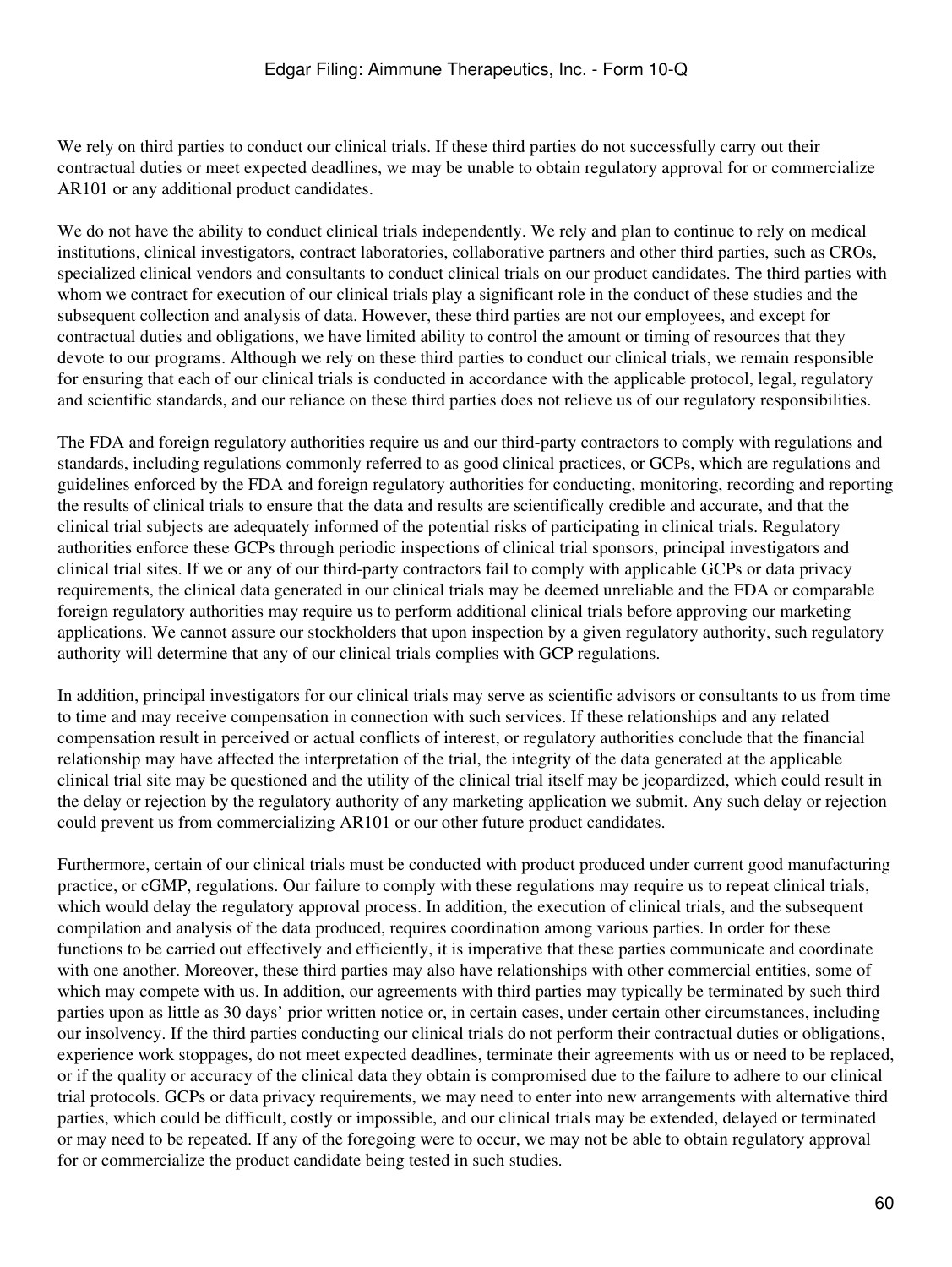Even if AR101 or any additional product candidates obtain regulatory approval, they may never achieve market acceptance or commercial success, which will depend, in part, upon the degree of acceptance among clinicians, patients, patient advocacy groups, healthcare payors and the general medical community.

Even if we obtain FDA or other regulatory approvals, AR101 or any additional product candidates may not achieve market acceptance among clinicians, patients, patient advocacy groups, healthcare payors and the general medical community. With respect to AR101, which we intend to market as a means of obtaining protection from accidental exposure to peanut protein and not as a cure for peanut allergy, we anticipate that clinicians will continue to recommend that their patients strictly avoid foods that may contain any amount of peanut protein and continue to carry epinephrine auto-injectors even if the patients have been successfully desensitized with AR101. As a result, if we are unable to persuade clinicians, patients, caregivers and payors that AR101 has therapeutic value when used in conjunction with the practice of avoidance, our sales will be adversely affected.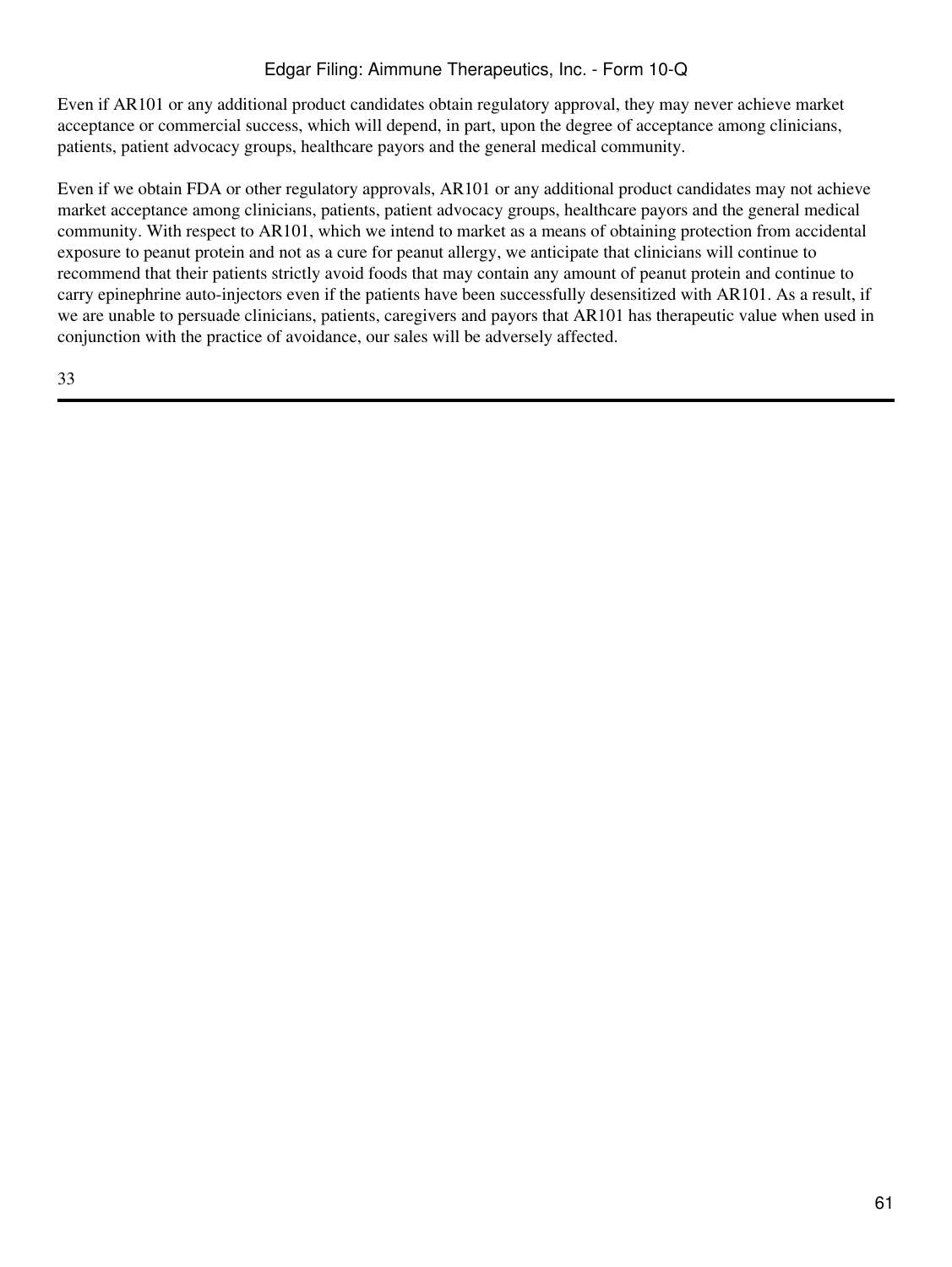In addition, we may face challenges in gaining market acceptance as a result of our therapeutic approach, which exposes patients to the exact allergen that poses a risk of causing a severe allergic reaction.

Many clinicians believe that previous oral immunotherapy approaches to the treatment of peanut allergy are too unsafe or unreliable to use in clinical practice. We are also susceptible to changes in the public perception of the safety and efficacy of desensitization treatments. For example, if a competitor's desensitization treatment similar to our own had significant safety issues, perceptions of our products could also be negatively impacted even if our product did not have similar safety issues. If we are unable to convince clinicians and their patients that AR101 is safe and reliable, our sales will be adversely affected.

Furthermore, market acceptance of AR101 or any additional product candidates for which we receive approval depends on a number of factors, including:

the efficacy of the product as demonstrated in clinical trials;

•the frequency and severity of any adverse effects and overall safety profile of the product;

•the clinical indication for which the product is approved including any limitations on the patient population for which it is indicated;

•acceptance by clinicians and patients of the product as a safe and effective treatment and their perceptions of the benefit of the product;

•the evaluation of our products by governmental health technology assessment organizations;

•the relative convenience and ease of administration of our products, including patients' acceptance of the need to take our product candidates mixed with food;

• patient and parent acceptance of our product's formulation and packaging;

•the willingness of patients to comply with a treatment regimen that requires daily administration of our product candidates on a chronic basis;

•the potential and perceived advantages of our product candidates over current treatment options or alternative treatments, including future alternative treatments;

•the cost of treatment in relation to alternative treatments and willingness to pay for our products, if approved, on the part of clinicians and patients;

•the availability of products and their ability to meet market demand, including a reliable supply for long-term daily treatment;

the strength of our marketing and distribution organizations;

•the quality of our relationships with patient advocacy groups; sufficient third-party coverage or reimbursement for our product candidates; and

•sufficient third-party payments to clinicians for the procedures necessary to administer product candidates.

Any failure by our product candidates that obtain regulatory approval to achieve market acceptance or commercial success would adversely affect the results of our operations.

In September 2017, the FDA announced that it would permit the labeling of conventional food products containing ground peanuts to bear a qualified health claim stating that for certain infants and under certain conditions, the consumption of such products may reduce the risk of developing peanut allergy. This qualified health claim speaks to risk reduction rather than treatment of peanut allergy. AR101 is an investigational biologic for the treatment of peanut allergy. Significant and successful use of such food products or dietary supplements to reduce the risk of peanut allergy may impact the prevalence of peanut allergy and the level of demand for AR101, which may adversely impact our business and results of operations.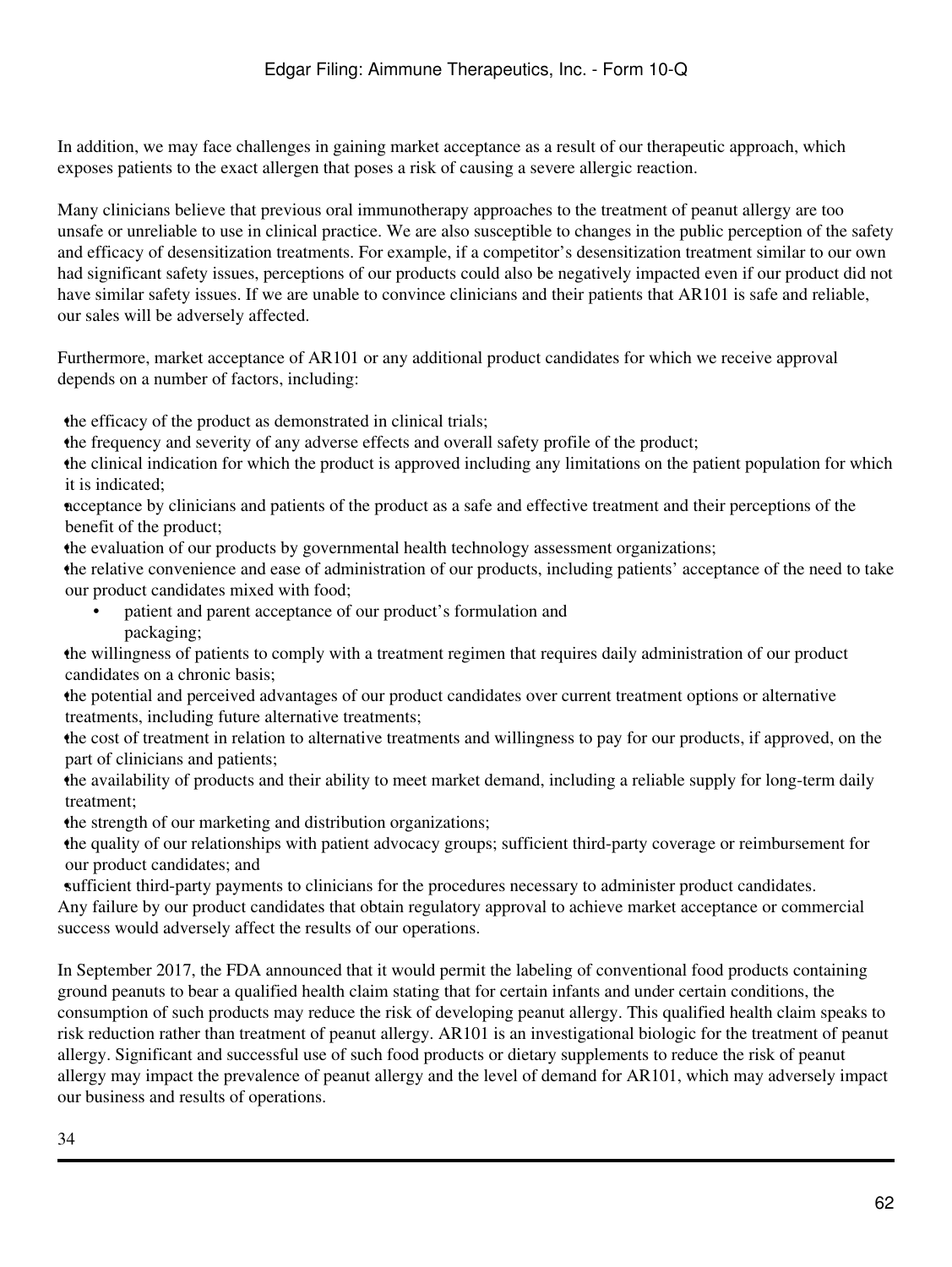AR101, if approved, or any additional product candidates may face significant competition and our failure to effectively compete may prevent us from achieving significant market penetration.

The pharmaceutical market is highly competitive and dynamic, and is characterized by rapid and substantial technological development and product innovations. In particular, we compete in the segments of the pharmaceutical, biotechnology and other related markets that address the treatment of food allergies. As a result, we may face competition from many pharmaceutical and biotechnology companies, with considerably more resources and experience than we have, that are researching and selling products designed to treat food allergies or allergies in general. For example, in October 2017, DBV Technologies S.A. announced results from its completed Phase 3 clinical trial evaluating Viaskin Peanut in peanut-allergic patients (4 to 11 years of age) and, notwithstanding the failure to achieve the primary endpoint, has indicated that it still plans to submit a BLA in the second half of 2018, and it could potentially receive regulatory approval before AR101. Many of our competitors have materially greater financial, manufacturing, marketing, research and drug development resources than we do. Large pharmaceutical and biotechnology companies in particular have extensive expertise in nonclinical and clinical testing and in obtaining regulatory approvals for drugs. In addition, academic institutions, government agencies and other public and private organizations conducting research may seek patent protection with respect to potentially competitive products or technologies. These organizations may also establish exclusive collaborative or licensing relationships with our competitors. Failure to effectively compete against additional products approved for the treatment of peanut allergy could harm our business and results of operations.

We may also face competition from clinicians who provide oral immunotherapy to patients using commercially available source material. In addition, peanut allergic patients may attempt to use food products as a substitute for AR101 in the maintenance portion of our AR101 treatment program. If we are unable to convince clinicians, patients and caregivers, that our products have advantages over these self-developed approaches to oral immunotherapy, our business and results of operation could be materially adversely affected.

AR101 and any additional product candidates are regulated as biological products, or biologics, which may subject them to competition sooner than anticipated.

With the enactment of the Biologics Price Competition and Innovation Act of 2009, or BPCIA, as part of the Affordable Care Act, an abbreviated pathway for the approval of biosimilar and interchangeable biological products was created. The abbreviated regulatory pathway establishes legal authority for the FDA to review and approve biosimilar biologics, including the possible designation of a biosimilar as "interchangeable" based on its similarity to an existing brand product. To be considered biosimilar, a product candidate must be highly similar to the reference product notwithstanding minor differences in clinically inactive components. In addition, there can be no clinically meaningful differences between the product candidate and the reference product in terms of the safety, purity and potency of the product. For the FDA to approve a biosimilar product as interchangeable with a reference product, the agency must find that the biosimilar product can be expected to produce the same clinical results as the reference product, and (for products administered multiple times) that the biologic and the reference biologic may be switched after one has been previously administered without increasing safety risks or risks of diminished efficacy relative to exclusive use of the reference biologic. We believe that the concentrations of relevant proteins in the peanut flour we source pursuant to our exclusive contract with GPC are significantly different from the concentrations of proteins found in other commercially available sources of peanut flour, and that a product candidate using different concentrations of such proteins or different proteins might not be considered "highly similar" to AR101 by the FDA. In that case, such a product candidate would not be eligible for the biosimilar approval pathway. However, there can be no guarantee that the FDA would agree with this interpretation. Indeed, the BPCIA is complex and is still being interpreted and implemented by the FDA. As a result, its ultimate impact, implementation and meaning are subject to uncertainty. While it is uncertain when such processes intended to implement the BPCIA may be fully adopted by the FDA, any such processes could have a material adverse effect on the future commercial prospects for our biological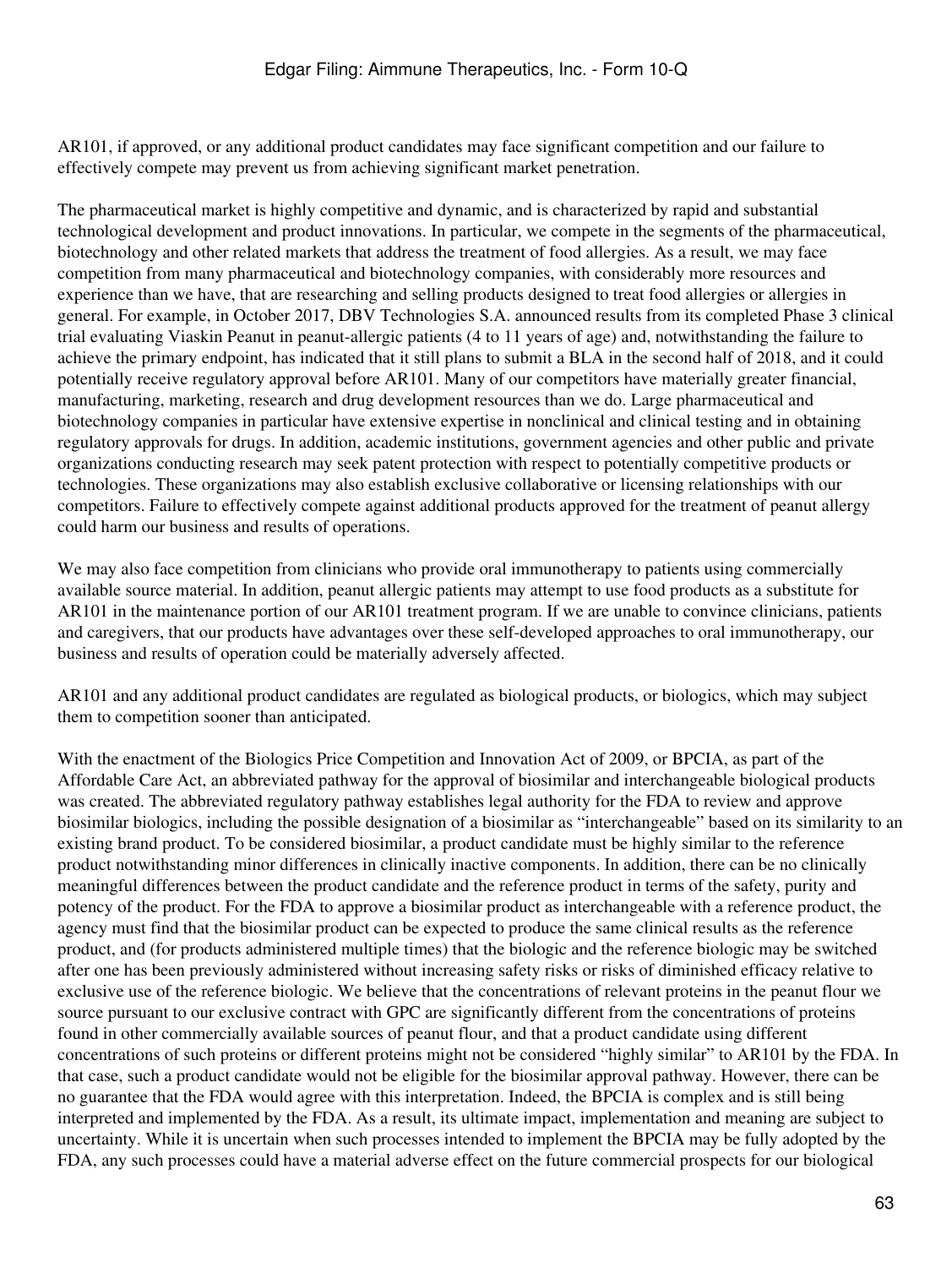product candidates.

Under the BPCIA, no approval of an application for a biosimilar product may be made effective until 12 years after the original branded product is first licensed by the FDA pursuant to the approval of a BLA. We believe that if the FDA approves a BLA for AR101, AR101 should qualify for this 12-year period of market exclusivity, known as reference product exclusivity, such that no approval of a biosimilar version of our product could become effective prior to the expiration of that 12-year period. However, these exclusivity provisions have been subject to various interpretations that have not yet been fully addressed by the FDA, and there is a risk that this exclusivity could be shortened due to congressional action or otherwise, or that the FDA will not consider AR101 to be eligible for reference product exclusivity, potentially creating the opportunity for competition sooner than anticipated. In addition, even if AR101 were to receive reference product exclusivity, a competitor may seek approval of a product candidate under a full BLA rather than a biosimilar product application. In such a case, although the competitor would not enjoy the benefits of the abbreviated pathway for biosimilar approval created under the BPCIA, the FDA would not be precluded from making effective an approval of the competitor product pursuant to a BLA prior to the expiration of our 12-year period of marketing exclusivity.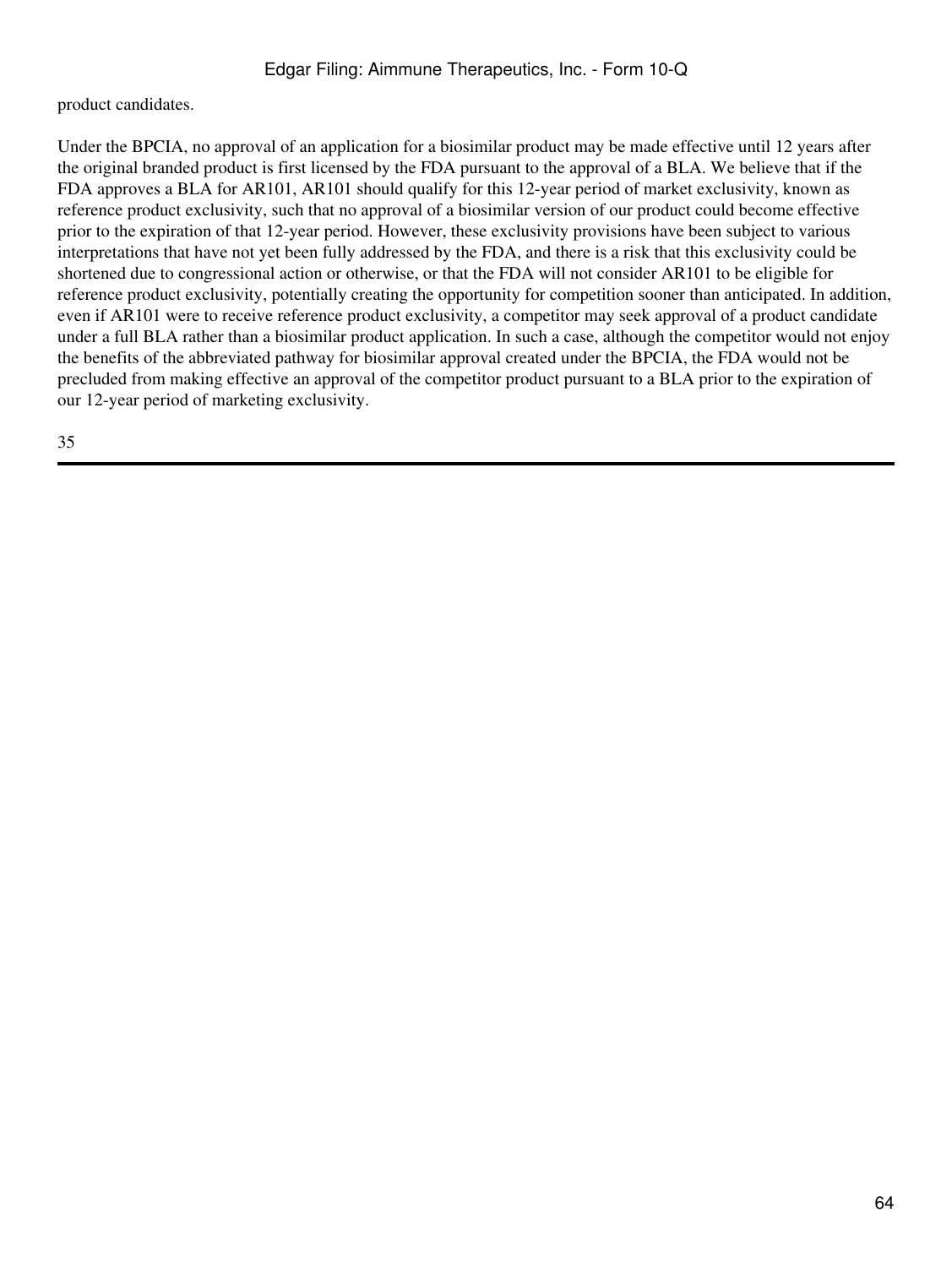In addition, the extent to which a biosimilar, once approved, will be substituted for any one of our reference products in a way that is similar to traditional generic substitution for non-biological products is not yet clear. In particular, it is unclear at this juncture whether products deemed "interchangeable" by the FDA will, in fact, be readily substituted by pharmacies. Such substitution will depend on a number of marketplace and regulatory factors that are still developing.

We currently have no sales organization or distribution network. If we are unable to establish sales capabilities and a distribution network on our own or through third parties, we may not be able to market, sell and distribute AR101, if approved, or any additional product candidates or generate product revenue.

If we complete clinical testing and receive approval of a BLA for AR101 in-line with our current expected timing, we would expect to be able to commence commercial sales of AR101 around the end of 2019. We currently do not have a sales organization. In order to commercialize AR101, we will need to build our marketing, sales, distribution, managerial and other non-technical capabilities or make arrangements with third parties to perform these services, and we may not be successful in doing so. If AR101 receives regulatory approval, we expect to establish a specialty sales organization with technical expertise and supporting distribution capabilities to commercialize our product candidates, which will be expensive and time-consuming.

We have no prior experience in the marketing, sale and distribution of pharmaceutical products and there are significant risks involved in building and managing a sales organization, including our ability to hire, retain, and incentivize qualified individuals, generate sufficient sales leads, provide adequate training to sales and marketing personnel, and effectively manage a geographically dispersed sales and marketing team. Any failure or delay in the development of our internal sales, marketing and distribution capabilities would adversely impact the commercialization of these products. Further, given our lack of prior experience in marketing, selling and distributing pharmaceutical products, our estimates of the number of sales representatives needed to commercialize AR101 may be materially less than the actual number of sales representatives required. As such, we may be required to hire substantially more sales representatives to adequately support the commercialization of AR101, which could have a material adverse effect on our business, results of operations, financial condition, prospects and stock price.

We may choose to collaborate with third parties that have direct sales forces or established distribution systems, either to augment our own sales force and distribution systems or in lieu of our own sales force and distribution systems. If we are unable to enter into such arrangements on acceptable terms or at all, we may not be able to successfully commercialize AR101. If we are not successful in commercializing AR101 or any additional product candidates, either on our own or through collaborations with one or more third parties, our additional product revenue will suffer and we would incur significant additional losses.

Any product candidate that we are able to commercialize may become subject to unfavorable pricing regulations, third-party coverage or reimbursement policies.

Significant uncertainty exists as to the coverage and reimbursement status of any drug candidates for which we obtain regulatory approval. Our ability to commercialize any products successfully in the United States will depend in part on the extent to which adequate coverage and reimbursement for these products becomes available from third-party payors, including government health administration authorities, such as those that administer the Medicare and Medicaid programs, and private health insurers. Third-party payors are generally able to affect the utilization of drugs by a variety of mechanisms, including deciding which medications they will cover, determining the amount they will pay for a product, establishing which formulary tier to place the drug on that may result in, among other things, greater out-of-pocket costs to patients, and creating pre-authorization procedures. A primary trend in the U.S. healthcare industry is cost containment. Coverage, reimbursement, out-of-pocket costs to patients, and pre-authorization requirements may impact the demand for any product for which we obtain marketing approval. Increasingly, third-party payors are requiring that companies provide them with predetermined discounts from list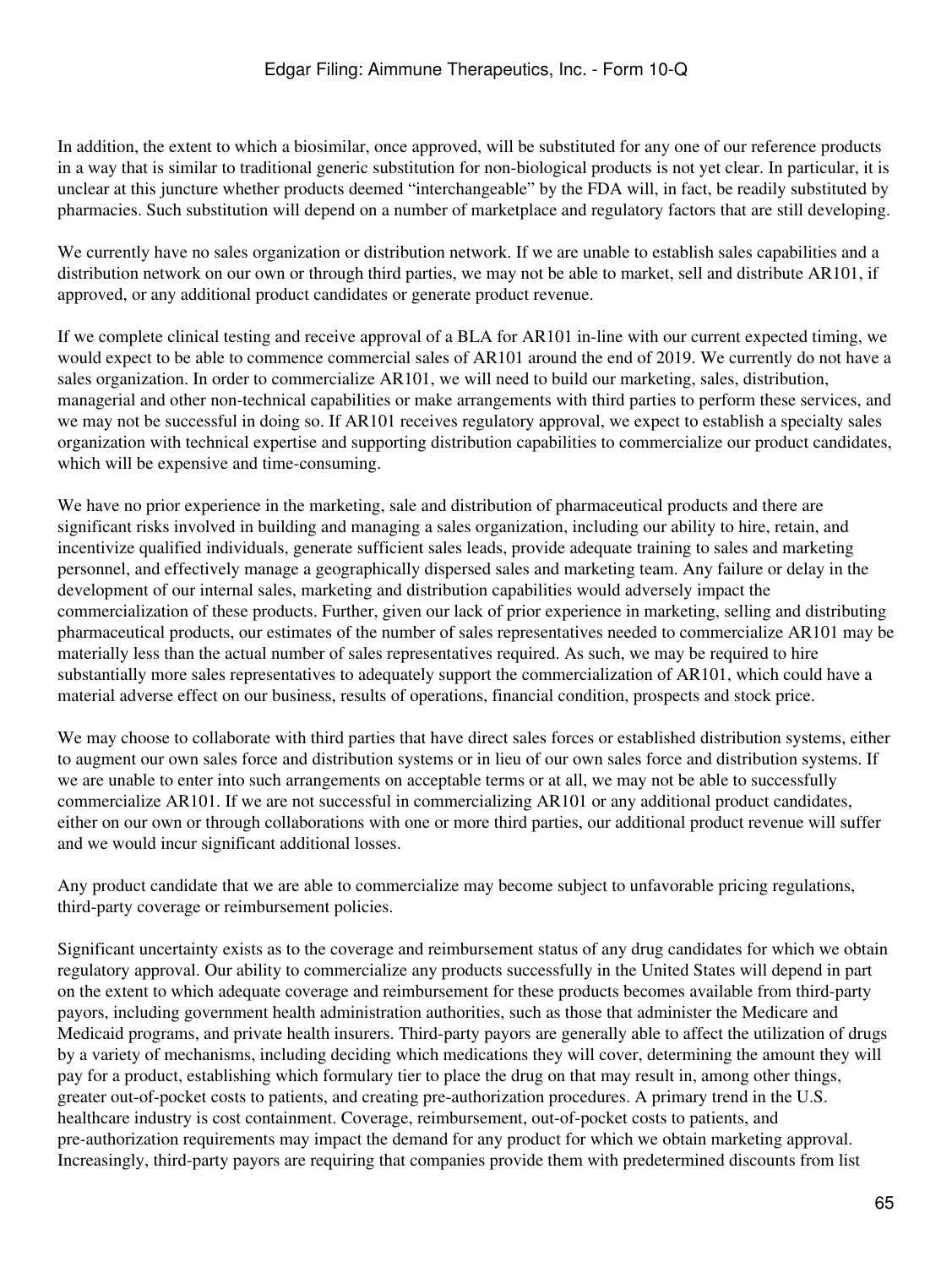prices and are challenging the prices charged for medical products. If coverage and reimbursement are not available or are available only at limited levels, we may not be able to successfully commercialize any product candidate that we successfully develop.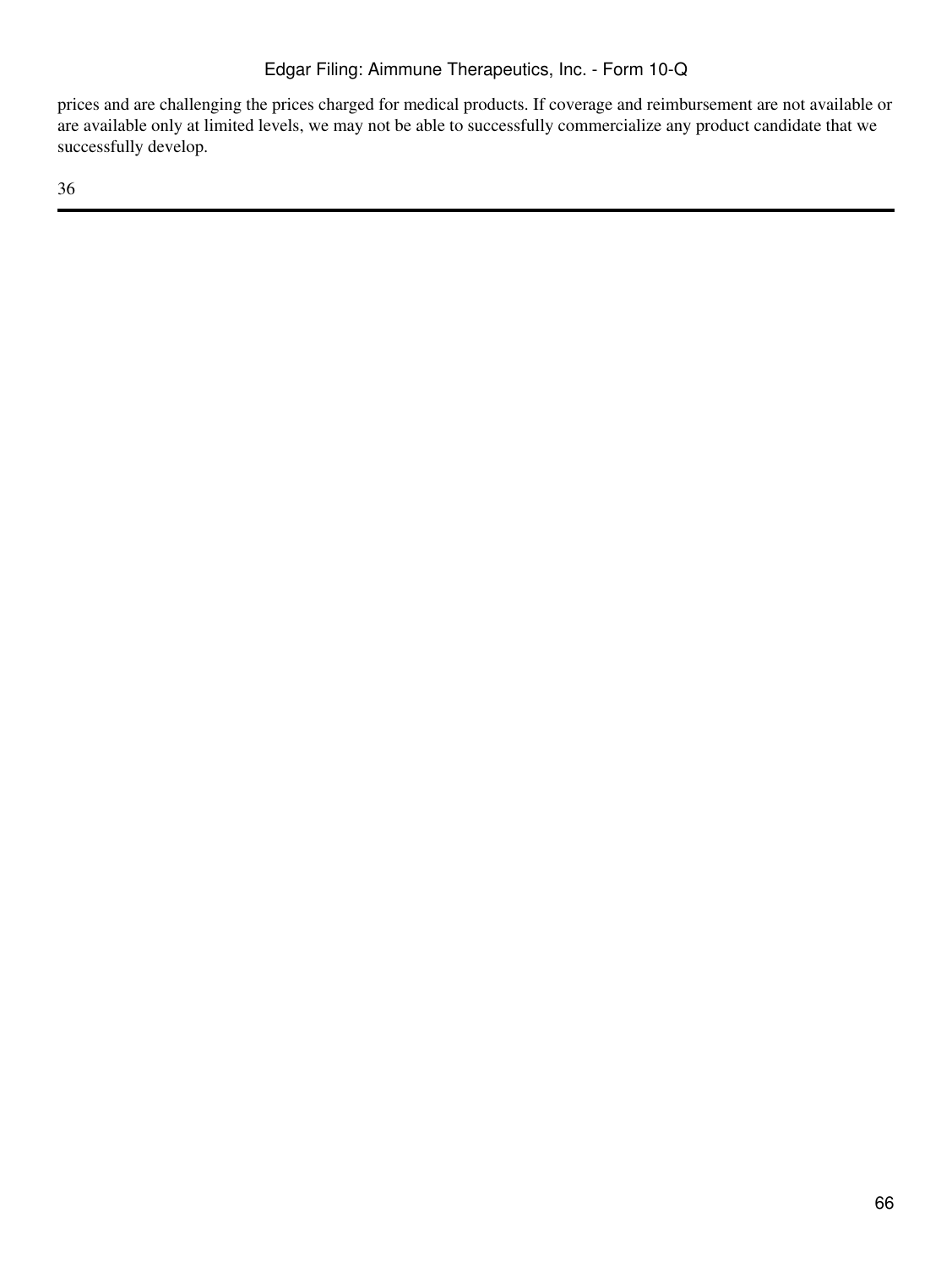There may be significant delays in obtaining coverage and reimbursement for approved products, and coverage may be more limited than the purposes for which the product is approved by the FDA. Moreover, eligibility for reimbursement does not imply that any product will be paid for in all cases or at a rate that covers our costs, including research, development, manufacture, sale and distribution. Interim payments for new products, if applicable, may also not be sufficient to cover our costs and may not be made permanent. Payment rates may vary according to the use of the product and the clinical setting in which it is used, may be based on payments allowed for lower cost products that are already reimbursed and may be incorporated into existing payments for other services. Net prices for products may be reduced by mandatory discounts or rebates required by government healthcare programs or private payors and by any future relaxation of laws that presently restrict imports of products from countries where they may be sold at lower prices than in the United States. In the United States, private third-party payors often rely upon Medicare coverage and reimbursement policies and payment limitations in setting their own coverage and reimbursement policies. Our inability to promptly obtain adequate coverage, reimbursement and profitable payment rates from both government funded and private payors for new products that we develop could have a material adverse effect on our business, results of operations, financial condition, prospects and stock price.

In addition, the anticipated treatment regimen for AR101 and our other products candidates requires a clinician to see the patient every two weeks during the up-dosing portion of the regimen. These appointments may take significant time as the patient has to be monitored for two hours after receiving an increased dose. It is not certain whether the existing reimbursement codes that can be appropriately used for these visits adequately compensate clinicians for the time spent on the visits. We may decide to seek the creation of new codes and associated reimbursement rates to ensure that clinicians are adequately compensated; however, creation of new codes is a complicated and lengthy process and we may not be successful in any such efforts. If appropriate codes and compensation are not available, clinicians may be deterred from offering AR101 to their patients and our business and operating results would be adversely affected.

In the past, under the Medicare program, physician payments were updated on an annual basis according to a statutory formula. When the application of the statutory formula for the update factor would have resulted in a decrease in total physician payments, Congress would intervene with interim legislation to prevent the reductions. In April 2015, however, the Medicare Access and CHIP Reauthorization Act of 2015, or MACRA, was signed into law, which repealed and replaced the statutory formula for Medicare payment adjustments to physicians. MACRA provided a permanent end to the annual interim legislative updates that had previously been necessary to delay or prevent significant reductions to payments under the Medicare Physician Fee Schedule. MACRA provided for a 0.5% update from July 1, 2015 through December 31, 2015, and for each calendar year through 2019, after which there will be a 0% annual update each year through 2025. In addition, MACRA required the establishment of the Merit-Based Incentive Payment System, or MIPS, beginning in 2019, under which physicians may receive performance based payment incentives or payment reductions based on their performance with respect to clinical quality, resource use, clinical improvement activities and meaningful use of electronic health records. MACRA also required the Centers for Medicare & Medicaid Services, or CMS, beginning in 2019, to provide incentive payments for physicians and other eligible professionals that participate in alternative payment models, such as accountable care organizations, that emphasize quality and value over the traditional volume-based fee-for-service model. It is unclear what impact, if any, MACRA will have on our business and operating results, but any resulting decrease in payment may result in reduced demand for our product candidates or additional pricing pressures.

Outside of the United States, the regulations that govern marketing approvals, pricing, coverage and reimbursement for new therapeutic products vary widely from country to country. Some countries require approval of the sale price of a product before it can be marketed. In many countries, the pricing review period begins after marketing or product licensing approval is granted. In some foreign markets, prescription pharmaceutical pricing remains subject to continuing governmental control even after initial approval is granted. As a result, we might obtain regulatory approval for a product in a particular country, but then be subject to price regulations that delay or prevent our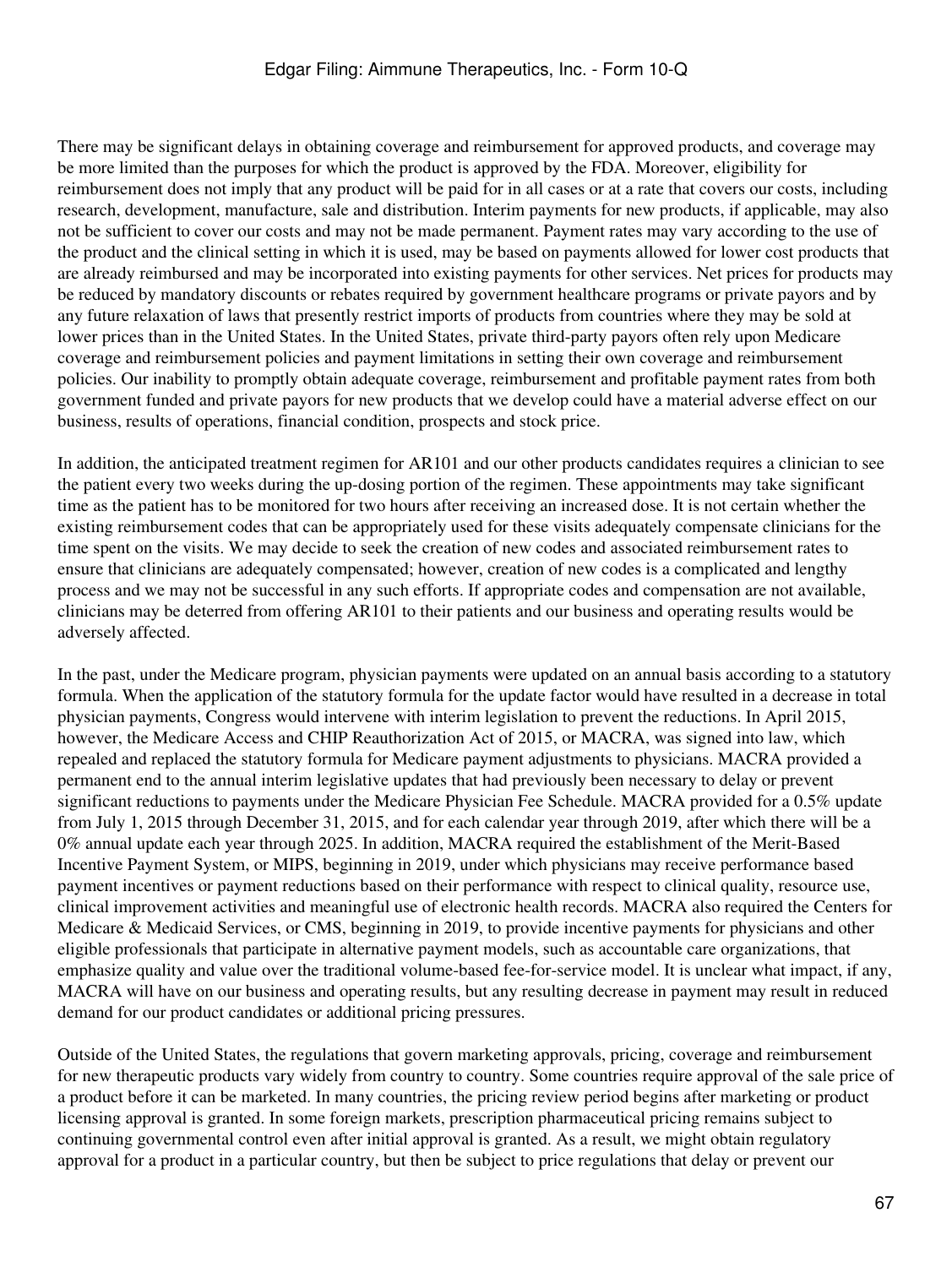commercial launch of the product and negatively impact the revenue we are able to generate from the sale of the product in that country. We will need to evaluate clinician compensation mechanisms in each market outside of the United States to determine whether any action needs to be taken to allow for payment of physicians for administration of the treatment regimens.

If product liability lawsuits are brought against us, we may incur substantial liabilities and may be required to limit commercialization of AR101 or any additional product candidates, and our existing insurance coverage may not be sufficient to satisfy any liability that may arise.

We face an inherent risk of product liability as a result of the clinical testing of our product candidates and will face an even greater risk if we commercialize any products. For example, we may be sued if any product we develop allegedly causes injury or is found to be otherwise unsuitable during product testing, manufacturing, marketing or sale. In addition, we may be sued if our product fails to protect a patient from exposure to a food allergen. Any such product liability claims may include allegations of defects in manufacturing, defects in design, a failure to warn of dangers inherent in the product, negligence, strict liability and a breach of warranties.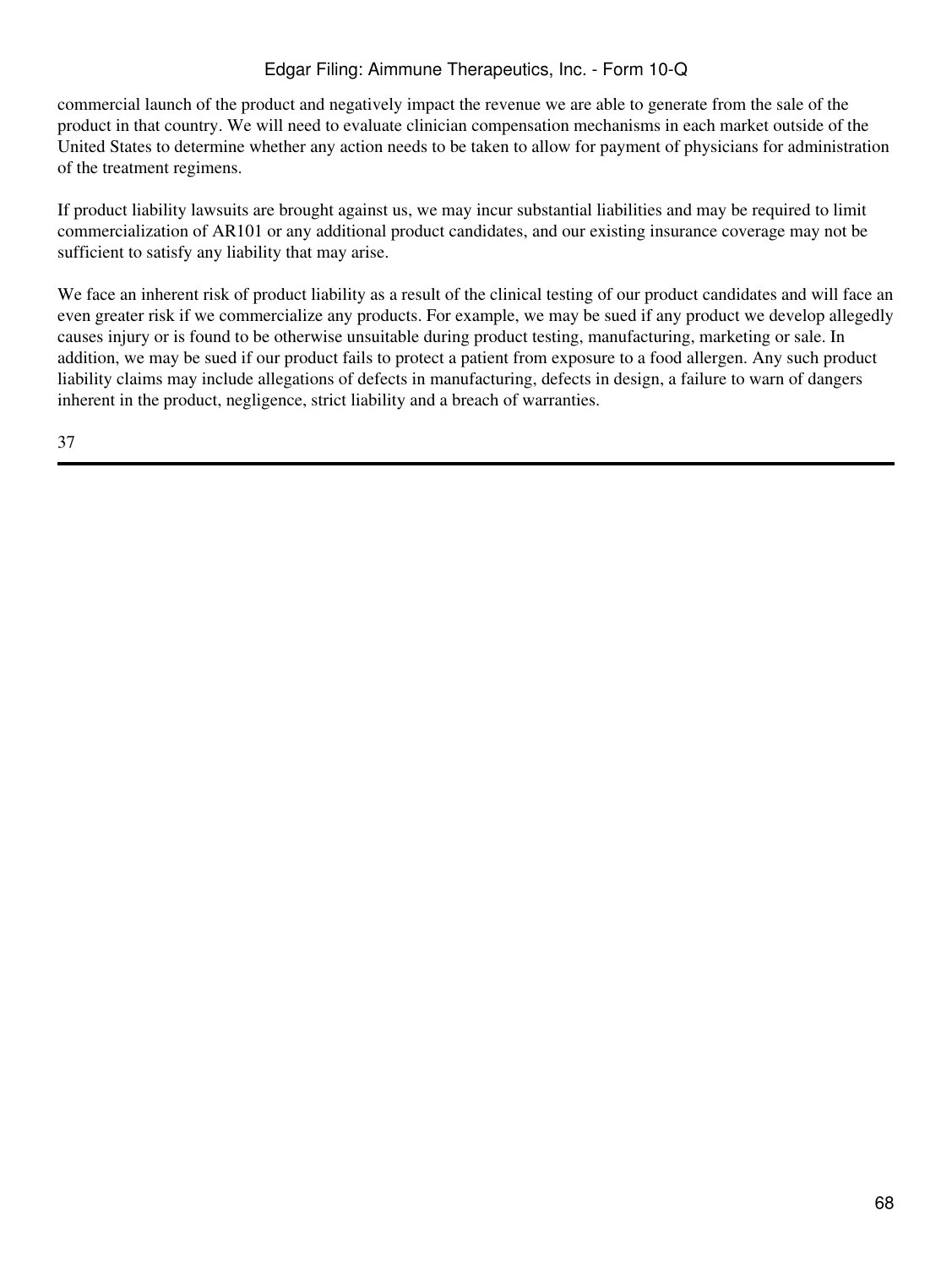Claims could also be asserted under state consumer protection acts. If we cannot successfully defend ourselves against product liability claims, we may incur substantial liabilities or be required to limit commercialization of our product candidates. Even successful defense would require significant financial and management resources.

Regardless of the merits or eventual outcome, liability claims may result in:

•decreased demand for AR101 or any additional product candidates;

injury to our reputation;

•withdrawal of clinical trial participants;

•costs to defend the related litigation;

•a diversion of management's time and our resources;

substantial monetary awards to clinical trial participants or patients;

•regulatory investigations, product recalls or withdrawals, or labeling, marketing or promotional restrictions; **loss** of revenue; and

the inability to commercialize AR101 or any additional product candidates.

Our inability to obtain and maintain sufficient product liability insurance at an acceptable cost and scope of coverage to protect against potential product liability claims could prevent or inhibit the commercialization of AR101 or any additional products we develop. Although we maintain product liability insurance covering the use of our product candidates in clinical trials, any claim that may be brought against us could result in a court judgment or settlement in an amount that is not covered, in whole or in part, by our insurance or that is in excess of the limits of our insurance coverage. Our insurance policies also have various exclusions and deductibles, and we may be subject to a product liability claim for which we have no coverage. We will have to pay any amounts awarded by a court or negotiated in a settlement that exceed our coverage limitations or that are not covered by our insurance, and we may not have, or be able to obtain, sufficient capital to pay such amounts. Moreover, in the future, we may not be able to maintain insurance coverage at a reasonable cost or in sufficient amounts to protect us against losses.

If and when we obtain approval for marketing AR101, we intend to expand our insurance coverage to include the sale of AR101. However, we may be unable to obtain this liability insurance on commercially reasonable terms, if at all.

We will need to significantly increase the size of our organization, and we may experience difficulties in managing growth.

As of March 31, 2018, we had 146 full-time employees. We will need to continue to expand our managerial, operational, finance, clinical, manufacturing, commercial and other resources in order to manage our operations, regulatory filings, manufacturing and supply activities, marketing and commercialization activities, clinical trials and develop and commercialize AR101 or any additional product candidates. Our management, personnel, systems and facilities currently in place may not be adequate to support this future growth. Our need to effectively execute our growth strategy requires that we:

•expand our general and administrative, manufacturing, sales, marketing and clinical development organizations; *identify, recruit, retain, incentivize and integrate additional employees;* 

establish the infrastructure necessary to support international operations;

•manage our internal development efforts effectively while carrying out our contractual obligations to third parties; and

•continue to improve our operational, legal, financial and management controls, reporting systems and procedures. We may be unable to successfully implement these tasks, which could have a material adverse effect on our business, results of operations, financial condition, prospects and stock price.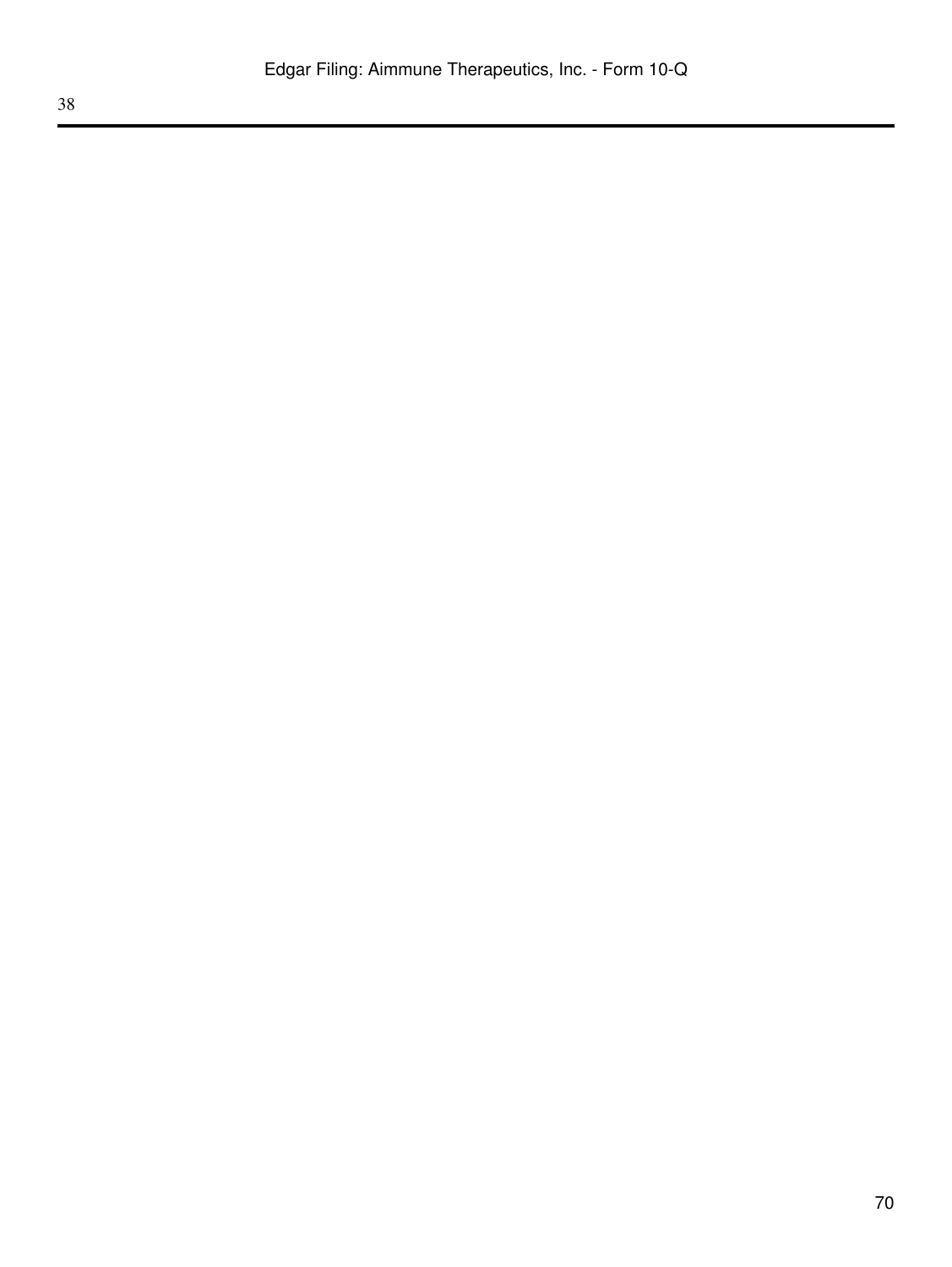If we fail to attract and retain senior management, we may be unable to successfully develop AR101 or any additional product candidates, conduct our clinical trials and commercialize AR101 or any additional product candidates.

Our success depends in part on our continued ability to attract, retain and motivate highly qualified personnel. In particular, we are highly dependent upon our senior management. The loss of services of any of these individuals could delay or prevent the successful development of our product pipeline, completion of our planned clinical trial or the commercialization of AR101 or any additional product candidates. Although we have entered into employment agreements with our senior management team, these agreements do not provide for a fixed term of service. In November 2017, we entered into a Transition and Separation Agreement with Dr. Stephen Dilly, our president and chief executive officer. Pursuant to the agreement, Dr. Dilly will continue to serve in such roles and continue to serve as a member of our Board through the earlier of December 31, 2018 and the date that we appoint a new chief executive officer. Any difficulties in obtaining and integrating a suitable replacement for Dr. Dilly prior to his departure could have a material adverse effect on our business, financial condition and results of operations.

Although we have not historically experienced unique difficulties attracting and retaining qualified employees, we could experience such problems in the future. For example, competition for qualified personnel in the biotechnology and pharmaceuticals field is intense due to the limited number of individuals who possess the skills and experience required by our industry. We will need to hire additional personnel as we expand our clinical development and manufacturing activities. We may not be able to attract and retain quality personnel on acceptable terms or at all. In addition, to the extent we hire personnel from competitors, we may be subject to allegations that they have been improperly solicited or that they have divulged proprietary or other confidential information, or that their former employers own their research output.

We incur significant costs as a result of operating as a public company, and our management devotes substantial time to new compliance initiatives. We may fail to comply with the rules that apply to public companies, including Section 404 of the Sarbanes-Oxley Act of 2002, which could result in sanctions or other penalties that would harm our business.

We incur significant legal, accounting and other expenses as a public company, including costs resulting from public company reporting obligations under the Securities Exchange Act of 1934, as amended, or the Exchange Act, and regulations regarding corporate governance practices. We are subject to Section 404 of The Sarbanes-Oxley Act of 2002, or Section 404, and the related rules of the Securities and Exchange Commission, or SEC, which generally require our management and independent registered public accounting firm to report on the effectiveness of our internal control over financial reporting. In addition, the listing requirements of The Nasdaq Global Select Market require that we satisfy certain corporate governance requirements relating to director independence, distributing annual and interim reports, stockholder meetings, approvals and voting, soliciting proxies, conflicts of interest and a code of conduct. Our management and other personnel will need to devote a substantial amount of time to ensure that we comply with all of these requirements. Moreover, the reporting requirements, rules and regulations will increase our legal and financial compliance costs and will make some activities more time-consuming and costly. Any changes we make to comply with these obligations may not be sufficient to allow us to satisfy our obligations as a public company on a timely basis, or at all. These reporting requirements, rules and regulations, coupled with the increase in potential litigation exposure associated with being a public company, could also make it more difficult for us to attract and retain qualified persons to serve on our board of directors or board committees or to serve as executive officers, or to obtain certain types of insurance, including directors' and officers' insurance, on acceptable terms. In addition, as a public company we are required to file accurate and timely quarterly and annual reports with the SEC under the Exchange Act. Any failure to report our financial results on an accurate and timely basis could result in sanctions, lawsuits, delisting of our shares from The Nasdaq Global Select Market or other adverse consequences that would materially affect our business.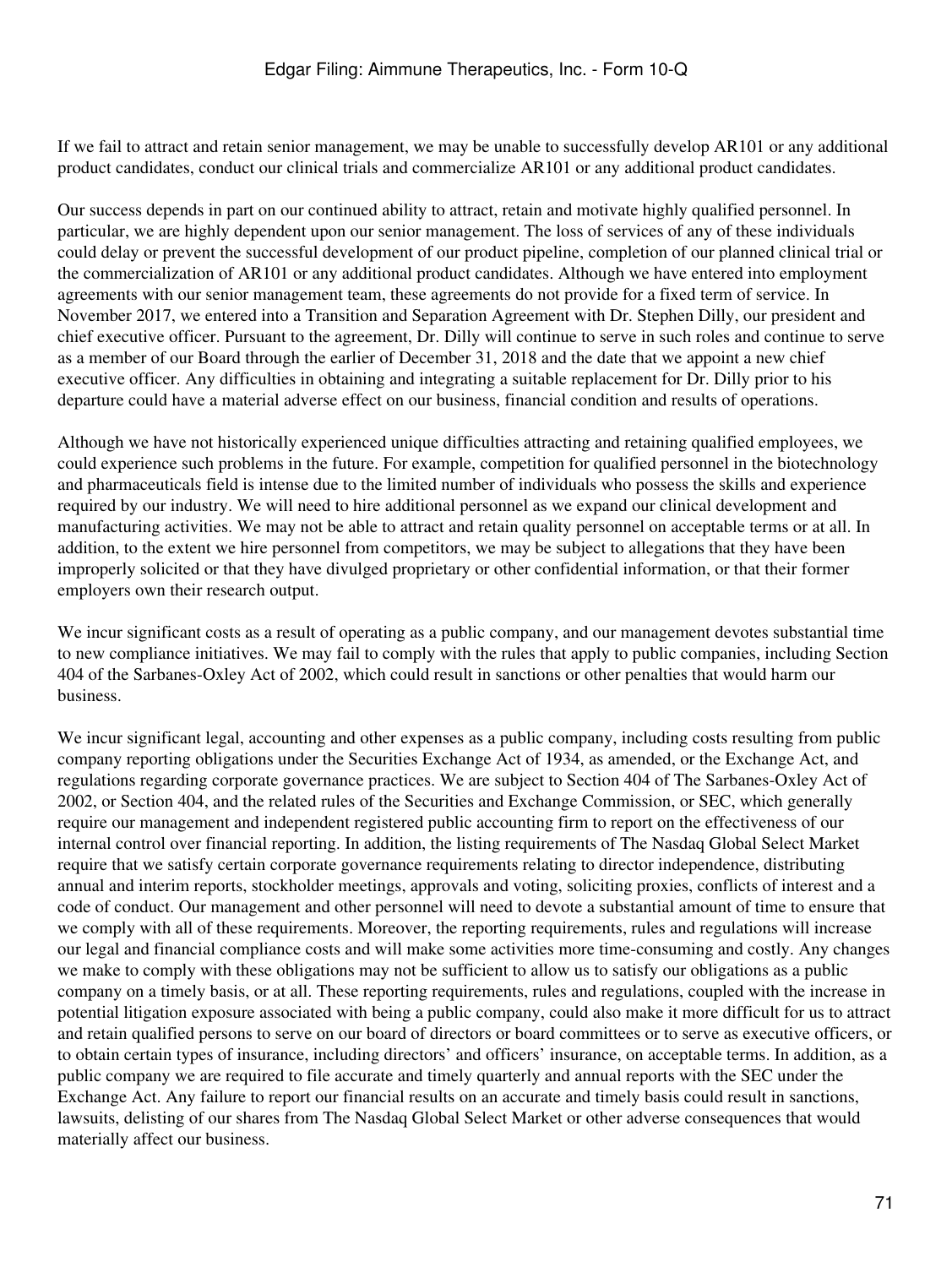We intend to implement an enterprise resource planning, or ERP, system for our company in 2018. An ERP system is intended to combine and streamline the management of our financial, accounting, human resources, sales and marketing and other functions, enabling us to manage operations and track performance more effectively. However, an ERP system would likely require us to complete many processes and procedures for the effective use of the system or to run our business using the system, which may result in substantial costs. Additionally, during the conversion process, we may be limited in our ability to convert any business that we acquire to the ERP. Any disruptions or difficulties in implementing or using an ERP system could adversely affect our controls and harm our business, including our ability to forecast or make sales and collect our receivables. Moreover, such disruption or difficulties could result in unanticipated costs and diversion of management attention.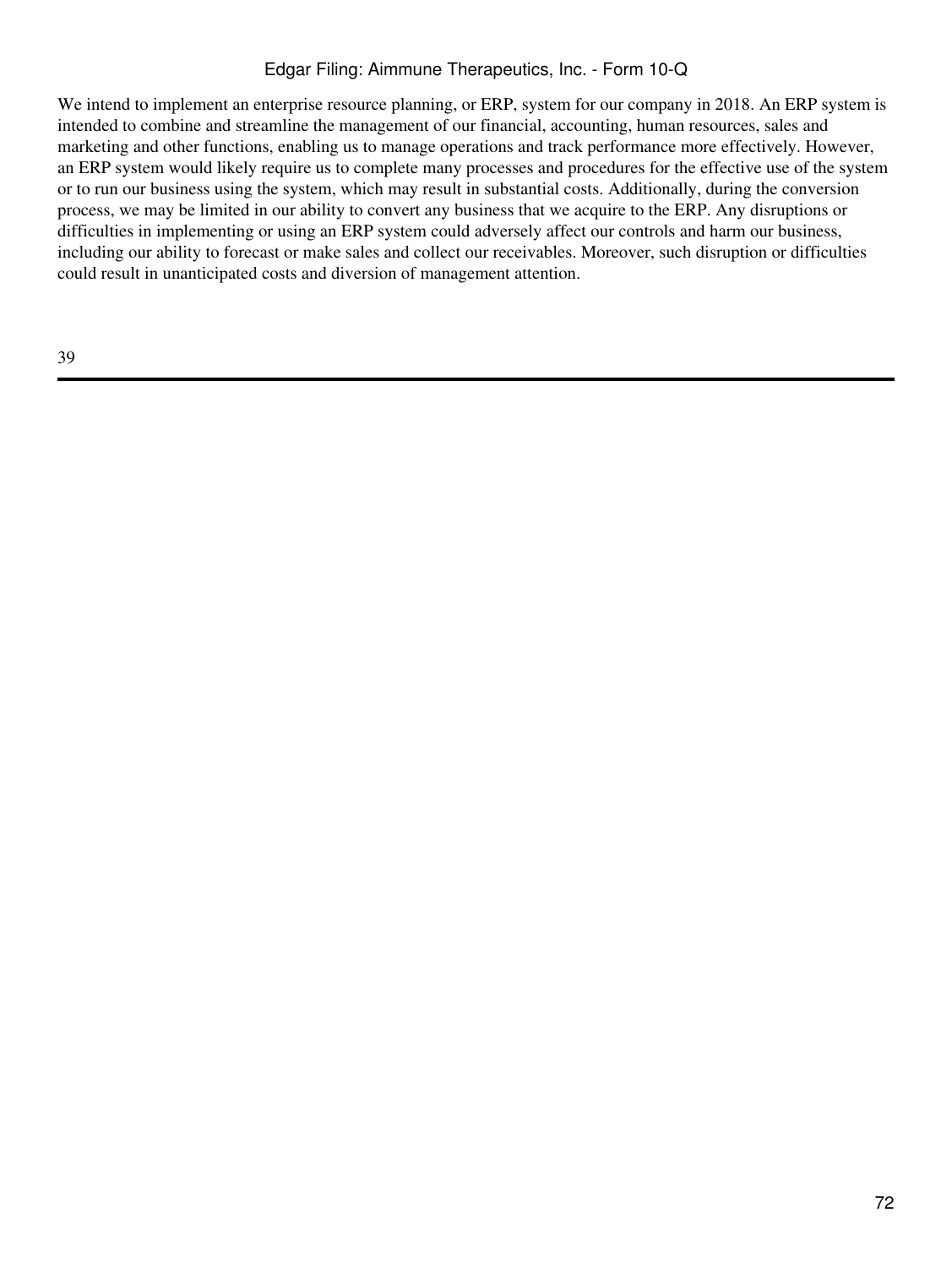If we are not successful in identifying, acquiring or commercializing additional product candidates, our ability to expand our business and achieve our strategic objectives would be impaired.

Although a substantial amount of our effort will focus on the continued clinical testing, potential approval and commercialization of AR101, an important element of our strategy is to expand our product portfolio by identifying, developing and commercializing additional therapies including therapies using our CODIT therapeutic approach, including product candidates for the treatment of egg allergy and walnut allergy. A key component of our CODIT approach is utilizing defined dosages of well-characterized food proteins in order to allow for gradual updosing. This requires manufacturing stable and standardized drug product, which, for naturally occurring food based drug products, can be complex and difficult especially in low doses. Other than AR101, none of our product candidates have been tested in human clinical trials and many of our potential product candidates are still in the discovery stage. In addition, while we intend to evaluate third-party product candidates and technologies for the treatment of food allergies, we currently have no plans to acquire or in-license any specific product candidate. Our efforts to develop, acquire or in-license product candidates may be unsuccessful for many reasons, including:

•we may not be successful in identifying potential product candidates;

•we may not accurately assess the relative technical feasibility or commercial potential of potential product candidates and may not select the most promising product candidates for development, acquisition or in-licensing;

•competitors may develop alternatives that render our product candidates obsolete or less attractive;

•product candidates we develop, acquire or in-license may nevertheless be covered by third-parties' patents or other exclusive rights;

•the market for a product candidate may change over time so that such a product may become unreasonable to continue to develop;

•a product candidate may on further study be shown to have harmful side effects or other characteristics that indicate it is unlikely to be effective or otherwise does not meet applicable regulatory criteria;

•we may have difficulties finding contract manufacturers willing to manufacture our product candidates, which include food allergens;

•a product candidate may not be capable of being produced in clinical or commercial quantities at an acceptable cost, or at all; and

•a product candidate may not be accepted as safe and effective by clinicians, patients, patient advocacy groups, healthcare payors or the general medical community.

If we fail to develop and successfully commercialize other product candidates, our business and future prospects may be harmed and our business will be more vulnerable to any problems that we encounter in developing and commercializing AR101.

Our existing and any future collaboration arrangements that we may enter into in the future may not be successful, which could adversely affect our ability to develop and commercialize AR101 and potential additional product candidates.

In October 2017, we entered into a clinical collaboration agreement with Regeneron Ireland Unlimited Company and Sanofi Biotechnology SAS to study AR101 with adjunctive dupilumab in peanut-allergic patients in a Phase 2 trial sponsored by Regeneron. In the future we may seek additional collaboration arrangements with pharmaceutical or biotechnology companies for the development or commercialization of AR101 and other product candidates depending on the merits of retaining commercialization rights for ourselves as compared to entering into collaboration arrangements. We face significant competition in seeking appropriate collaborators. Moreover, collaboration arrangements are complex and time-consuming to negotiate, document, implement and maintain. We may also not be successful in our efforts to establish and implement collaborations or other alternative arrangements that we have entered into or that we may choose to enter into in the future. The terms of any such collaborations or other arrangements may also not be favorable to us.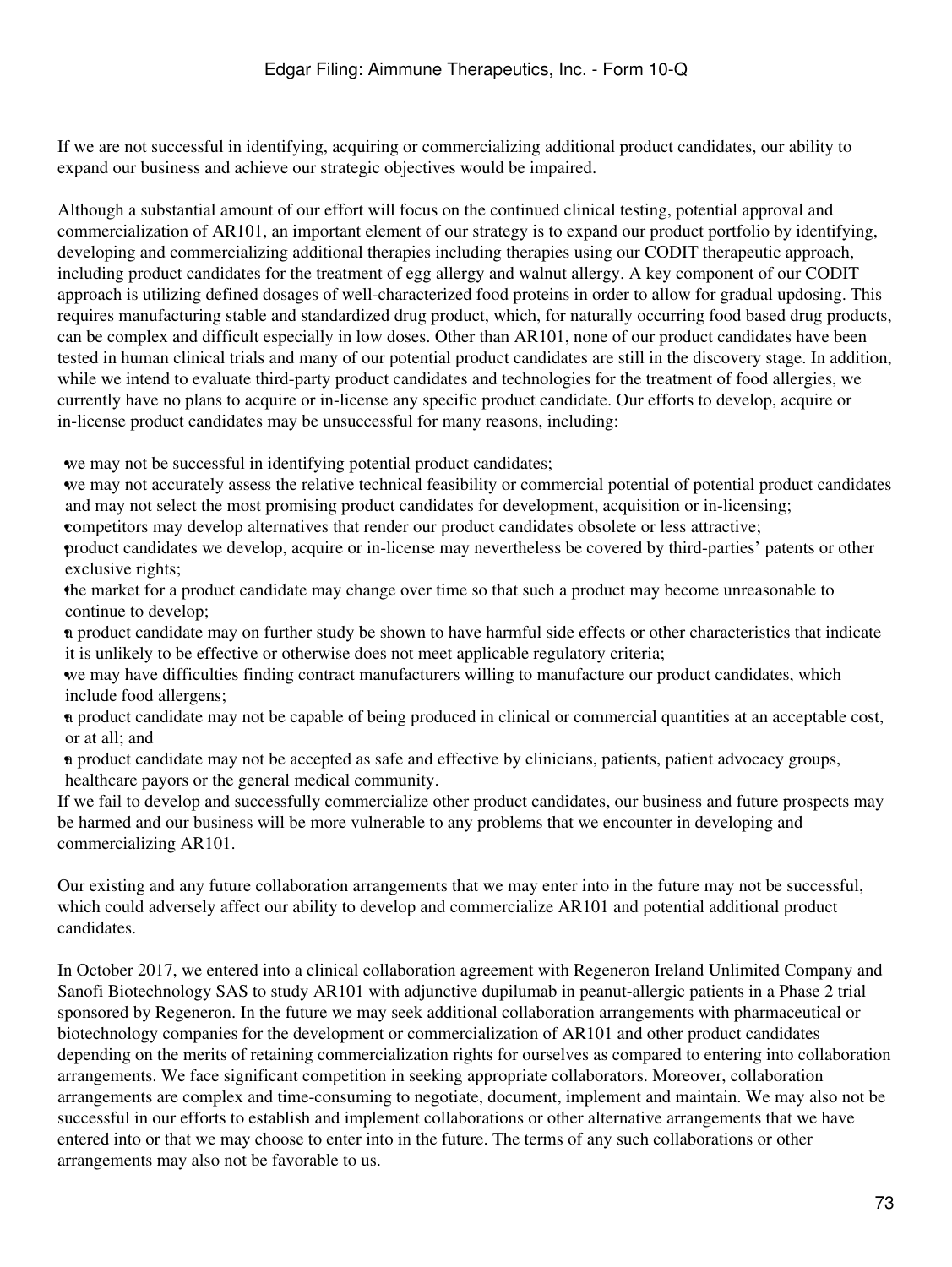Our existing and any future collaborations that we may enter into may not be successful. The success of such collaboration arrangements will depend heavily on the efforts and activities of our collaborators and any such collaboration agreement may not result in the realization of the benefits we expected to achieve upon our entry into such arrangements. Collaborations are subject to numerous risks, which may include that:

•collaborators have significant discretion in determining the efforts and resources that they will apply to collaborations;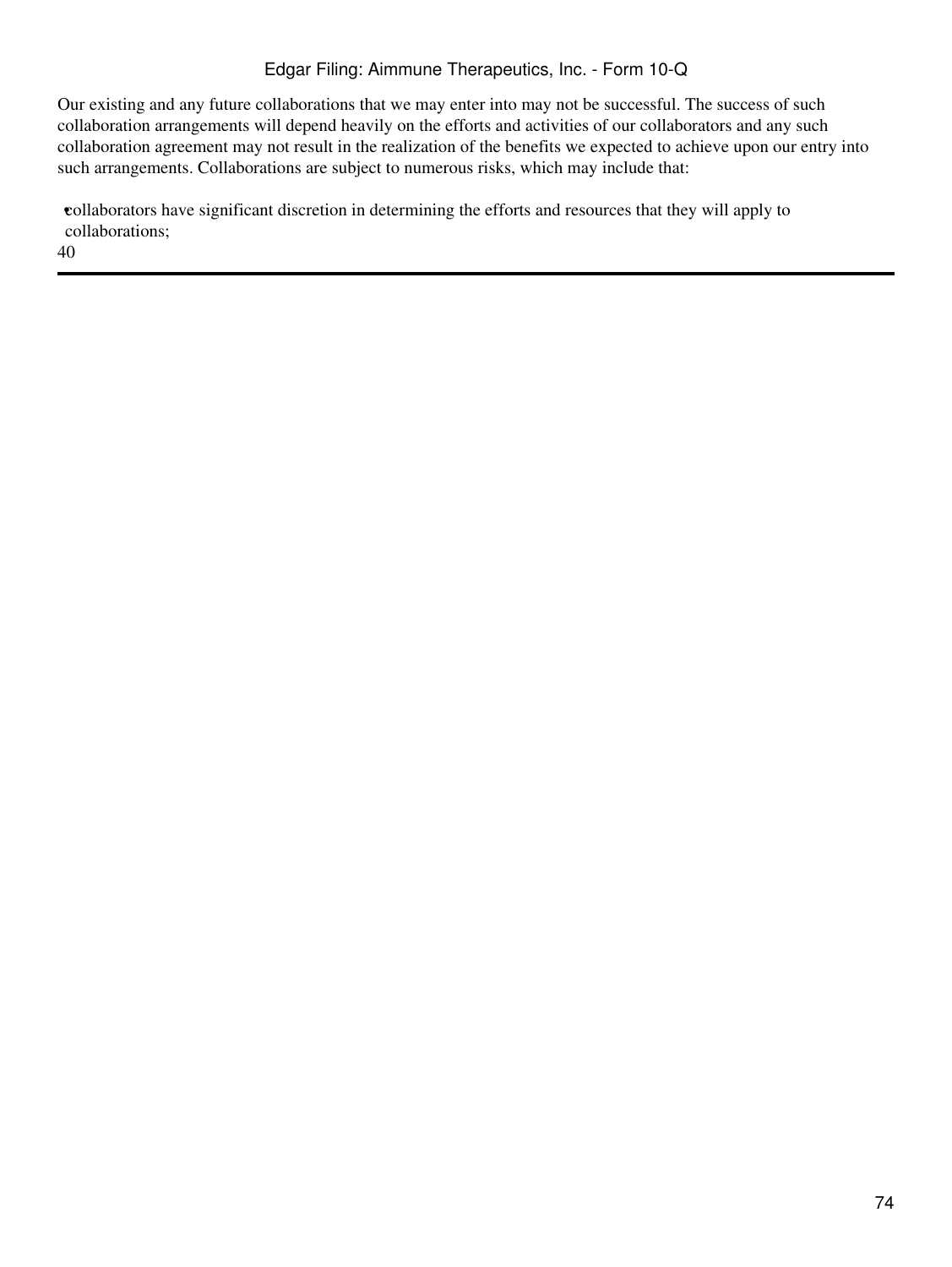•collaborators may not pursue development and commercialization of our product candidates or may elect not to continue or renew development or commercialization programs based on clinical trial results, changes in their strategic focus due to the acquisition of competitive products, availability of funding or other external factors, such as a business combination that diverts resources or creates competing priorities;

•any of our product candidates that are administered in combination with a collaborator's product or product candidate could result in previously unforeseen adverse events or adverse events that are primarily related to the adjunctive therapy but cause higher rates or more severe events of treatment related adverse events;

•collaborators may delay clinical trials, provide insufficient funding for a clinical trial program, stop a clinical trial, abandon a product candidate, repeat or conduct new clinical trials or require a new formulation of a product candidate for clinical testing;

•collaborators could independently develop, or develop with third parties, products that compete directly or indirectly with our products or product candidates;

•a collaborator with marketing, manufacturing and distribution rights to one or more products may not commit sufficient resources to or otherwise not perform satisfactorily in carrying out these activities;

•we could grant exclusive rights to our collaborators that would prevent us from collaborating with others; •collaborators may not properly maintain or defend our intellectual property rights or may use our intellectual property or proprietary information in a way that gives rise to actual or threatened litigation that could jeopardize or invalidate our intellectual property or proprietary information or expose us to potential liability;

•disputes may arise between us and a collaborator that causes the delay or termination of the research, development or commercialization of our current or additional products or that results in costly litigation or arbitration that diverts management attention and resources;

• collaborations may be terminated, and, if terminated, may result in a need for additional capital to pursue further development or commercialization of the applicable current or additional products;

•collaborators may own or co-own intellectual property covering our products that results from our collaborating with them, and in such cases, we would not have the exclusive right to develop or commercialize such intellectual property; and

•a collaborator's sales and marketing activities or other operations may not be in compliance with applicable laws resulting in civil or criminal proceedings.

If we engage in acquisitions, we will incur a variety of costs and we may never realize the anticipated benefits of such acquisitions.

Although we currently have no plans to do so, we may attempt to acquire businesses, technologies, services, products or product candidates that we believe are a strategic fit with our business. If we do undertake any acquisitions, the process of integrating an acquired business, technology, service, products or product candidates into our business may result in unforeseen operating difficulties and expenditures, including diversion of resources and management's attention from our core business. In addition, we may fail to retain key executives and employees of the companies we acquire, which may reduce the value of the acquisition or give rise to additional integration costs. Future acquisitions could result in additional issuances of equity securities that would dilute the ownership of existing stockholders. Future acquisitions could also result in the incurrence of debt, contingent liabilities or the amortization of expenses related to other intangible assets, any of which could adversely affect our operating results. In addition, we may fail to realize the anticipated benefits of any acquisition.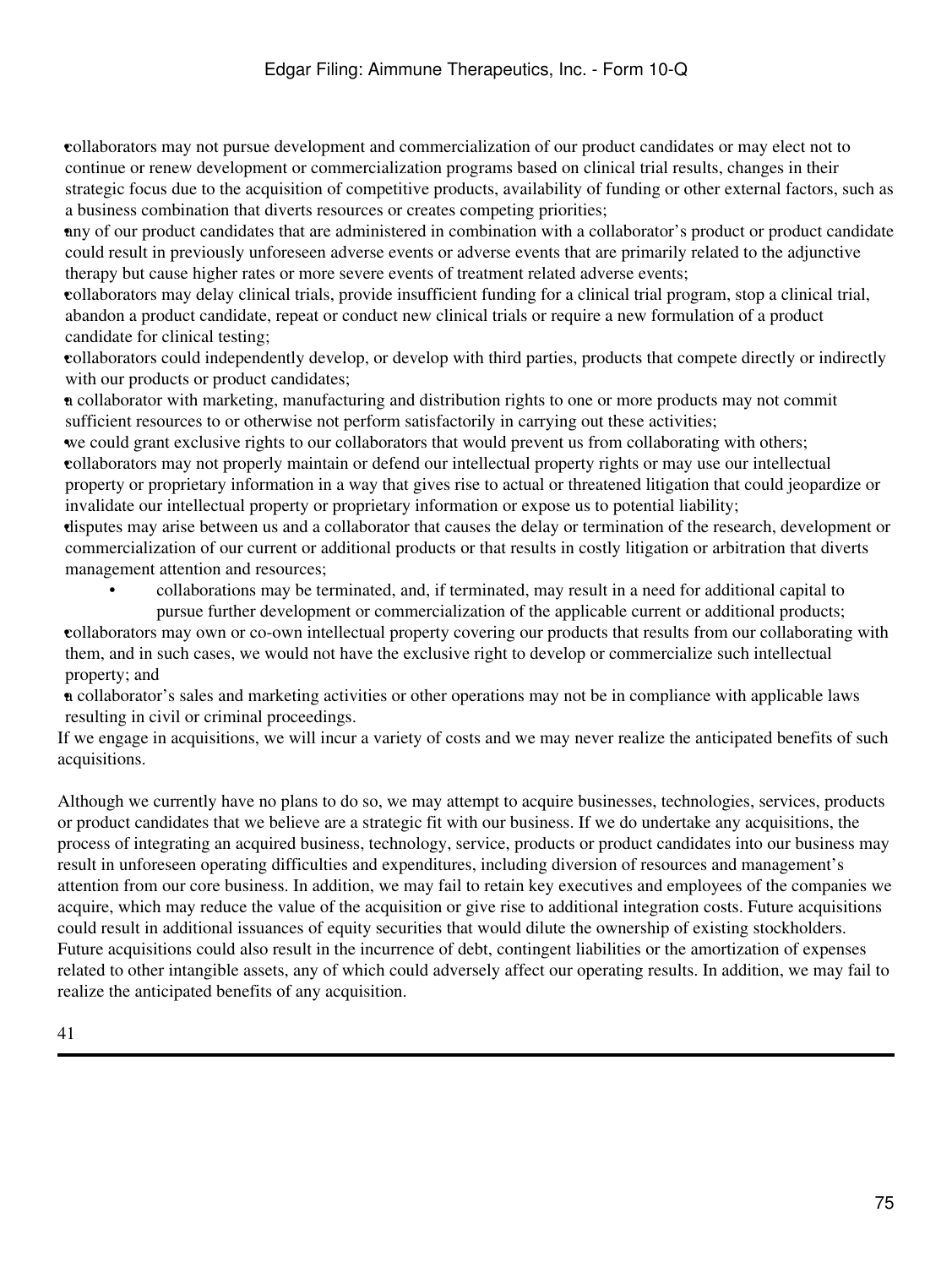Recent U.S. tax legislation and future changes to applicable U.S. or foreign tax laws and regulations may have a material adverse effect on our business, financial condition and results of operations.

We are subject to income and other taxes in the U.S. and foreign jurisdictions. Changes in laws and policy relating to taxes or trade may have an adverse effect on our business, financial condition and results of operations. For example, the U.S. government recently enacted significant tax reform, and certain provisions of the new law may adversely affect us. Changes include, but are not limited to, a federal corporate tax rate decrease from 34% to 21% for tax years beginning after December 31, 2017, the transition of U.S. international taxation from a worldwide tax system to a more generally territorial system, and a one-time transition tax on the mandatory deemed repatriation of foreign earnings. The legislation is unclear in many respects and could be subject to potential amendments and technical corrections, and will be subject to interpretations and implementing regulations by the Treasury and Internal Revenue Service, any of which could mitigate or increase certain adverse effects of the legislation. In addition, it is unclear how these U.S. federal income tax changes will affect state and local taxation. Generally, future changes in applicable U.S. or foreign tax laws and regulations, or their interpretation and application could have an adverse effect on our business, financial conditions and results of operations.

If we obtain approval to commercialize AR101 outside of the United States, a variety of risks associated with international operations could materially adversely affect our business.

If we or a collaborator seek to commercialize AR101 outside the United States, we expect that we will be subject to additional risks related to entering into these international markets or business relationships, including:

•different regulatory requirements for drug approvals in foreign countries;

- different approaches by reimbursement agencies regarding the assessment of the cost effectiveness of AR101;
- •differing U.S. and foreign drug import and export rules;

•reduced protection for intellectual property rights in certain foreign countries;

•unexpected changes in tariffs, trade barriers and regulatory requirements;

•different reimbursement systems for food allergy medications and for clinicians treating food allergy patients; •different data privacy regulations, especially in the European Union;

•economic weakness, including inflation, or political instability in particular foreign economies and markets; •compliance with tax, employment, immigration and labor laws for employees living or traveling abroad; •foreign taxes, including withholding of payroll taxes;

•foreign currency fluctuations, which could result in increased operating expenses and reduced revenues, and other obligations incident to doing business in another country;

•workforce uncertainty in countries where labor unrest is more common than in the United States;

•production shortages resulting from any events affecting raw material supply or manufacturing capabilities abroad; •potential liability resulting from activities conducted on our behalf by distributors or other vendors we engage; and •business interruptions resulting from geopolitical actions, including war and terrorism, or natural disasters.

The results of the United Kingdom's referendum on withdrawal from the European Union may have a negative effect on global economic conditions, financial markets and our business.

In June 2016, a majority of voters in the United Kingdom elected to withdraw from the European Union in a national referendum. The referendum was advisory, and the terms of any withdrawal are subject to a negotiation period that could last at least two years after the government of the United Kingdom formally initiates a withdrawal process. Nevertheless, the referendum has created significant uncertainty about the future relationship between the United Kingdom and the European Union, including with respect to the laws and regulations that will apply as the United Kingdom determines which European Union laws to replace or replicate in the event of a withdrawal. The referendum has also given rise to calls for the governments of other European Union member states to consider withdrawal. These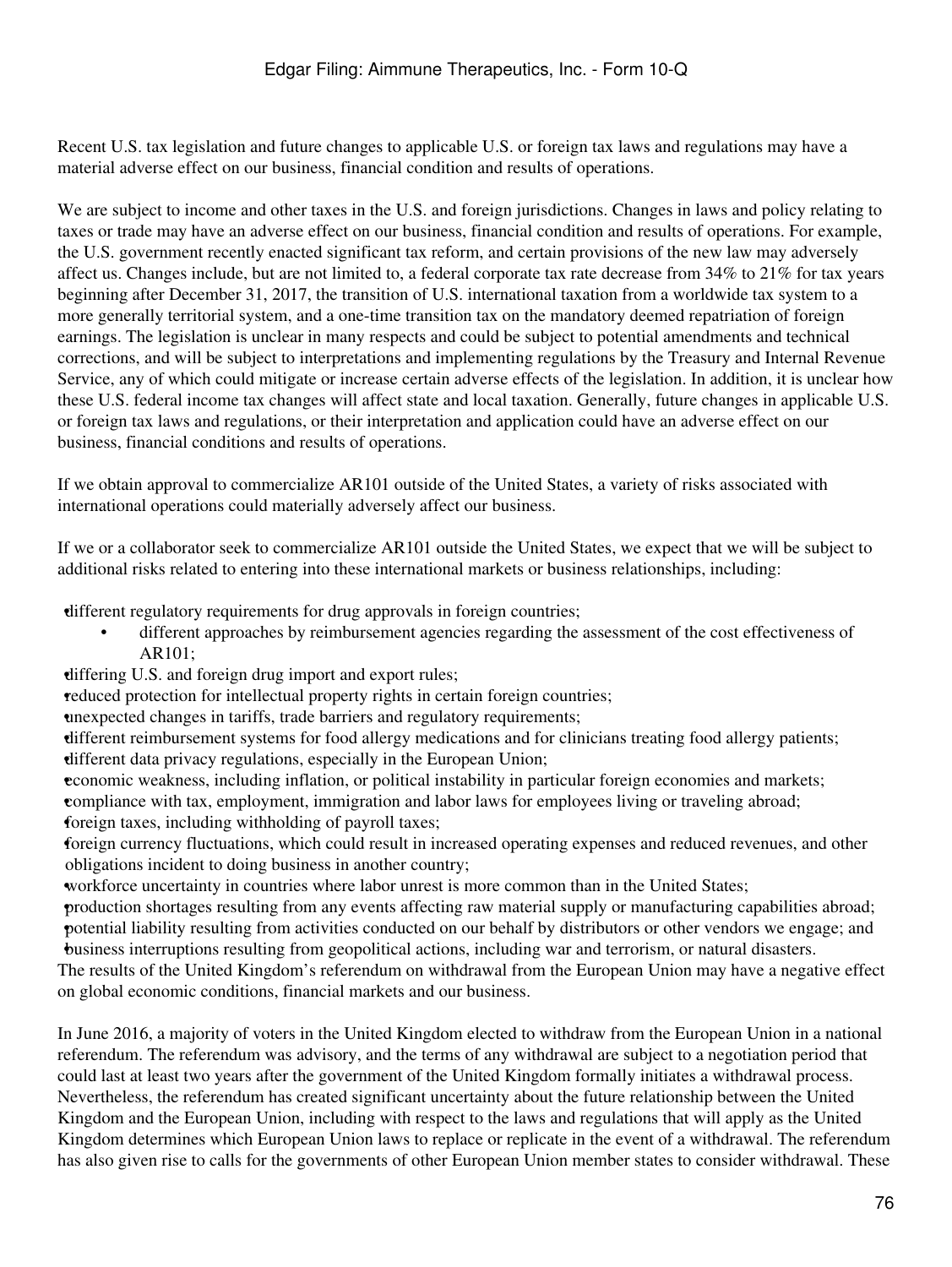developments, or the perception that any of them could occur, have had and may continue to have a material adverse effect on global economic conditions and the stability of global financial markets, and may significantly reduce global market liquidity and restrict the ability of key market participants to operate in certain financial markets.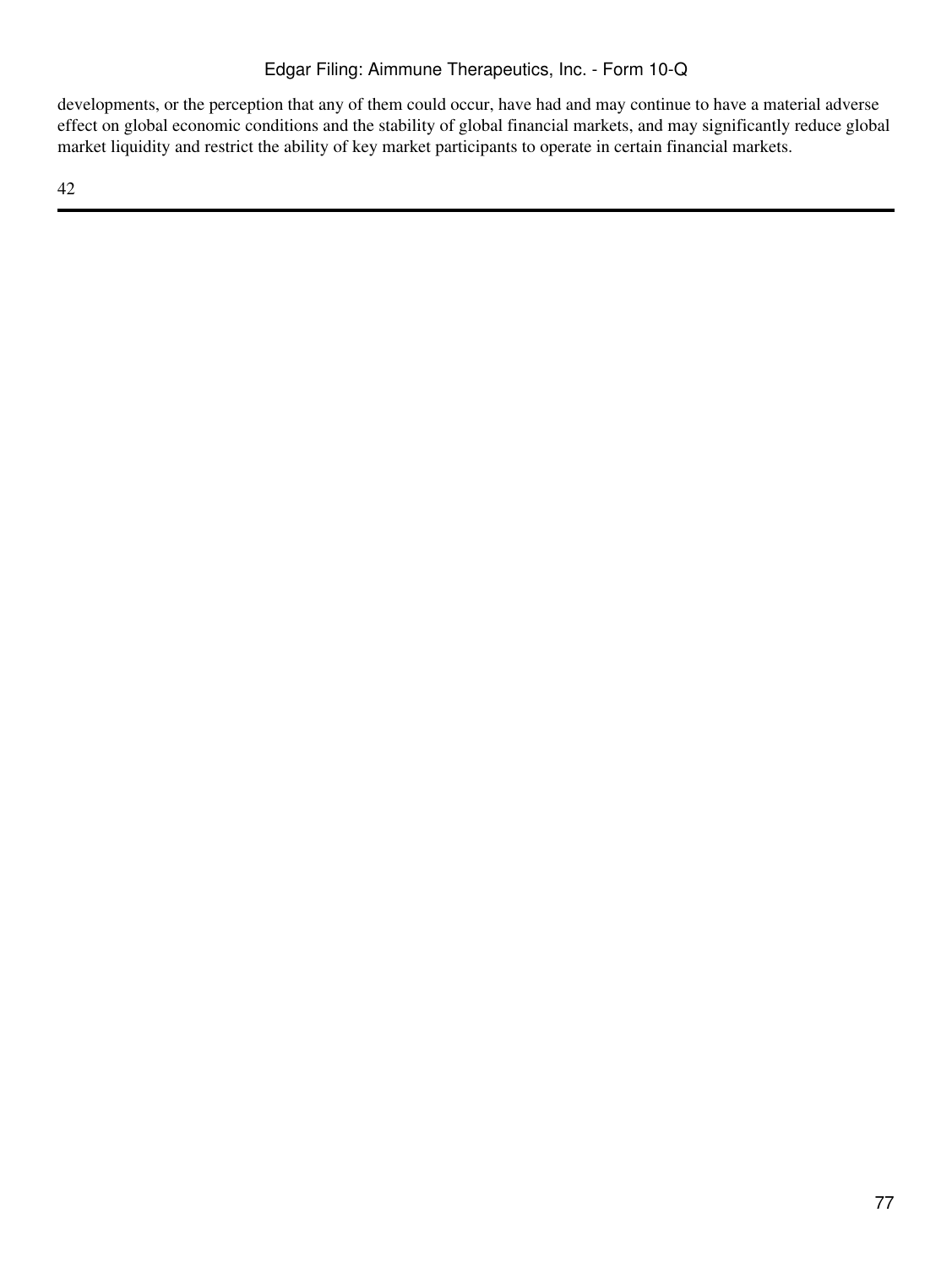We have ongoing business in the United Kingdom and the European Union, including employees in the United Kingdom. Further, our ongoing ARTEMIS study is being conducted solely in Europe. Any application for Marketing Authorization, or MA, for AR101 or any other product candidate that we may file in the future must be filed by an entity located in a European Union member nation. The lack of clarity about future United Kingdom laws and regulations, as the United Kingdom determines which European Union laws to replace or replicate in the event of a withdrawal, includes regulations related to clinical trials, marketing authorization for drug products, intellectual property rights and employment and labor matters. A lack of clarity in these areas, which are central to the development of our product candidates in the United Kingdom and the European Union and our ongoing business activities in the United Kingdom, may cause operational and strategic uncertainty for us as we consider the timing of and requirements for approval in the United Kingdom for AR101 and the effect of a potential withdrawal on our employees located in the United Kingdom.

Our business involves the use of hazardous materials and we and our third-party manufacturers and suppliers must comply with environmental laws and regulations, which can be expensive and restrict how we do business.

Our research and development activities and our third-party manufacturers' and suppliers' activities involve the controlled storage, use and disposal of hazardous materials. We and our manufacturers and suppliers are subject to laws and regulations governing the use, manufacture, storage, handling and disposal of these hazardous materials. In some cases, these hazardous materials and various wastes resulting from their use are stored at our and our manufacturers' facilities pending their use and disposal. We cannot eliminate the risk of contamination, which could cause an interruption of our commercialization efforts, research and development efforts and business operations, environmental damage resulting in costly clean up and liabilities under applicable laws and regulations governing the use, storage, handling and disposal of these materials and specified waste products. Although we believe that the safety procedures utilized by our third-party manufacturers for handling and disposing of these materials generally comply with the standards prescribed by these laws and regulations, we cannot guarantee that this is the case or eliminate the risk of accidental contamination or injury from these materials. In such an event, we may be held liable for any resulting damages and such liability could exceed our resources and governmental authorities may curtail our use of certain materials and/or interrupt our business operations. Furthermore, environmental laws and regulations are complex, change frequently and have tended to become more stringent. We cannot predict the impact of such changes and cannot be certain of our future compliance. We do not currently carry biological or hazardous waste insurance coverage. Any of the foregoing risks could have a material adverse impact on our business.

Unfavorable global economic conditions could adversely affect our business, financial condition or results of operations.

Our results of operations could be adversely affected by general conditions in the global economy and in the global financial markets. The recent global financial crisis caused extreme volatility and disruptions in the capital and credit markets. A severe or prolonged economic downturn, such as the recent global financial crisis, could result in a variety of risks to our business, including reduced ability to raise additional capital when needed on acceptable terms, if at all. A weak or declining economy could also strain our suppliers, possibly resulting in supply disruption. Any of the foregoing could have a materially adverse impact on our business and we cannot anticipate all of the ways in which the current economic climate and financial market conditions could adversely impact our business.

We or the third parties upon whom we depend may be adversely affected by earthquakes or other natural disasters and our business continuity and disaster recovery plans may not adequately protect us from a serious disaster.

Our corporate headquarters is located in the San Francisco Bay Area, which in the past has experienced severe earthquakes. We do not carry earthquake insurance. Earthquakes or other natural disasters could severely disrupt our operations, and could have a material adverse effect on our business, results of operations, financial condition,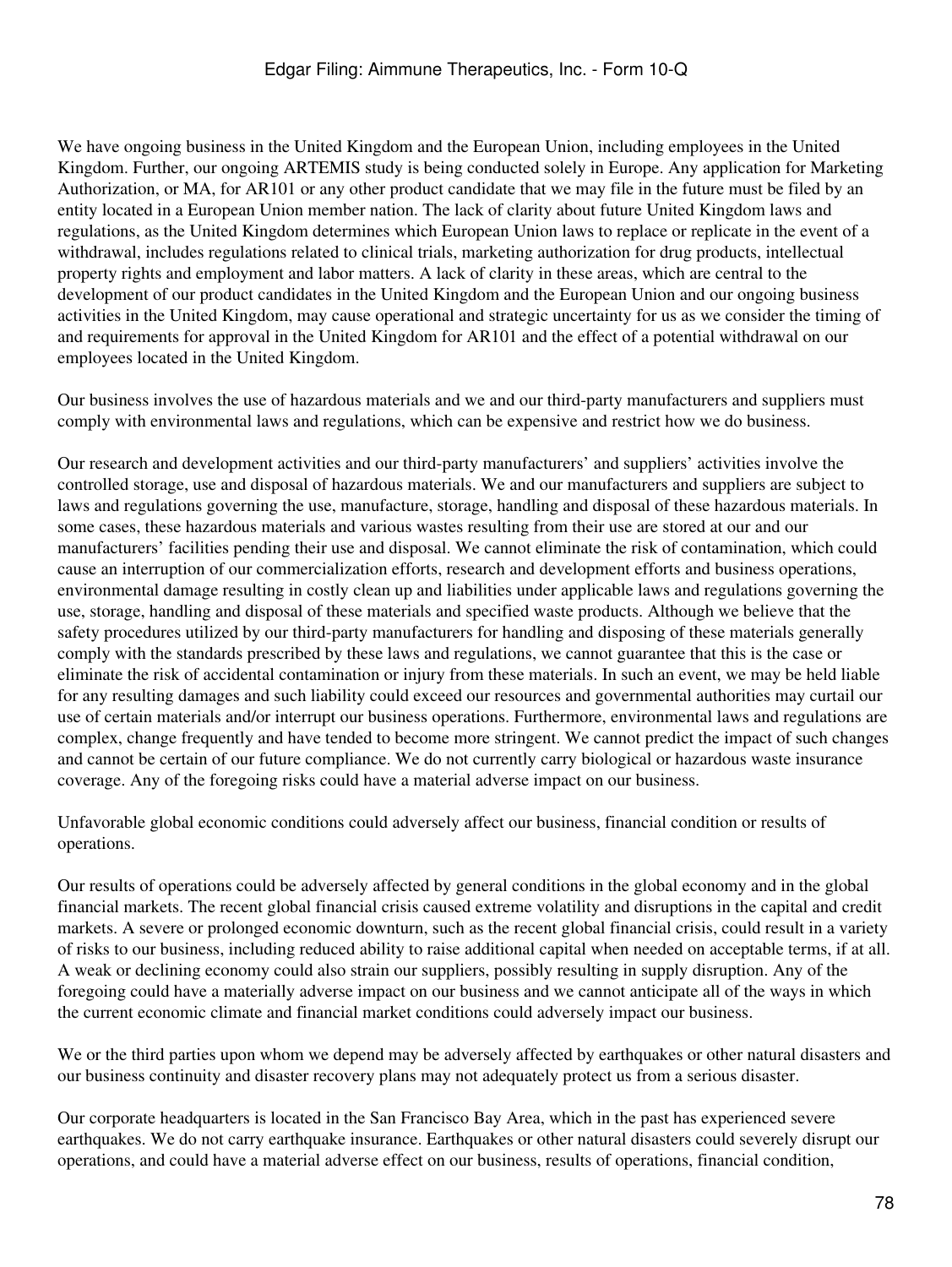prospects and stock price.

If a natural disaster, power outage or other event occurred that prevented us from using all or a significant portion of our headquarters, that damaged critical infrastructure, such as our enterprise financial systems or manufacturing resource planning and enterprise quality systems, or that otherwise disrupted operations, it may be difficult or, in certain cases, impossible for us to continue our business for a substantial period of time. The disaster recovery and business continuity plans we have in place currently are limited and are unlikely to prove adequate in the event of a serious disaster or similar event. We may incur substantial expenses as a result of the limited nature of our disaster recovery and business continuity plans, which, particularly when taken together with our lack of earthquake insurance, could have a material adverse effect on our business.

Furthermore, our contract manufacturer and integral parties in our supply chain, are operating from single sites, increasing their vulnerability to natural disasters or other sudden, unforeseen and severe adverse events. In particular, our manufacturing facility for AR101 is located in Florida, which has historically and very recently experienced severe hurricanes. In addition, the source material for AR101 is a specific type of peanut flour that is grown and processed in Georgia, which has historically experienced tornadoes and hurricanes. If hurricanes or other natural disasters were to affect our contract manufacturer or our supply chain, it could have a material adverse effect on our business, results of operations, financial condition, prospects and stock price.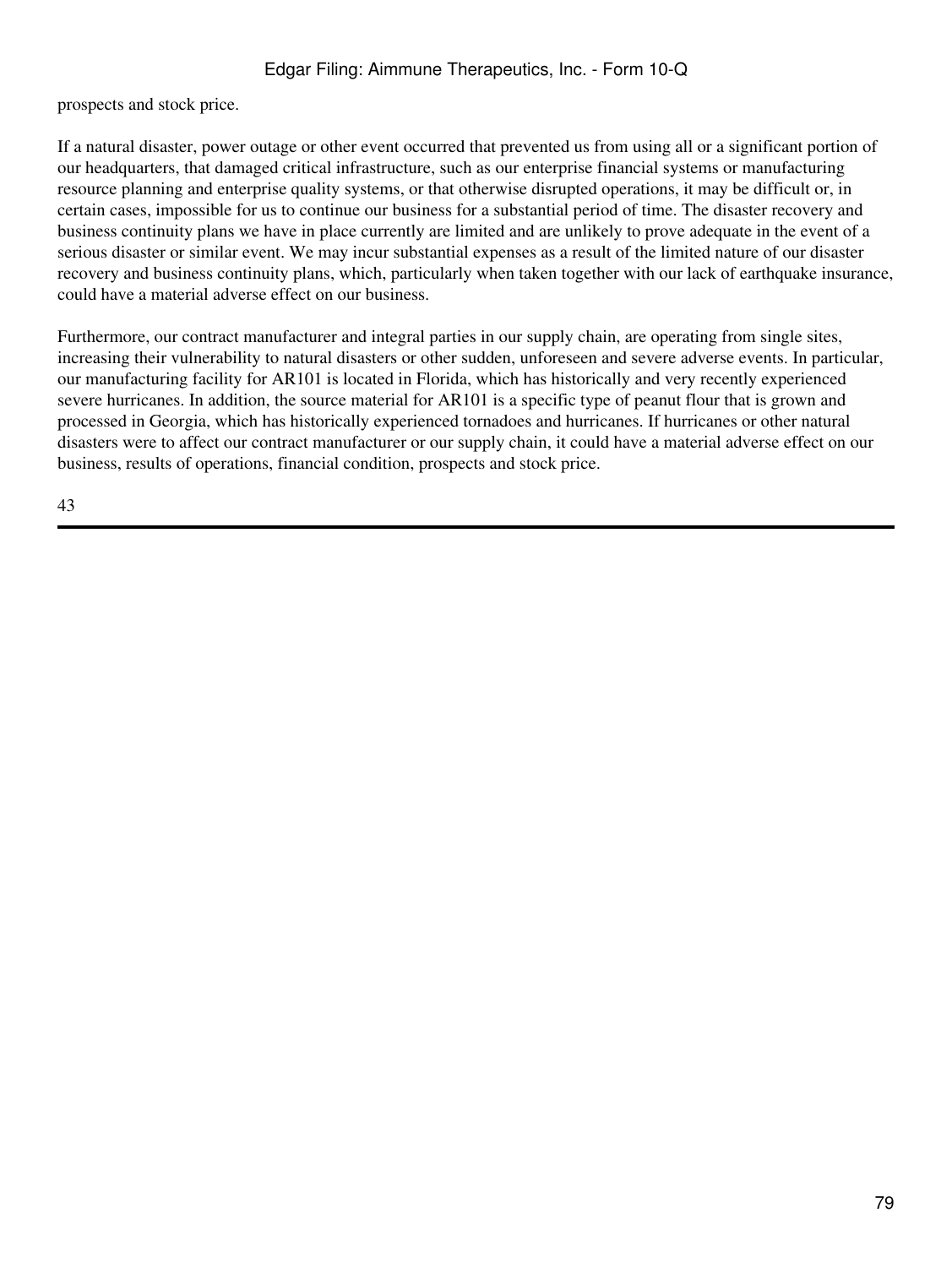A failure in our operational systems or infrastructure or those of third parties, including those caused by security breaches, cyber-attacks or data protection failures, could disrupt our business, damage our reputation and causes losses.

Our operations rely on the secure processing, storage, and transmission of confidential and other information and assets, including in our computer systems and networks. Our business, including our ability to report our financial results in a timely and accurate manner and our ability to collect and analyze clinical data to support regulatory filings for our product candidates, depends significantly on the integrity, availability and timeliness of the data we maintain, as well as the data and assets held through third party outsourcers, such as clinical vendors and clinical research organizations, service providers and systems.

Although we have implemented administrative and technical controls and take protective actions to reduce the risk of cyber incidents and to protect our information technology and assets, and we endeavor to modify such procedures as circumstances warrant and negotiate agreements with third party providers to protect our assets, such measures may be insufficient to prevent, among other things, unauthorized access, computer viruses, malware or other malicious code or cyber-attack, catastrophic events, system failures and disruptions (including in relation to new security measures and systems), employee errors or malfeasance, third party (including outsourced service providers) errors or malfeasance, loss of assets and other security events (each, a "Security Event"). We may be subject to Security Events, which could have a material adverse impact on our business, results of operations or financial condition. As the breadth and complexity of our security infrastructure continues to grow, the potential risk of a Security Event increases. If Security Events occur, these events may jeopardize our or our clinical vendors' or collaborators' or counterparties' confidential and other information processed and stored with us, and transmitted through our computer systems and networks, or otherwise cause interruptions, delays, or malfunctions in our, counterparties' or third parties' operations, or result in data loss or loss of assets which could result in significant losses and/or fines, reputational damage or a material adverse effect on our business, financial condition or operating results. We may be required to expend significant additional resources to modify our protective measures or to investigate and remediate vulnerabilities or other exposures and to pursue recovery of lost data or assets and we may be subject to litigation and financial losses. We currently maintain cyber liability insurance that provides third party or first party liability coverages to protect us, subject to policy limits and coverages, against certain events that could be a Security Event. However, a Security Event could nonetheless have a material adverse effect on our operating results or financial condition.

We outsource certain technology and business process functions to third parties and may increasingly do so in the future. For example, we outsource certain data management and analysis functions for our clinical trials and use cloud-based systems for financial and human resources data. If we do not effectively develop, implement and monitor our outsourcing strategy, third party providers do not perform as anticipated or we experience technological or other problems with a transition, we may not realize productivity improvements or cost efficiencies and may experience operational difficulties, increased costs and loss of business. Our outsourcing of certain technology and business processes functions to third parties may expose us to enhanced risks related to data security, which could result in monetary and reputational damages. In addition, our ability to receive services from third party providers may be impacted by cultural differences, political instability, unanticipated regulatory requirements or policies. As a result, our ability to conduct our business may be adversely affected.

We face regulation and potential liability related to the privacy of health information we obtain from clinical trials sponsored by us or our collaborators.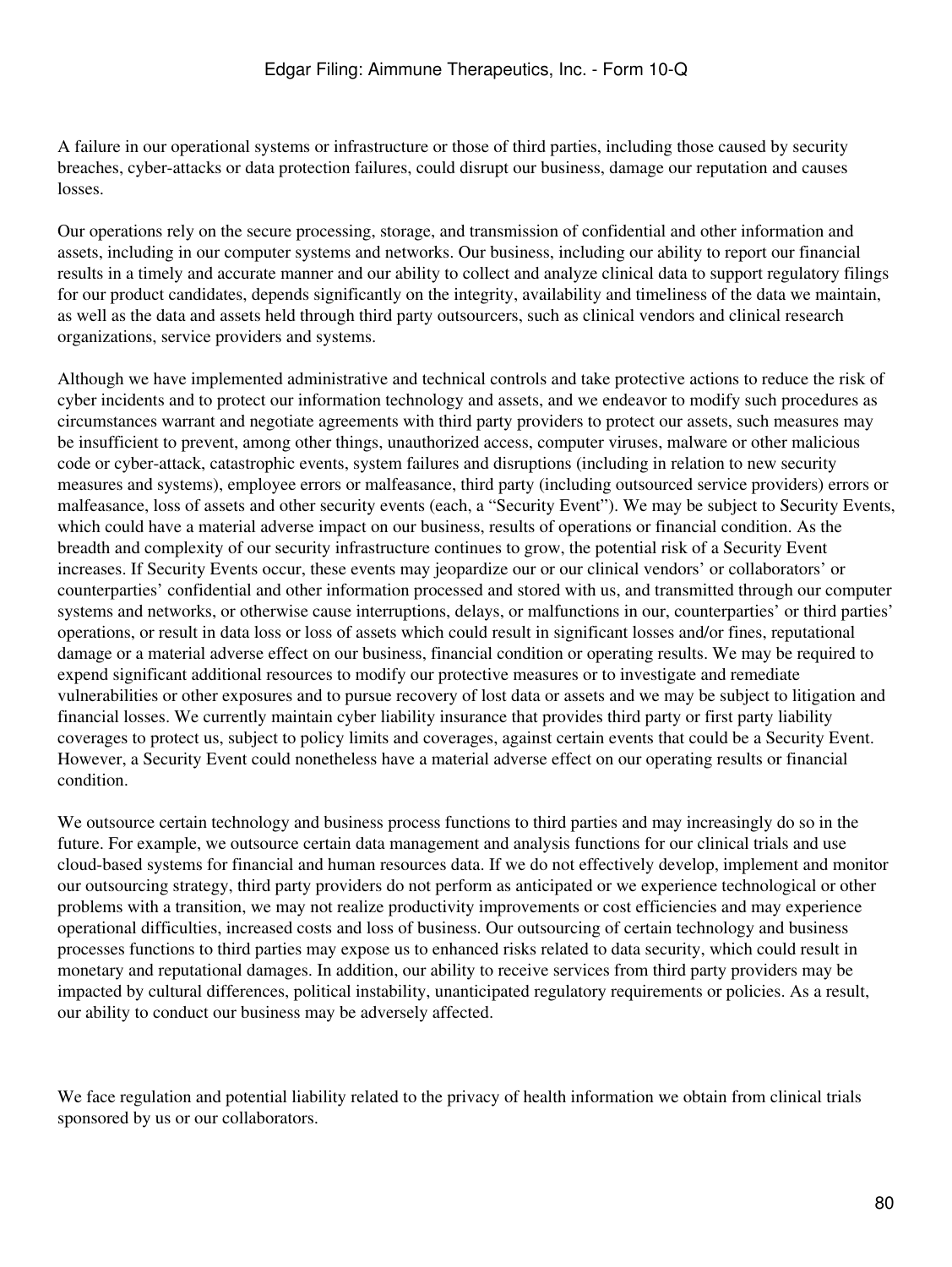The regulatory environment surrounding information security and privacy is increasingly demanding. We are subject to numerous U.S. federal and state laws and non-U.S. regulations governing the protection of personal and confidential information of our clinical subjects, clinical investigators, and employees, including in relation to medical records, credit card data and financial information. For example, on May 25, 2016, the European General Data Protection Regulation, or GDPR, entered into force following four years of negotiation. The GDPR repeals the Data Protection Directive (95/46/EC) and will be directly applicable in all E.U. member states starting on May 25, 2018. We will be subject to the GDPR when conducting clinical trials with E.U. based data subjects (whether the trials are conducted directly by us or through a clinical vendor or collaborator) or offering approved products to E.U. based data subjects (regardless of whether involving our E.U. based subsidiary or operations). The GDPR sets out a number of requirements that must be complied with when handling the personal data of such E.U. based data subjects including: the obligation to appoint data protection officers in certain circumstances; new rights for individuals to be "forgotten" and rights to data portability; the principal of accountability and the obligation to make public notification of significant data breaches. These laws and regulations are increasing in complexity and number, change frequently and sometimes conflict. In particular, as the E.U. states reframe their national legislation to prepare for and harmonize with the GDPR, we will need to monitor compliance with all relevant E.U. member states' laws and regulations, including where permitted derogations from the GDPR are introduced.

The introduction of the GDPR, and any resultant changes in E.U. member states' national laws and regulations, may increase our compliance obligations and may necessitate the review and implementation of policies and processes relating to our collection and use of data. This increase in compliance obligations could also lead to an increase in compliance costs which may have an adverse impact on our business, financial condition or results of operations.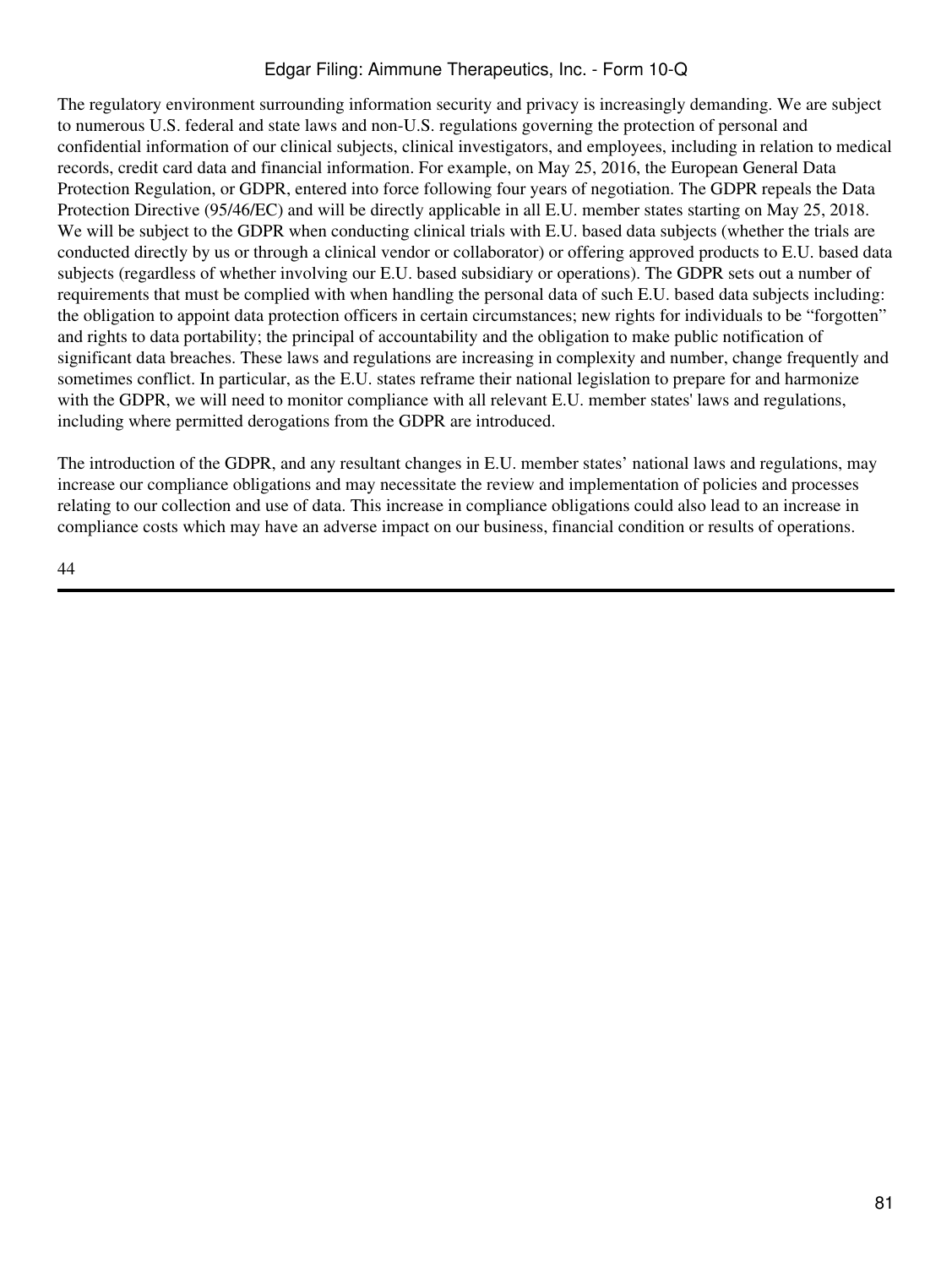If any person, including any of our employees, clinical vendors or collaborators or those with whom we share such information, negligently disregards or intentionally breaches our established controls with respect to our clinical subject, clinical investigator or employee data, or otherwise mismanages or misappropriates that data, we could be subject to significant monetary damages, regulatory enforcement actions, fines and/or criminal prosecution in one or more jurisdictions. For example, under the GDPR there are significant new punishments for non-compliance which could result in a penalty of up to 4% of a firm's global annual revenue. In addition, a data breach could result in negative publicity which could damage our reputation and have an adverse effect on our business, financial condition or results of operations.

In addition, we have certified under the U.S.-European Union Privacy Shield with respect to our transfer of certain personal

information from the E.U. to the U.S. In 2016, the Department of Commerce and the E.U. completed the negotiation of the "Privacy

Shield" framework, which allows U.S.-based companies to transfer personal data about European citizens from E.U. to the U.S., after

the U.S.-based company has certified compliance with the Privacy Shield framework with the U.S. Department of Commerce.

However, the agreement itself faces a number of legal challenges and is subject to annual review. This has resulted in some

uncertainty, and compliance obligation could cause us to incur costs or require us to change our business practices in a manner

adverse to our business. If it were to be determined that we were not complying with our obligations under the Privacy Shield

framework and we were to lose our Privacy Shield certification from the Department of Commerce, we may face difficulties in

transferring data from E.U. to the U.S.

We strive to comply with all applicable laws, but they may conflict with each other, and by complying with the laws or

regulations of one jurisdiction, we may find that we are violating the laws or regulations of another jurisdiction. Despite our efforts,

we may not have fully complied in the past and may not in the future. If we become liable under laws or regulations applicable to us,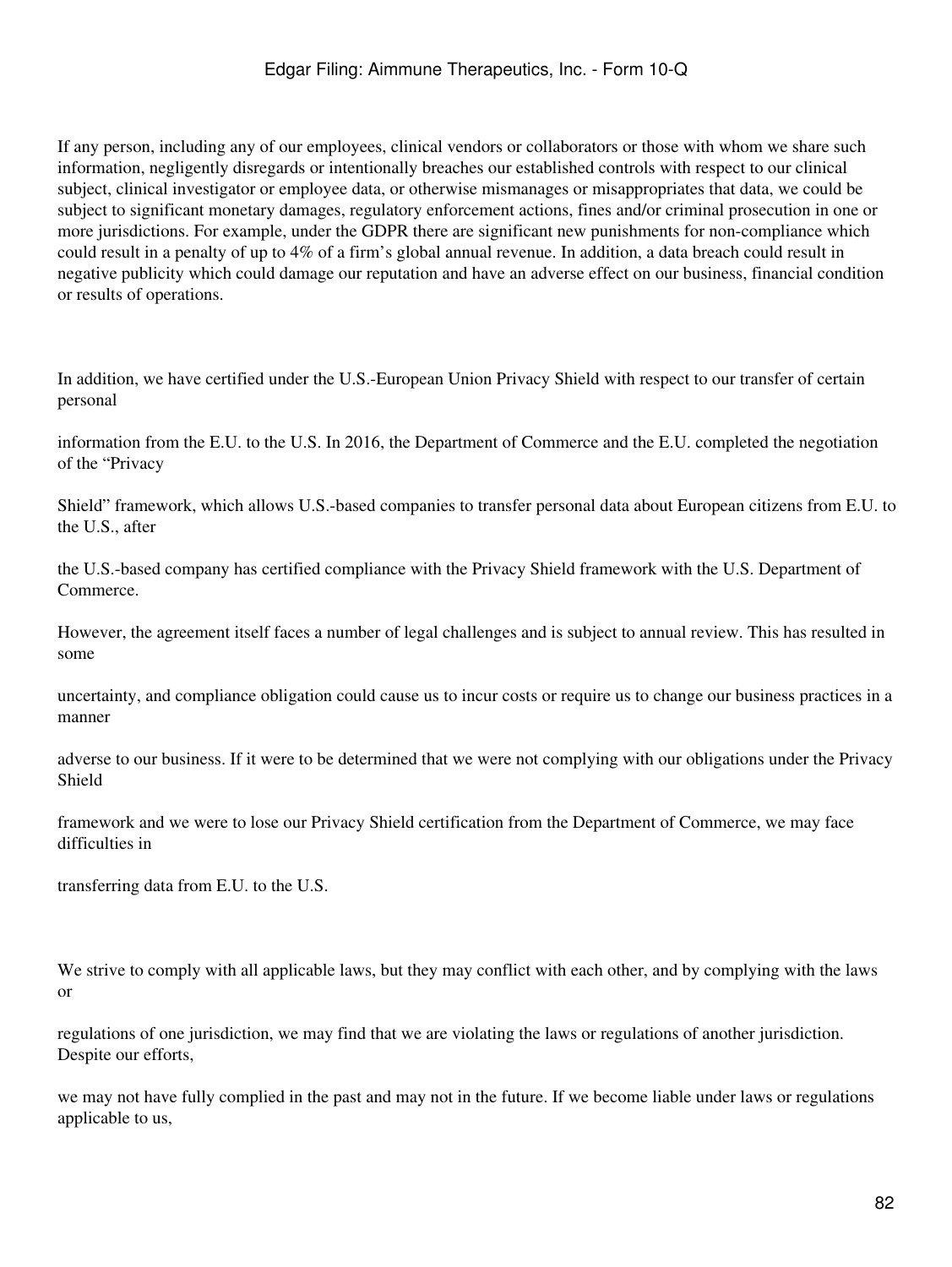we could be required to pay significant fines and penalties, our reputation may be harmed and we may be forced to change the way

we operate. That could require us to incur significant expenses or to discontinue certain services, which could negatively affect our business.

Our product development programs for candidates may require substantial financial resources and may ultimately be unsuccessful.

In addition to the development of AR101, we are pursuing development of our additional product candidates. Our current development programs are in the pre-clinical formulation and process development phase and may not result in product candidates we can advance to the clinical development phase. None of our other potential product candidates have commenced clinical trials, and there are a number of FDA and foreign regulatory requirements that we must satisfy before we can commence these clinical trials. Satisfaction of these requirements will entail substantial time, effort and financial resources, and we may never satisfy these requirements. We have and expect to continue to conduct activities to support filing of an IND for a product candidate for the treatment of egg allergy and the filing of an IND for a product candidate for the treatment of walnut allergy. Any time, effort and financial resources we expend on our other early-stage development programs may adversely affect our ability to continue development and commercialization of AR101, and we may never commence clinical trials of such development programs despite expending significant resources in pursuit of their development. Even if we do commence clinical trials of our other potential product candidates, such product candidates may never be approved by the FDA or the foreign regulatory authorities.

Risks Related to Government Regulation

The regulatory approval process is highly uncertain and we may not obtain regulatory approval for the commercialization of AR101 or any additional product candidates.

The research, testing, manufacturing, labeling, approval, selling, import, export, marketing and distribution of biologics are subject to extensive regulation by the FDA and other regulatory authorities in the United States and other countries, which regulations differ from country to country.

Neither we nor any future collaboration partner will be permitted to market AR101 or any additional product candidate in the United States until we receive approval of a BLA from the FDA, and we will not be permitted to market AR101 in other countries until similar regulatory approvals are obtained in those countries. We have not submitted an application or obtained marketing approval for AR101 anywhere in the world and will not be able to do so until we complete additional clinical trials. Obtaining regulatory approval of a BLA in the United States and similar applications in other countries can be a lengthy, expensive and uncertain process. In addition, failure to comply with FDA and other applicable United States and foreign regulatory requirements may subject us to administrative or judicially imposed sanctions or other actions, including:

•warning letters; •civil and criminal penalties; 45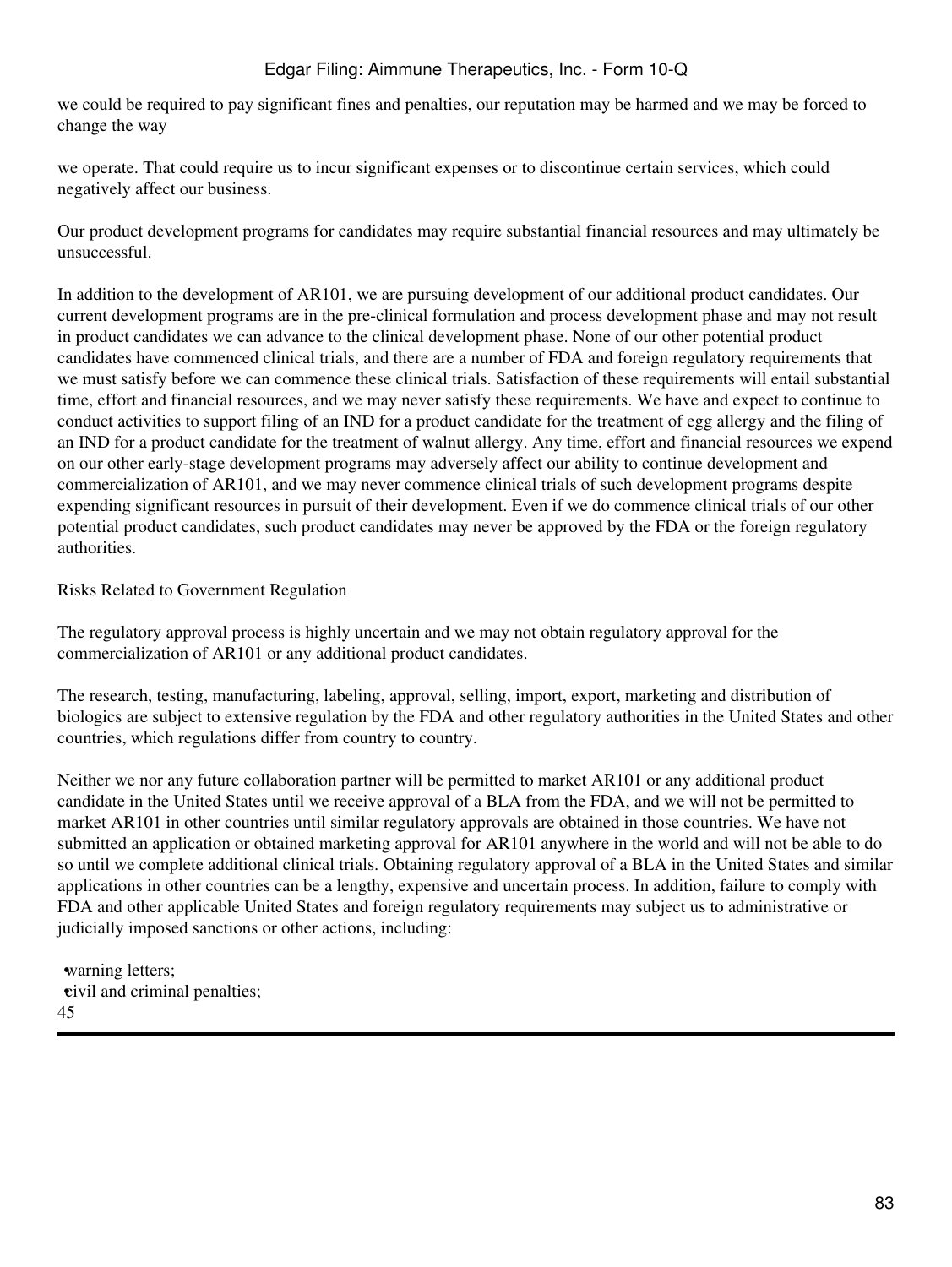•injunctions; withdrawal of regulatory approval of products; •product seizure or detention; •product recalls; •total or partial suspension of production; and •refusal to approve pending BLAs or supplements to approved BLAs. Prior to obtaining approval to commercialize a product candidate in the United States or abroad, we or our collaborators must demonstrate with substantial evidence from well-controlled clinical trials, and to the satisfaction of the FDA or other foreign regulatory authorities, that such product candidates are safe, pure, potent and effective for their intended uses. The number of nonclinical studies and clinical trials that will be required for FDA approval varies depending on the product candidate, the disease or condition that the product candidate is designed to address, and the regulations applicable to any particular product candidate. Results from nonclinical studies and clinical trials can be interpreted in different ways. Even if we believe the nonclinical or clinical data for our product candidates are promising, regulatory authorities may not agree that such data are sufficient to support approval. Administering product candidates to humans may produce undesirable side effects, which could interrupt, delay or halt clinical trials and result in the FDA or other regulatory authorities denying approval of a product candidate for any or all targeted indications.

Regulatory approval of a BLA or equivalent application in other territories is not guaranteed, and the approval process is expensive and may take several years. The FDA and foreign regulatory authorities also have substantial discretion in the approval process, we may be required to expend additional time and resources to obtain an approval, if any, and any approval we may seek may be delayed or prevented. For example, the FDA or other regulatory authorities may require us to conduct additional clinical trials for AR101 either prior to or post-approval, such as additional trials in specific patient subpopulations or to establish a larger safety database of patients who have been administered AR101. The FDA or other regulatory authority may also object to elements of our clinical development program. Despite the time and expense exerted, failure can occur at any stage.

Regulatory authorities can delay, limit or deny approval of a drug candidate for many reasons, including, but not limited to, the following:

•a drug candidate may not be deemed safe or effective;

•the characterization of the active pharmaceutical ingredient and the data to demonstrate adequate control of the manufacturing process may be deemed insufficient;

•regulatory officials may not find the data from nonclinical studies and clinical trials sufficient;

•the regulatory authorities might not approve our third-party manufacturers' processes or facilities; or •the regulatory authorities may change its approval policies or adopt new regulations.

If AR101 or any additional product candidate fails to demonstrate safety and efficacy in clinical trials or does not gain regulatory approval, our business and results of operations will be materially and adversely harmed. Additionally, if the FDA or other regulatory authorities require that we conduct additional clinical trials, place limitations on AR101 in our label, delay approval to market AR101 or limit the use of AR101, our business and results of operations may be harmed.

Even if we receive regulatory approval for AR101 or any additional product candidates, we will be subject to ongoing regulatory obligations and continued regulatory review, which may result in significant additional expense. Additionally, any product candidates, if approved, could be subject to labeling and other restrictions and market withdrawal, and we may be subject to penalties if we fail to comply with regulatory requirements or experience unanticipated problems with our products.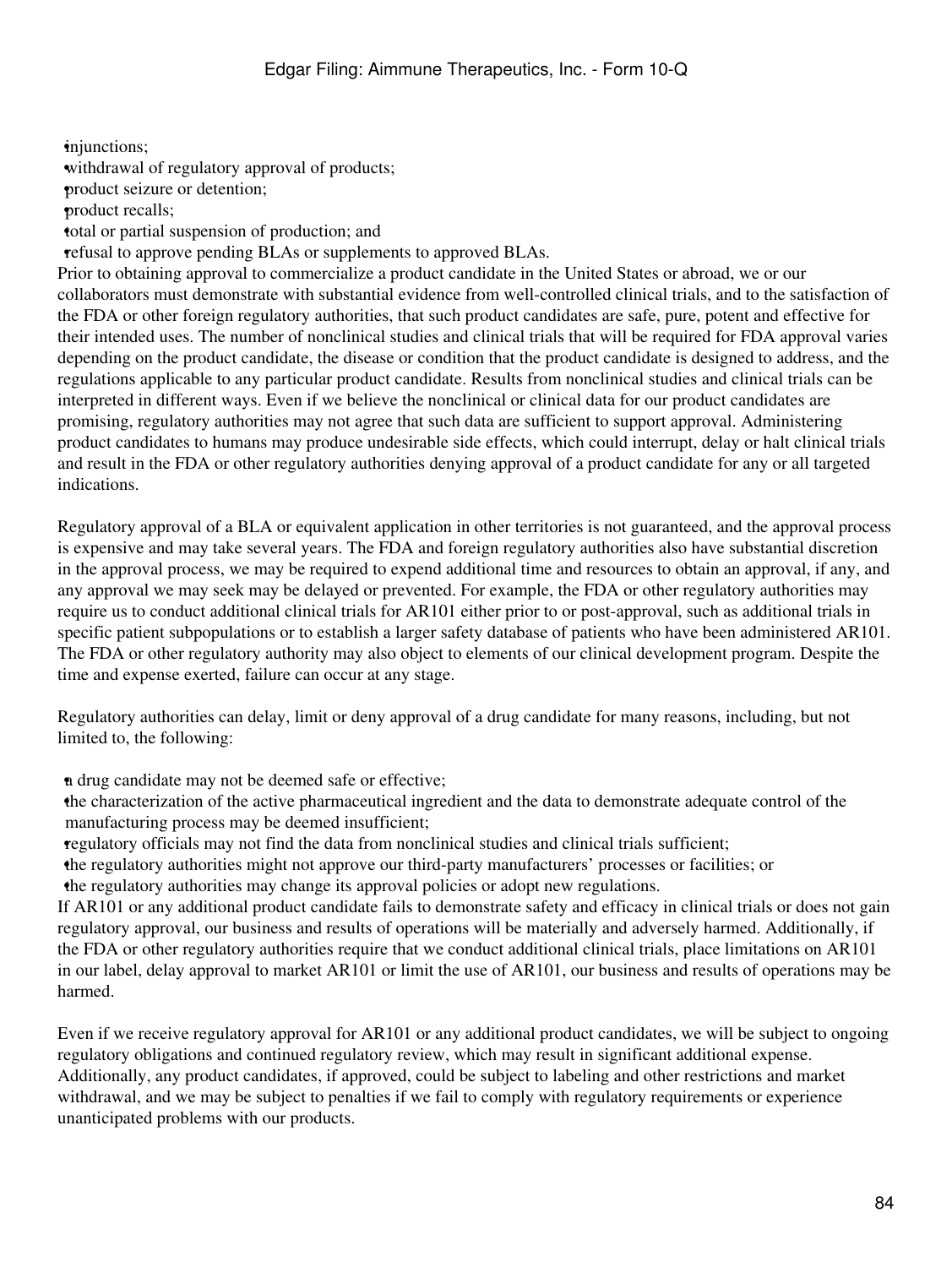Even if a drug is approved, regulatory authorities may still impose significant restrictions on a product's indicated uses or marketing or impose ongoing requirements for potentially costly post-marketing studies. Furthermore, any new legislation addressing drug safety issues could result in delays or increased costs to assure compliance.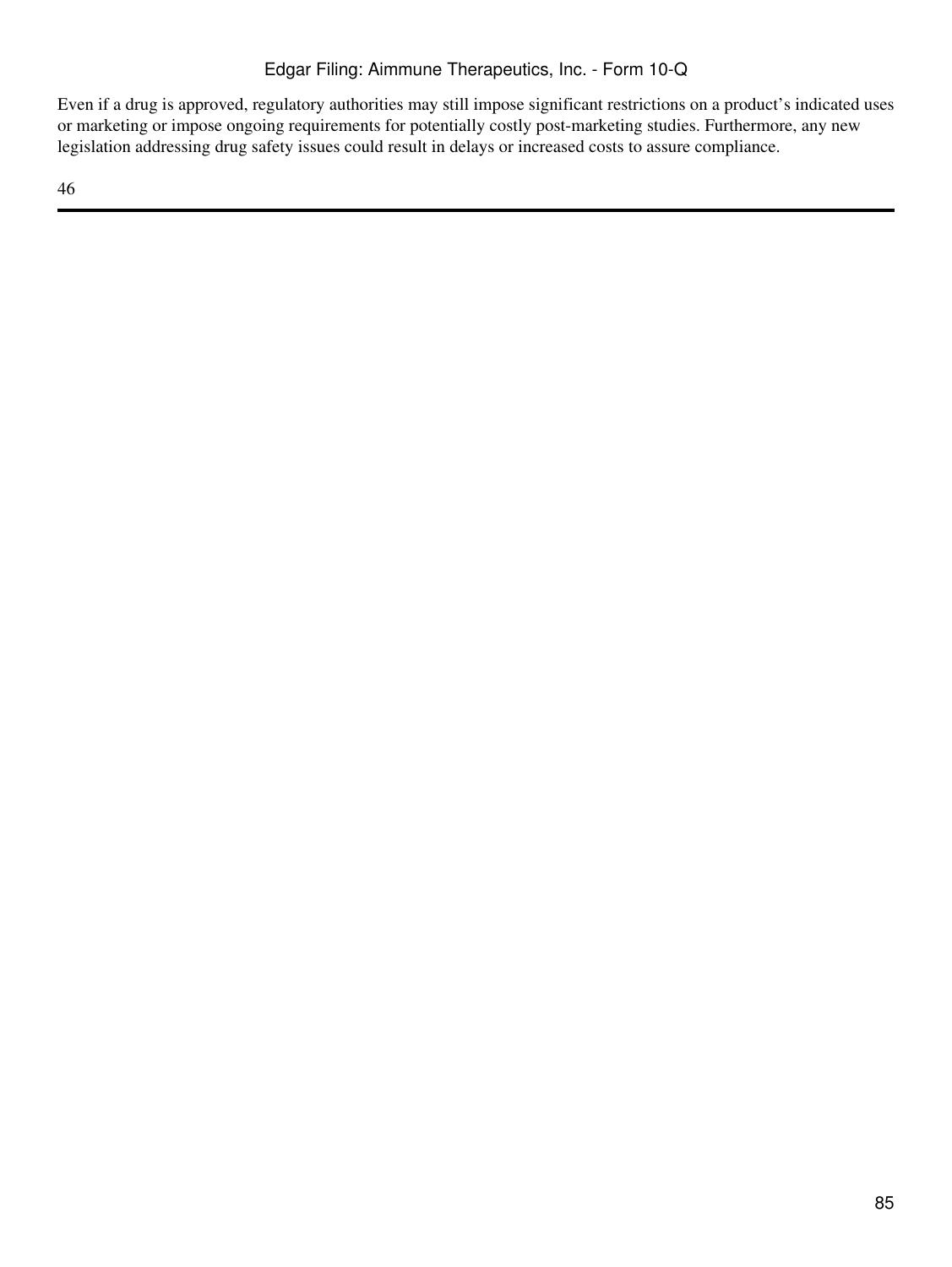If AR101 is approved it will be subject to ongoing regulatory requirements for labeling, packaging, storage, advertising, promotion, sampling, record-keeping and submission of safety and other post-marketing information, including both federal and state requirements in the United States and the requirements of the regulatory agencies in other countries. In addition, manufacturers and manufacturers' facilities are required to comply with extensive regulatory requirements, including ensuring that quality control and manufacturing procedures conform to current cGMP requirements. As such, we and our contract manufacturers are subject to continual review and periodic inspections to assess compliance with cGMP. Accordingly, we and others with whom we work must continue to expend time, money, and effort in all areas of regulatory compliance, including manufacturing, quality control, and quality assurance. We will also be required to report certain adverse reactions and production problems, if any, to regulatory authorities, and to comply with requirements concerning advertising and promotion for our products. Promotional communications with respect to prescription drugs are subject to a variety of legal and regulatory restrictions and must be consistent with the information in the product's approved label. As such, we may not promote our products for indications or uses for which they do not have regulatory approval.

If a regulatory authority discovers previously unknown problems with a product, such as adverse events of unanticipated severity or frequency, or problems with the facility where the product is manufactured, or disagrees with the promotion, marketing or labeling of a product, a regulatory authority may impose restrictions on that product or us, including requiring withdrawal of the product from the market. If we fail to comply with applicable regulatory requirements, a regulatory authority or enforcement authority may:

**issue** warning letters;

impose civil or criminal penalties;

suspend or withdraw regulatory approval;

suspend any of our ongoing clinical trials;

•refuse to approve pending applications or supplements to approved applications submitted by us; •impose restrictions on our operations, including closing our contract manufacturers' facilities; or seize or detain products or require a product recall.

Any government investigation of alleged violations of law could require us to expend significant time and resources in response, and could generate negative publicity. Any failure to comply with ongoing regulatory requirements may significantly and adversely affect our ability to commercialize and generate revenues from AR101. If regulatory sanctions are applied or if regulatory approval is withdrawn, the value of our company and our operating results will be adversely affected. Additionally, if we are unable to generate revenues from the sale of AR101 our potential for achieving profitability will be diminished and the capital necessary to fund our operations will be increased.

If approved, AR101 or any additional products may cause or contribute to adverse medical events that we are required to report to regulatory authorities and if we fail to do so we could be subject to sanctions that would materially harm our business.

Some participants in our clinical trials have reported adverse effects after being treated with AR101. For example, in our PALISADE clinical trial, of patients ages 4-17, 12.4% of patients from the AR101 treatment arm and 2.4% of patients from the placebo-treatment arm discontinued due to investigator-reported adverse events. Additionally, eight AR101-treated patients in the PALISADE trial experienced a total of ten severe adverse events, and four of these patients discontinued treatment. If we are successful in completing the development of, obtaining approval for, and commercializing AR101 or any other products, FDA and foreign regulatory authority regulations require that we report certain information about adverse medical events if those products may have caused or contributed to those adverse events. The timing of our obligation to report would be triggered by the date we become aware of the adverse event as well as the nature of the event. We may fail to report adverse events we become aware of within the prescribed timeframe. We may also fail to appreciate that we have become aware of a reportable adverse event, especially if it is not reported to us as an adverse event or if it is an adverse event that is unexpected or removed in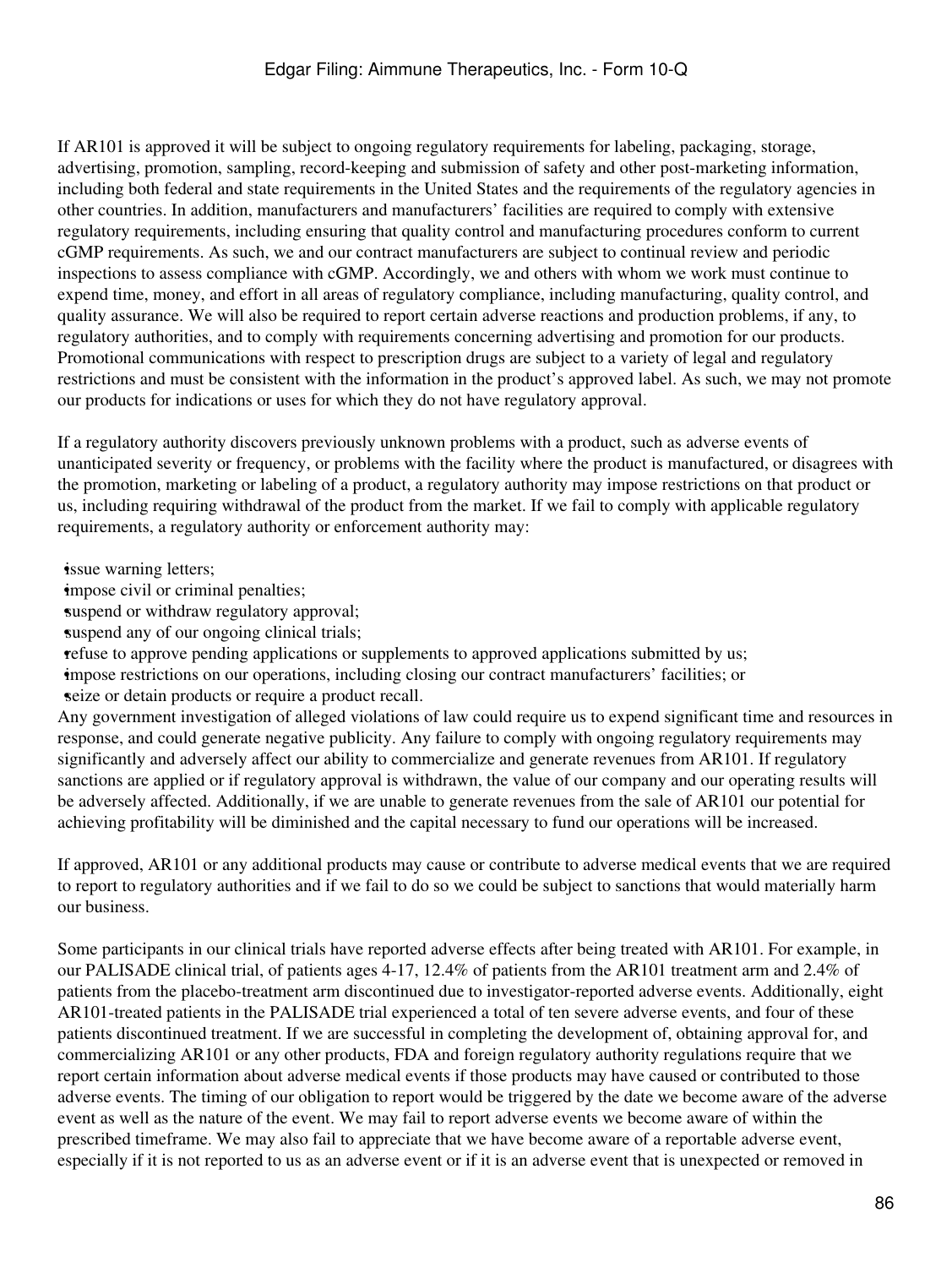time from the use of our products. If we fail to comply with our reporting obligations, the FDA or a foreign regulatory authority could take action, including criminal prosecution, the imposition of civil monetary penalties, seizure of our products or delay in approval or clearance of additional products.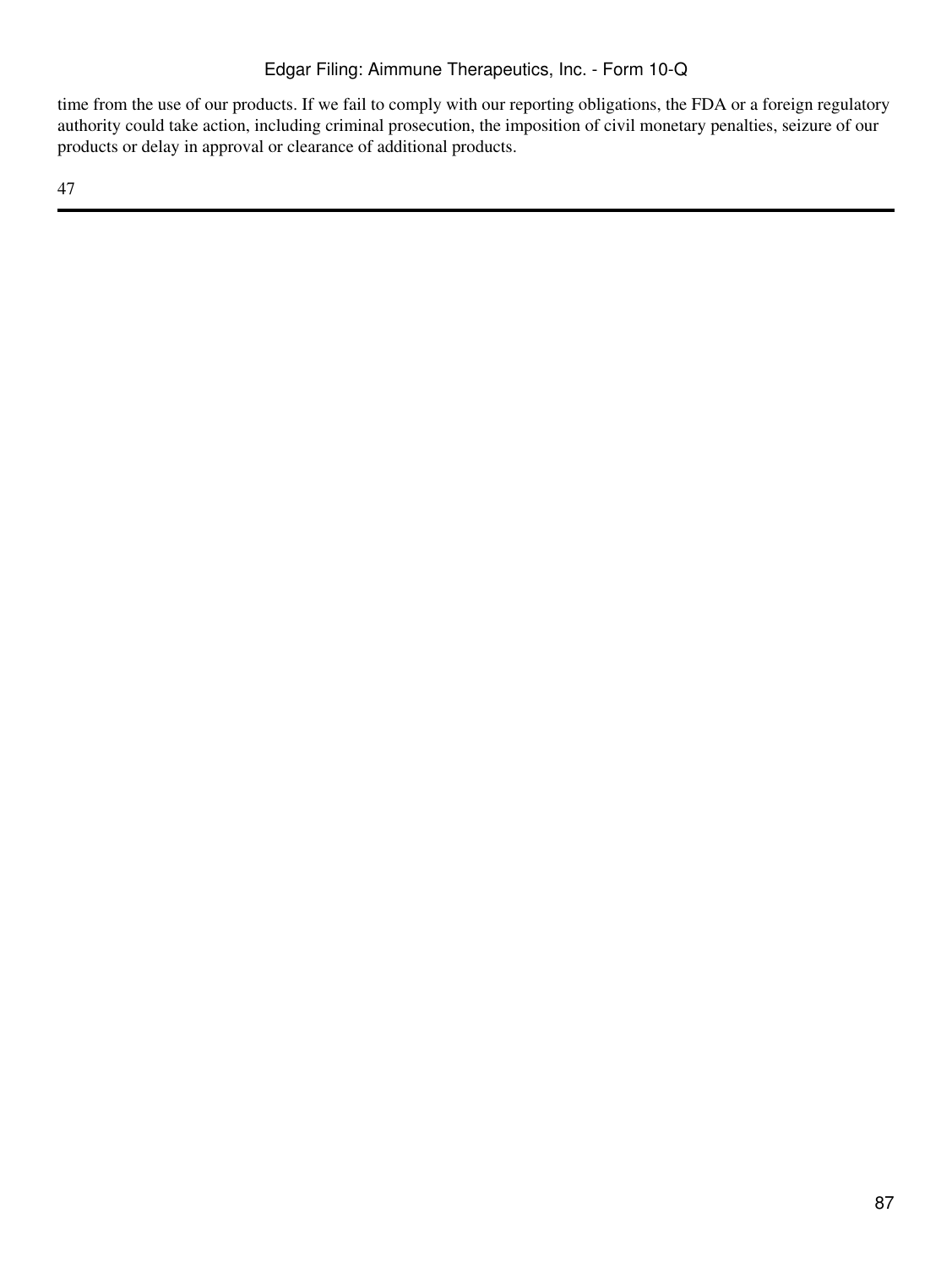Our failure to obtain regulatory approvals in foreign jurisdictions for AR101 would prevent us from marketing AR101 internationally.

In order to market any product in the European Economic Area, or EEA (which is composed of the 28 Member States of the European Union plus Norway, Iceland and Liechtenstein), and many other foreign jurisdictions, separate regulatory approvals are required. In the EEA, medicinal products can only be commercialized after obtaining a MA. Before granting the MA, the European Medicines Agency or the competent authorities of the Member States of the EEA make an assessment of the risk benefit balance of the product on the basis of scientific criteria concerning its quality, safety and efficacy.

The approval procedures vary among countries and can involve additional clinical testing, and the time required to obtain approval may differ from that required to obtain FDA approval. A foreign regulatory authority may impose additional requirements prior to the commencement of clinical trials in one country that were not required in other countries, including the United States. Clinical trials conducted in one country may not be accepted by regulatory authorities in other countries. For example, a foreign regulatory authority may determine that our clinical trial results obtained in U.S. subjects are not representative of foreign patient populations and are thus not supportive of an approval outside of the United States. Approval by the FDA does not ensure approval by regulatory authorities in other countries, and approval by one or more foreign regulatory authorities does not ensure approval by regulatory authorities in other foreign countries or by the FDA. However, a failure or delay in obtaining regulatory approval in one country may have a negative effect on the regulatory process in others. The foreign regulatory approval process may include all of the risks associated with obtaining FDA approval. We may not be able to file for foreign regulatory approvals or do so on a timely basis, and even if we do file we may not receive necessary approvals to commercialize our products in any market.

We may be subject to healthcare laws, regulation and enforcement.

Although we do not currently have any products on the market, once we begin commercializing our products, we will be subject to additional healthcare statutory and regulatory requirements and enforcement by the U.S. by the federal government and the states and by the governments of other countries where we conduct our business. The laws that will affect our ability to operate as a commercial organization include:

•the U.S. federal Anti-Kickback Statute, which prohibits, among other things, persons from knowingly and willfully soliciting, receiving, offering or paying remuneration, directly or indirectly, in exchange for or to induce either the referral of an individual for, or the purchase, order or recommendation of, any good or service for which payment may be made under federal healthcare programs such as the Medicare and Medicaid programs. A person or entity does not need to have actual knowledge of this statute or specific intent to violate it to have committed a violation. In addition, the government may assert that a claim including items or services resulting from a violation of the federal Anti-Kickback Statute constitutes a false or fraudulent claim for purposes of the false claims laws;

•U.S. federal false claims laws which prohibit, among other things, individuals or entities from knowingly presenting, or causing to be presented, claims for payment from Medicare, Medicaid, or other third-party payors that are false or fraudulent;

•U.S. federal criminal laws that prohibit executing a scheme to defraud any healthcare benefit program or making false statements relating to healthcare matters. Similar to the federal Anti- Kickback Statute, a person or entity does not need to have actual knowledge of these statutes or specific intent to violate them to have committed a violation; •the U.S. federal Health Insurance Portability and Accountability Act of 1996, as amended by the Health Information Technology for Economic and Clinical Health Act, which governs the conduct of certain electronic healthcare transactions and protects the security and privacy of protected health information;

•the U.S. federal physician sunshine requirements under the Patient Protection and Affordable Care Act, as amended by the Health Care and Education Reconciliation Act of 2010, or collectively, the Affordable Care Act, which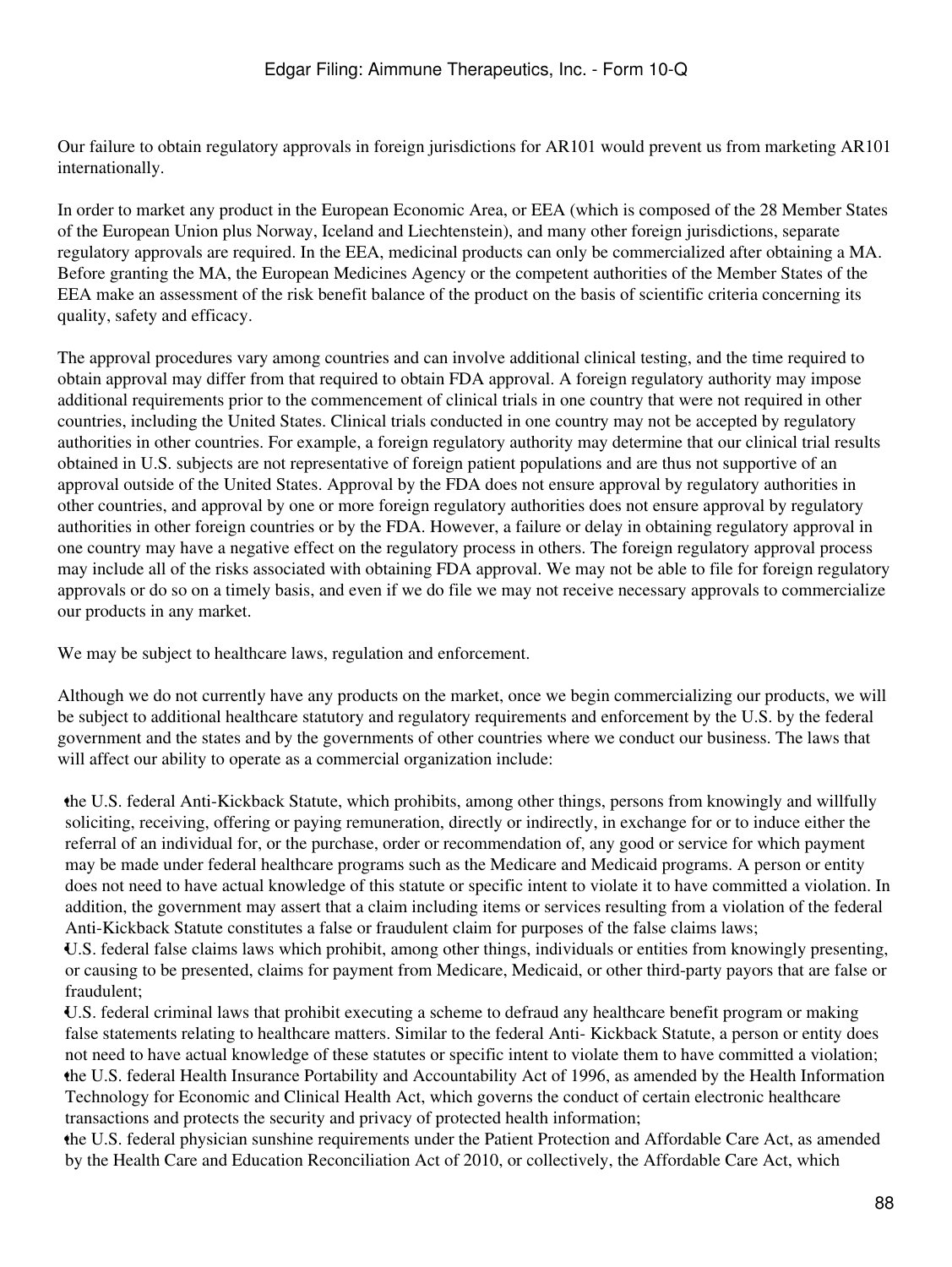requires certain manufacturers of drugs, devices, biologics, and medical supplies to report annually to the Centers for Medicare & Medicaid Services, or CMS, information related to payments and other transfers of value to physicians, other healthcare providers, and teaching hospitals, and ownership and investment interests held by physicians and other healthcare providers and their immediate family members;

state law equivalents of each of the above federal laws, such as anti-kickback and false claims laws which may apply to items or services reimbursed by any third-party payor, including commercial insurers;

•state laws that require pharmaceutical companies to comply with the pharmaceutical industry's voluntary compliance guidelines and the applicable compliance guidance promulgated by the federal government, or otherwise restrict payments that may be made to healthcare providers and other potential referral sources; 48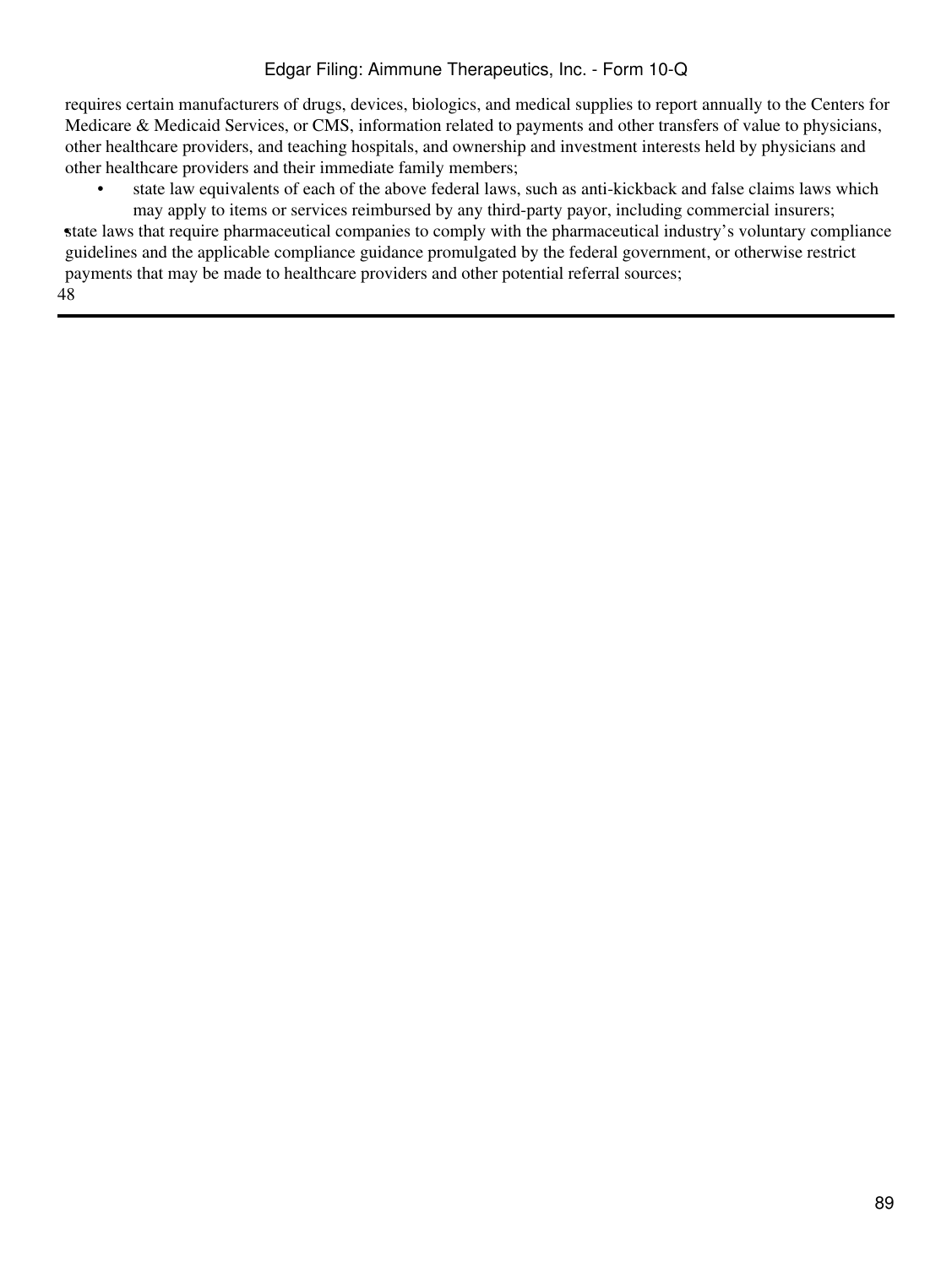•state laws that require drug manufacturers to report information related to payments and other transfers of value to physicians and other healthcare providers or marketing expenditures and pricing information; and state laws governing the privacy and security of health information in certain circumstances, many of which differ from each other in significant ways, thus complicating compliance efforts; and

•European and other foreign law equivalents of each of the laws, including reporting requirements detailing interactions with and payments to healthcare providers.

Because of the breadth of these laws and the narrowness of the statutory exceptions and safe harbors available, it is possible that some of our business activities could be subject to challenge under one or more of such laws. The risk of our being found in violation of these laws is increased by the fact that many of them have not been fully interpreted by the regulatory authorities or the courts, and their provisions are open to a variety of interpretations. Any action against us for violation of these laws, even if we successfully defend against it, could cause us to incur significant legal expenses and divert our management's attention from the operation of our business. If our operations are found to be in violation of any of the laws described above or any other governmental laws and regulations that apply to us, we may be subject to penalties, including civil and criminal penalties, damages, fines, the curtailment or restructuring of our operations, the exclusion from participation in federal and state healthcare programs and imprisonment, any of which could adversely affect our ability to market our products and adversely impact our financial results.

Further, regulations may change, and any additional regulation could prevent, limit or delay regulatory approval of our product candidates, which could harm our business. For example, in December 2016, the 21st Century Cures Act, or Cures Act, was signed into law. The Cures Act, among other things, is intended to modernize the regulation of biologics and spur innovation, but its ultimate implementation remains unclear. We could also be subject to new international, federal, state or local regulations that could affect our R&D programs and harm our business in unforeseen ways. If this happens, we may have to incur significant costs to comply with such laws and regulations, which will harm our results of operations.

We also cannot predict the likelihood, nature or extent of government regulation that may arise from future legislation or administrative or executive action, either in the United States or abroad. For example, certain policies of the Trump administration may impact our business and industry. Namely, the Trump administration has taken several executive actions, including the issuance of a number of Executive Orders, that could impose significant burdens on, or otherwise materially delay, the FDA's ability to engage in routine regulatory and oversight activities such as implementing statutes through rulemaking, issuance of guidance, and review and approval of marketing applications. It is difficult to predict how these Executive Orders will be implemented, and the extent to which they will impact the FDA's ability to exercise its regulatory authority. If these executive actions impose constraints on FDA's ability to engage in oversight and implementation activities in the normal course, our business may be negatively impacted.

Legislative or regulatory healthcare reforms in the United States may make it more difficult and costly for us to obtain regulatory clearance or approval of our product candidates and to produce, market and distribute our products after clearance or approval is obtained.

From time to time, legislation is drafted and introduced in Congress that could significantly change the statutory provisions governing the regulatory approval, manufacture, and marketing of regulated products or the reimbursement thereof. In addition, FDA regulations and guidance are often revised or reinterpreted by the FDA in ways that may significantly affect our business and our products. Any new regulations or revisions or reinterpretations of existing regulations may impose additional costs or lengthen review times of our product candidates. We cannot determine what effect changes in regulations, statutes, legal interpretation or policies, when and if promulgated, enacted or adopted may have on our business in the future. Such changes could, among other things, require:

•additional clinical trials to be conducted prior to obtaining approval; •changes to manufacturing methods;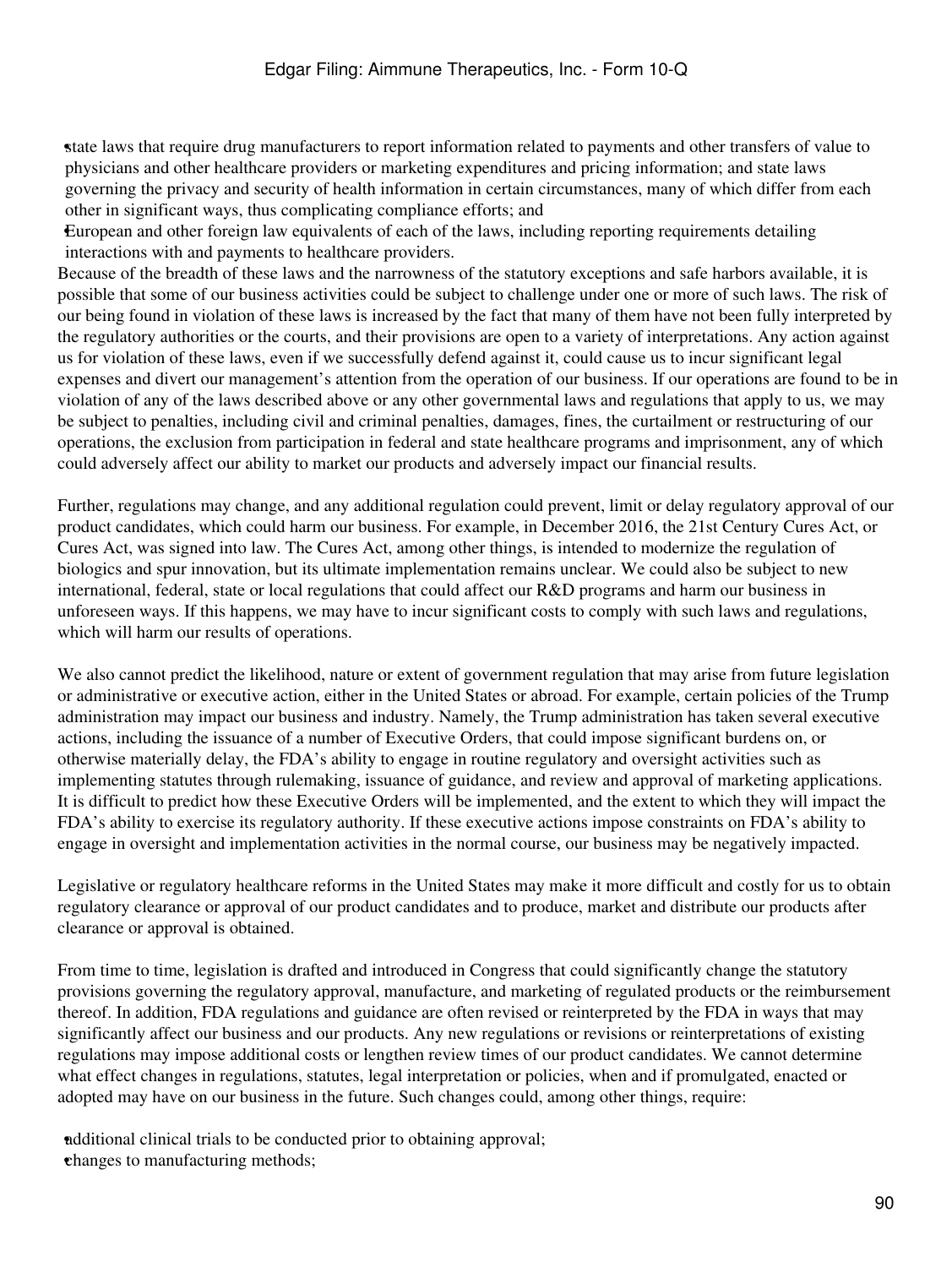• recall, replacement or discontinuance of one or more of our products; and

•additional record keeping.

Each of these would likely entail substantial time and cost and could materially harm our business and our financial results. In addition, delays in receipt of or failure to receive regulatory clearances or approvals for any additional products could have a material adverse effect on our business, results of operations, financial condition, prospects and stock price.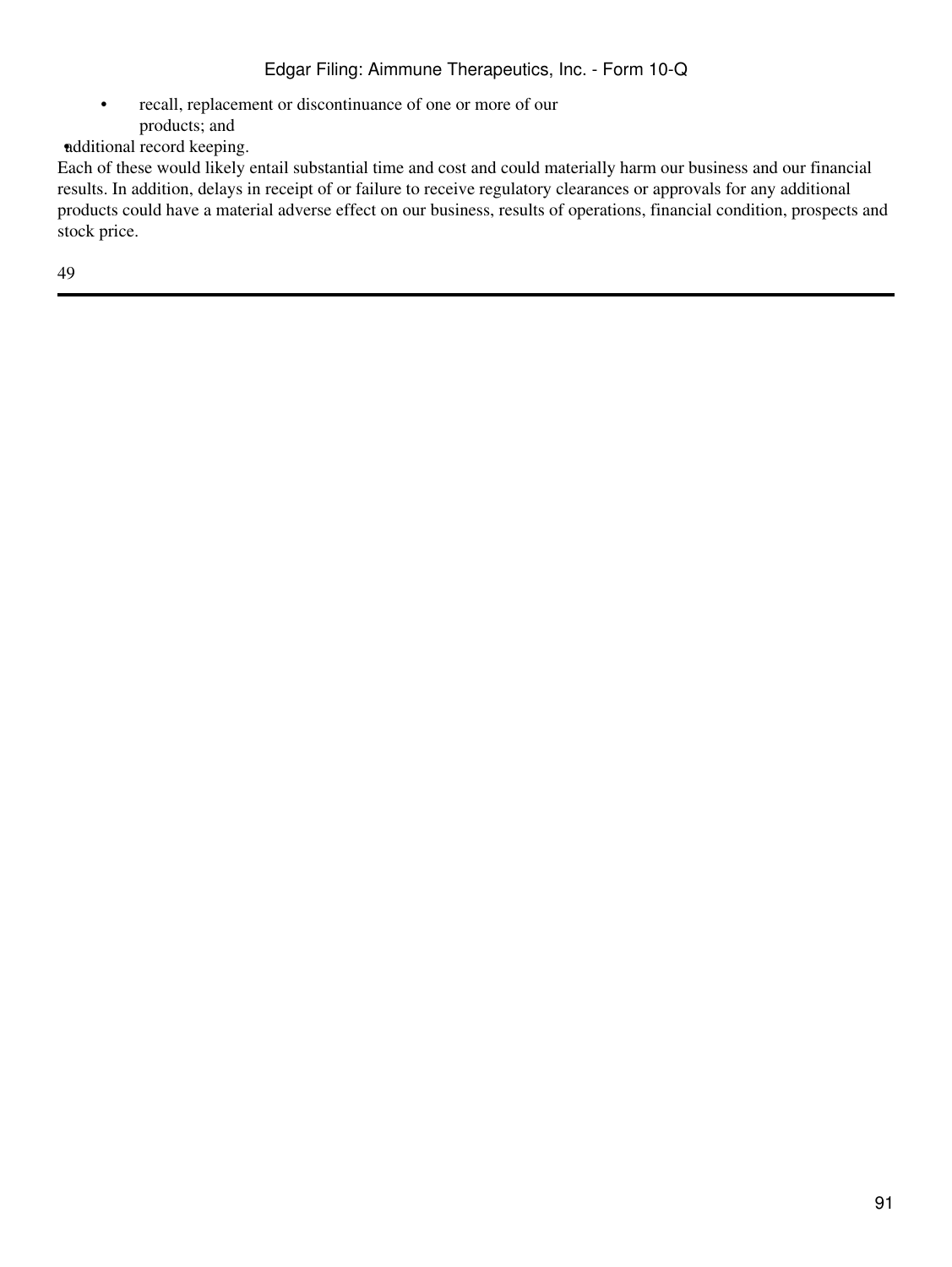In addition, the full impact of recent healthcare reform and other changes in the healthcare industry and in healthcare spending is currently unknown, and may adversely affect our business model. In the United States, the Affordable Care Act was enacted in 2010 with a goal of reducing the cost of healthcare and substantially changing the way healthcare is financed by both government and private insurers. The Affordable Care Act, among other things, increased the minimum Medicaid rebates owed by manufacturers under the Medicaid Drug Rebate Program and extended the rebate program to individuals enrolled in Medicaid managed care organizations and established annual fees and taxes on manufacturers of certain branded prescription drugs. Since its enactment, there have been judicial and Congressional challenges to certain aspects of the Affordable Care Act, and we expect there will be additional challenges and amendments to the Affordable Care Act in the future. The current Presidential Administration and U.S. Congress will likely continue to seek to modify, repeal, or otherwise invalidate all, or certain provisions of, the Affordable Care Act. It is uncertain the extent to which any such changes may impact our business or financial condition.

In addition, other legislative changes have been proposed and adopted in the United States since the Affordable Care Act was enacted. These changes include the Budget Control Act of 2011, which resulted in aggregate reductions of Medicare payments to providers of 2% per fiscal year, which went into effect on April 1, 2013 and, due to subsequent legislative amendments to the statute, will remain in effect through 2025 unless additional Congressional action is taken, as well as the American Taxpayer Relief Act of 2012, which, among other things, further reduced Medicare payments to several types of providers, including hospitals, and increased the statute of limitations period for the government to recover overpayments to providers from three to five years. Recently there has also been heightened government scrutiny over the manner in which manufacturers set prices for their marketed products, which has resulted in several Congressional inquiries and proposed bills designed to, among other things, reform government program reimbursement methodologies. Individual states in the United States have also become increasingly aggressive in passing legislation and implementing regulations designed to control pharmaceutical product pricing, including price or patient reimbursement constraints, discounts, restrictions on certain product access and marketing cost disclosure and transparency measures, and, in some cases, designed to encourage importation from other countries and bulk purchasing.

It is likely that federal and state legislatures within the United States and foreign governments will continue to consider changes to existing healthcare legislation. We cannot predict the reform initiatives that may be adopted in the future or whether initiatives that have been adopted will be repealed or modified. The continuing efforts of the government, insurance companies, managed care organizations and other payors of healthcare services to contain or reduce costs of healthcare may adversely affect the demand for any drug products for which we may obtain regulatory approval, our ability to set a price that we believe is fair for our products, our ability to obtain adequate coverage and reimbursement approval for a product, our ability to generate revenues and achieve or maintain profitability, and the level of taxes that we are required to pay.

Neither a Fast-Track designation nor a Breakthrough Therapy designation by the FDA may actually lead to a faster development or regulatory review or approval process.

Even though we do have Fast-Track designation for AR101 for oral immunotherapy of peanut sensitive adults and children and Breakthrough Therapy designation for AR101 for oral immunotherapy of peanut sensitive children and adolescents (ages 4-17), we may not experience a faster development process, review or approval compared to conventional FDA procedures. The FDA may withdraw Fast-Track designation or Breakthrough Therapy designation if it believes that the designation is no longer supported by data from our clinical development program or other sources.

Risks Related to Intellectual Property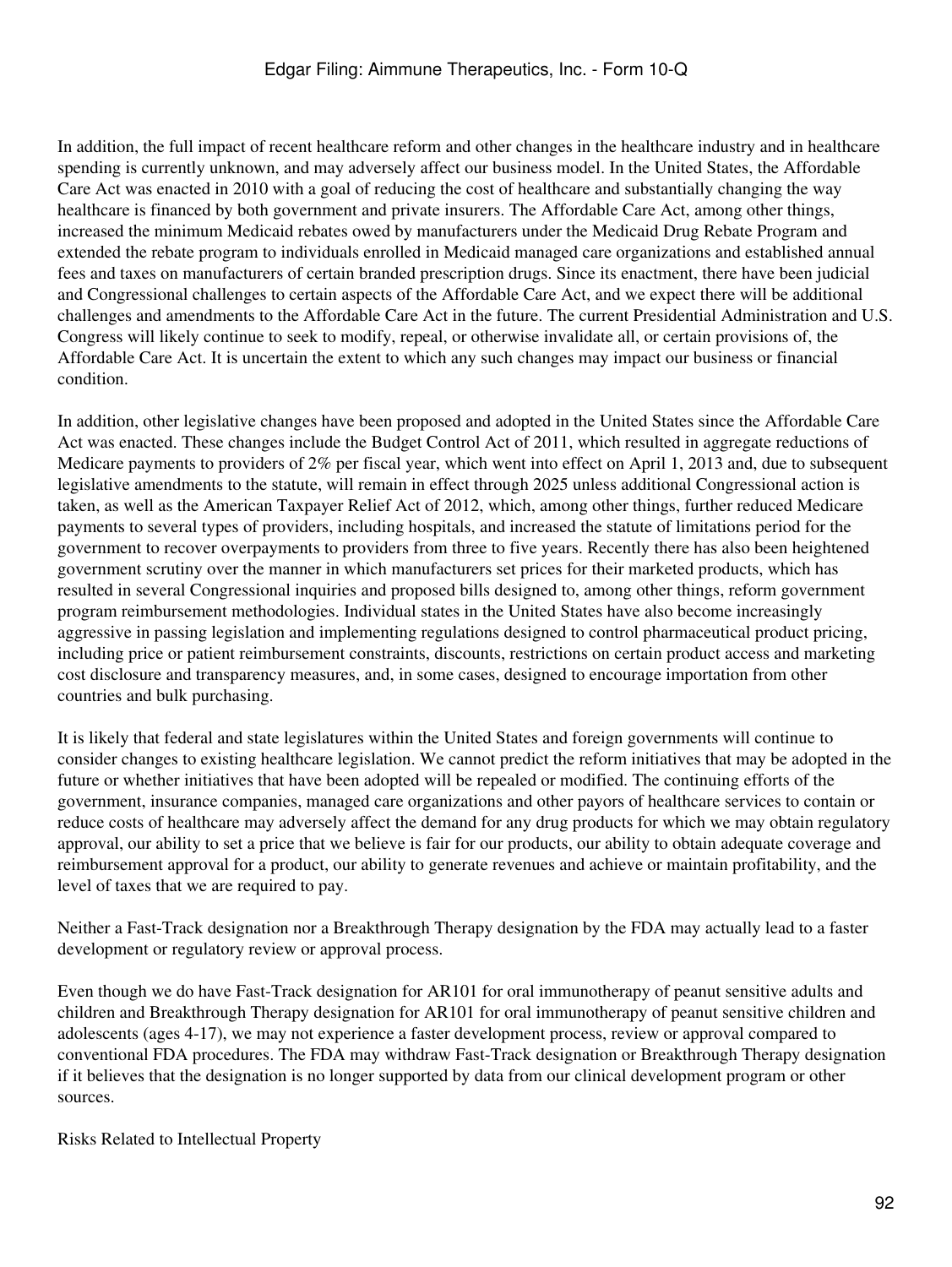If we are unable to obtain and maintain adequate intellectual property protection for AR101 or any additional product candidates, we may not be able to compete effectively in our market.

Our commercial success depends in part on our ability to obtain and maintain proprietary or intellectual property protection in the United States and other countries for AR101 and any additional product candidates. We intend to rely upon a combination of patents, trademarks, trade secrets and confidentiality agreements to protect our product candidates. Evaluating the strength of patents in the biotechnology and pharmaceutical fields involves complex legal and scientific questions and, as a result, the patent position of biopharmaceutical companies can generally be highly uncertain. Further, any disclosure to or misappropriation by third parties of our confidential or proprietary information could enable competitors to quickly duplicate or surpass our technological achievements, thus eroding our competitive position in our market.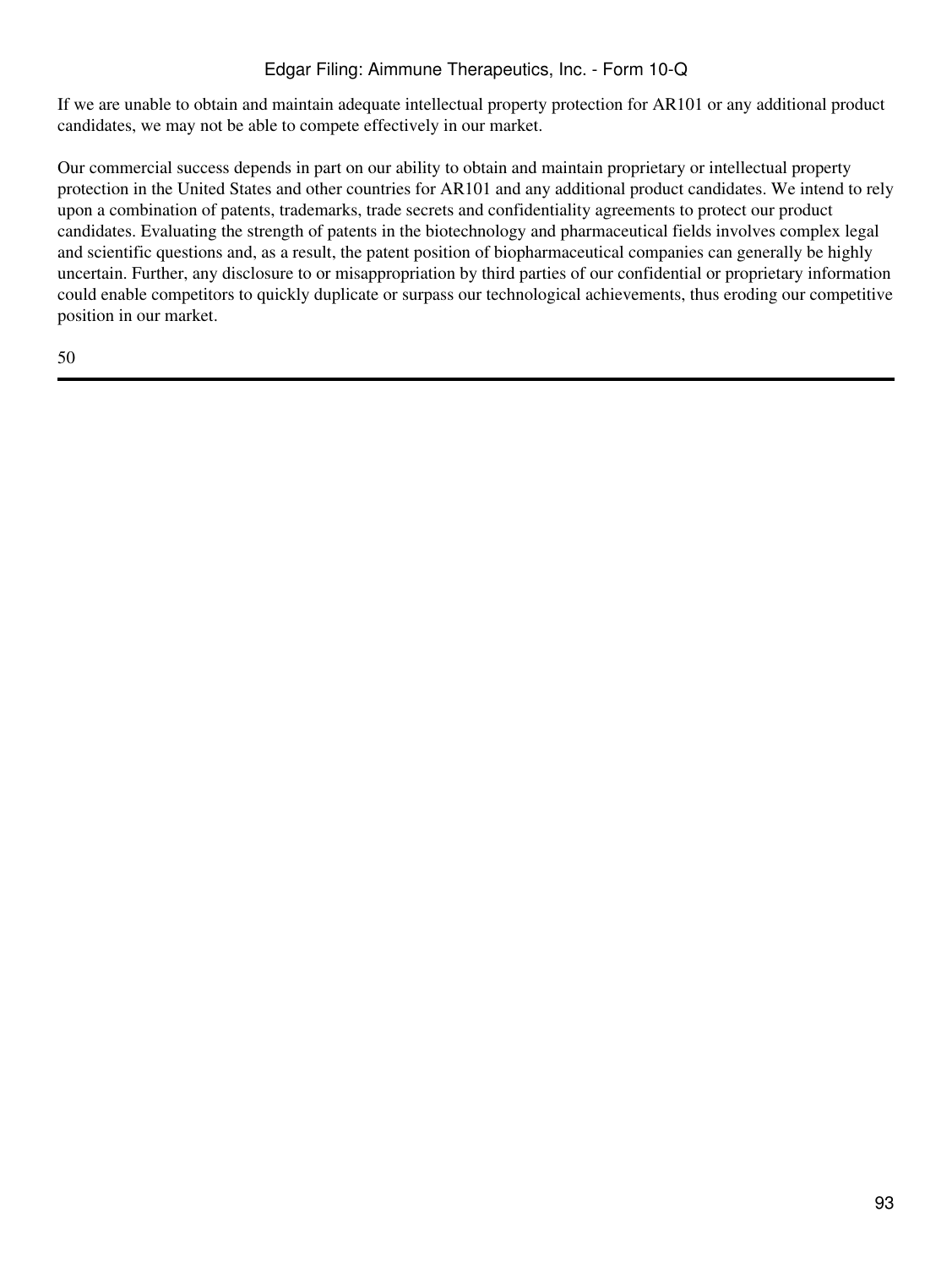The degree of patent protection we require to successfully commercialize our product candidates may be unavailable or severely limited in some cases and may not adequately protect our rights or permit us to gain or maintain any competitive advantage. Though we currently own two issued patents in the United States covering certain of our manufacturing methods and the formulation for AR101, we do not anticipate that we will be able to obtain a composition of matter patent over the active pharmaceutical ingredient in AR101 or for any other product candidates that are based on widely or readily available food products. We have filed additional patent applications that relate to the manufacture, formulation, and other aspects of AR101 and certain of our other product candidates. We cannot assure our stockholders that these applications will result in any additional issued patents in the U.S. or foreign countries. Even if any such additional patents issue, we cannot assure our stockholders that they or any other patents we obtain will include any claims with a scope sufficient to protect AR101 or any other additional product candidate or otherwise provide us with meaningful protection or competitive advantage.

The patent prosecution process is expensive and time-consuming, and we may not be able to file and prosecute all necessary or desirable patent applications at a reasonable cost or in a timely manner. It is also possible that we will fail to identify patentable aspects of our research and development output before it is too late to obtain patent protection. In addition, the laws of foreign countries may not protect our rights to the same extent as the laws of the United States. Furthermore, patents have a limited lifespan. In the United States, the natural expiration of a patent is generally twenty years after it is filed as a regular, non-provisional application. Various extensions may be available; however, the life of a patent, and the protection it affords, is limited. Given the amount of time required for the development, testing and regulatory review of new drug candidates, patents protecting such candidates might expire before or shortly after such candidates are commercialized. If we encounter delays in our clinical trials or other delays during the regulatory approval process, even if we obtain patents covering AR101 or other product candidates, the period of time during which we could exclusively market AR101 or such other product candidates under such patents would be reduced, even if we are able to obtain an extension of patent term due to regulatory delay. As a result, any patents we obtain may not provide us with adequate and continuing patent protection sufficient to exclude others from commercializing products similar or identical to AR101 or our other product candidates, including generic versions of such products.

The issuance of a patent is not conclusive as to its inventorship, scope, validity or enforceability, and therefore, to the extent that we acquire patent protection with respect to AR101 or other product candidates, third parties may still challenge our patents in the courts or patent offices in the United States and abroad. Any issued patents we obtain could be narrowed, invalidated, held unenforceable or circumvented, any of which could limit our ability to prevent competitors and other third parties from developing and marketing similar products or limit the length of terms of patent protection we may obtain for our product candidates. Competitors or other third parties may also claim that they invented the inventions claimed in our patent applications, or any patents that may issue in the future, prior to us, or may file patent applications before we do. Further, our competitors might conduct research and development activities in countries where we do not have patent rights and then use the information learned from such activities to develop competitive products for sale in our major commercial markets. Our competitors might commercialize products in countries where we do not have patent rights. Such challenges may also result in our inability to manufacture or commercialize our additional products, including AR101, without infringing third-party patent rights. If the breadth or strength of protection provided by any patents we obtain with respect to AR101 or any additional product candidates is successfully challenged, then our ability to commercialize AR101 or any additional product candidates could be negatively affected, and we may face unexpected competition that could have a material adverse impact on our business.

Even if they are unchallenged, any patents issuing from our pending patent applications may not adequately protect our intellectual property or prevent others from designing around our claims to circumvent those patents by developing similar or alternative technologies or products in a non-infringing manner. For example, a third party may develop a competitive product that provides benefits similar to AR101 or an additional product candidate but falls outside the scope of our patent protection. If the patent protection covering our product candidates is not sufficiently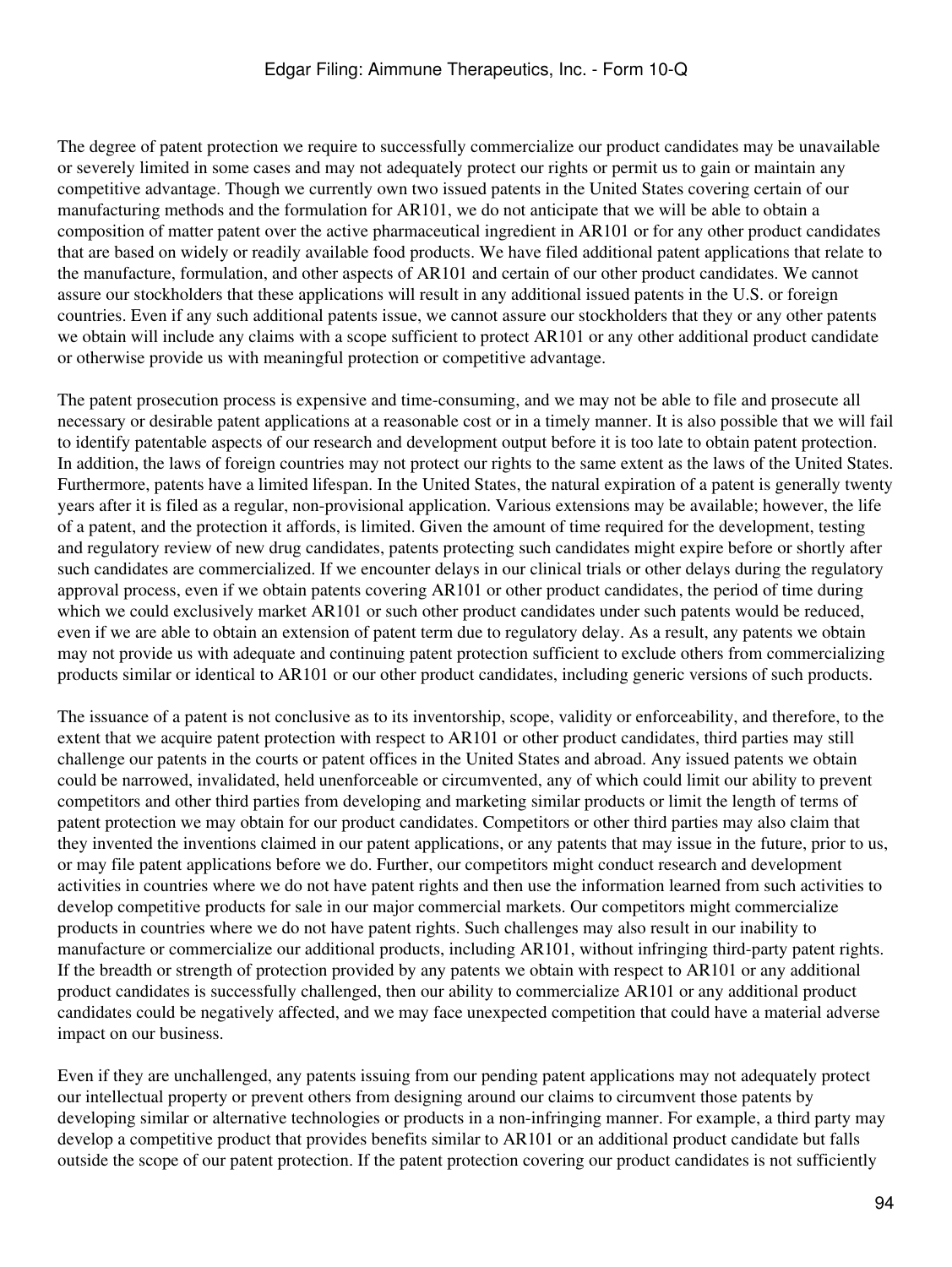broad to impede such competition, our ability to successfully commercialize our product candidates could be negatively affected, which would harm our business.

In addition, we may in the future be subject to claims by our former employees or consultants asserting an ownership right in our patents or patent applications, as a result of the work they performed on our behalf. Although we generally require all of our employees, consultants and advisors and any other third parties who have access to our proprietary know-how, information or technology to assign their inventions to us, we cannot be certain that we have executed such agreements with all parties who may have contributed to our intellectual property, nor can we be certain that our agreements with such parties will be upheld in the face of a potential challenge, or that they will not be breached, for which we may not have an adequate remedy.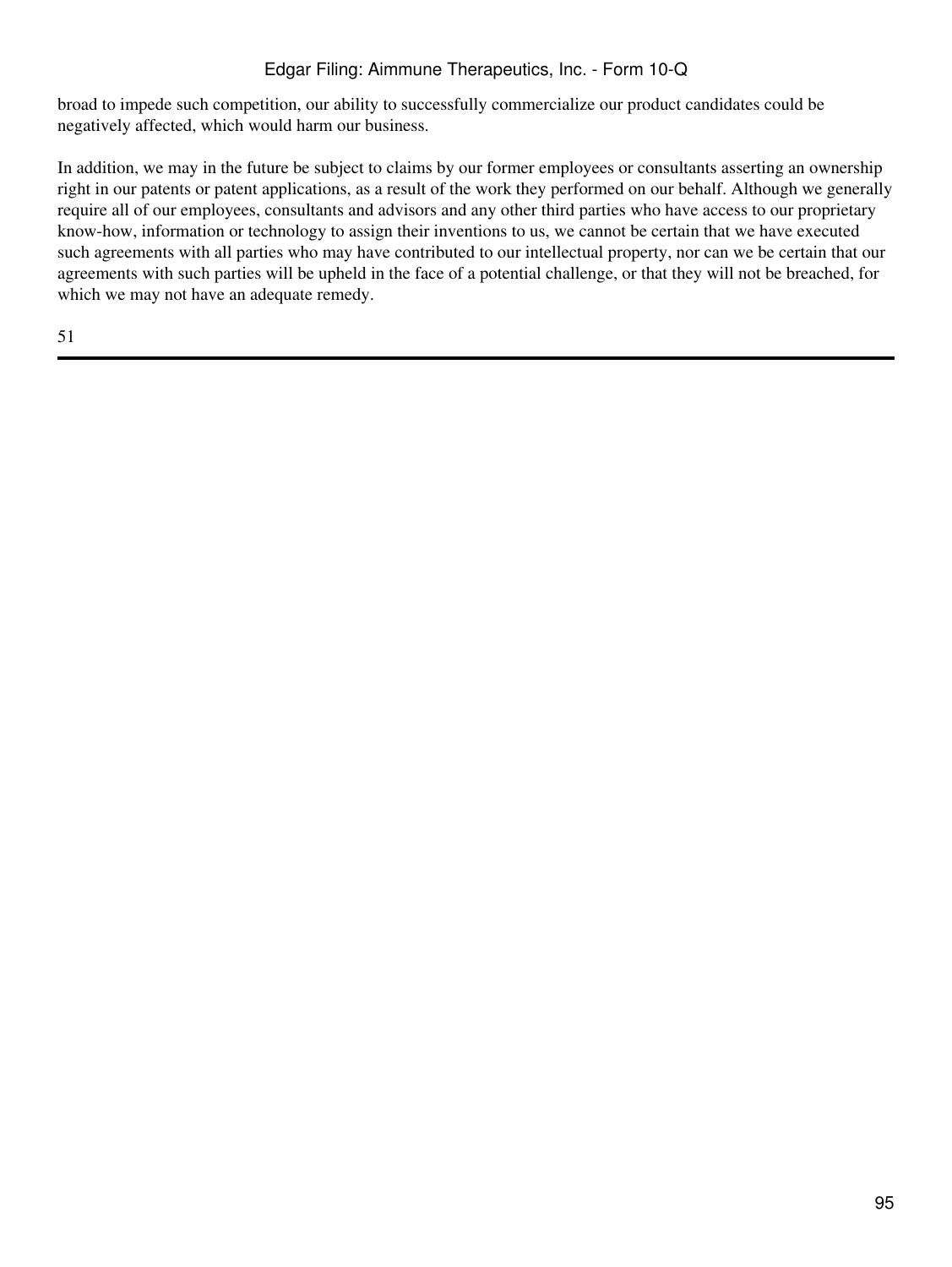We may become subject to claims alleging infringement of third-party patents or proprietary rights, the outcome of which could result in delay or prevent the development and commercialization of AR101 or any additional product candidates or otherwise prevent us from competing effectively in our market.

Our commercial success depends upon our ability and the ability of our collaborators to develop, manufacture, market and sell our product candidates and use our proprietary technologies without infringing or otherwise violating the proprietary rights and intellectual property of third parties. The biotechnology and pharmaceutical industries are characterized by extensive and frequent litigation regarding patents and other intellectual property rights. Third parties, including our competitors, may initiate legal proceedings against us or our collaborators alleging that we are infringing or otherwise violating their patent or other intellectual property rights. Given the significant number of patents in our field of technology, we cannot assure our stockholders that AR101 or any additional product candidates we develop will not infringe existing patents or patents that may be granted in the future. Because patent applications can take many years to issue and may be confidential for 18 months or more after filing, and because pending patent claims can be revised before issuance, or even after issuance, there may be applications now pending of which we are unaware that may later result in issued patents that may be infringed by the manufacture, use or sale of AR101 or any additional product candidates. If a patent holder believes AR101 or any of our product candidates infringes on its patent, the patent holder may sue us even if we have received patent protection for our technology.

If a patent infringement suit were brought against us or any of our collaborators, we or they could be forced to stop or delay the research, development, manufacturing or sales of AR101 or the product candidate that is the subject of the suit. Defending any such claims would cause us to incur substantial expenses of financial and other resources and, if unsuccessful, we could be forced to pay substantial damages, including treble damages and attorney's fees if we are found to have willfully infringed a third-party patent. Furthermore, we may be required to indemnify our collaborators against such claims.

We may choose to seek, or may be required to seek, a license from the third-party patent holder and would most likely be required to pay license fees or royalties or both, each of which could be substantial. These licenses may not be available on commercially reasonable terms, however, or at all. Even if we were able to obtain a license, the rights we obtain may be nonexclusive, which would provide our competitors access to the same intellectual property rights upon which we are forced to rely. Ultimately, we could be prevented from commercializing a product, or forced to redesign it, or to cease aspects of our business operations if, as a result of actual or threatened patent infringement claims, we or our collaborators are unable to enter into licenses on acceptable terms. Even if we are successful in defending against any infringement claims, litigation is expensive and time-consuming and is likely to divert management's attention and substantial resources from our core business, which could harm our business.

We may become involved in lawsuits to protect or enforce our patents and other intellectual property rights, the outcome of which would be uncertain and could have a material adverse effect on the success of our business.

Competitors and other third parties may infringe, misappropriate or otherwise violate any patents we obtain or other intellectual property rights. To counter infringement or unauthorized use, we may be required to initiate litigation, which can be expensive and time-consuming. A court may disagree with our allegations, however, and may refuse to stop the other party from using the technology at issue on the grounds that our patents do not cover the third-party technology in question. Further, such third parties could counterclaim that we infringe their intellectual property or that a patent we have asserted against them is invalid or unenforceable. In patent litigation in the United States, defendant counterclaims challenging the validity, enforceability or scope of asserted patents are commonplace.

In addition, third parties may initiate their own legal proceedings against us to assert such challenges to our intellectual property rights. For example, we may be subject to a third-party submission of prior art to the United States Patent and Trademark Office, or USPTO, challenging the invention claimed within any patent we may obtain,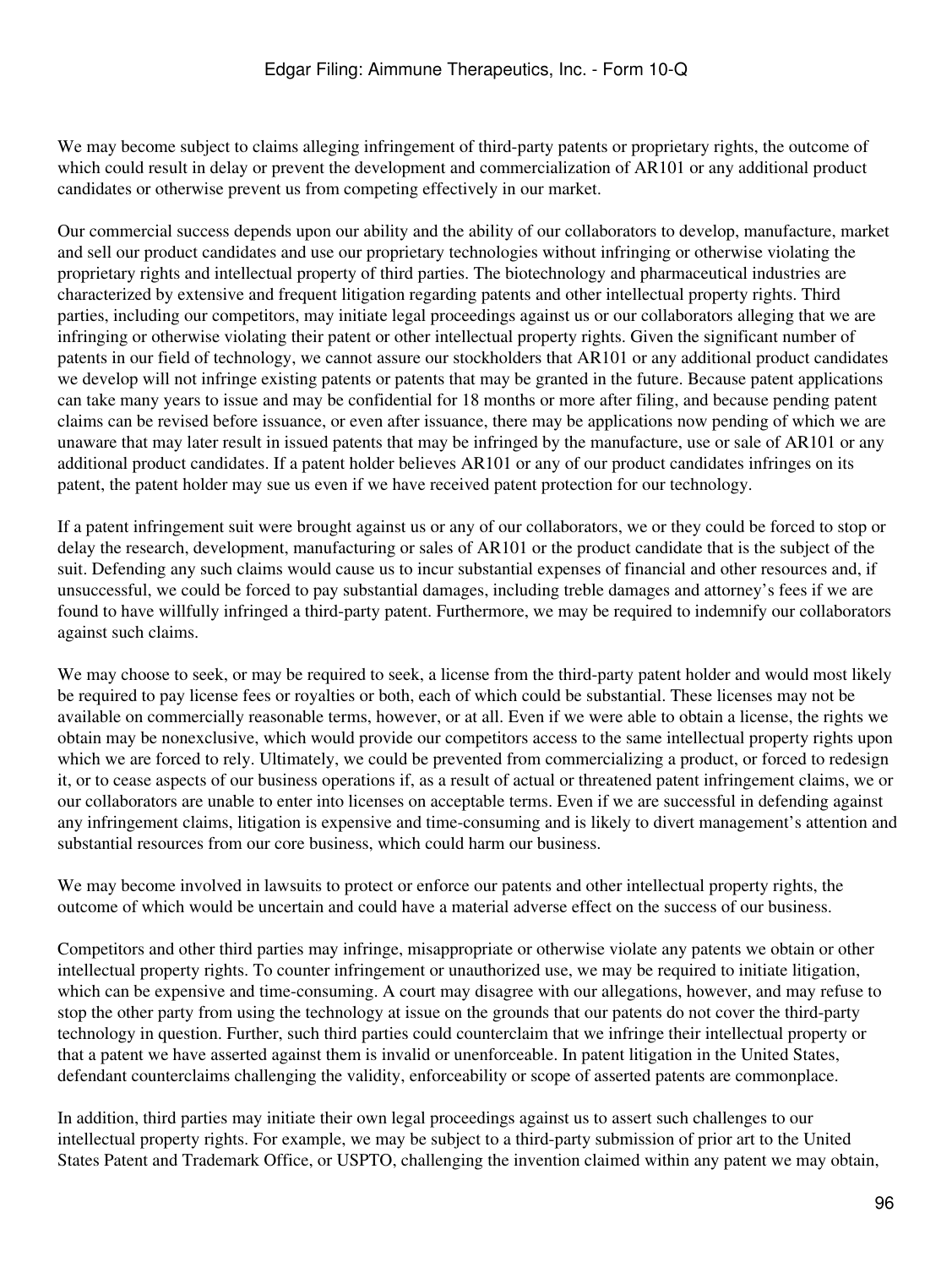such as in an inter partes review proceeding. Such third-party prior art submissions may also be made prior to a patent's issuance, precluding such issuance at all. We may become involved in opposition, derivation, reexamination, inter partes review, post-grant review or interference proceedings challenging our patent rights or the patent rights of others from whom we have obtained licenses to such rights. We may also become involved in similar opposition proceedings in the European Patent Office or similar offices in other jurisdictions regarding our intellectual property rights.

The outcome of any such proceeding is generally unpredictable. Grounds for a validity challenge could be an alleged failure to meet any of several statutory requirements, including lack of novelty, obviousness or non-enablement. Patents may be unenforceable if someone connected with prosecution of the patent withheld relevant information from the USPTO or made a misleading statement during prosecution. It is possible that prior art of which we and the patent examiner were unaware during prosecution exists, which could render any patents we obtain invalid. Moreover, it is also possible that prior art may exist that we are aware of but do not believe is relevant to patents we may obtain, but that could nevertheless be determined to render such patents invalid. An adverse result in any litigation or other proceeding to defend or enforce any patents we may obtain could put one or more of such patents at risk of being invalidated, held unenforceable, or interpreted narrowly. If a defendant were to prevail on a legal assertion of invalidity or unenforceability of any patents we obtain covering AR101 additional product candidates, we would lose at least part, and perhaps all, of any patent protection covering such product candidate, which would materially impair our competitive position.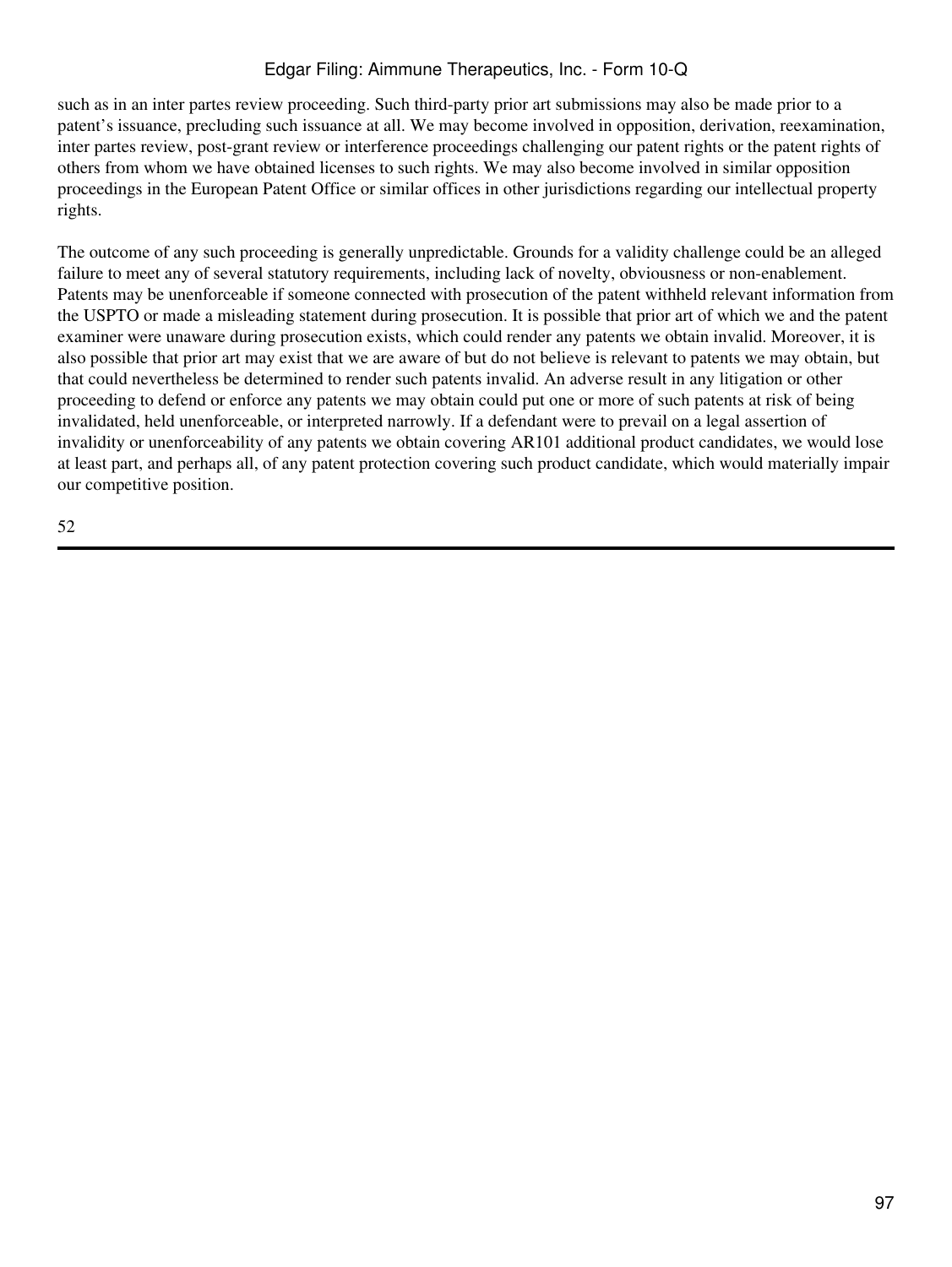Intellectual property litigation could cause us to spend considerable resources and would be likely to distract our personnel from their normal responsibilities.

Litigation or other legal proceedings relating to intellectual property claims, with or without merit, is unpredictable and generally expensive and time-consuming and is likely to divert significant resources from our core business, including distracting our technical and management personnel from their normal responsibilities. Furthermore, because of the substantial amount of discovery required in connection with intellectual property litigation, there is a risk that some of our confidential information could be compromised by disclosure during this type of litigation. In addition, there could be public announcements of the results of hearings, motions or other interim proceedings or developments and if securities analysts or investors perceive these results to be negative, it could have a substantial adverse effect on the price of our common stock. Such litigation or proceedings could substantially increase our operating losses and reduce the resources available for development activities or any future sales, marketing or distribution activities.

We may not have sufficient financial or other resources to adequately conduct such litigation or proceedings. Some of our competitors may be able to sustain the costs of such litigation or proceedings more effectively than we can because of their greater financial resources and more mature and developed intellectual property portfolios. Accordingly, despite our efforts, we may not be able to prevent third parties from infringing upon or misappropriating or from successfully challenging our intellectual property rights. Uncertainties resulting from the initiation and continuation of patent litigation or other proceedings could have a material adverse effect on our ability to compete in the marketplace.

Changes in U.S. patent law could diminish the value of patents in general, thereby impairing our ability to protect our products.

As is the case with other biopharmaceutical companies, our success is heavily dependent on intellectual property, including patents. Obtaining and enforcing patents in the biopharmaceutical industry involve both technological and legal complexity. Therefore, obtaining and enforcing biopharmaceutical patents is costly, time consuming and inherently uncertain. For example, patent reform legislation in the United States and other countries, including the Leahy-Smith America Invents Act, or Leahy-Smith Act, signed into law on September 16, 2011, could increase those uncertainties and costs. The Leahy-Smith Act includes a number of significant changes to U.S. patent law. These include provisions that affect the way patent applications are prosecuted, redefine prior art and provide more efficient and cost-effective avenues for competitors to challenge the validity of patents. In addition, the Leahy-Smith Act has transformed the U.S. patent system into a "first-to-file" system. The first-to-file provisions became effective on March 16, 2013. Thus, it is possible that another party will have filed on the same technology for which we are seeking patent protection before we have or will have filed and thus be able to obtain competing patent coverage or even preclude our ability to obtain such coverage. Accordingly, it is not yet clear what, if any, impact the Leahy-Smith Act will have on the operation of our business. The Leahy-Smith Act and its implementation could make it more difficult to obtain patent protection for our technology and could increase the uncertainties and costs surrounding the prosecution of our patent applications and the enforcement or defense of any patents we obtain, all of which could harm our business, results of operations and financial condition.

Court decisions can also have an impact on our intellectual property rights, including patent rights. The United States Supreme Court has ruled on several patent cases in recent years, either narrowing the scope of patent protection available in certain circumstances or weakening the rights of patent owners in certain situations. In addition to increasing uncertainty with regard to our ability to obtain patents in the future, this combination of events has created uncertainty with respect to the value of patents once obtained. Depending on future actions by the U.S. Congress, the federal courts, and the USPTO, the laws and regulations governing patents could change in unpredictable ways that would weaken our ability to obtain new patents or to enforce any patents that we might obtain in the future.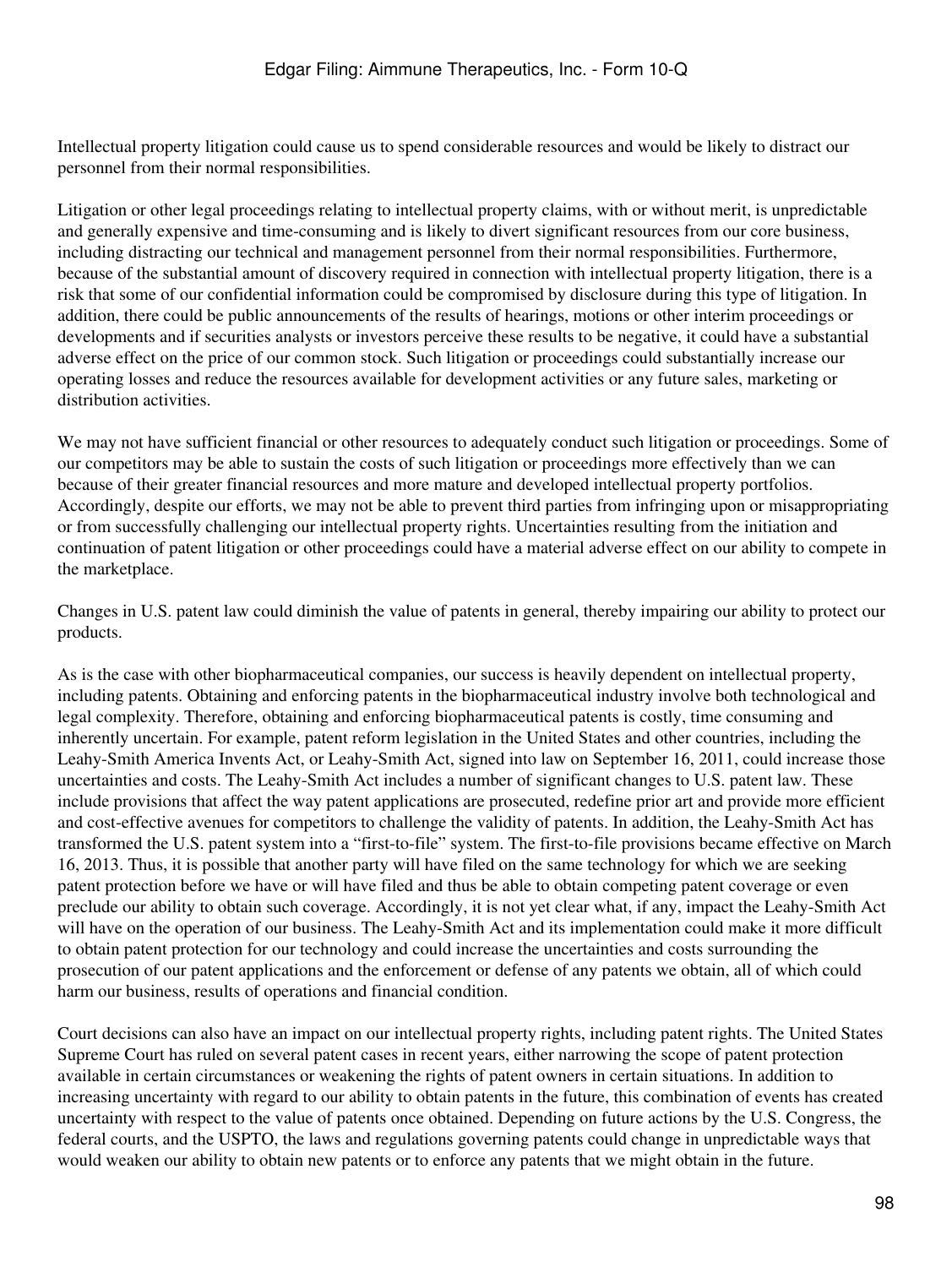Obtaining and maintaining our patent protection depends on compliance with various procedural, document submission, fee payment and other requirements imposed by governmental patent agencies, and our patent protection could be reduced or eliminated for non-compliance with these requirements.

The USPTO and various foreign patent agencies require compliance with a number of procedural, documentary, fee payment and other provisions to maintain patent applications and issued patents. In addition, periodic maintenance fees and various other governmental fees on patents and patent applications often must be paid to the USPTO and foreign patent agencies over the lifetime of the patents or for the prosecution of patent applications. While an unintentional lapse can in many cases be cured by payment of a late fee or by other means in accordance with the applicable rules, there are situations in which noncompliance can result in abandonment or lapse of the patent or patent application, resulting in partial or complete loss of patent rights in the relevant jurisdiction. Non-compliance events that could result in abandonment or lapse of a patent or patent application include, but are not limited to, failure to respond to official actions within prescribed time limits, non-payment of fees and failure to properly legalize and submit formal documents. If we fail to maintain the patents and patent applications covering our products or procedures, we may not be able to stop a competitor from marketing products that are the same as or similar to our products, which would have a material adverse effect on our business.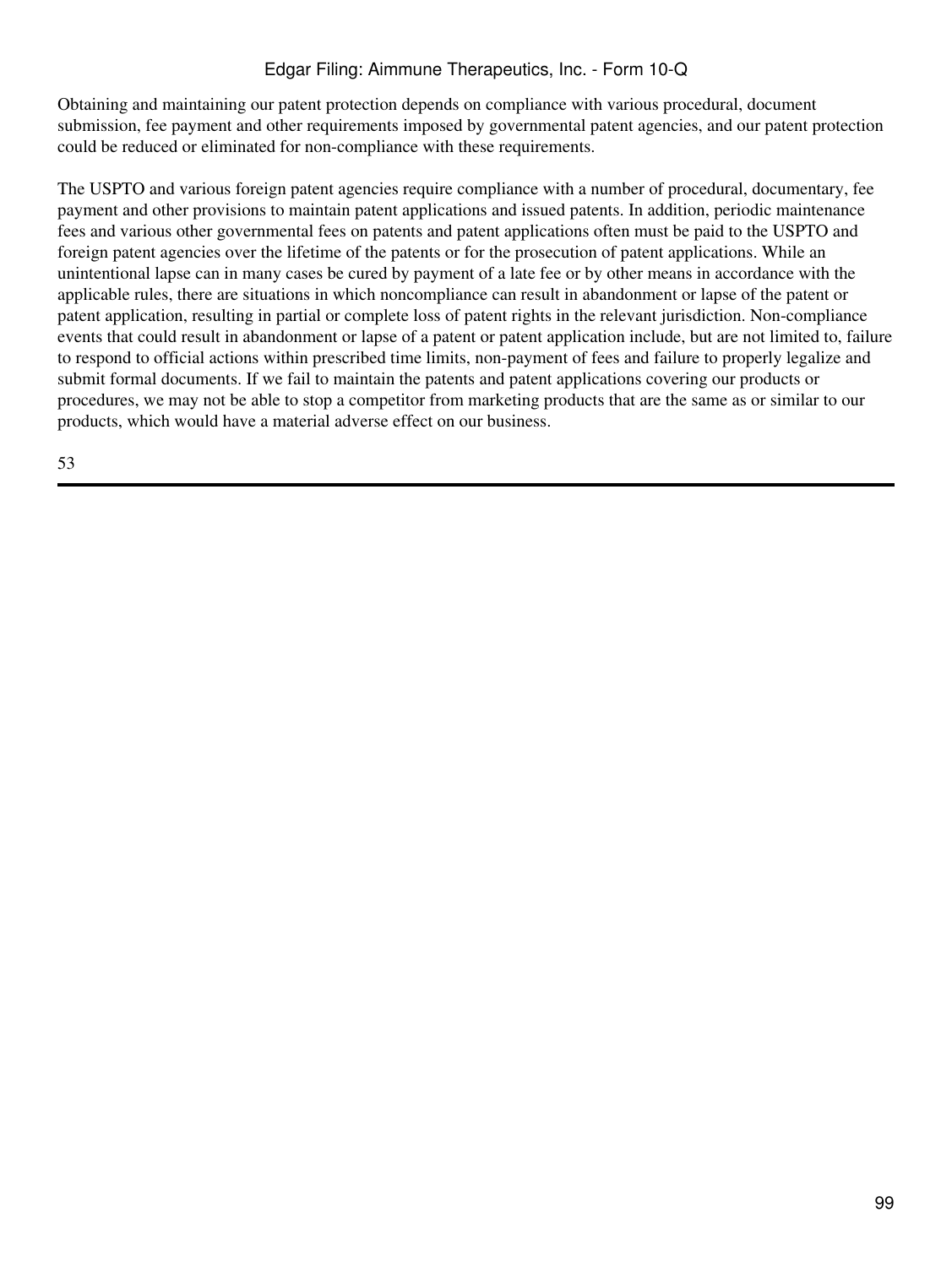We may not be able to effectively enforce our intellectual property rights throughout the world.

Filing, prosecuting and defending patents on AR101 or any of our product candidates in all countries throughout the world would be prohibitively expensive. Many companies have encountered significant problems in protecting and defending intellectual property rights in certain foreign jurisdictions. The requirements for patentability differ, in varying degrees, from country to country. The legal systems of some countries, particularly developing countries, do or may not favor the enforcement of patent and other intellectual property rights, especially those relating to life sciences. This could make it difficult for us to stop the infringement of any patents we obtain or the misappropriation of our other intellectual property rights. In addition, many countries limit the enforceability of patents against third parties, including government agencies or government contractors. In these countries, patents may provide limited or no benefit. Moreover, our ability to protect and enforce our intellectual property rights may be adversely affected by unforeseen changes in foreign intellectual property laws.

Proceedings to enforce our patent rights in foreign jurisdictions, regardless of whether successful, would result in substantial costs and divert our efforts and attention from other aspects of our business. Furthermore, while we intend to protect our intellectual property rights in our expected significant markets, we cannot ensure that we will be able to initiate or maintain similar efforts in all jurisdictions in which we may wish to market AR101 or any additional products. Accordingly, our efforts to protect our intellectual property rights in such countries may be inadequate, which may have an adverse effect on our ability to successfully commercialize our products in all of our expected significant foreign markets.

If we are unable to protect the confidentiality of our trade secrets and proprietary know-how or if competitors independently develop viable competing products, our business and competitive position may be harmed.

We rely on trade secrets and confidentiality agreements to protect our proprietary know-how and other confidential information related to our development processes and other elements of our technology for which patent protection may not be available or may be difficult to obtain or enforce. Although we require all of our employees to assign their inventions to us, and endeavor to execute confidentiality agreements with all of our employees, consultants, advisors and any third parties who have access to our proprietary know-how and other confidential information related to such technology, we cannot be certain that we have executed such agreements with all parties who may have helped to develop our intellectual property or who had access to our proprietary information, nor can we be certain that our agreements will not be breached.

Monitoring unauthorized uses and disclosures is difficult, and we do not know whether the steps we have taken to protect our proprietary technologies will be effective. We cannot guarantee that our trade secrets and other proprietary and confidential information will not be disclosed or that competitors will not otherwise gain access to our trade secrets or other confidential or proprietary information. If any of the parties to these confidentiality agreements breaches or violates the terms of such agreements, we may not have adequate remedies for any such breach or violation, and we could lose our trade secrets as a result. Enforcing a claim that a third party illegally obtained and is using our trade secrets, like patent litigation, is expensive and time-consuming, and the outcome is unpredictable. Further, the laws of some foreign countries do not protect proprietary rights to the same extent or in the same manner as the laws of the United States. As a result, we may encounter significant problems in protecting and defending our intellectual property both in the United States and abroad.

Even if we are able to adequately protect our trade secrets and proprietary information, our trade secrets could otherwise become known or could be independently discovered by our competitors. Competitors could purchase our products and attempt to replicate some or all of the competitive advantages we derive from our development efforts, willfully infringe our intellectual property rights, design around our protected technology or develop their own competitive technologies that fall outside of our intellectual property rights. If any of our trade secrets were to be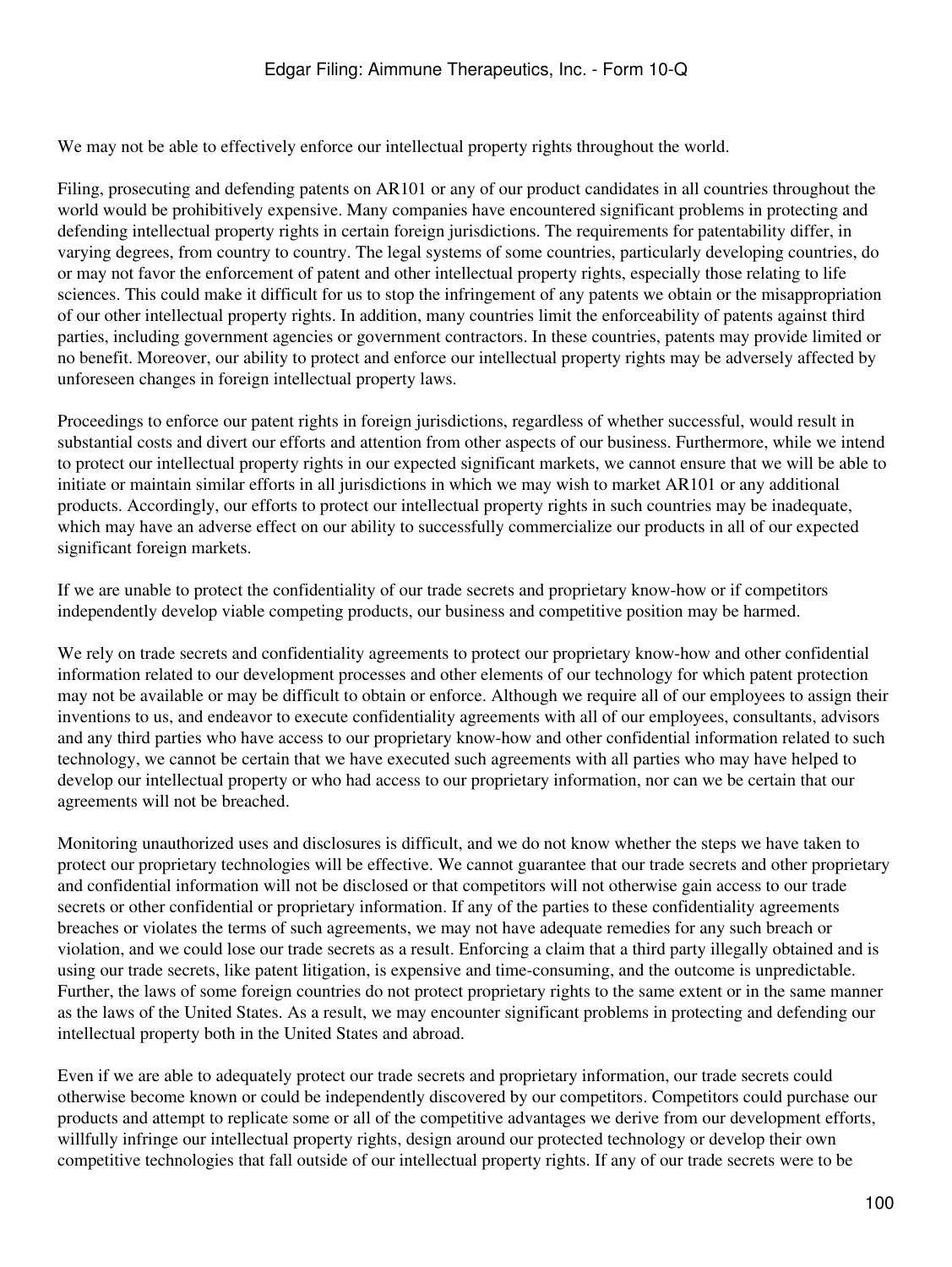lawfully obtained or independently developed by a competitor, in the absence of patent protection, we would have no right to prevent them, or those to whom they communicate, from using that technology or information to compete with us. If our trade secrets are not adequately protected so as to protect our market against competitors' products, our competitive position could be adversely affected, as could our business.

Risks Related to Our Common Stock

Our stock price may be volatile, and investors in our common stock could incur substantial losses.

The trading price of our common stock has been highly volatile and could be subject to wide fluctuations in response to various factors, including the following:

results of, or delays in, our clinical trials; •delays in our product development timelines; 54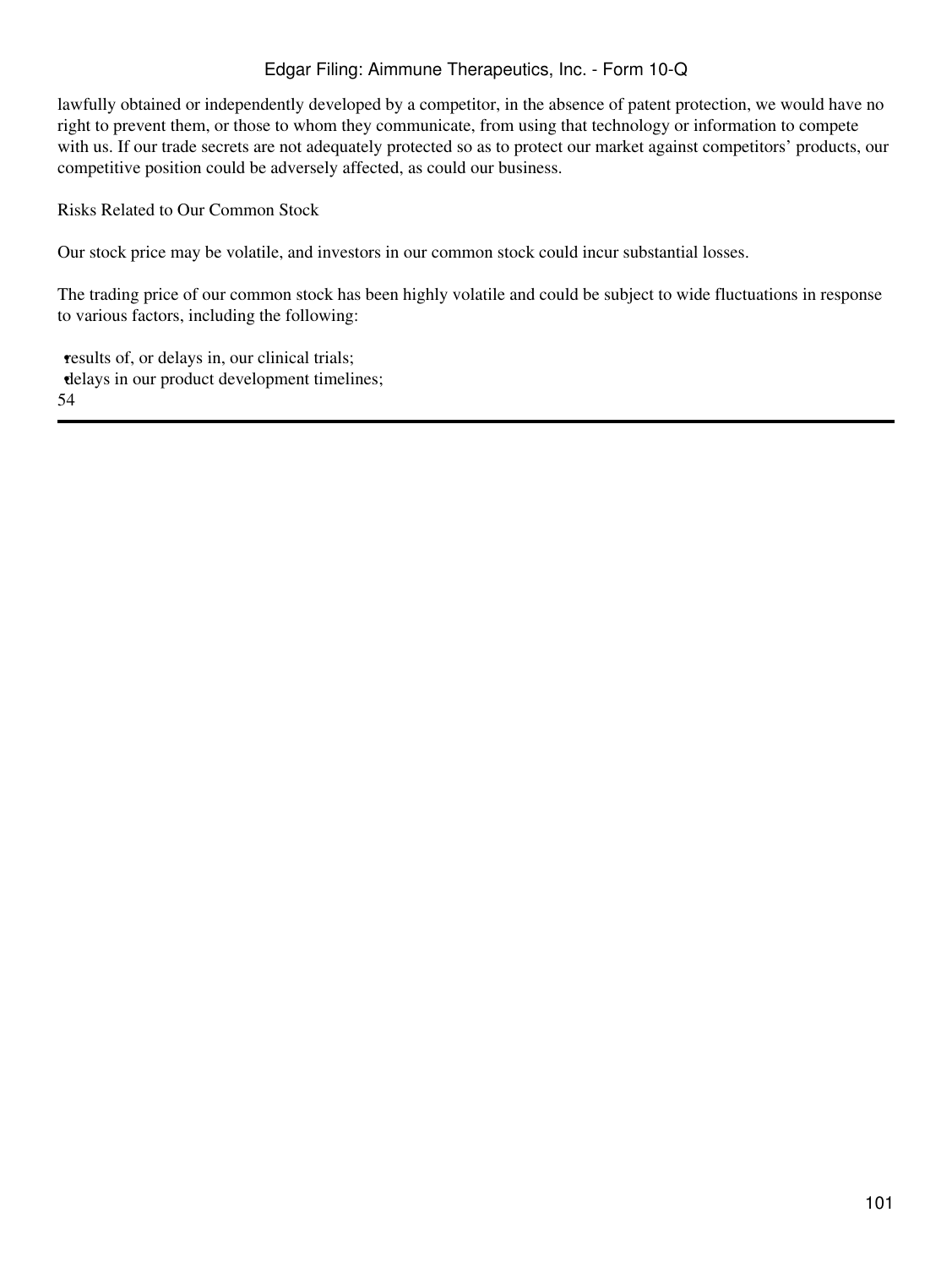•the number, size and type of additional clinical trials or studies that we choose to conduct or the FDA requires us to complete for AR101 prior to or following submission of our BLA and the cost and time of such trials and studies; •regulatory approval or our receipt of a complete response letter to AR101 and our other product candidates, or limitations to specific label indications or patient populations for its use, or changes or delays in the regulatory review process;

•severe adverse events in our trials, in any clinical trials with AR101 sponsored by collaborators or in our competitors' trials as a result of exposure to the peanut allergen;

•announcements concerning our competitors or the pharmaceutical industry in general, including in respect of the announcement by DBV of its Phase 3 clinical trial results in October 2017 and its intent to file a BLA;

•therapeutic innovations or new products developed by us or our competitors;

•adverse actions taken by regulatory authorities with respect to our clinical trials, manufacturing supply chain or sales and marketing activities;

•changes or developments in laws or regulations applicable to AR101 and our other product candidates;

•any changes to our relationship with any manufacturers or suppliers;

•the success or failure of our efforts to acquire, license or develop additional product candidates;

•any intellectual property infringement actions in which we may become involved;

•achievement of expected product sales and profitability;

•manufacturing, supply or distribution delays or shortages;

•acquisitions or significant partnerships by us or our competitors;

•actual or anticipated fluctuations in our operating results;

•changes in financial estimates or recommendations by securities analysts;

failure to meet financial projections that we or the investment community may provide;

trading volume of our common stock;

•an inability to obtain additional funding;

sales of our common stock by us, our executive officers and directors or our stockholders in the future;

•general economic and market conditions and overall fluctuations in the United States equity markets; and

•additions or departures of any of our key scientific or management personnel.

As a result of this volatility, investors may experience losses on their investment in our stock.

In addition, the stock markets in general, and the markets for pharmaceutical, biopharmaceutical and biotechnology stocks in particular, have experienced extreme volatility that may have been unrelated to the operating performance of the issuer. These broad market fluctuations may adversely affect the trading price or liquidity of our common stock. In the past, when the market price of a stock has been volatile, holders of that stock have sometimes instituted securities class action litigation against the issuer. If any of our stockholders were to bring such a lawsuit against us, we could incur substantial costs defending the lawsuit and the attention of our management would be diverted from the operation of our business, which could seriously harm our financial position. Any adverse determination in litigation could also subject us to significant liabilities.

If securities or industry analysts issue an adverse or misleading opinion regarding our stock, our stock price and trading volume could decline.

The trading market for our common stock is influenced by the research and reports that industry or securities analysts publish about us or our business. If any of the analysts who cover us issue an adverse or misleading opinion regarding us, our business model, our intellectual property or our stock performance, or if our clinical trials and operating results fail to meet the expectations of analysts, our stock price would likely decline. If one or more of these analysts cease coverage of us or fail to publish reports on us regularly, we could lose visibility in the financial markets, which in turn could cause our stock price or trading volume to decline.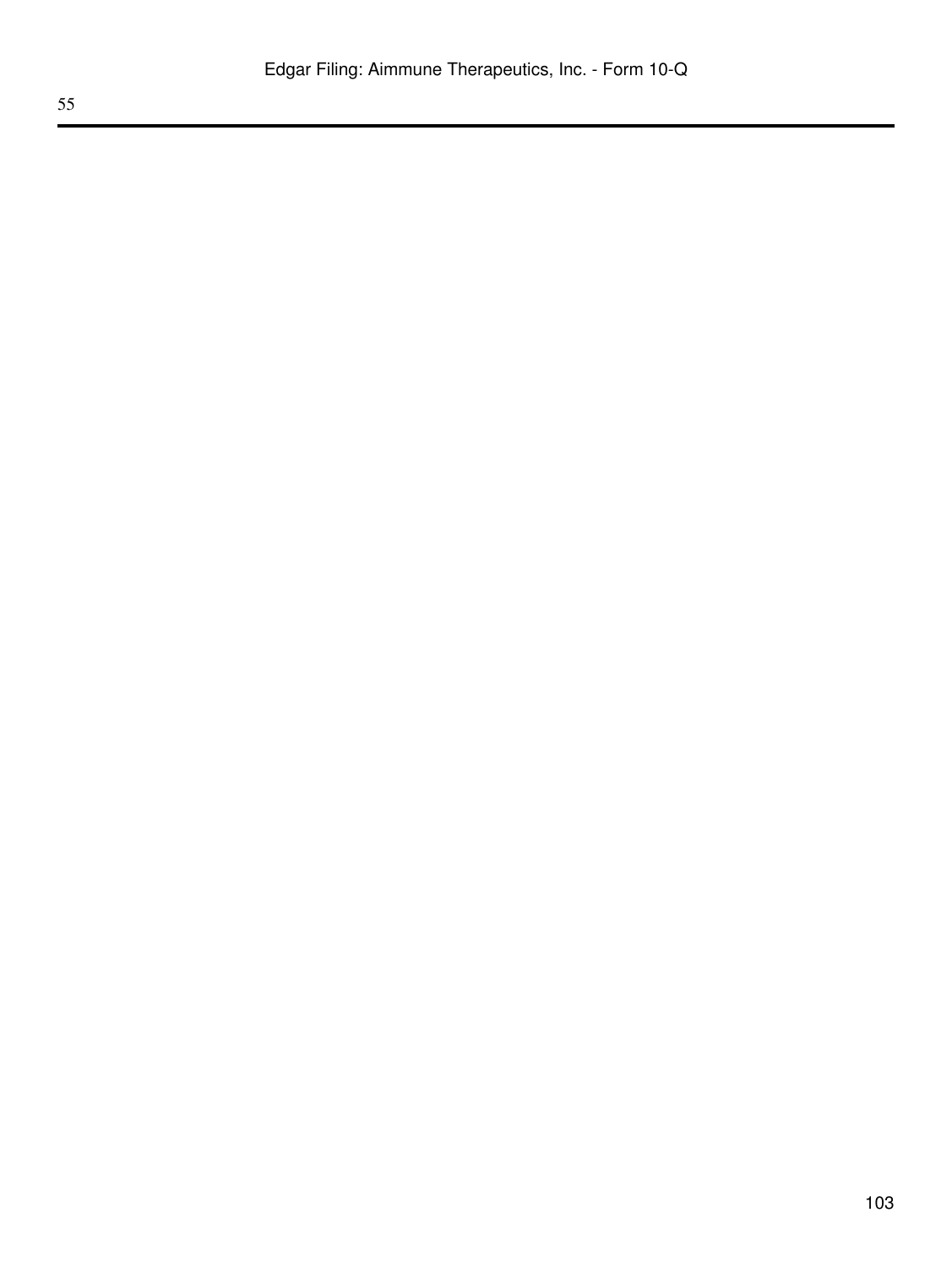Our principal stockholders and management own a significant percentage of our stock and will be able to exert significant control over matters subject to stockholder approval.

As of March 31, 2018, our executive officers, directors, holders of 5% or more of our capital stock and their respective affiliates beneficially owned approximately 48% of our outstanding common stock. Therefore, these stockholders have the ability to influence us through this ownership position. These stockholders may be able to determine all matters requiring stockholder approval. For example, these stockholders may be able to control elections of directors, amendments of our organizational documents, or approval of any merger, sale of assets, or other major corporate transaction. This may prevent or discourage unsolicited acquisition proposals or offers for our common stock that our stockholders may feel are in their best interest.

Provisions in our charter documents and under Delaware law could discourage a takeover that stockholders may consider favorable and may lead to entrenchment of management.

Our amended and restated certificate of incorporation and amended and restated bylaws contain provisions that could significantly reduce the value of our shares to a potential acquirer or delay or prevent changes in control or changes in our management without the consent of our board of directors. The provisions in our charter documents include the following:

•a classified board of directors with three-year staggered terms, which may delay the ability of stockholders to change the membership of a majority of our board of directors;

•no cumulative voting in the election of directors, which limits the ability of minority stockholders to elect director candidates;

•the exclusive right of our board of directors to elect a director to fill a vacancy created by the expansion of the board of directors or the resignation, death or removal of a director, which prevents stockholders from being able to fill vacancies on our board of directors;

the required approval of at least  $66\frac{2}{3}\%$  of the shares entitled to vote to remove a director for cause, and the prohibition on removal of directors without cause;

•the ability of our board of directors to authorize the issuance of shares of preferred stock and to determine the price and other terms of those shares, including preferences and voting rights, without stockholder approval, which could be used to significantly dilute the ownership of a hostile acquiror;

•the ability of our board of directors to alter our bylaws without obtaining stockholder approval;

the required approval of at least  $66\frac{2}{3}\%$  of the shares entitled to vote at an election of directors to adopt, amend or repeal our bylaws or repeal the provisions of our amended and restated certificate of incorporation regarding the election and removal of directors;

•a prohibition on stockholder action by written consent, which forces stockholder action to be taken at an annual or special meeting of our stockholders;

•the requirement that a special meeting of stockholders may be called only by the chairman of the board of directors, the chief executive officer, the president or the board of directors, which may delay the ability of our stockholders to force consideration of a proposal or to take action, including the removal of directors; and

•advance notice procedures that stockholders must comply with in order to nominate candidates to our board of directors or to propose matters to be acted upon at a stockholders' meeting, which may discourage or deter a potential acquiror from conducting a solicitation of proxies to elect the acquiror's own slate of directors or otherwise attempting to obtain control of us.

In addition, these provisions would apply even if we were to receive an offer that some stockholders may consider beneficial.

We are also subject to the anti-takeover provisions contained in Section 203 of the Delaware General Corporation Law. Under Section 203, a corporation may not, in general, engage in a business combination with any holder of 15%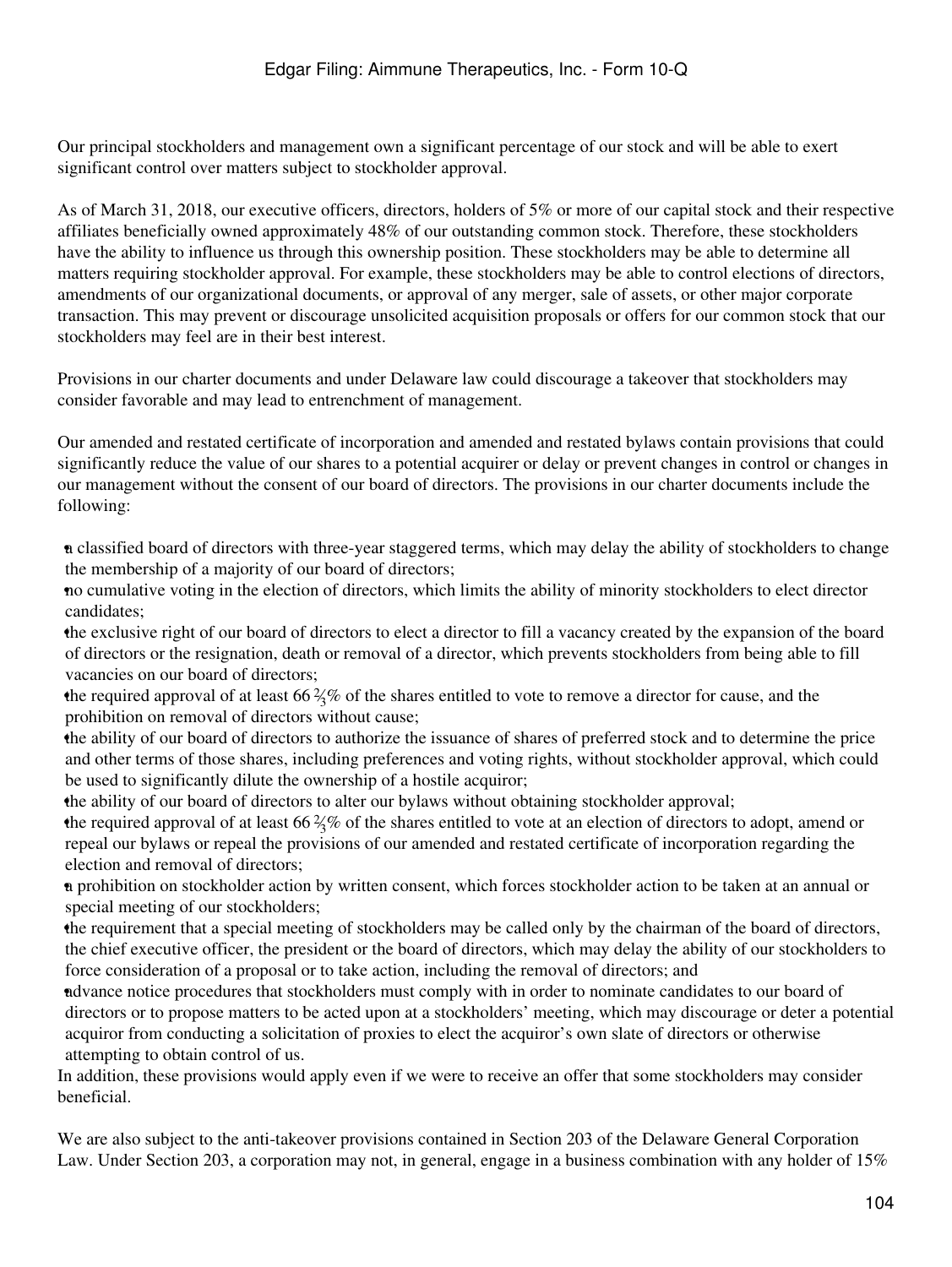or more of its capital stock unless the holder has held the stock for three years or, among other exceptions, the board of directors has approved the transaction.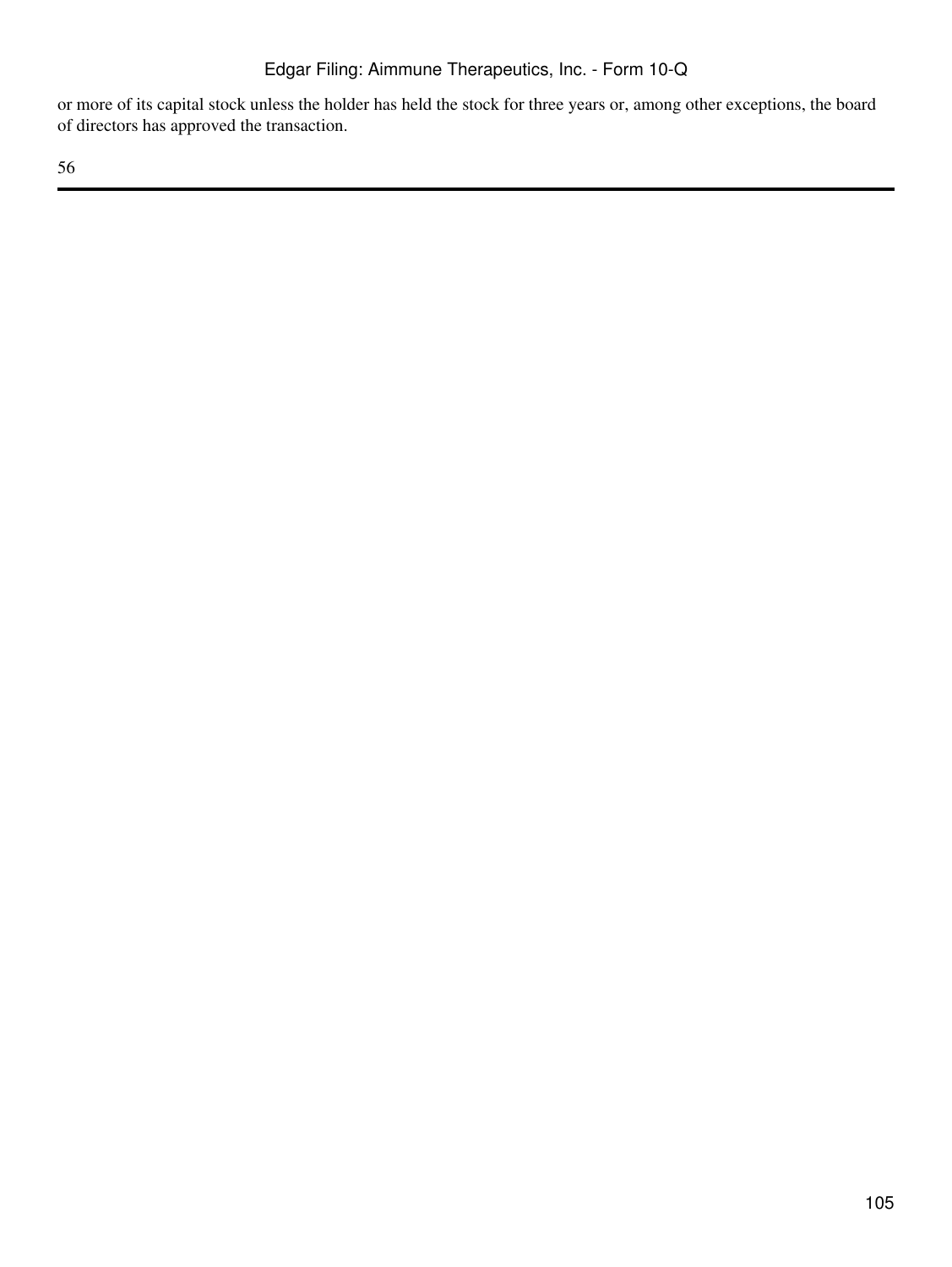Our amended and restated certificate of incorporation provides that the Court of Chancery of the State of Delaware will be the exclusive forum for substantially all disputes between us and our stockholders, which could limit our stockholders' ability to obtain a favorable judicial forum for disputes with us or our directors, officers or employees.

Our amended and restated certificate of incorporation provides that the Court of Chancery of the State of Delaware is the exclusive forum for any derivative action or proceeding brought on our behalf, any action asserting a breach of fiduciary duty, any action asserting a claim against us arising pursuant to the Delaware General Corporation Law, our amended and restated certificate of incorporation or our amended and restated bylaws, or any action asserting a claim against us that is governed by the internal affairs doctrine. This provision may limit a stockholder's ability to bring a claim in a judicial forum that it finds favorable for disputes with us or our directors, officers or other employees, which may discourage such lawsuits against us and our directors, officers and other employees. Alternatively, if a court were to find this provision in our certificate of incorporation to be inapplicable or unenforceable in an action, we may incur additional costs associated with resolving such action in other jurisdictions, which could adversely affect our business and financial condition.

We provide broad indemnity to our directors and officers. Claims for such indemnification may reduce our available funds to satisfy successful third-party claims against us and may reduce the amount of money available to us.

Our amended and restated certificate of incorporation and amended and restated bylaws provide that we will indemnify our directors and officers, in each case to the fullest extent permitted by Delaware law. In addition, as permitted by Section 145 of the Delaware General Corporation Law, our amended and restated bylaws and our indemnification agreements that we have entered into with our directors and officers provide that:

•We will indemnify our directors and officers for serving us in those capacities or for serving other business enterprises at our request, to the fullest extent permitted by Delaware law. Delaware law provides that a corporation may indemnify such person if such person acted in good faith and in a manner such person reasonably believed to be in or not opposed to the best interests of the registrant and, with respect to any criminal proceeding, had no reasonable cause to believe such person's conduct was unlawful.

•We may, in our discretion, indemnify employees and agents in those circumstances where indemnification is permitted by applicable law.

•We are required to advance expenses, as incurred, to our directors and officers in connection with defending a proceeding, except that such directors or officers shall undertake to repay such advances if it is ultimately determined that such person is not entitled to indemnification.

•We will not be obligated pursuant to our amended and restated bylaws to indemnify a person with respect to proceedings initiated by that person against us or our other indemnitees, except with respect to proceedings authorized by our board of directors or brought to enforce a right to indemnification.

•The rights conferred in our amended and restated bylaws are not exclusive, and we are authorized to enter into indemnification agreements with our directors, officers, employees and agents and to obtain insurance to indemnify such persons.

We may not retroactively amend our amended and restated bylaw provisions to reduce our indemnification obligations to directors, officers, employees and agents.

Our ability to utilize our net operating loss carryforwards and certain other tax attributes may be limited.

Under Section 382 of the Internal Revenue Code of 1986, as amended, or the Code, if a corporation undergoes an "ownership change," generally defined as a greater than 50 percentage point change (by value) in its equity ownership over a rolling three-year period, the corporation's ability to use its pre-change net operating loss, or NOL, carryforwards to offset its post-change taxable income may be limited. Limitations may also apply to the utilization of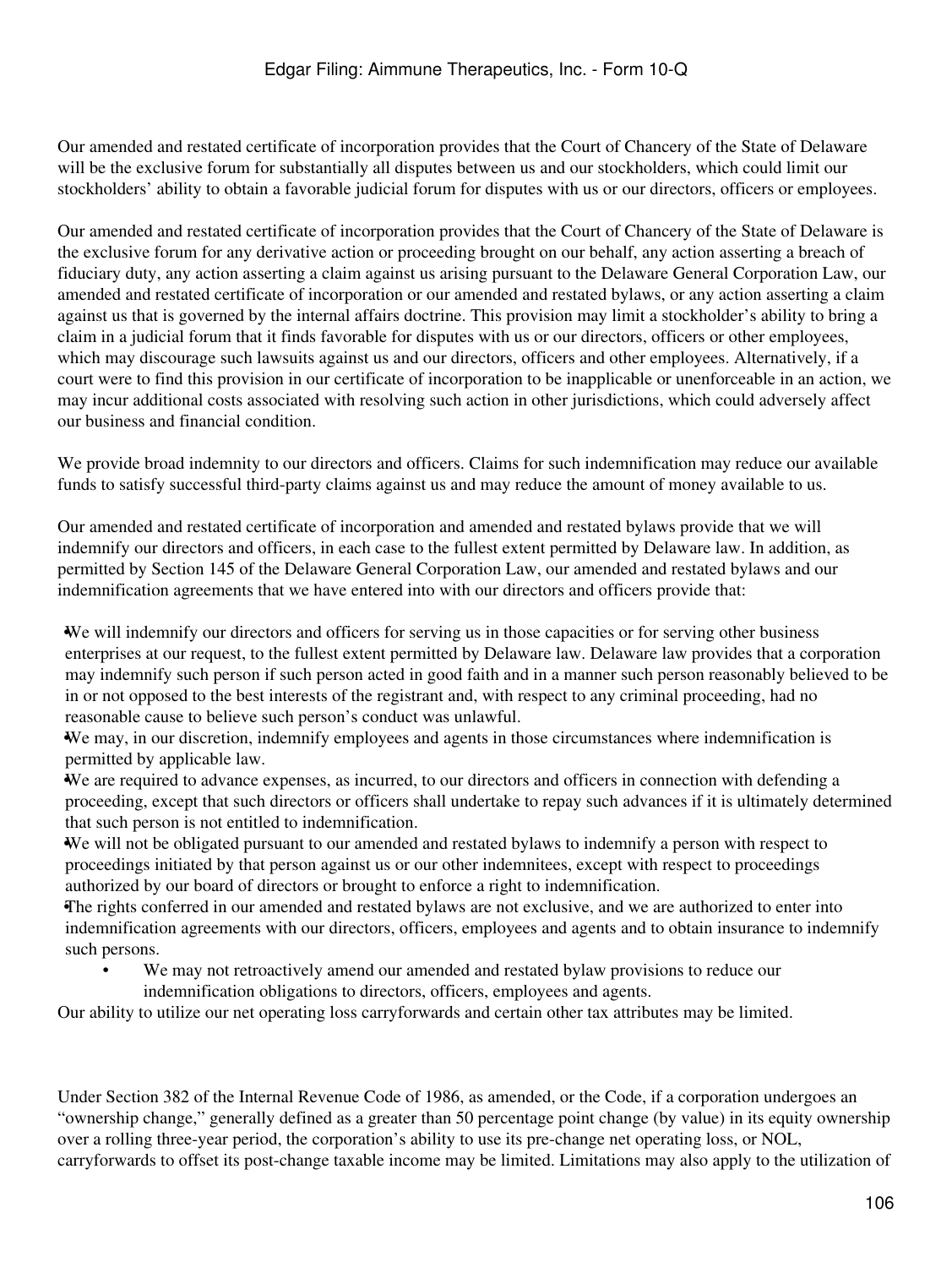other pre-change tax attributes as a result of an ownership change. As of December 31, 2017, we had generated NOL carryforwards for federal income tax purposes of \$177.9 million and for California income tax purposes of \$12.0 million. These federal and California NOL carryforwards will begin to expire in 2031, if not utilized. Following the equity investment by Nestle Health Science in November 2016, we performed a Section 382 analysis and determined that we experienced multiple ownership changes under Section 382 of the Code prior to December 31, 2017. Such annual limitations could affect the utilization of NOL and tax credit carryforwards in the future. We experienced no significant permanent losses of tax attributes due to these ownership changes.

In addition, we may experience more ownership changes under Section 382 of the Code as a result of future changes in our stock ownership, some of which may be outside our control. As a result, our ability to utilize NOL carryforwards or other tax attributes, such as research tax credits, in any taxable year may be further limited.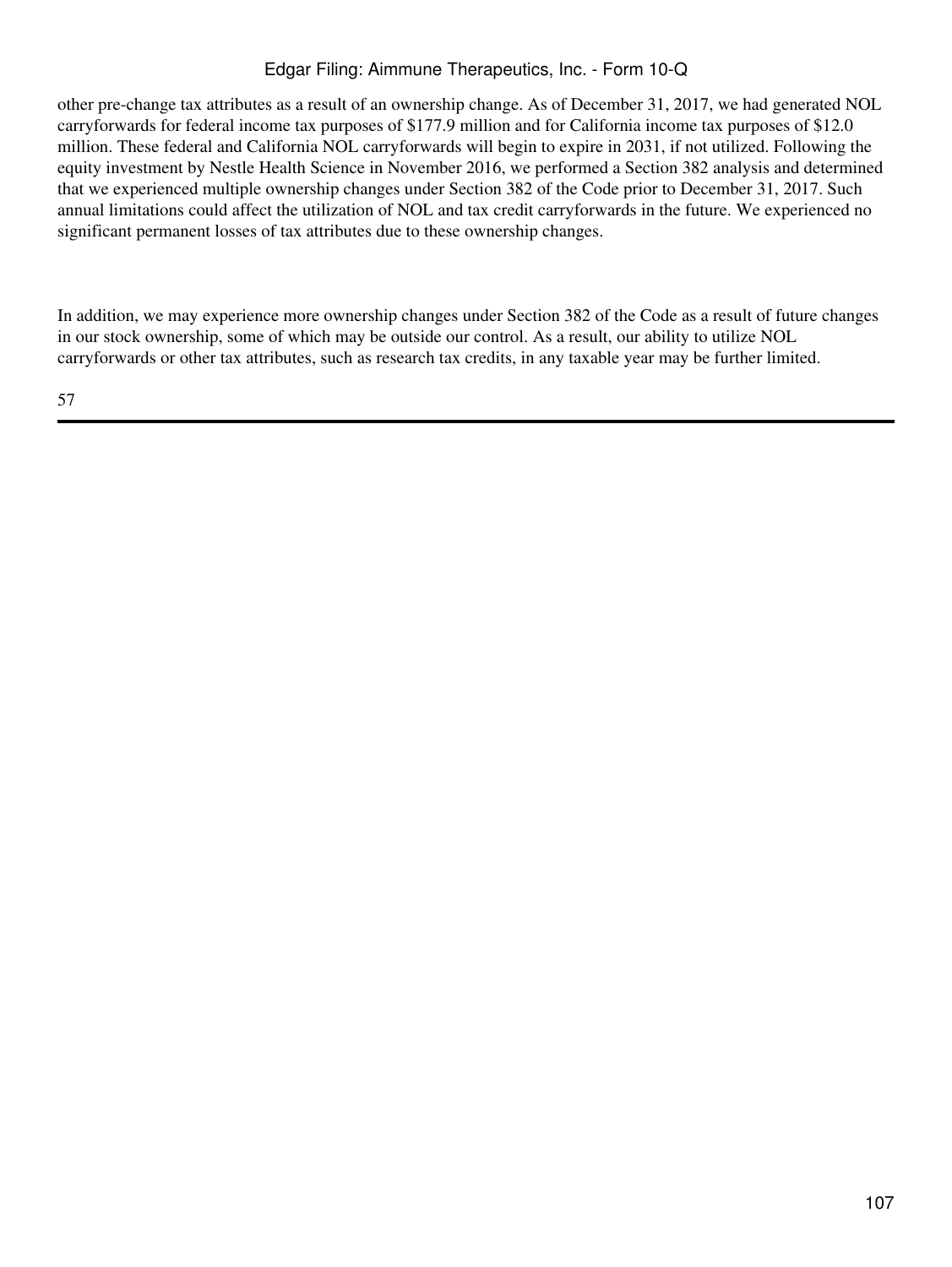We do not currently intend to pay dividends on our common stock, and, consequently, our stockholders' ability to achieve a return on their investment will depend on appreciation in the price of our common stock.

We do not currently intend to pay any cash dividends on our common stock for the foreseeable future. We currently intend to invest our future earnings, if any, to fund our growth. Since we do not intend to pay dividends, our stockholders' ability to receive a return on their investment in our common stock will depend on any future appreciation in the market value of our common stock. There is no guarantee that our common stock will appreciate or even maintain the price at which our holders have purchased it.

Item 2. Unregistered Sales of Equity Securities and Use of Proceeds.

a)Sales of Unregistered Securities

Except as previously reported in the Company's Current Report on Form 8-K filed with the Securities and Exchange Commission on January 10, 2018, there were no recent sales of unregistered securities during the quarter ended March 31, 2018.

b)Use of Proceeds None.

c)Repurchases of Shares or of Company Equity Securities None.

Item 3. Defaults Upon Senior Securities.

None.

Item 4. Mine Safety Disclosures.

Not applicable.

Item 5. Other Information.

None.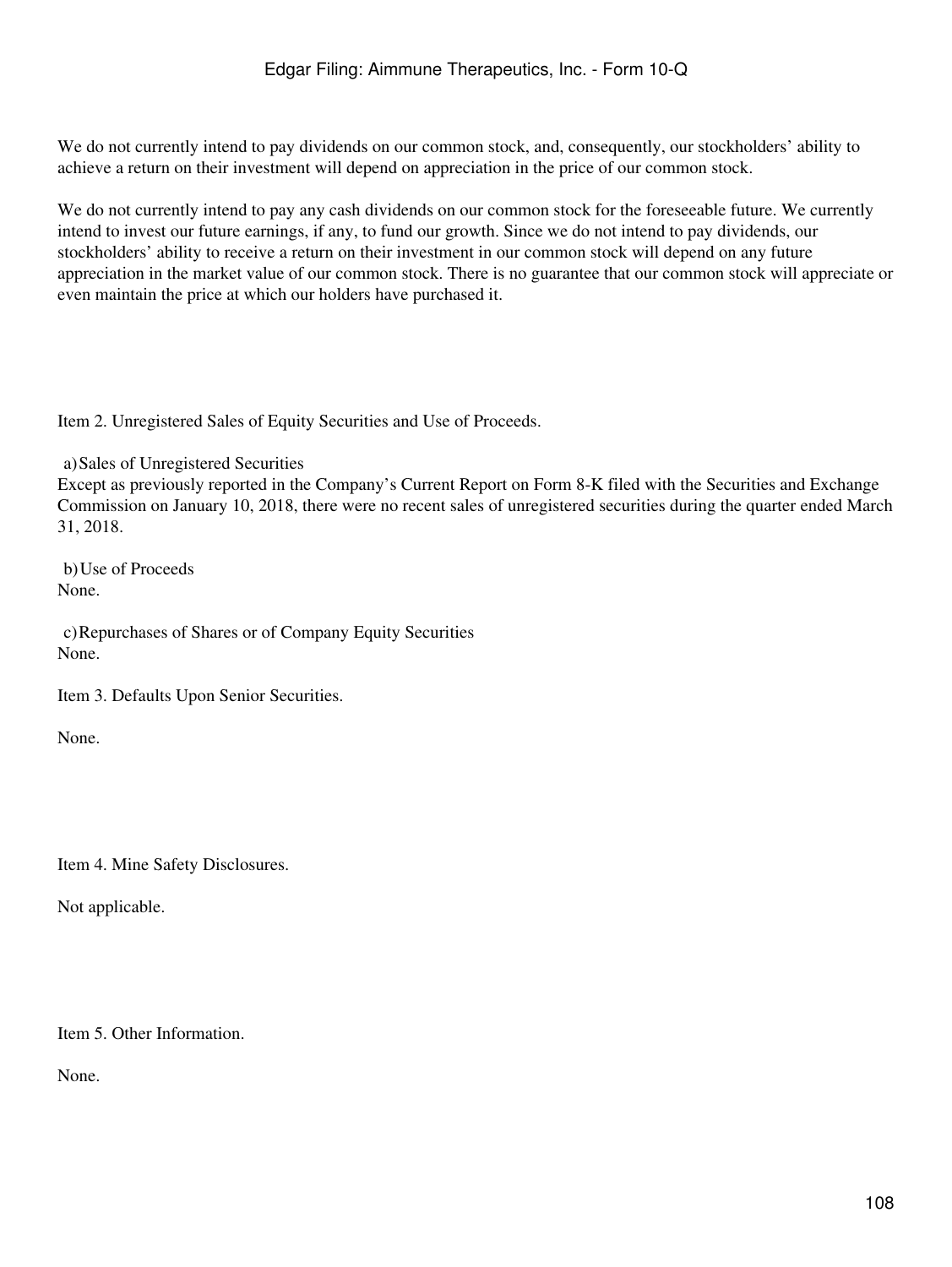Item 6. Exhibits

a)Exhibits

|         |                                                                                                                                                                  | Incorporated by Reference |                     |  |                          |
|---------|------------------------------------------------------------------------------------------------------------------------------------------------------------------|---------------------------|---------------------|--|--------------------------|
| Exhibit | Number Exhibit Description                                                                                                                                       | Form Date                 |                     |  | Filed<br>Number Herewith |
| 3.1     | Amended and Restated Certificate of Incorporation.                                                                                                               | $8-K$                     | 8/11/2015 3.1       |  |                          |
| 3.2     | <b>Amended and Restated Bylaws.</b>                                                                                                                              | 8-K                       | 8/11/2015 3.2       |  |                          |
| 4.1     | Reference is made to Exhibits 3.1 through 3.2.                                                                                                                   |                           |                     |  |                          |
| 4.2     | Form of Common Stock Certificate.                                                                                                                                |                           | S-1/A 7/27/2015 4.2 |  |                          |
| 31.1    | Certification of Chief Executive Officer required by Rule 13a-14(a) or<br><u>Rule 15d-14(a).</u>                                                                 |                           |                     |  | X                        |
| 31.2    | Certification of Chief Financial Officer required by Rule 13a-14(a) or<br><u>Rule 15d-14(a).</u>                                                                 |                           |                     |  | X                        |
| $32.1*$ | Certification required by Rule 13a-14(b) or Rule 15d-14(b) and<br>Section 1350 of Chapter 63 of Title 18 of the United States Code (18)<br><u>U.S.C. §1350).</u> |                           |                     |  | X                        |
|         | 101.INS XBRL Instance Document                                                                                                                                   |                           |                     |  | X                        |
| 58      |                                                                                                                                                                  |                           |                     |  |                          |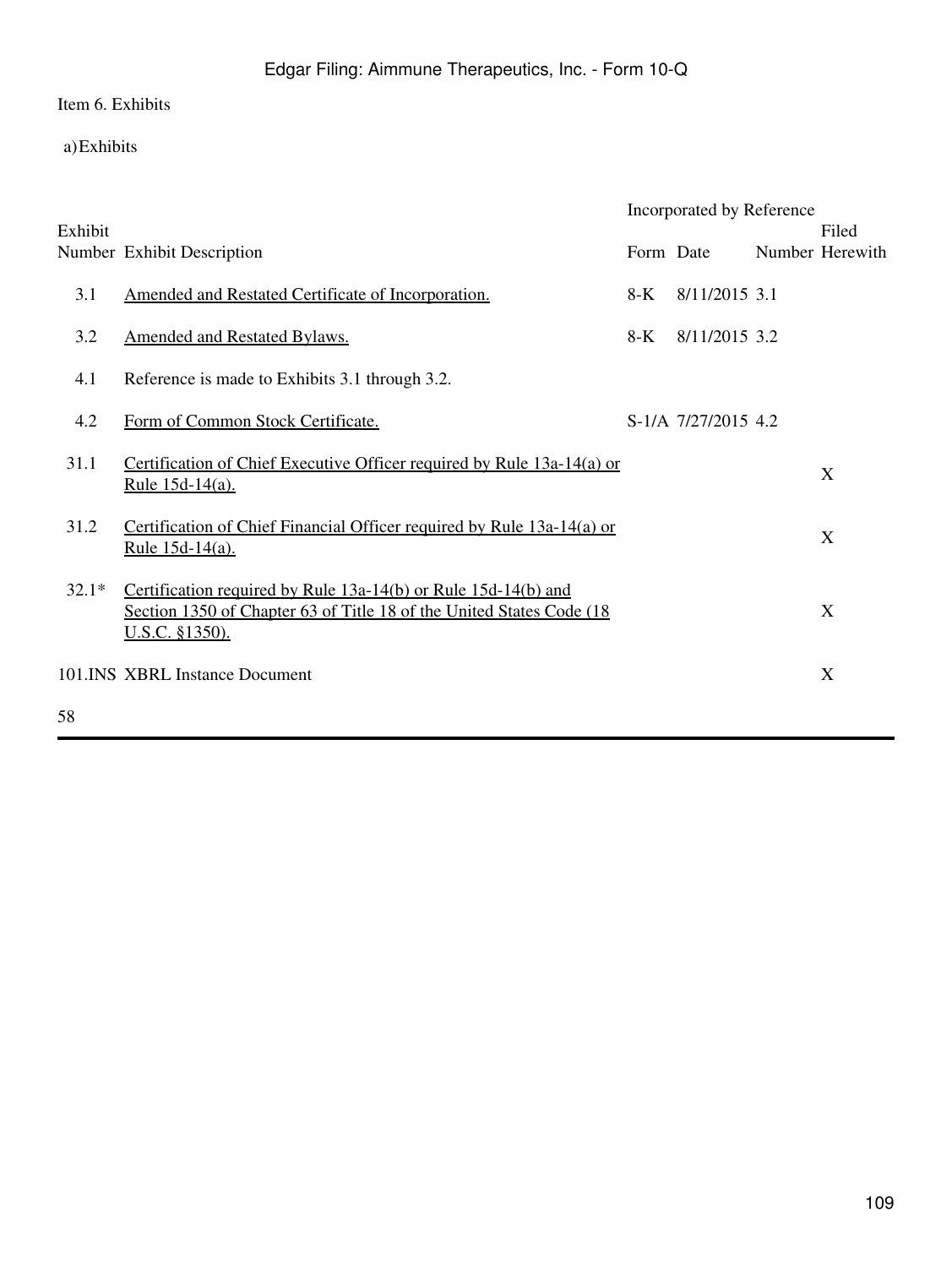|                                                                 | Incorporated by           |
|-----------------------------------------------------------------|---------------------------|
|                                                                 | Reference                 |
| Exhibit                                                         | Filed                     |
| Number Exhibit Description                                      | Form Date Number Herewith |
| 101.SCH XBRL Taxonomy Extension Schema Document                 | X                         |
|                                                                 |                           |
| 101.CAL XBRL Taxonomy Extension Calculation Linkbase Document   | X                         |
| 101. DEF XBRL Taxonomy Extension Definition Linkbase Document.  | X                         |
|                                                                 |                           |
| 101.LAB XBRL Taxonomy Extension Label Linkbase Document.        | X                         |
|                                                                 |                           |
| 101.PRE XBRL Taxonomy Extension Presentation Linkbase Document. | X                         |

\*The certification attached as Exhibit 32.1 that accompanies this Quarterly Report on Form 10-Q is not deemed filed with the SEC and is not to be incorporated by reference into any filing of Aimmune Therapeutics, Inc. under the Securities Act of 1933, as amended, or the Securities Exchange Act of 1934, as amended, whether made before or after the date of this Form 10-Q, irrespective of any general incorporation language contained in such filing.

59